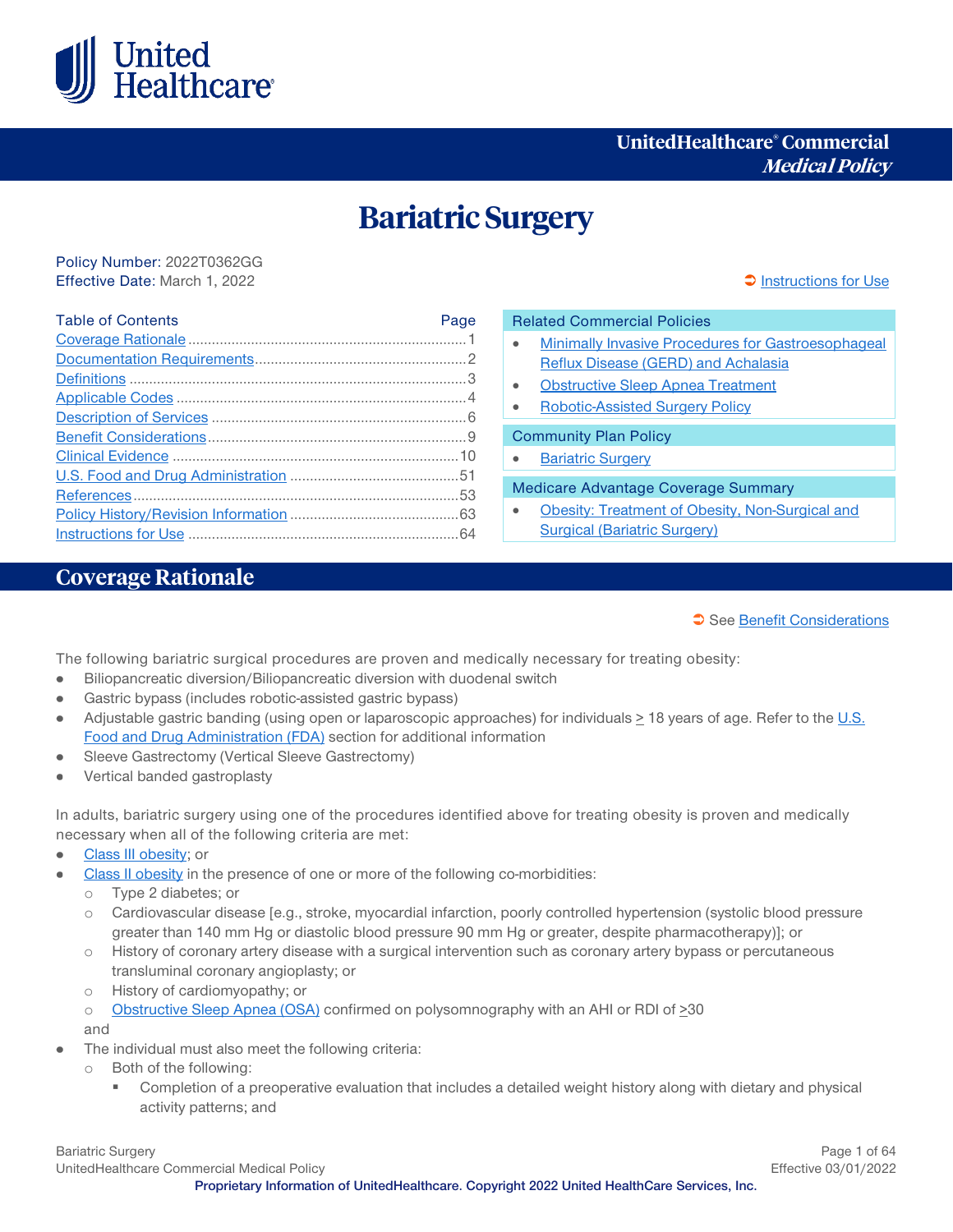- Psychosocial-behavioral evaluation by an individual who is professionally recognized as part of a behavioral health discipline to provide screening and identification of risk factors or potential postoperative challenges that may contribute to a poor postoperative outcome
- or
- o Participation in a multi-disciplinary surgical preparatory regimen

In [Adolescents,](#page-2-3) the bariatric surgical [procedures identified above](#page-0-1) are proven and medically necessary for treating obesity when all of the following criteria are met:

- [Class III obesity;](#page-2-2) or  $\bullet$
- [Class II obesity](#page-2-4) in the presence of one or more of the following co-morbidities:
	- o Type 2 diabetes; or
	- o Poorly controlled hypertension (systolic blood pressure greater than 140 mm Hg or diastolic blood pressure 90 mm Hg or greater, despite pharmacotherapy)]; or
	- o Obstructive Sleep Apnea confirmed on polysomnography with an AHI or RDI of >30

and

The individual must also receive an evaluation at, or in consultation with, a multidisciplinary center focused on the surgical treatment of severe childhood obesity. This may include adolescent centers that have received accreditation by the Metabolic and Bariatric Surgery Accreditation and Quality Improvement Program (MBSAQIP) or can demonstrate similar programmatic components.

[Revisional Bariatric Surgery](#page-3-2) using one of the [procedures identified above](#page-0-1) is proven and medically necessary when due to a [Technical Failure or Major Complication](#page-3-3) from the initial bariatric procedure.

The following procedures are unproven and not medically necessary for treating obesity due to insufficient evidence of efficacy:

- [Revisional Bariatric Surgery](#page-3-2) for any other indication than thos[e listed above](#page-0-1)  $\bullet$
- Bariatric surgery as the primary treatment for any condition other than obesity
	- Bariatric interventions for the treatment of obesity including but not limited to:
	- o Bariatric artery embolization (BAE)
	- $\circ$  Gastric electrical stimulation with an implantable gastric stimulator (IGS)
	- o Intragastric balloon
	- o Laparoscopic greater curvature plication, also known as total gastric vertical plication
	- o Mini-gastric bypass (MGB)/Laparoscopic mini-gastric bypass (LMGBP)
	- o Single-Anastomosis Duodenal Switch (also known as duodenal switch with single anastomosis, or stomach intestinal pylorus sparing surgery [SIPS])
	- o Stomach aspiration therapy (AspireAssist<sup>®</sup>)
	- o Transoral endoscopic surgery (includes TransPyloric Shuttle® (TPS®) Device, endoscopic sleeve gastroplasty)
	- o Vagus Nerve Blocking (VBLOC®)

Gastrointestinal liners (EndoBarrier®) are investigational, unproven and not medically necessary for treating obesity due to lack of U.S. Food and Drug Administration (FDA) approval, and insufficient evidence of efficacy.

# <span id="page-1-0"></span>**Documentation Requirements**

Benefit coverage for health services is determined by the member specific benefit plan document and applicable laws that may require coverage for a specific service. The documentation requirements outlined below are used to assess whether the member meets the clinical criteria for coverage but do not guarantee coverage of the service requested.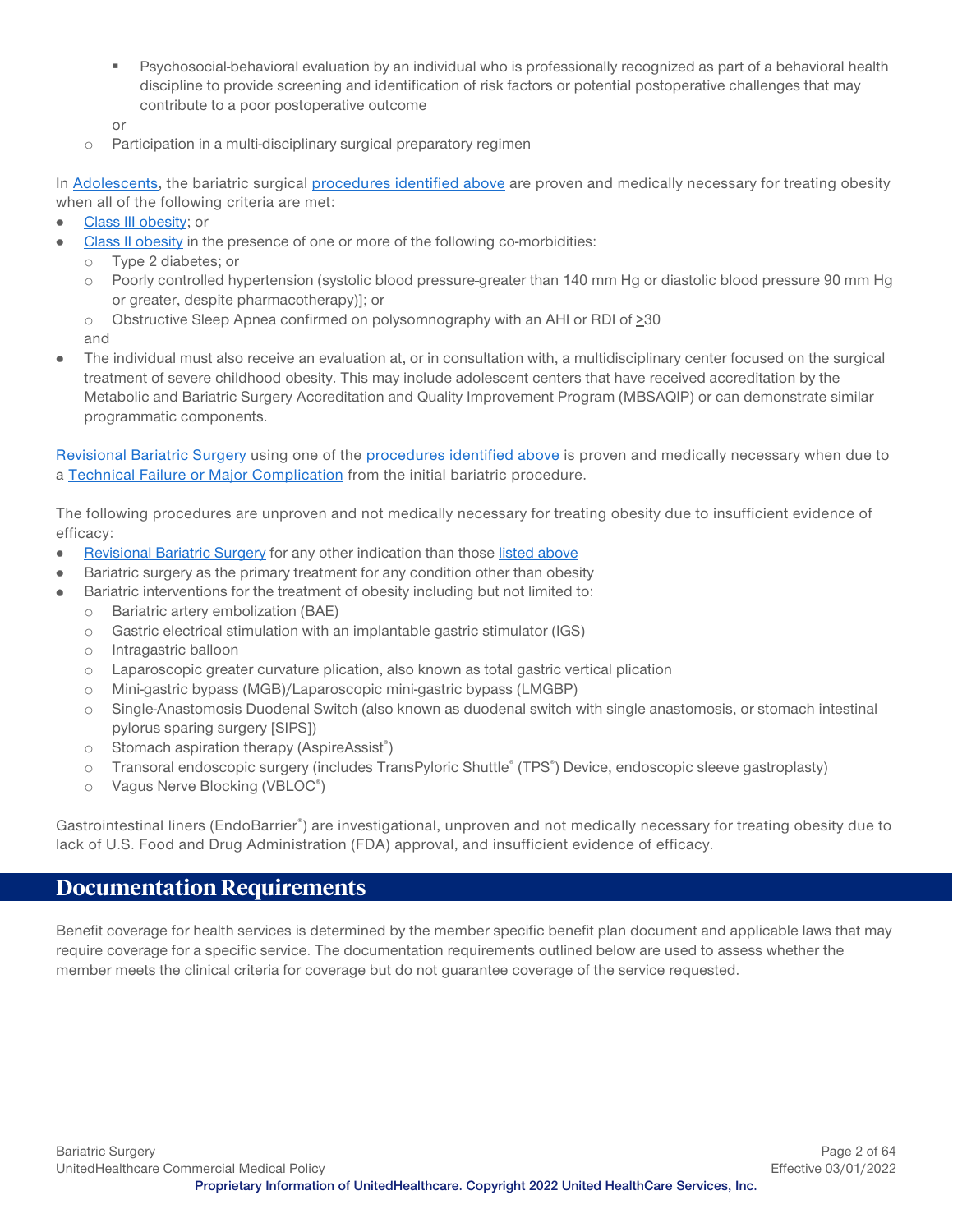| <b>CPT Codes*</b>                                                                                                                                                                                                                                          | <b>Required Clinical Information</b>                                                                                                                                                                                                                                                                                                                                                                                                                                                                                 |
|------------------------------------------------------------------------------------------------------------------------------------------------------------------------------------------------------------------------------------------------------------|----------------------------------------------------------------------------------------------------------------------------------------------------------------------------------------------------------------------------------------------------------------------------------------------------------------------------------------------------------------------------------------------------------------------------------------------------------------------------------------------------------------------|
| <b>Bariatric Surgery</b>                                                                                                                                                                                                                                   |                                                                                                                                                                                                                                                                                                                                                                                                                                                                                                                      |
| 0312T, 0313T,<br>0314T, 0315T,<br>0316T, 0317T,<br>43644, 43645,<br>43647, 43648,<br>43659, 43770,<br>43771, 43772,<br>43773, 43774,<br>43775, 43842,<br>43843, 43845,<br>43846, 43847,<br>43848, 43881,<br>43882, 43886,<br>43887, 43888,<br>64590, 64595 | Medical notes documenting all of the following:<br>Height<br>$\bullet$<br>Weight<br>$\bullet$<br>Current and five-year history of BMI (body mass index)<br>$\bullet$<br>Diet history<br>$\bullet$<br>Co-morbidities<br>$\bullet$<br>Medical treatment tried and failed including diet and exercise<br>$\bullet$<br>Psychological evaluation by a licensed behavioral health professional<br>$\bullet$<br>Nutritional consult<br>$\bullet$<br>Name of the facility where the procedure will be performed<br>$\bullet$ |
| <b>Subsequent Bariatric Surgery</b>                                                                                                                                                                                                                        |                                                                                                                                                                                                                                                                                                                                                                                                                                                                                                                      |
| 43860<br>43865                                                                                                                                                                                                                                             | Medical notes documenting all of the following:<br>Height<br>$\bullet$<br>Weight<br>$\bullet$<br>BMI (body mass index)<br>$\bullet$<br>Diet history<br>$\bullet$<br>Co-morbidities<br>$\bullet$<br>Previous unsuccessful medical treatment<br>$\bullet$<br>Name of the facility where the procedure will be performed<br>$\bullet$<br>Initial bariatric surgery performed and date and subsequent complications that require further<br>$\bullet$<br>surgical intervention                                           |

\*For code descriptions, see th[e Applicable Codes](#page-3-0) section.

# <span id="page-2-0"></span>**Definitions**

<span id="page-2-3"></span>Adolescent: Individuals 12-21 years of age (Hardin and Hackell [American Academy of Pediatrics], 2017). For the purposes of this policy, adults are considered  $\geq$ 18 years of age.

<span id="page-2-5"></span>Body Mass Index (BMI): A person's weight in kilograms divided by the square of height in meters. BMI can be used as a screening tool but is not diagnostic of the body fatness or health of an individual (Centers for Disease Control and Prevention [CDC], 2017).

The National Heart, Lung and Blood Institute's (NHLBI) Practical Guide Identification, Evaluation and Treatment of Overweight and Obesity in Adults classifies the ranges of BMI in adults as follows:

- < 18.5 Underweight  $\bullet$
- 18.5 to 24.9 kg/m<sup>2</sup> Normal Weight  $\bullet$
- $25-29.9$  kg/m<sup>2</sup> Overweight
- 30-34.9 kg/m<sup>2</sup> Obesity Class I  $\bullet$
- 35-39.9 kg/ $m^2$  Obesity Class II
- <span id="page-2-1"></span>> 40 kg/m2 – Extreme Obesity Class III  $\bullet$

The American Society of Metabolic and Bariatric Surgeons (ASMBS; Pratt et al., 2018), classifies severe obesity in adolescents as follows:

- <span id="page-2-4"></span>Class II obesity - 120% of the 95<sup>th</sup> percentile height, or an absolute BMI of 35-39.9 kg/m<sup>2</sup>, whichever is lower\*  $\bullet$
- <span id="page-2-2"></span>Class III obesity – 140% of the 95<sup>th</sup> percentile height, or an absolute BMI of  $\geq 40$  kg/m<sup>2</sup>, whichever is lower  $\bullet$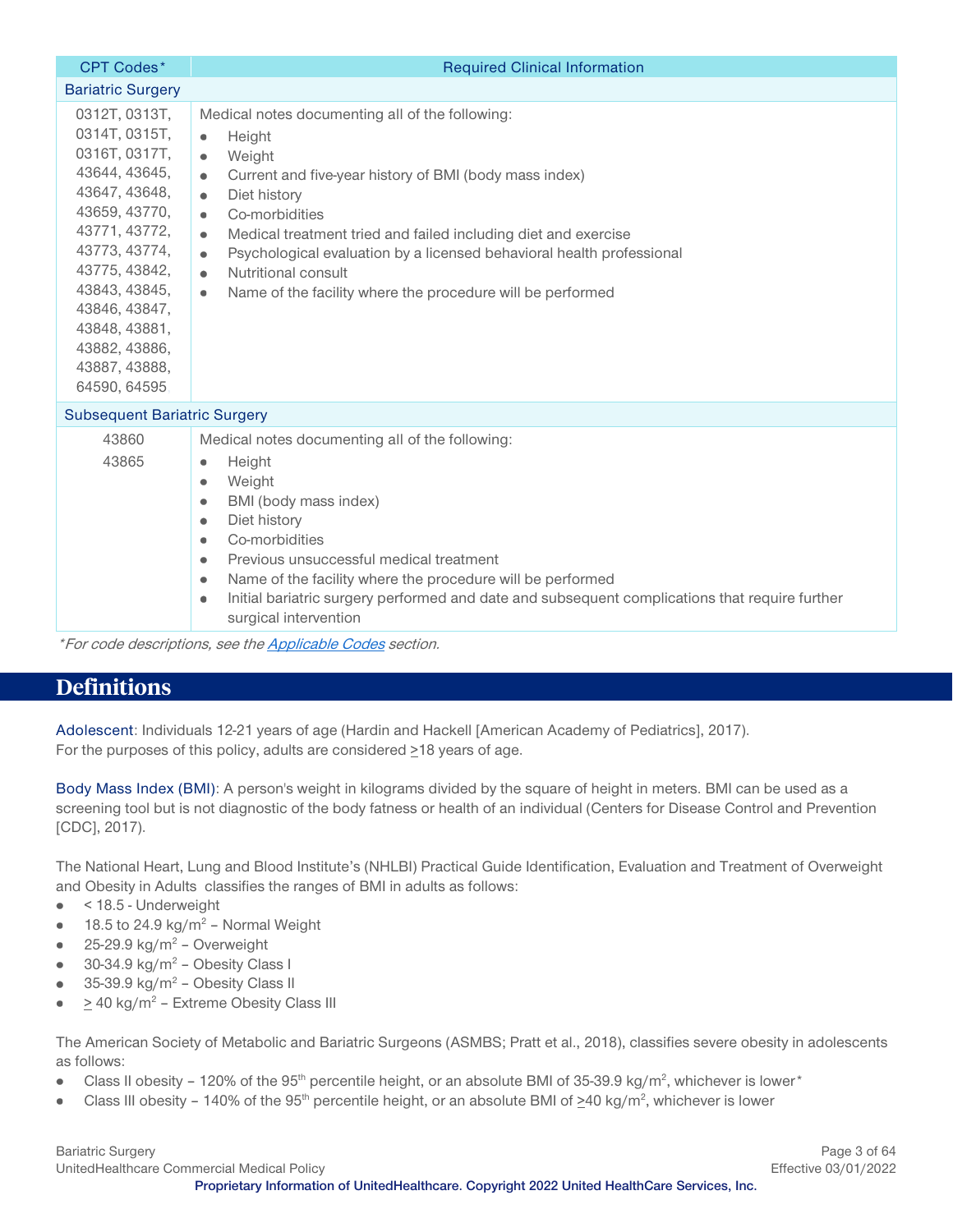\*Also as defined by the American Heart Association (Kelly et al., 2013).

Multidisciplinary: Combining or involving several academic disciplines or professional specializations in an approach to create a well-trained, safe and effective environment for the complex bariatric patient. Building the multidisciplinary team includes staff such as the bariatric surgeon, obesity medicine specialist, registered dietician, specialized nursing, behavioral health specialist, exercise specialist and support groups (American Society for Metabolic and Bariatric Surgery (ASMBS) textbook of bariatric surgery).

<span id="page-3-1"></span>Obstructive Sleep Apnea (OSA): The American Academy of Sleep Medicine (AASM) defines OSA as a sleep related breathing disorder that involves a decrease or complete halt in airflow despite an ongoing effort to breathe. OSA severity is defined as:

- Mild for AHI or RDI  $\geq$  5 and < 15  $\bullet$
- Moderate for AHI or RDI ≥ 15 and ≤ 30
- Severe for AHI or RDI > 30/hr.

For additional information, refer to the Medical Policy titled [Obstructive Sleep Apnea Treatment.](https://www.uhcprovider.com/content/dam/provider/docs/public/policies/comm-medical-drug/obstructive-sleep-apnea-treatment.pdf)

#### <span id="page-3-2"></span>Revisional Bariatric Surgery:

- Conversion A second bariatric procedure that changes the bariatric approach from one procedure to a different type of procedure (e.g., sleeve gastrectomy or adjustable gastric band converted to Roux-en-Y [RYGB]). Note: This is not to the same as an intraoperative conversion (e.g., converting from laparoscopic approach to an open procedure).
- Corrective A procedure that corrects or modifies anatomy of a previous bariatric procedure to achieve the original desired outcome or correct a complication. These procedures also address device manipulation (e.g., gastric pouch resizing, re-sleeve gastrectomy, limb length adjustments in RYGB and gastric band replacement).
- Reversal A procedure that restores original anatomy.

(Mirkin, et al. 2021)

<span id="page-3-3"></span>Technical Failure or Major Complication: Potential issues related to bariatric procedures include but are not limited to the following:

- Bowel perforation (including adjustable gastric band erosion)
- Adjustable gastric band migration (slippage) that cannot be corrected with manipulation or adjustment. (Records must demonstrate that manipulation or adjustment to correct band slippage has been attempted.)
- Leak
- Obstruction (confirmed by imaging studies)
- Staple-line failure
- Mechanical adjustable gastric band failure
- Uncontrollable reflux related to sleeve gastrectomy

# <span id="page-3-0"></span>**Applicable Codes**

The following list(s) of procedure and/or diagnosis codes is provided for reference purposes only and may not be all inclusive. Listing of a code in this policy does not imply that the service described by the code is a covered or non-covered health service. Benefit coverage for health services is determined by the member specific benefit plan document and applicable laws that may require coverage for a specific service. The inclusion of a code does not imply any right to reimbursement or guarantee claim payment. Other Policies and Guidelines may apply.

Coding Clarification: Utilize CPT code 43775 to report laparoscopic sleeve gastrectomy rather than the unlisted CPT code 43659.

| <b>CPT Code</b> | <b>Description</b>                                                                                                                                                                                                                                            |
|-----------------|---------------------------------------------------------------------------------------------------------------------------------------------------------------------------------------------------------------------------------------------------------------|
| 0312T           | Vagus nerve blocking therapy (morbid obesity); laparoscopic implantation of neurostimulator electrode<br>array, anterior and posterior vagal trunks adjacent to esophagogastric junction (EGJ), with implantation<br>of pulse generator, includes programming |
| 0313T           | Vagus nerve blocking therapy (morbid obesity); laparoscopic revision or replacement of vagal trunk<br>neurostimulator electrode array, including connection to existing pulse generator                                                                       |

UnitedHealthcare Commercial Medical Policy Effective 03/01/2022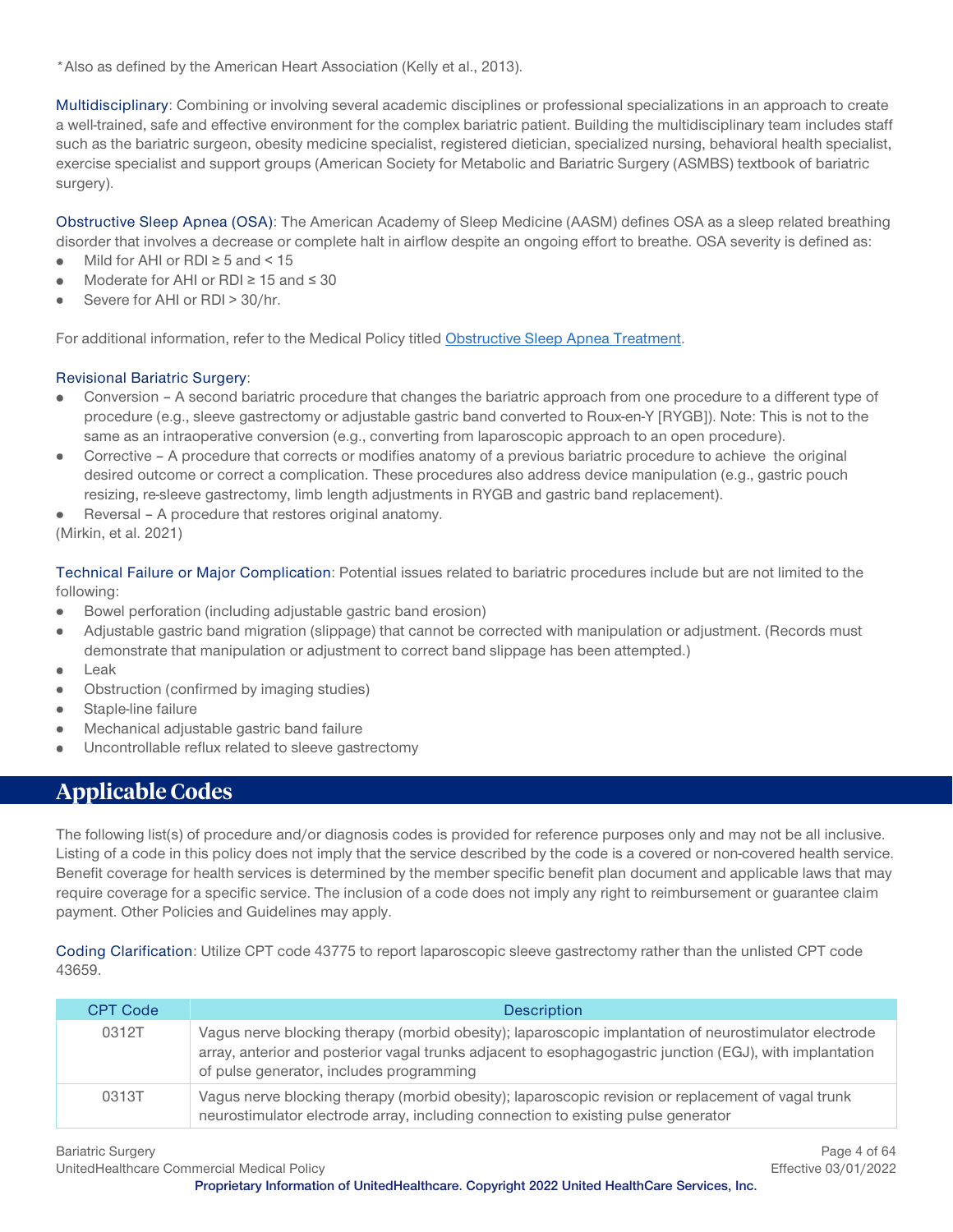| <b>CPT Code</b> | <b>Description</b>                                                                                                                                                                                                     |
|-----------------|------------------------------------------------------------------------------------------------------------------------------------------------------------------------------------------------------------------------|
| 0314T           | Vagus nerve blocking therapy (morbid obesity); laparoscopic removal of vagal trunk neurostimulator<br>electrode array and pulse generator                                                                              |
| 0315T           | Vagus nerve blocking therapy (morbid obesity); removal of pulse generator                                                                                                                                              |
| 0316T           | Vagus nerve blocking therapy (morbid obesity); replacement of pulse generator                                                                                                                                          |
| 0317T           | Vagus nerve blocking therapy (morbid obesity); neurostimulator pulse generator electronic analysis,<br>includes reprogramming when performed                                                                           |
| 43644           | Laparoscopy, surgical, gastric restrictive procedure; with gastric bypass and Roux-en-Y<br>gastroenterostomy (roux limb 150 cm or less)                                                                                |
| 43645           | Laparoscopy, surgical, gastric restrictive procedure; with gastric bypass and small intestine<br>reconstruction to limit absorption                                                                                    |
| 43647           | Laparoscopy, surgical; implantation or replacement of gastric neurostimulator electrodes, antrum                                                                                                                       |
| 43648           | Laparoscopy, surgical; revision or removal of gastric neurostimulator electrodes, antrum                                                                                                                               |
| 43659           | Unlisted laparoscopy procedure, stomach                                                                                                                                                                                |
| 43770           | Laparoscopy, surgical, gastric restrictive procedure; placement of adjustable gastric restrictive device<br>(e.g., gastric band and subcutaneous port components)                                                      |
| 43771           | Laparoscopy, surgical, gastric restrictive procedure; revision of adjustable gastric restrictive device<br>component only                                                                                              |
| 43772           | Laparoscopy, surgical, gastric restrictive procedure; removal of adjustable gastric restrictive device<br>component only                                                                                               |
| 43773           | Laparoscopy, surgical, gastric restrictive procedure; removal and replacement of adjustable gastric<br>restrictive device component only                                                                               |
| 43774           | Laparoscopy, surgical, gastric restrictive procedure; removal of adjustable gastric restrictive device and<br>subcutaneous port components                                                                             |
| 43775           | Laparoscopy, surgical, gastric restrictive procedure; longitudinal gastrectomy (i.e., sleeve gastrectomy)                                                                                                              |
| 43842           | Gastric restrictive procedure, without gastric bypass, for morbid obesity; vertical-banded gastroplasty                                                                                                                |
| 43843           | Gastric restrictive procedure, without gastric bypass, for morbid obesity; other than vertical-banded<br>gastroplasty                                                                                                  |
| 43845           | Gastric restrictive procedure with partial gastrectomy, pylorus-preserving duodenoileostomy and<br>ileoileostomy (50 to 100 cm common channel) to limit absorption (biliopancreatic diversion with<br>duodenal switch) |
| 43846           | Gastric restrictive procedure, with gastric bypass for morbid obesity; with short limb (150 cm or less)<br>Roux-en-Y gastroenterostomy                                                                                 |
| 43847           | Gastric restrictive procedure, with gastric bypass for morbid obesity; with small intestine reconstruction<br>to limit absorption                                                                                      |
| 43848           | Revision, open, of gastric restrictive procedure for morbid obesity, other than adjustable gastric<br>restrictive device (separate procedure)                                                                          |
| 43860           | Revision of gastrojejunal anastomosis (gastrojejunostomy) with reconstruction, with or without partial<br>gastrectomy or intestine resection; without vagotomy                                                         |
| 43865           | Revision of gastrojejunal anastomosis (gastrojejunostomy) with reconstruction, with or without partial<br>gastrectomy or intestine resection; with vagotomy                                                            |
| 43881           | Implantation or replacement of gastric neurostimulator electrodes, antrum, open                                                                                                                                        |
| 43882           | Revision or removal of gastric neurostimulator electrodes, antrum, open                                                                                                                                                |
| 43886           | Gastric restrictive procedure, open; revision of subcutaneous port component only                                                                                                                                      |
| 43887           | Gastric restrictive procedure, open; removal of subcutaneous port component only                                                                                                                                       |
| 43888           | Gastric restrictive procedure, open; removal and replacement of subcutaneous port component only                                                                                                                       |
| 43999           | Unlisted procedure, stomach                                                                                                                                                                                            |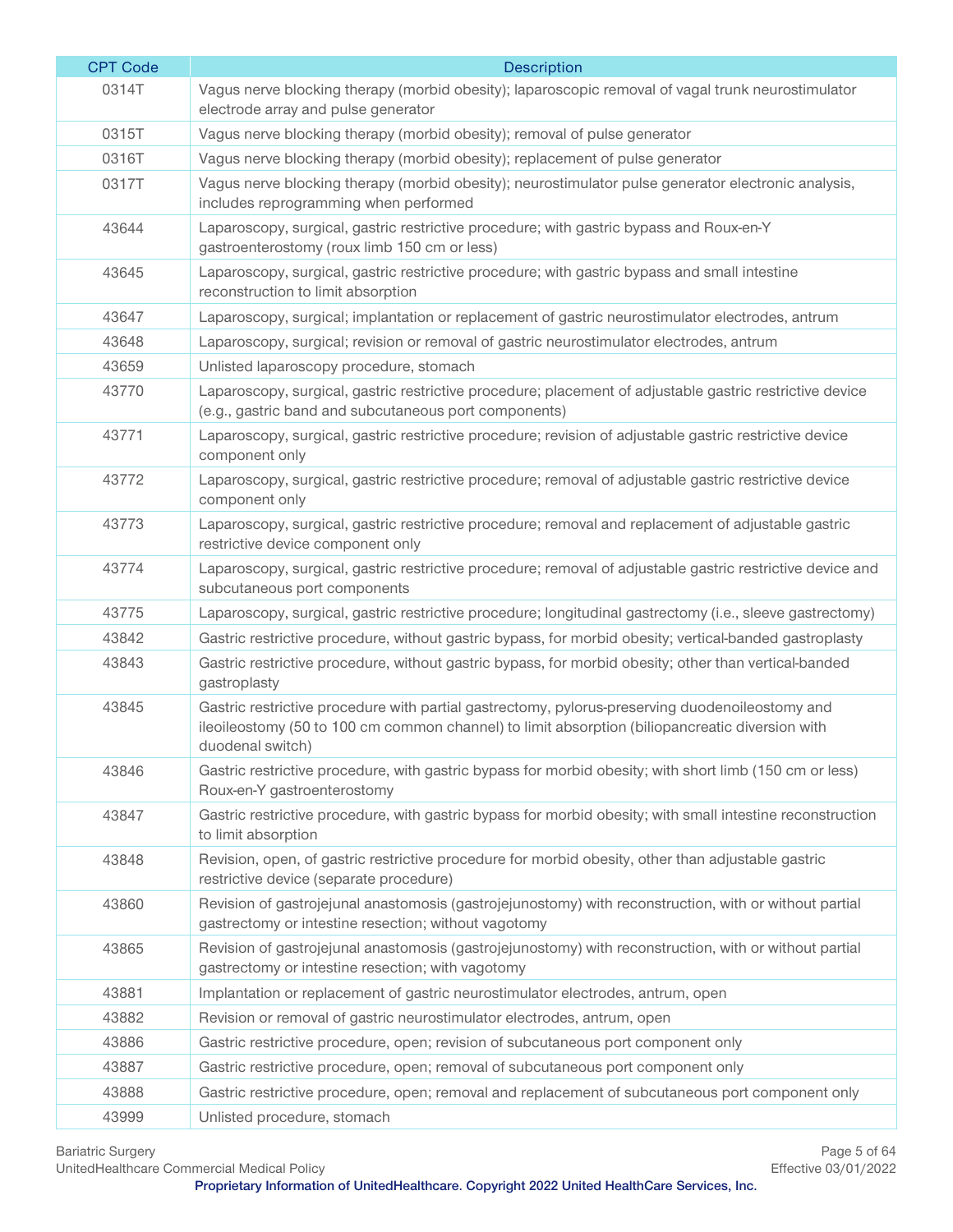| CPT Code | <b>Description</b>                                                                                                             |
|----------|--------------------------------------------------------------------------------------------------------------------------------|
| 64590    | Insertion or replacement of peripheral or gastric neurostimulator pulse generator or receiver, direct or<br>inductive coupling |
| 64595    | Revision or removal of peripheral or gastric neurostimulator pulse generator or receiver                                       |

CPT® is a registered trademark of the American Medical Association

# <span id="page-5-0"></span>**Description of Services**

#### **Obesity**

Obesity is defined clinically using the [Body Mass Index](#page-2-5) (BMI). Obesity is a significant health concern due to its high prevalence and associated health risks.

Health consequences associated with obesity include hypertension, Type II diabetes, hyperlipidemia, atherosclerosis, heart disease, stroke, diseases of the gallbladder, liver disease, osteoarthritis, certain types of cancer, Obstructive Sleep Apnea and other respiratory problems. In addition, certain cancers are more prevalent in obese individuals, including endometrial, ovarian, breast, prostate, colon cancer, renal cell carcinoma, and non-Hodgkin's lymphoma.

The U.S. Preventive Services Task Force (USPSTF) recommends screening all adults for obesity. Clinicians should offer or refer patients with a BMI of 30 kg/m2 or higher to intensive, multicomponent behavioral interventions (USPSTF, 2012).

The National Center for Health Statistics (Centers for Disease Control and Prevention [CDC], 2017) reports that in 2015-2016, the prevalence of obesity was 39.8% in adults and 18.5% in children. The observed change in prevalence between 2013–2014 and 2015–2016 was not significant among adults and youth.

The National Heart, Lung, and Blood Institute (NHLBI) Obesity Expert Panel (2013) estimates that 8.1% of women, and 4.4% of men in the U.S. population has a BMI over 40. The NHLBI clarified that the term Class III or Extreme Obesity has replaced the term "morbid obesity." The American Society for Metabolic and Bariatric Surgery (American Society of Metabolic and Bariatric Surgery [ASMBS]) (English et al., 2016) estimates there were over 216,000 bariatric surgery procedures in 2016.

#### **Bariatric Surgery in the Adolescent Population**

For adolescents, physical development and maturation may be determined utilizing the [gender specific growth chart and BMI](https://www.cdc.gov/growthcharts/clinical_charts.htm)  [chart](https://www.cdc.gov/growthcharts/clinical_charts.htm) developed by the CDC, National Center for Health Statistics (2017).

# **First-Line Treatments for Obesity**

First-line treatments for obesity include dietary therapy, physical activity, behavior modification, and medication management; all of which have generally been unsuccessful in long-term weight management for obese individuals (Lannoo and Dillemans, 2014).

#### **Bariatric Surgical Procedures**

The goal of surgical treatment for obesity is to induce significant weight loss and, thereby, reduce the incidence or progression of obesity-related comorbidities, as well as to improve quality of life. The purpose of performing bariatric surgery in adolescent patients is to reduce the lifelong impact of severe obesity.

Surgical treatment of obesity offers two main weight-loss approaches: restrictive and malabsorptive. Restrictive methods are intended to cause weight loss by restricting the amount of food that can be consumed by reducing the size of the stomach. Malabsorptive methods are intended to cause weight loss by limiting the amount of food that is absorbed from the intestines into the body. A procedure can have restrictive features, malabsorptive features, or both. The surgical approach can be open or laparoscopic. The clinical decision on which surgical procedure to use is made based on a medical assessment of the patient's unique situation.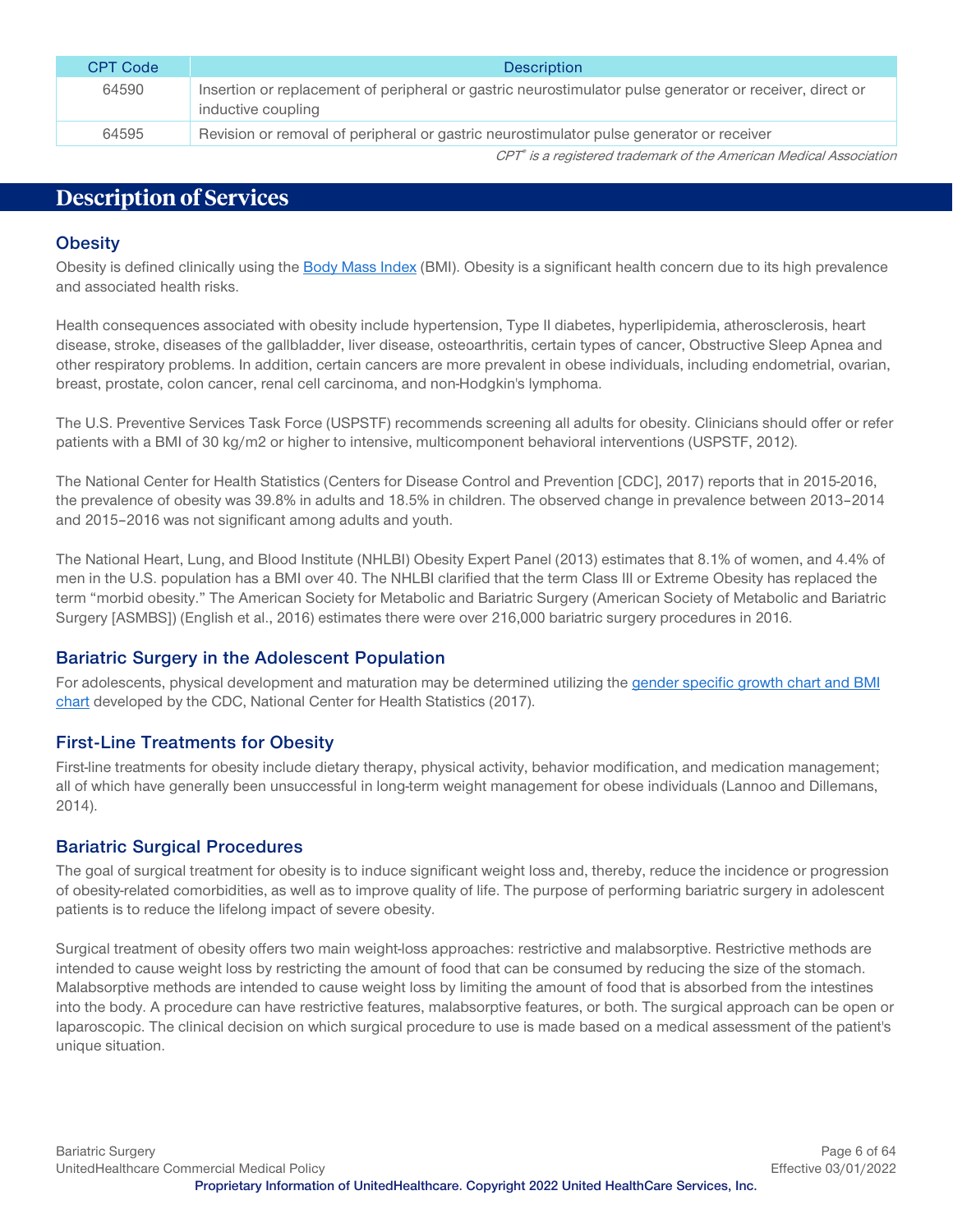### **Roux-en-y Bypass (RYGB)/Gastric Bypass**

The RYGB procedure involves creating a stomach pouch out of a small portion of the stomach and attaching it directly to the small intestine, bypassing a large part of the stomach and duodenum.

#### **Laparoscopic Adjustable Gastric Banding (LAGB)**

The laparoscopic adjustable gastric banding procedure involves placing an inflatable silicone band around the upper portion of the stomach. The silicone band contains a saline reservoir that can be filled or emptied under fluoroscopic guidance to change the caliber of the gastric opening.

#### **Vertical Sleeve Gastrectomy (VSG)**

VSG can be performed as part of a two-staged approach to surgical weight loss or as a stand-alone procedure. A VSG involves the removal of 60-75% of the stomach, leaving a narrow gastric "tube" or "sleeve." This small remaining "tube" cannot hold as much food and produces less of the appetite-regulating hormone ghrelin, lessening a patient's desire to eat. VSG is not a purely malabsorptive procedure, so there is no requirement for lifetime nutritional supplementation (California Technology Assessment Forum, 2015).

#### **Vertical Banded Gastroplasty (VBG)**

VBG restricts the size of the stomach using a stapling technique; there is no rearrangement of the intestinal anatomy. VBG has been abandoned by many due to a high failure rate, a high incidence of long-term complications, and the newer adjustable gastric band (AGB) and sleeve gastrectomy (van Wezenbeek et al., 2015). David et al. (2015) estimated the failure rate to be approximately 50% based on results from long-term studies.

# **Biliopancreatic Diversion with Duodenal Switch (BPD/DS) (also known as the Scopinaro Procedure)**

BPD is primarily malabsorptive but has a temporary restrictive component. As in RYGB, three "limbs" of intestine are created: one through which food passes, one that permits emptying of fluids (e.g., bile) from digestive organs, and a common limb through which both food and digestive fluids pass. This procedure involves removal of the greater curvature of the stomach instead of the distal portion. The two limbs meet in a common channel measuring only 50 to 100 cm, thereby permitting relatively little absorption.

#### **Robotic-Assisted Surgery**

Robotic surgery provides surgeons with three-dimensional vision, increased dexterity and precision by downscaling surgeon's movements enabling a fine tissue dissection and filtering out physiological tremor. It overcomes the restraint of torque on ports from thick abdominal wall, and minimizes port site trauma by remote center technology (Bindal et al., 2015).

#### **Transoral Endoscopic Surgery**

Transoral endoscopic surgery is an option being explored for bariatric surgery. Natural orifice transluminal endoscopic surgery (NOTES) is performed via a natural orifice (e.g., mouth, vagina, etc.), and in some cases eliminates the need for abdominal incisions. This form of surgery is being investigated as an alternative to conventional surgery.

Transoral restorative obesity surgery (ROSE) is another endoscopic procedure. The endoscope with four channels is inserted into the esophagus and then the stomach. Specialized instruments are placed through the channels to create multiple folds around the existing stoma to reduce the diameter.

The Transpyloric Shuttle® (TPS®) device is a non-balloon, space occupying device with a 12-month treatment duration that is proposed as a new endoscopic bariatric therapy. The TPS device is comprised of a spherical silicone bulb connected to a smaller cylindrical silicone bulb by a flexible tether; it is delivered to and removed from the stomach using transluminal endoscopic procedures in the outpatient setting (Marinos, 2014;). The device was granted FDA premarket approval on April 16, 2019 and was approved for up to 12 months weight loss therapy in patients with a BMI of 35.0 kg/m2 to 40.0 kg/m2 or a BMI of 30.0 kg/m2 to 34.9 kg/m2 with 1 or more obesity-related comorbid condition. The device is intended to be used in conjunction with a diet and behavior modification program (ECRI, 2019).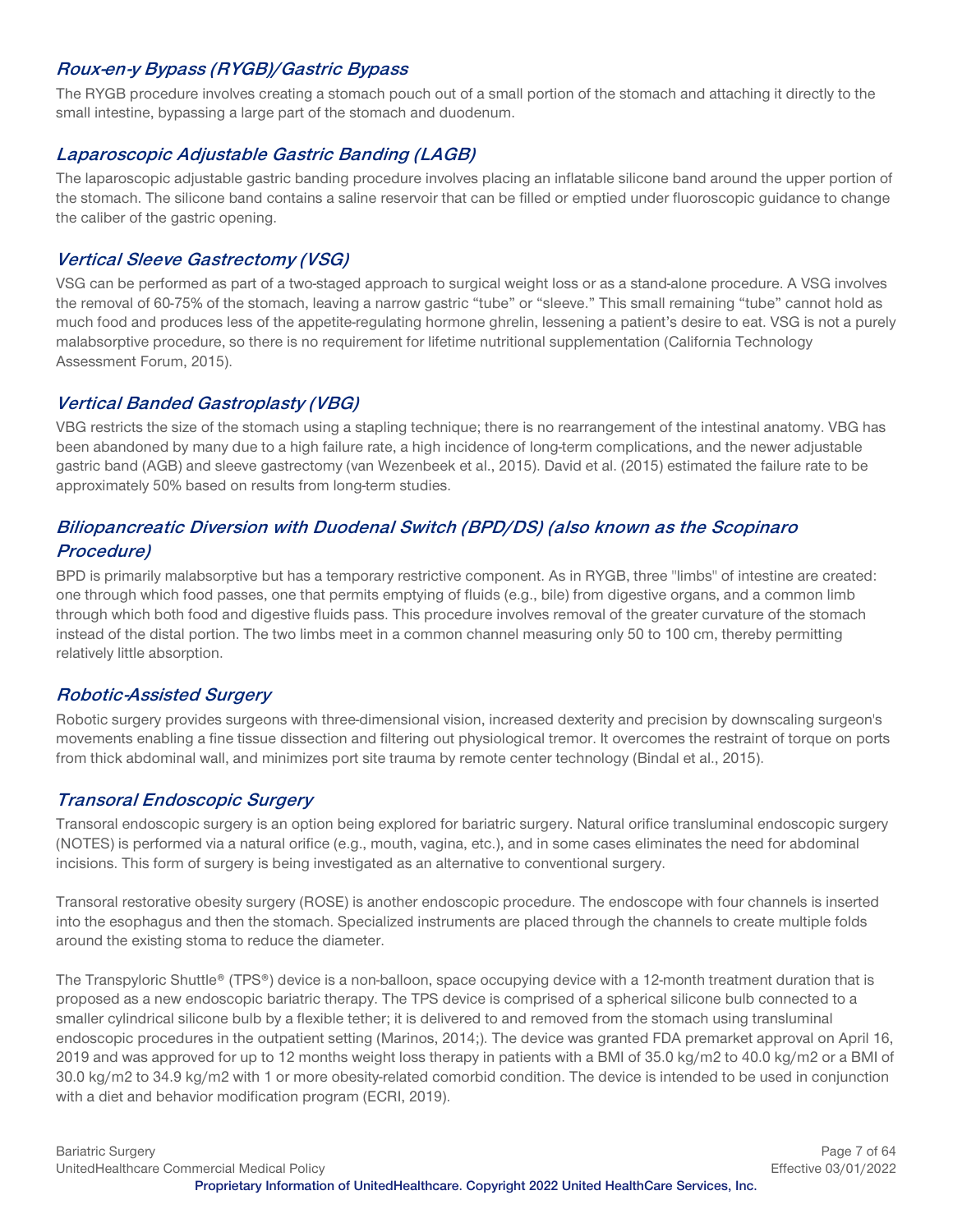Endoscopic Sleeve Gastroplasty (ESG) is a minimally invasive technique through the mouth that uses an endoscopic suturing device (e.g., OverStitch) to reduce gastric capacity by sealing off most of the stomach, forcing ingested food through an open tube of stomach tissue that connects the esophagus to the small intestine. ESG is similar to a laparoscopic sleeve gastrectomy in which the stomach is manipulated to create a tube-shape, however no stomach tissue is removed.

# **Laparoscopic Mini Gastric Bypass (LMGBP)**

LMGBP involves the construction of a gastric tube by dividing the stomach vertically, down to the antrum. As in the RYGB, food does not enter the distal stomach. However, unlike gastric bypass surgery, digestive enzymes and bile are not diverted away from the stomach after LMGBP. This can lead to bile reflux gastritis which can cause pain that is difficult to treat.

# **Implantable Gastric Stimulator (IGS)**

IGS is a small, battery-powered device similar to a cardiac pacemaker, in a small pocket, created beneath the skin of the abdomen using laparoscopy. The IGS is programmed externally using a controller that sends radiofrequency signals to the device. Although the exact mechanism of action is not yet understood, gastric stimulation is thought to target ghrelin, an appetite-related peptide hormone (Gallas and Fetissov, 2011).

# **Vagus Nerve Blocking Neurostimulation Therapy (VBLOC)**

VBLOC uses an implanted subcutaneous neurostimulator to deliver electrical pulses to the vagus nerve, which may suppress appetite (ECRI, 2016).

VBLOC therapy (such as via the Maestro® System; Enteromedics, Inc.) is designed to target the multiple digestive functions under control of the vagus nerves and to affect the perception of hunger and fullness.

# **Intragastric Balloon (IGB)**

IGBs are acid-resistant balloons that are inserted into the stomach via an endoscope and expanded with saline or air. These space-occupying devices promote weight loss by creating a feeling of fullness, which can lead to reduced consumption of food. The devices are intended as an adjunct to diet, exercise, and behavioral counseling for the treatment of obesity (Hayes, 2021). Available clinical data and manufacturer recommendations indicate 6 months to be the current standard duration of therapy from insertion to removal (ASMBS, 2016).

# **Laparoscopic Greater Curvature Plication (LGCP) [also known as Total Gastric Vertical Plication (TGVP)]**

LGCP is a restrictive procedure that involves folding and suturing the stomach onto itself to decrease the size of the stomach and requires no resection, bypass, or implantable device. This procedure is a modification of the gastric sleeve which requires surgical resection of stomach.

# **Stomach Aspiration Therapy**

Stomach aspiration therapy, such as with the AspireAssist®, uses a surgically placed tube (endoluminal device) designed to aspirate a portion of the stomach contents after every meal (Hayes, 2021). The AspireAssist is intended for long-term use in conjunction with lifestyle therapy (to help patients develop healthier eating habits and reduce caloric intake) and continuous medical monitoring. Patients must be monitored regularly for weight loss progress, stoma site heath, and metabolic and electrolyte balance.

# **Bariatric Artery Embolization (BAE)**

BAE is a minimally invasive procedure which is the percutaneous, catheter-directed, trans-arterial embolization of the left gastric artery (LGA). The procedure is performed by an interventional radiologist and targets the fundus that produces the majority of the hunger-controlling hormone ghrelin. Beads placed inside the vessels purportedly help decrease blood flow and limit the secretion of ghrelin to minimize feelings of hunger to initiate weight loss.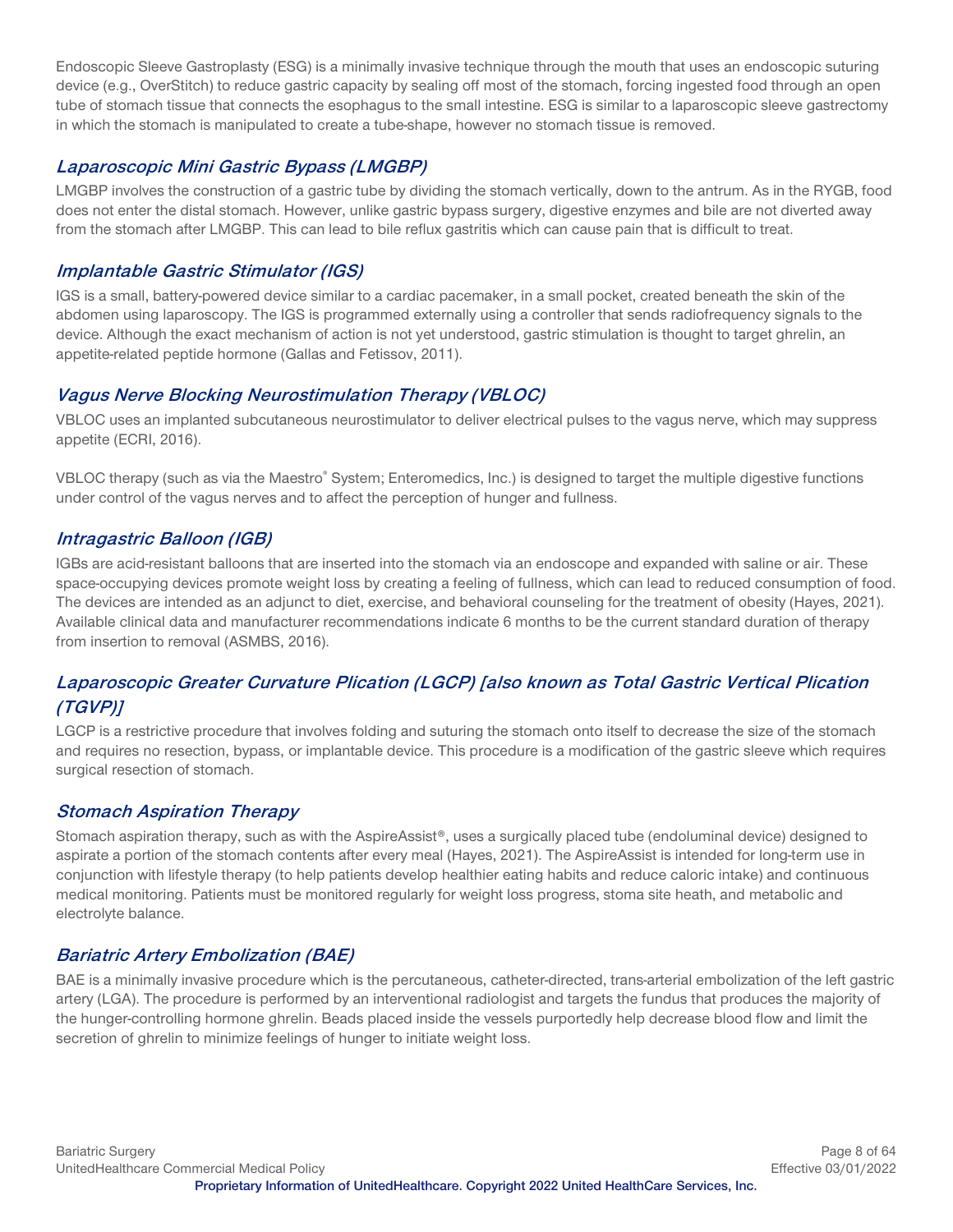#### **Gastrointestinal Liners**

Gastrointestinal liners, such as the EndoBarrier™ system, utilize an endoscopically implanted sleeve into the stomach to reduce the stomach size. The sleeve is then removed after weight loss has been achieved. The EndoBarrier is not approved for use by the U.S. Food and Drug Administration (FDA) in the United States; it is limited by federal law to investigational use only.

#### **Single-Anastomosis Duodenal Switch (SADS)**

SADS is also called single-anastomosis loop duodenal switch, single-anastomosis duodenoileal bypass with sleeve gastrectomy, or stomach intestinal pylorus-sparing surgery—is a modification of biliopancreatic diversion with duodenal switch (BPD-DS). SADS consists of a sleeve gastrectomy to remove most of the stomach and an intestinal bypass to shorten the length of the small intestine and to allow bile and pancreatic digestive juices to mix with the food. SADS is typically performed laparoscopically as an inpatient procedure ().

#### **Revisional Surgery**

The indications for revisional bariatric surgery vary greatly depending on the index procedure performed and the nature of the complication. Some complications may be encountered during the acute postoperative recovery period (leaks, abscesses, fistulae, etc.). Prior to revisional surgery, patients should undergo a thorough multidisciplinary assessment and consideration of their individual risks and benefits from revisional surgery (Brethauer et al., 2014). It is important to determine if the poor response to primary bariatric surgery is due to anatomic causes that led to inadequate weight loss or weight regain or to the patient's postoperative behavior, such as not following the prescribed diet and lifestyle changes (e.g., consuming large portions, high-calorie foods, and/or snacks between meals; not exercising).

The Metabolic and Bariatric Surgery Accreditation and Quality Improvement Program (MBSAQIP) is a national accreditation standard for bariatric surgery centers. In 2012, the American College of Surgeons (ACS) and the American Society for Metabolic and Bariatric Surgery (ASMBS) combined their individual accreditation programs into a single unified program. MBSAQIP works to advance safe, high-quality care for bariatric surgical patients through the accreditation of bariatric surgical centers. A bariatric surgical center achieves accreditation following a rigorous review process during which it proves that it can maintain certain physical resources, human resources, and standards of practice. All accredited centers report their outcomes to the MBSAQIP database (MBSAQIP, 2019).

# <span id="page-8-0"></span>**Benefit Considerations**

Most Certificates of Coverage and many Summary Plan Descriptions explicitly exclude benefit coverage for bariatric surgery.

Some states may require coverage for bariatric surgery. Refer to the member specific benefit plan document to determine availability of benefits for these procedures. As in all benefit adjudication, state legislated mandates must be followed. Therefore, the applicable state-specific requirements and the member specific benefit plan document must be reviewed to determine what benefits, if any, exist for bariatric surgery.

# **For Fully Insured Group Policies in Maryland Only**

Use the following criteria as specified in the Code of Maryland Regulations (COMAR 31.10.33.03B. April 2006):

- A Body Mass Index (BMI) above 40 kg/m2 without co-morbidity; or  $\bullet$
- A BMI of 35 kg/m2 or greater with obesity-related co-morbid medical conditions including:
	- o Hypertension
	- o Cardiopulmonary condition
	- o Sleep apnea
	- o Diabetes
	- o Any life threatening or serious medical condition that is weight induced
- Documentation that dietary attempts at weight control have been ineffective through completion of a structured diet program, such as Weight Watchers or Jenny Craig. Either of the following in the two-year period that immediately precedes the request for the surgical treatment of morbid obesity meets the indication:
	- a. One structured diet program for six consecutive months; or
	- b. Two structured diet programs for three consecutive months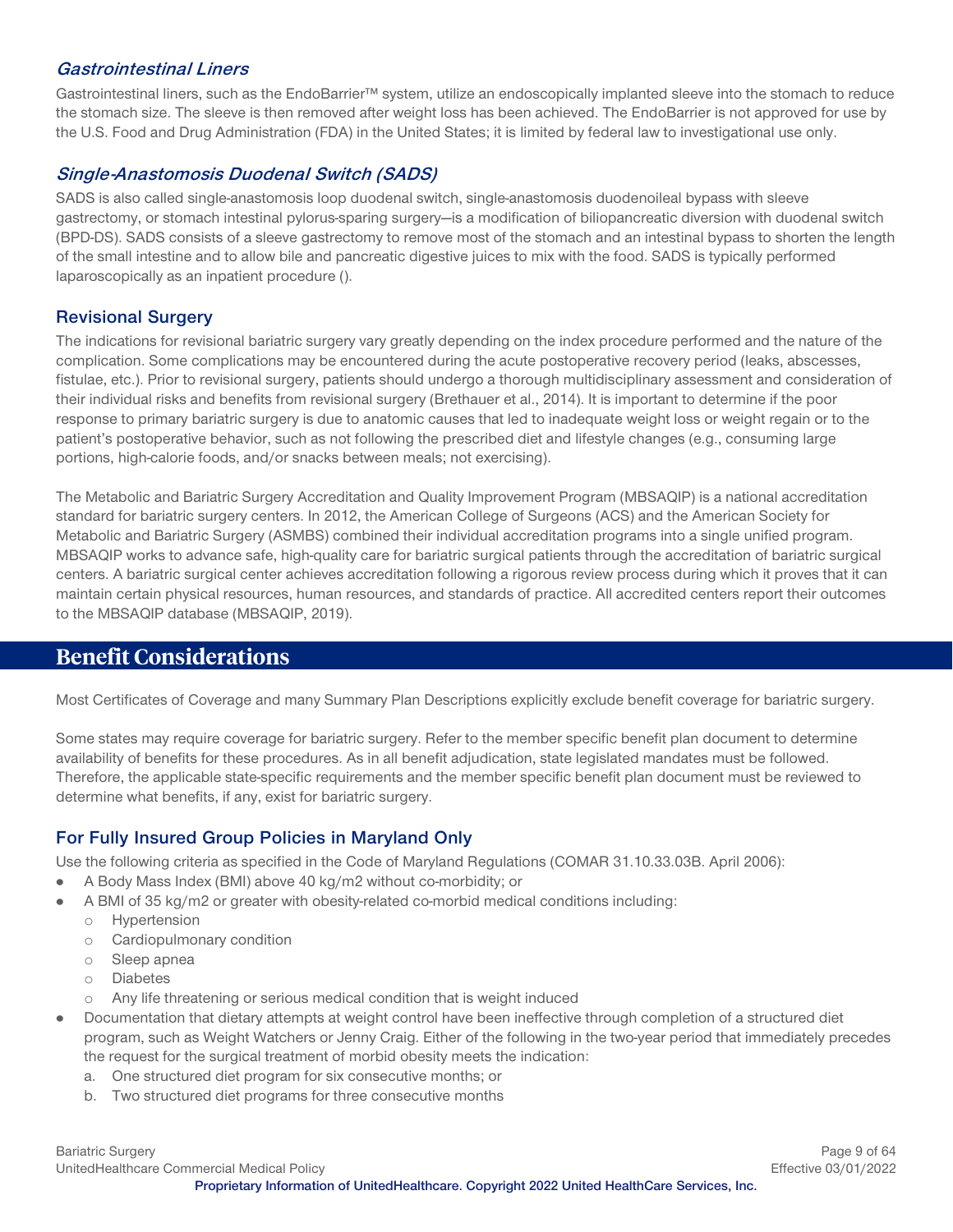- A carrier or a private review agent acting on behalf of a carrier shall use flexibility with regard to defining a structured diet program
- Completion of a psychological examination of the member's readiness and fitness for surgery and the necessary postoperative lifestyle changes

# <span id="page-9-0"></span>**Clinical Evidence**

The criteria for patient selection for bariatric surgery are relatively uniform among clinical studies published in the peer-reviewed literature and broadly correspond to criteria recommended by the American Association of Clinical Endocrinologists (AACE), the Obesity Society, and American Society for Metabolic & Bariatric Surgery (ASMB) (Mechanick et al., 2019):

- Patients with a BMI≥40 kg/m2 [\(Obesity Class III\)](#page-2-4) with or without coexisting medical problems and for whom bariatric  $\bullet$ surgery would not be associated with excessive risk.
- Patients with a BMI≥35 kg/m2 [\(Obesity Class II\)](#page-2-2) and one or more severe obesity-related co-morbidities.  $\bullet$
- Demonstration that a multidisciplinary approach with dietary, other lifestyle modifications (such as exercise and behavioral modification), and pharmacological therapy, if appropriate, have been unsuccessful.

Refer to the [Clinical Practice Guidelines](#page-41-0) section of the policy for additional information.

Kapeluto et al. (2020) assessed long-term glycemic outcomes in 132 patients with type 2 diabetes (T2D) that received BPD/DS surgery versus other bariatric surgeries. Inclusion criteria consisted of patients with diagnosis of T2D and those that had underwent BPD/DS surgical procedure. Patient follow up consisted of post-surgical assessments at week 3 and then at 4, 8, 12, 18, and 24 months and annually thereafter. Fifteen patients were lost to death during the 10 years follow-up and two more beyond 10 years. 90% of the patients had clinical remission of their diabetes; 3 patients had partial remission, 21 had improvement and 3 were unchanged in their status. The authors found that BPD-DS maintained a remission rate of 10 years postop in the vast majority of patients with advanced diabetes. The authors concluded patients that underwent BPD-DS had positive results for long-term benefits for remission of T2D and that earlier referral for this type of surgery should be made. Limitations included late arrival of the standard use of the HbA1C test, incomplete weight parameters due to lack of selfreported weights and retrospective analysis.

Khalaj et al. (2020) conducted a cohort study comparing gastric bypass (GB) to sleeve gastrectomy (SG) and the effectiveness and safety of these two procedures. The authors evaluated 2,202 patients that underwent laparoscopic SG and 1,085 patients who underwent laparoscopic GB. The SG procedure was performed over a 36-F bougie and reinforced with an omental pouch; the GB procedure was performed as either RYGB or one anastomosis (OAGB). Evaluation of weight loss included body mass index change, percent of total weight loss, and percentage of excess weight loss. Type 2 diabetes mellitus (T2DM), hypertension (HTN), and dyslipidemia, as obesity-associated comorbidities were assessed in all patients. There were no major complications identified which was recognized by a return to the operating room, prolonged hospital stays beyond 7 days, or the need for re-admission. Quality of life (QoL) was assessed using the Iranian version of the Short-Form Health Survey which measured physical, social, and mental aspects of health. Patient follow up for both types of procedures occurred at 6, 12, and 24 months after surgery. The authors found no significant differences between the two surgical groups; patients that underwent SG had a lower FPG and HbA1C when compared to the GB group. BMI was not significantly different between the two groups. EWL% was  $61.9 \pm 15.7$ ,  $74.8 \pm 19.1$ , and  $75.0 \pm 21.9$  in the SG group and  $62.7 \pm 15.3$ ,  $77.5 \pm 18.4$ , and  $80.1 \pm 20.8$  in the GB group at 6-, 12-, and 24-month follow-ups, respectively. All patient comorbidities and QoL improved. The authors concluded that bariatric surgery is effective and safe for treatment of obesity; while both procedures are effective for weight loss, remission of obesity-associated comorbidities, and QoL, SG is associated with fewer complications and nutritional deficiencies.

O'Brien et al. (2019) performed a systematic review and meta-analysis on 33 reports containing ten or more years of follow-up for patients that underwent bariatric surgery. The authors evaluated the long-term effectiveness of Roux-en-Y gastric bypass (RYGB), laparoscopic adjustable gastric banding (LAGB), or biliopancreatic diversion with or without duodenal switch (BPD/DS). Results for gastric bypass surgery showed a weighted mean % EWL of 56.7% at 10 or more years with a mean of 55.4% EWL. Eleven reports addressing BPD/DS showed a mean of 74.1% EWL and two reports for sleeve gastrectomy showed a mean of 57.0% EWL. A longitudinal cohort study for the patients receiving LAGB showed patient weight loss reached a peak at the 2-year follow-up and remained relatively stable through the next 18 years with a mean weight loss of 24.8 kg representing 47.2 %EWL. The authors concluded that RYGB, LAGB and BPD/DS lead to substantial weight loss which continued for at least 10 years. Due to patient education and lap band design changes, revisional surgery has decreased significantly over the past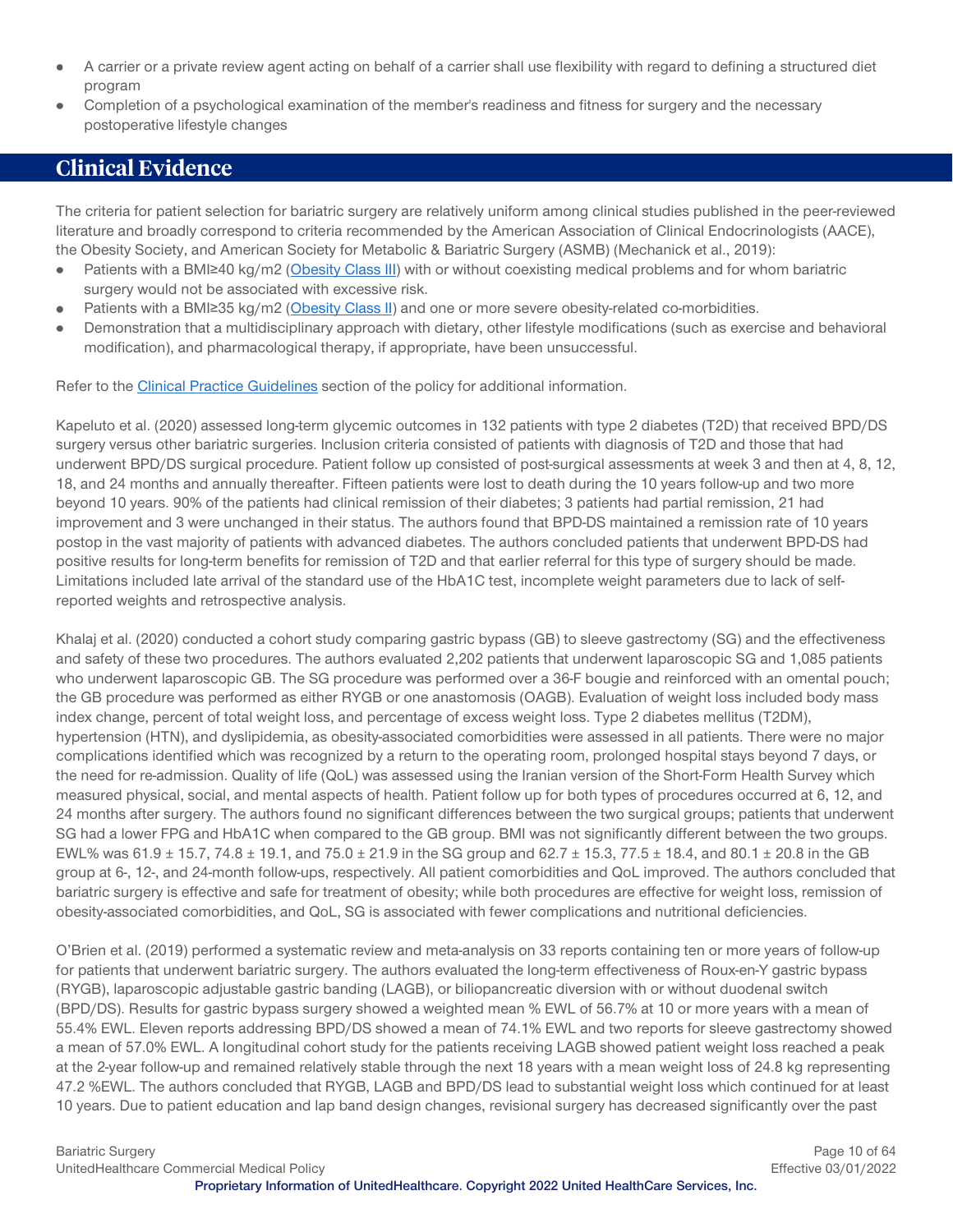eleven years. The findings are limited by lack of direct comparison between techniques and lack of comparison groups not undergoing surgical treatments.

Salminen et al. (2018) reported 5-year outcomes from the SLEEVEPASS multicenter, open-label, randomized clinical equivalence trial. The purpose of the trial was to determine whether laparoscopic sleeve gastrectomy (LSG) (n=121) and laparoscopic Roux-en-Y gastric bypass (n=119) are equivalent for weight loss at 5 years in patients with morbid obesity. Among 240 patients randomized (mean age, 48 [SD, 9] years; mean baseline body mass index, 45.9, [SD, 6.0]; 69.6% women), 80.4% completed the 5-year follow-up. Based on the results, the authors concluded that the use of laparoscopic sleeve gastrectomy compared with use of laparoscopic Roux-en-Y gastric bypass did not meet criteria for equivalence in terms of percentage excess weight loss at 5 years. Although gastric bypass compared with sleeve gastrectomy was associated with greater percentage excess weight loss at 5 years, the difference was not statistically significant, based on the prespecified equivalence margins. Limitations included a small number of bariatric procedures performed along with technical complications which may have resulted in a higher reoperation rate accompanied by 20% of patients lost to follow-up.

Chaar et al. (2018) reported 30-day outcomes of SG versus RYGB based on the Metabolic and Bariatric Surgery Accreditation and Quality Improvement Program database in a large retrospective cohort study. The authors' evaluation showed that the incidence of postoperative complications in the first 30 days after surgery is low for both RYGB and SG. However, SG seems to have a better safety profile in the first 30 days postoperatively compared with RYGB. These findings should be considered in the preoperative evaluation and counseling of bariatric patients. Long-term follow-up is needed to compare safety and efficacy of SG versus RYGB.

Jambhekar et al. (2018) evaluated demographic and socioeconomic factors in the United States that are predictors of long-term weight loss after LSG in a cohort study. Prospectively collected data on 713 consecutive primary LSG operations was included in this study. Multiple regression analyses were done to determine if gender, race, or socioeconomic factors such as insurance and employment status correlated with postoperative weight loss. The presence of chronic comorbidities affecting quality of life such as Type II diabetes and obstructive sleep apnea (OSA) were also recorded and analyzed. All studied groups had similar preoperative body mass index (BMI) (mean 46 kg/m<sup>2</sup>). Race was not significantly associated with weight loss at any postoperative interval. Male gender was associated with increased weight loss through the first three months (48.2 +/- 12.5 lbs. vs. 40.5 +/- 11 lbs.; p = 0.0001). Patients with diabetes had significantly less weight loss at the 6 through 18-month intervals (50.4 +/- 17.9 lbs. vs. 59.6 +/- 15.6 lbs. at six months; p = 0.00032; 53.3 +/- 25.4lbs vs. 80.5 +/- 31.3lbs at 18 months; p = 0.008). Patients with obstructive sleep apnea had significantly less weight loss at the two-year interval (57.5 +/- 29.2 lbs.) vs. those without obstructive sleep apnea (69.6 +/- 23.5 lbs.; p = 0.047). Finally, those patients who were students had the greatest weight loss at two years postoperatively with the least weight loss seen in retired patients followed by those on disability (108.0 +/-21.5 lbs. vs. 26.0 lbs. vs.  $46.0 + (-19.7 \text{ lbs.}; p = 0.04)$ . Further studies are needed to evaluate whether demographic differences impact long term weight loss. Limitations included loss to follow-up, identification and testing of only selected predictive factors, thus underrepresenting other socioeconomic factors, and conflicting results were identified between the model variables.

Shoar and Saber (2017) conducted a systematic review and meta-analysis to compare long-term and midterm outcomes of laparoscopic sleeve gastrectomy versus RYGB. Fourteen studies comprising 5264 patients were eligible. Follow-up ranged from 36 months to 75.8±8.4 months. The pooled result for weight loss outcomes did not show any significant difference in midterm weight loss (standardized mean difference =  $-0.03$ ; 95% confidence interval (CI),  $-0.38$ -.33; P = .88) but a significant difference in the long-term weight loss outcome favoring LRYGB (standardized mean difference = .17; 95% CI, .05-.28; P= .005). The pooled results demonstrated no significant difference for resolution of type 2 diabetes mellitus, hypertension, hyperlipidemia, and hypertriglyceridemia. Despite the insignificant difference between LRYGB and LSG in midterm weight loss, LRYGB produced better weight loss in the long-term. There was no significant difference between the 2 procedures for comorbidity resolution. A major limitation of this study was the inclusion of short-term studies in the pooled analysis of midterm studies but claimed to be a long-term meta-analysis.

Lager et al. (2017) retrospectively studied 30-day postoperative complications as well as changes in weight, blood pressure, cholesterol, hemoglobin, hemoglobin A1C, and creatinine from baseline to 2, 6, 12, and 24 months postoperatively in 383 patients undergoing RYGB and 336 patients undergoing sleeve gastrectomy (SG). Follow-up rates were 706/719 at 2 months, 566/719 at 6 months, 519/719 at 12 months, and 382/719 at 24 months. Baseline characteristics were similar in both groups except for higher weight and BMI in the SG group. The RYGB group experienced greater total body weight loss at 6, 12, and 24 months (41.9 vs. 34.6 kg at 24 months, p < 0.0001). Excess weight loss was 69.7 and 51.7 % following RYGB and SG

Bariatric Surgery **Page 11 of 64** Page 11 of 64 UnitedHealthcare Commercial Medical Policy Effective 03/01/2022 **Proprietary Information of UnitedHealthcare. Copyright 2022 United HealthCare Services, Inc.**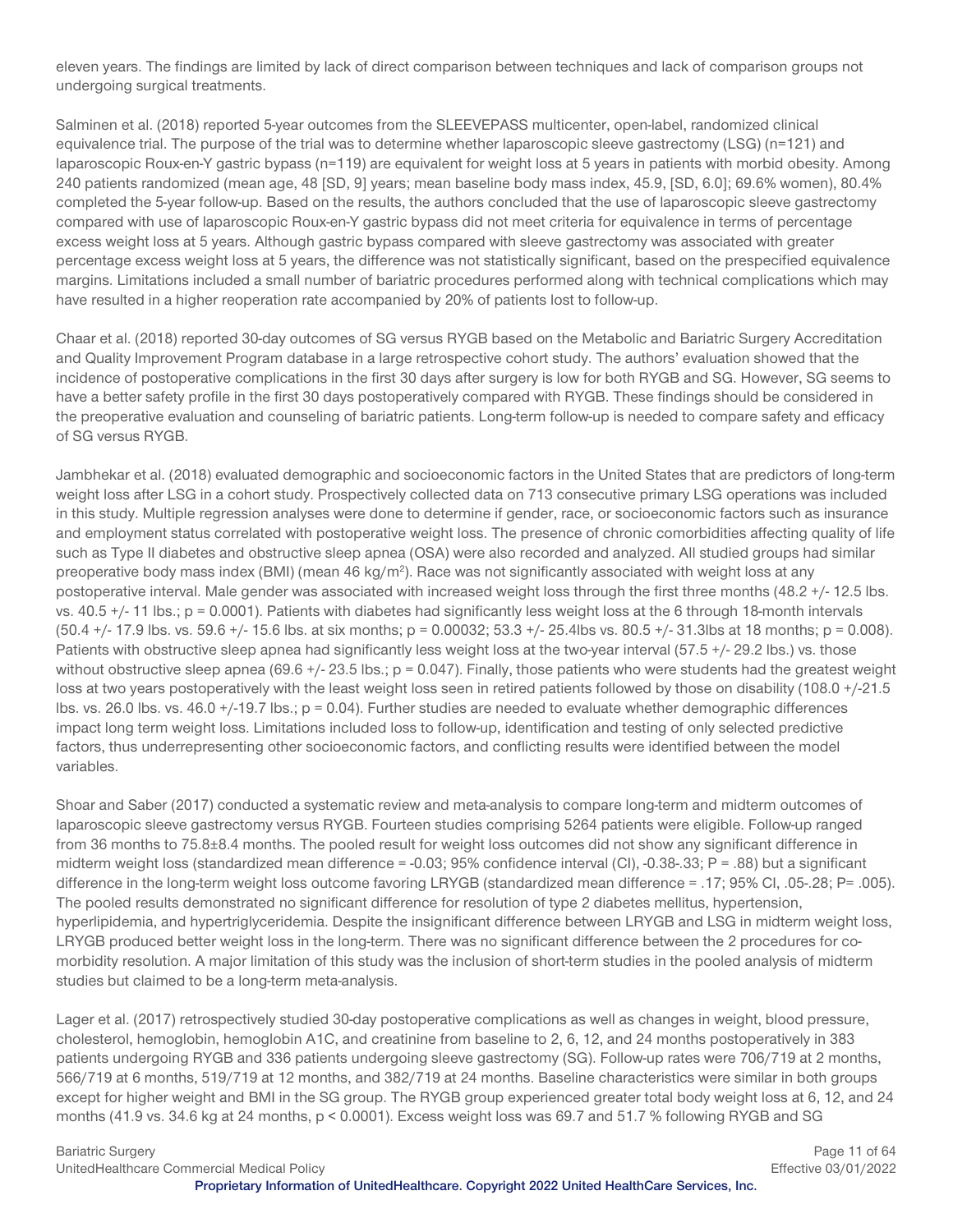respectively at 24 months (p < 0.0001). Blood pressure improved significantly in both groups. Surgical complication rates were greater after RYGB (10.1 vs. 3.5 %, p = 0.0007) with no significant difference in life-threatening or potentially life-threatening complications. Weight loss was greater following RYGB compared to SG at 2 years. The risk for surgical complications was greater following RYGB. The authors recommend that surgical intervention be tailored to surgical risk, comorbidities, and desired weight loss. Limitations included retrospective design which may have impacted patient selection and other biases, incomplete biochemical data as some patients did not return to clinic for routine blood draws and performed at specific institution.

Schauer et al. (2017) reported 5-year outcomes from the STAMPEDE clinical trial which included 150 patients who had type 2 diabetes and a BMI of 27 to 43 and were randomly assigned to receive intensive medical therapy alone or intensive medical therapy plus RYGB or SG. The primary outcome was a glycated hemoglobin level of 6.0% or less with or without the use of diabetes medications. Of the 134 of the remaining 149 patients (90%) who completed 5 years of follow-up, a glycated hemoglobin level of 6.0% or less at 5 years was achieved in 2 of 38 patients (5%) in the medical-therapy group, as compared with 14 of 49 patients (29%) in the RYGB (P = 0.01) and 11 of 47 patients (23%) in the SG group (P = 0.03). Changes from baseline observed in the RYGB and SG groups were deemed as superior by the authors as compared to the changes seen in the medical-therapy group with respect to body weight (-23%, -19%, and -5% in the RYGB, SG, and medical-therapy groups, respectively), triglyceride level (-40%, -29%, and -8%), high-density lipoprotein cholesterol level (32%, 30%, and 7%), use of insulin (-35%, -34%, and -13%), and quality-of-life measures (general health score increases of 17, 16, and 0.3; scores on the RAND 36-Item Health Survey ranged from 0 to 100, with higher scores indicating better health) (P<0.05 for all comparisons). No major late surgical complications were reported except for one reoperation. The authors concluded that five-year outcome data showed that, among patients with type 2 diabetes and a BMI of 27 to 43, bariatric surgery plus intensive medical therapy was more effective than intensive medical therapy alone in decreasing, or in some cases resolving, hyperglycemia.

Kang and Le (2017) conducted a systematic review and meta-analysis to determine the effectiveness of bariatric surgical procedures. Eleven RCTs that met the criteria were included in the review. Of 9 trials (n=765), the differences in mean BMI reduction were -0.76 (95% CI: -3.1 to 1.6) for RYGB versus SG, -5.8 (95% CI: -9.2 to -2.4) for RYGB versus LAGB, and -5.0 (95% CI: -9.0 to -1.0) for SG versus LAGB. Eight RCTs (n=656) reported percentage excess weight-loss (%EWL), the mean differences between RYGB and SG, RYGB and LAGB, and SG and LAGB were 3.8% (95% CI: -8.5% to 13.8%), -22.2% (95% CI: - 34.7% to -6.5%), and -26.0% (95% CI: -40.6% to -6.4%), respectively. The meta-analysis indicated low heterogeneity between studies, and the node splitting analysis showed that the studies were consistent between direct and indirect comparisons (P>.05). The authors concluded that the RYGB and SG were similar in weight-loss effect and both were superior to LAGB. Other factors such as complications and patient preference should be considered during surgical consultations.

In a systematic analysis, Osland et al. (2017a) evaluated the postoperative impact on type 2 diabetes resolution following laparoscopic vertical sleeve gastrectomy (LVSG) and laparoscopic Roux-en-Y gastric bypass (LRYGB). Seven RCTs involving a total of 732 patients (LVSG n = 365, LRYGB n = 367) met inclusion criteria. Significant diabetes resolution or improvement was reported with both procedures across all time points. Similarly, measures of glycemic control (HbA1C and fasting blood glucose levels) improved with both procedures, with earlier improvements noted in LRYGB that stabilized and did not differ from LVSG at 12 months postoperatively. Early improvements in measures of insulin resistance in both procedures were also noted in the studies that investigated this. The authors suggest that both procedures are effective in resolving or improving preoperative type 2 diabetes in obese patients during the reported 3-to -5-year follow-up periods. However, further studies are required before longer-term outcomes can be elucidated. Areas identified that need to be addressed for future studies on this topic include longer follow-up periods, standardized definitions and time point for reporting.

Osland et al. (2017b) conducted a systematic review of non-diabetic comorbid disease status following LRYGB and LVSG. Six RCTs involving a total of 695 patients (LVSG n = 347, LRYGB n = 348) reported on the resolution or improvement of comorbid disease following LVSG and LRYGB procedures. The authors concluded that this systematic review of RCTs suggests that both LVSG and LRYGB are effective in resolving or improving preoperative nondiabetic comorbid diseases in obese patients. While results are not conclusive, in the authors' opinion, LRYGB may provide superior results compared to LVSG in mediating the remission and/or improvement in some conditions such as dyslipidemia and arthritis.

Polega et al. (2017) conducted a matched cohort study of laparoscopic BPD/DS and SG to compare 30-day outcomes. Of the 741 patients who underwent BPD/DS or SG, 2 cohorts of 167 patients each were matched for age, sex, and BMI. LOS was longer in the BPD/DS cohort (2.5±.9 days versus 2.1±.7 days, P<.001). There were no significant differences between the groups in relation to 30-day postoperative rates of leak (.3% versus .6%, P>.99), bleed (0% versus .3%, P>.99), reoperation (1.2%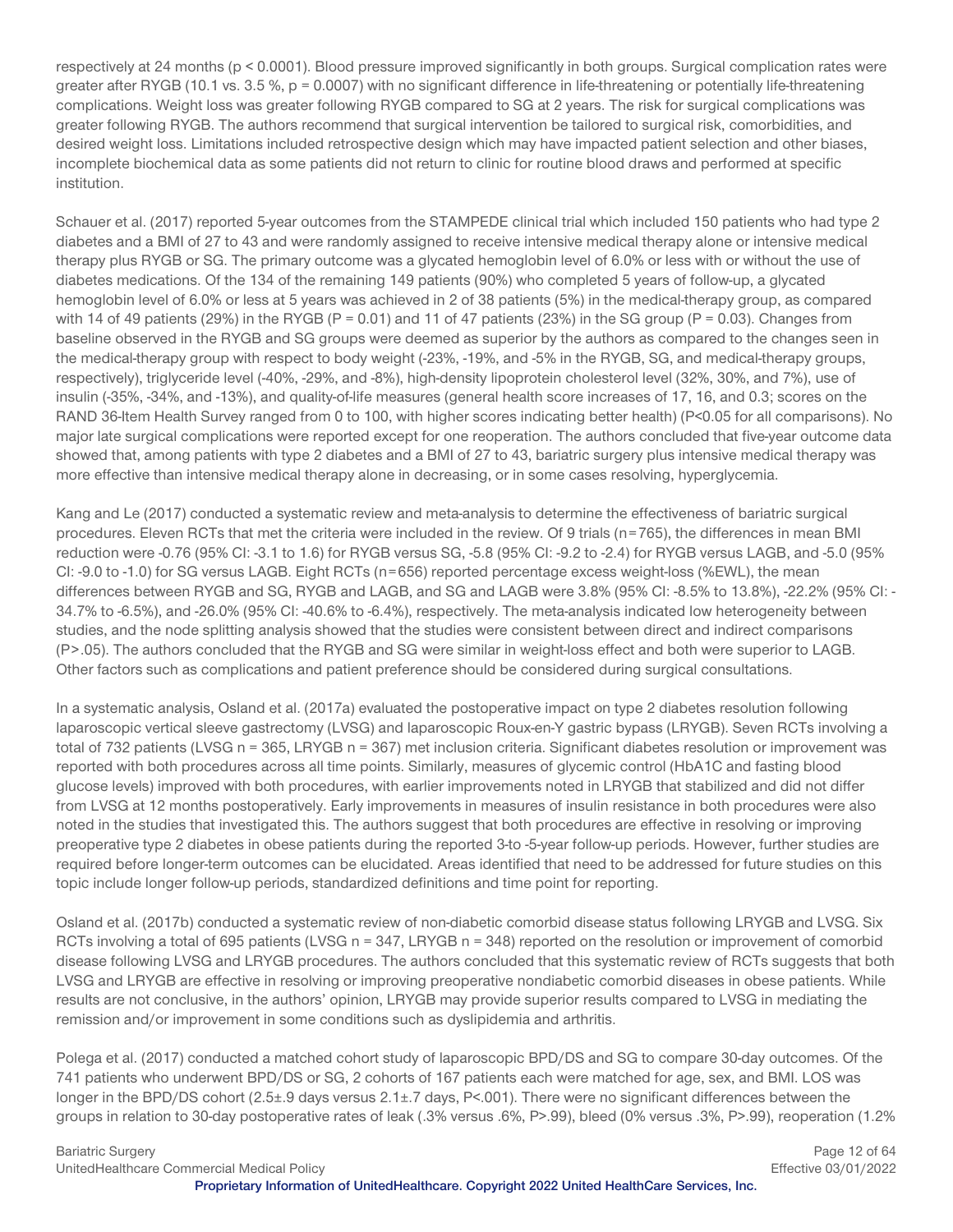versus .6%, P>.99), or readmission (3% versus 1.2%, P = .45). There were no mortalities. After matching for age, sex, and BMI, BPD/DS found no significant differences from SG with regard to 30-day postoperative rates of leak, bleed, reoperation, readmission, or mortality.

Risstad et al. (2017) conducted a randomized clinical trial with 60 patients with body mass index 50-60 kg/m2) to investigate bile acid profiles up to 5 years after Roux-en-Y gastric bypass (RYGB) and biliopancreatic diversion with duodenal switch. Total bile acid concentrations increased substantially over 5 years after both gastric bypass and duodenal switch, with greater increases in total and primary bile acids after duodenal switch. Higher levels of total bile acids at 5 years were associated with lower body mass index, greater weight loss, and lower total cholesterol.

Maciejewski et al. (2016) examined 10-year weight changes in a large, multisite, clinical cohort of veterans who underwent Roux-en-Y gastric bypass (RYGB) compared with nonsurgical matches and the 4-year weight change in veterans who underwent RYGB, adjustable gastric banding (AGB), or sleeve gastrectomy (SG). The 1787 patients undergoing RYGB had a mean (SD) age of 52.1 (8.5) years and 5305 nonsurgical matches had a mean (SD) age of 52.2 (8.4) years. Patients undergoing RYGB and nonsurgical matches had a mean body mass index of 47.7 and 47.1, respectively, and were predominantly male (1306 [73.1%] and 3911 [73.7%], respectively). Patients undergoing RYGB lost 21% (95% CI, 11%-31%) more of their baseline weight at 10 years than nonsurgical matches. A total of 405 of 564 patients undergoing RYGB (71.8%) had more than 20% estimated weight loss, and 224 of 564 (39.7%) had more than 30% estimated weight loss at 10 years compared with 134 of 1247 (10.8%) and 48 of 1247 (3.9%), respectively, of nonsurgical matches. Only 19 of 564 patients undergoing RYGB (3.4%) regained weight back to within an estimated 5% of their baseline weight by 10 years. At 4 years, patients undergoing RYGB lost 27.5% (95% CI, 23.8%-31.2%) of their baseline weight, patients undergoing AGB lost 10.6% (95% CI, 0.6%-20.6%), and patients undergoing SG lost 17.8% (95% CI, 9.7%-25.9%). Patients undergoing RYGB lost 16.9% (95% CI, 6.2%-27.6%) more of their baseline weight than patients undergoing AGB and 9.7% (95% CI, 0.8%-18.6%) more than patients undergoing SG. The authors concluded that surgical patients lost substantially more weight than nonsurgical matches and sustained most of this weight loss in the long term. Roux-en-Y gastric bypass induced significantly greater weight loss among veterans than SG or AGB at 4 years. Limitations included lack of randomization, lack of specificity in disease severity, bias due to loss of follow-up and lack of systematic weight data collection.

In a systematic review and meta-analysis, Osland et al. (2016) evaluated the early postoperative complication rate (i.e. within 30days) in 6 RCTs involving a total of 695 patients (LVSG n = 347, LRYGB n = 348). A statistically significant reduction in relative odds of early major complications favoring the LVSG procedure was noted ( $p = 0.05$ ). Five RCTs representing 633 patients (LVSG n = 317, LRYGB n = 316) reported early minor complications. A non-statically significant reduction in relative odds of 29 % favoring the LVSG procedure was observed for early minor complications (p = 0.4). However, other outcomes directly related to complications which included reoperation rates, readmission rate, and 30-day mortality rate showed comparable effect size for both surgical procedures. The authors concluded that this meta-analysis and systematic review of RCTs suggests that fewer early major and minor complications are associated with LVSG compared with LRYGB procedure. However, this does not translate into higher readmission rate, reoperation rate, or 30-day mortality for either procedure.

Xie et al. (2016) prospectively evaluated Apnea-Hypopnea Index (AHI) and Functional Outcomes of Sleep Questionnaires Scores (FOSQ) pre- and post-operatively in patients undergoing bariatric surgery. A total of 167 subjects were studied. The median age was 46 (14-75) years and BMI 49 (36-69) kg/m2. Ninety-two (55.0%) patients were diagnosed with Obstructive Sleep Apnea (OSA) preoperatively. Fifty (54.0%) required positive airway pressure (PAP) therapy. The mean reduction in BMI post bariatric surgery was 12.2 ± 4.52 kg/m2 at 6.56 ± 2.70 months. Eighty (87.9%) reported improved sleep quality reflected in improved scores in all domains of the FOSQ (p < 0.001, paired t-test). Improvement in FOSQ scores remained significant (p < 0.05) in those with and without OSA. Thirty-nine (90.7%) patients discontinued PAP due to resolution of daytime sleepiness. In conclusion, the authors identified that weight loss following bariatric surgery has a positive impact on sleep in patients with and without OSAS. The findings are however limited by lack of comparison group without bariatric surgery.

Giordano (2015) conducted retrospective comparative study of consecutive super-obese patients. Patients either underwent laparoscopic Roux-en-Y gastric bypass procedure (n=102) or laparoscopic adjustable gastric banding (n=79). Early complications and weight loss outcomes were comparable between the two groups in the short term. However, weight loss and excess weight loss percent at 6 and 12 months of follow-up was significantly higher in patients who underwent Roux-en-Y surgery than gastric banding.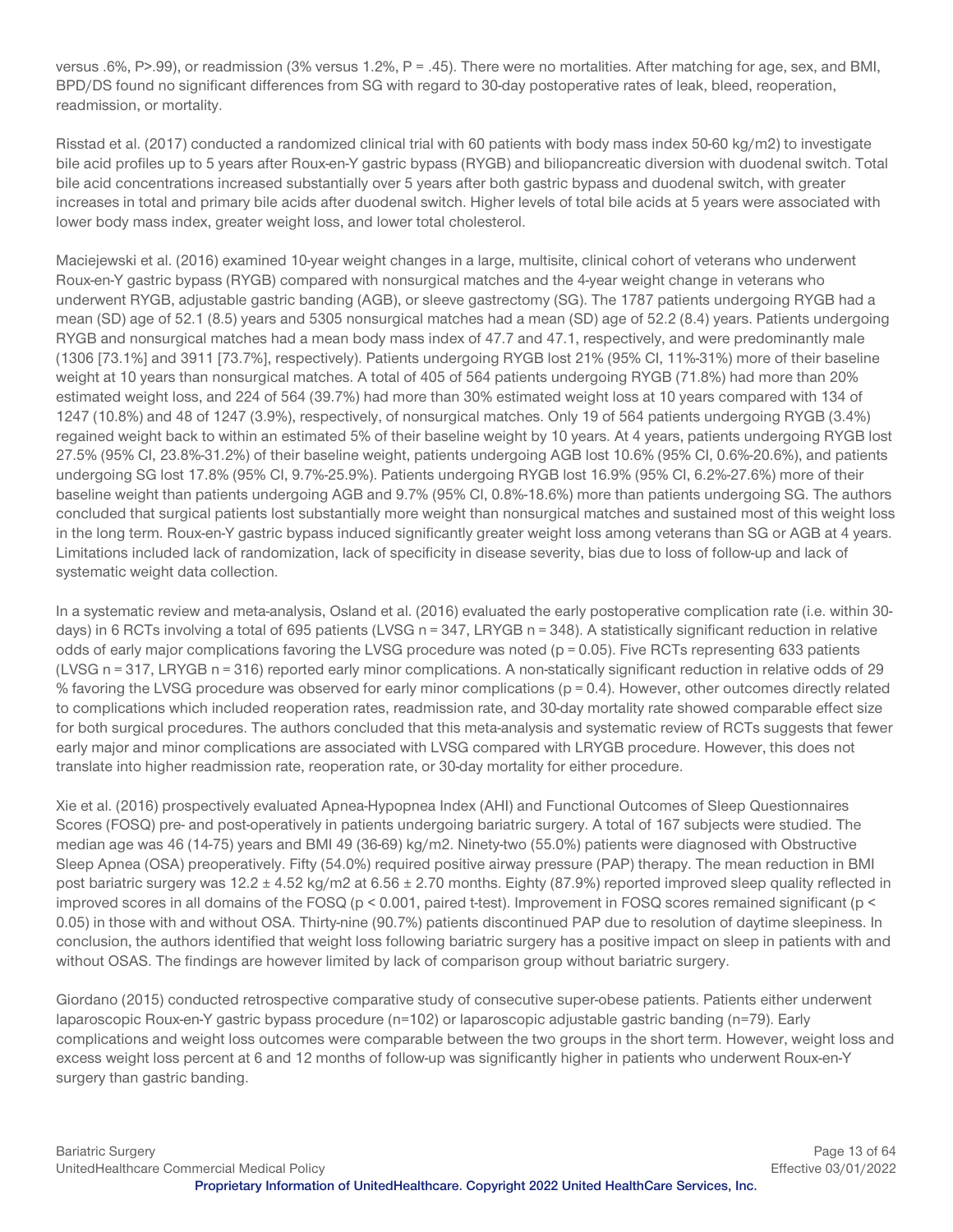Arterburn et al. (2015) evaluated the association between bariatric surgery and long-term survival in a retrospective cohort study of obese patients treated at the Veterans Administration (VA) health system. A cohort of surgical patients (n=2500; mean age, 52 years; mean body mass index [BMI] of 47), undergoing any bariatric surgery procedure, were compared with control patients (n=7462). At the end of 14 years, there were a total of 263 deaths in the surgical cohort group (n=2500) and 1277 deaths in the matched controls (n=7462). Based on Kaplan-Meier estimates, mortality rates were 2.4% at 1 year, 6.4% at 5 years, and 13.8% at 10 years for surgical cohort patients. In the matched controls, mortality rates were 1.7% at 1 year, 10.4% at 5 years, and 23.9% at 10 years. Bariatric surgery was associated with reduced mortality compared controls after 1 to 5 years (hazard ratio [HR], 0.45; 95% CI, 0.36 to 0.56) and after 5 years (HR, 0.47; 95%CI, 0.39 to 0.58). Across different subgroups based on diabetes diagnosis, sex, and period of surgery, there were no significant differences between surgery and survival at the mid- and long-term evaluations. Limitations include lack of randomization and retrospective design, lack of disease specificity due to inaccurate identification of comorbid conditions with ICD-9 classification, and a small number of cases missing preoperative BMI data which may have affected the results.

Magallares et al. (2015) conducted a meta-analysis of 21 studies evaluating the mental and physical health-related quality of life (HR-QOL) measures with the Short Form-36 (SF-36) before and after bariatric surgery. Study authors reported that obese patients scored less in the mental health component of SF-36 prior to bariatric surgery (n=2680) compared with after surgery (n=2251). Similar results were observed in the physical health component of SF-36. Study authors concluded that obese patients experienced strong improvement in mental and physical QOL measures following surgery. The findings are limited by lack of comparison group.

A retrospective cohort study was conducted by Yska et al. (2015) within the Clinical Practice Research Datalink involving 2978 patients with a record of bariatric surgery, with a BMI of > 35. They identified 569 patients with type 2 diabetes (T2DM) and matched them to 1881 patients with diabetes without bariatric surgery. Data on the use of medication and laboratory results were evaluated. Among patients undergoing bariatric surgery, the authors found a prevalence of 19.1% for T2DM. Per 1000 person-years, 94.5 diabetes mellitus remissions were found in patients who underwent bariatric surgery compared with 4.9 diabetes mellitus remissions in matched control patients. Patients with diabetes who underwent bariatric surgery had an 18-fold increased chance for T2DM remission (adjusted relative rate [RR], 17.8; 95% CI, 11.2-28.4) compared with matched control patients. The authors conclude that bariatric surgery strongly increases the chance for remission of T2DM with gastric bypass and sleeve gastrectomy having a greater effect than gastric banding. Limitations included discrepancy between the patient's actual use of medication and what was recorded along with incomplete recording of clinical and laboratory testing.

A 2014 Cochrane Systematic Review of RCTs by Colquitt et al. found that surgery results in greater improvement in weight loss outcomes and weight associated comorbidities compared with non-surgical interventions, regardless of the type of procedures used. They noted the overall quality of evidence in this analysis to be moderate. When compared with each other, certain procedures resulted in greater weight loss and improvements in comorbidities than others. Outcomes were similar between RYGB and sleeve gastrectomy, and both of these procedures had better outcomes than adjustable gastric banding. However, in one RCT, the LRGYB procedure resulted in greater duration of hospitalization in two RCTs (4/3.1 versus 2/1.5 days) and a greater number of late major complications (26.1% versus 11.6%). For people with very high BMI, biliopancreatic diversion with duodenal switch resulted in greater weight loss than RYGB. Duodenojejunal bypass with sleeve gastrectomy and laparoscopic RYGB had similar outcomes; however this was based on one small trial. Isolated sleeve gastrectomy led to better weight-loss outcomes than adjustable gastric banding after three years follow-up. This was based on one trial only. Weight-related outcomes were similar between laparoscopic gastric imbrication and laparoscopic sleeve gastrectomy in one trial. Across all studies adverse event rates and reoperation rates were generally poorly reported. The authors also found that most trials followed participants for only one or two years, therefore the long-term effects of surgery remain unclear. In addition, open RYGB, LRYGB and laparoscopic sleeve gastrectomy (LSG) led to losses of weight and/or BMI but there was no consistent picture as to which procedure was better or worse in the seven included trials.

In a systematic review and meta-analysis, Chang et al. (2014) examined the effectiveness and risks of bariatric surgery using upto-date, comprehensive data and appropriate meta-analytic techniques. A total of 164 studies were included (37 randomized clinical trials and 127 observational studies). Analyses included 161,756 patients with a mean age of 44.56 years and body mass index of 45.62. In randomized clinical trials, the mortality rate within 30 days was 0.08% (95% CI, 0.01%-0.24%); the mortality rate after 30 days was 0.31% (95% CI, 0.01%-0.75%). Body mass index loss at 5 years post-surgery was 12 to 17. The complication rate was 17% (95% CI, 11%-23%), and the reoperation rate was 7% (95% CI, 3%-12%). Based on this review, the authors found that gastric bypass was more effective in weight loss but associated with more complications, adjustable gastric banding had lower mortality and complication rates (yet, the reoperation rate was higher and weight loss was less substantial

Bariatric Surgery Page 14 of 64 UnitedHealthcare Commercial Medical Policy Effective 03/01/2022 **Proprietary Information of UnitedHealthcare. Copyright 2022 United HealthCare Services, Inc.**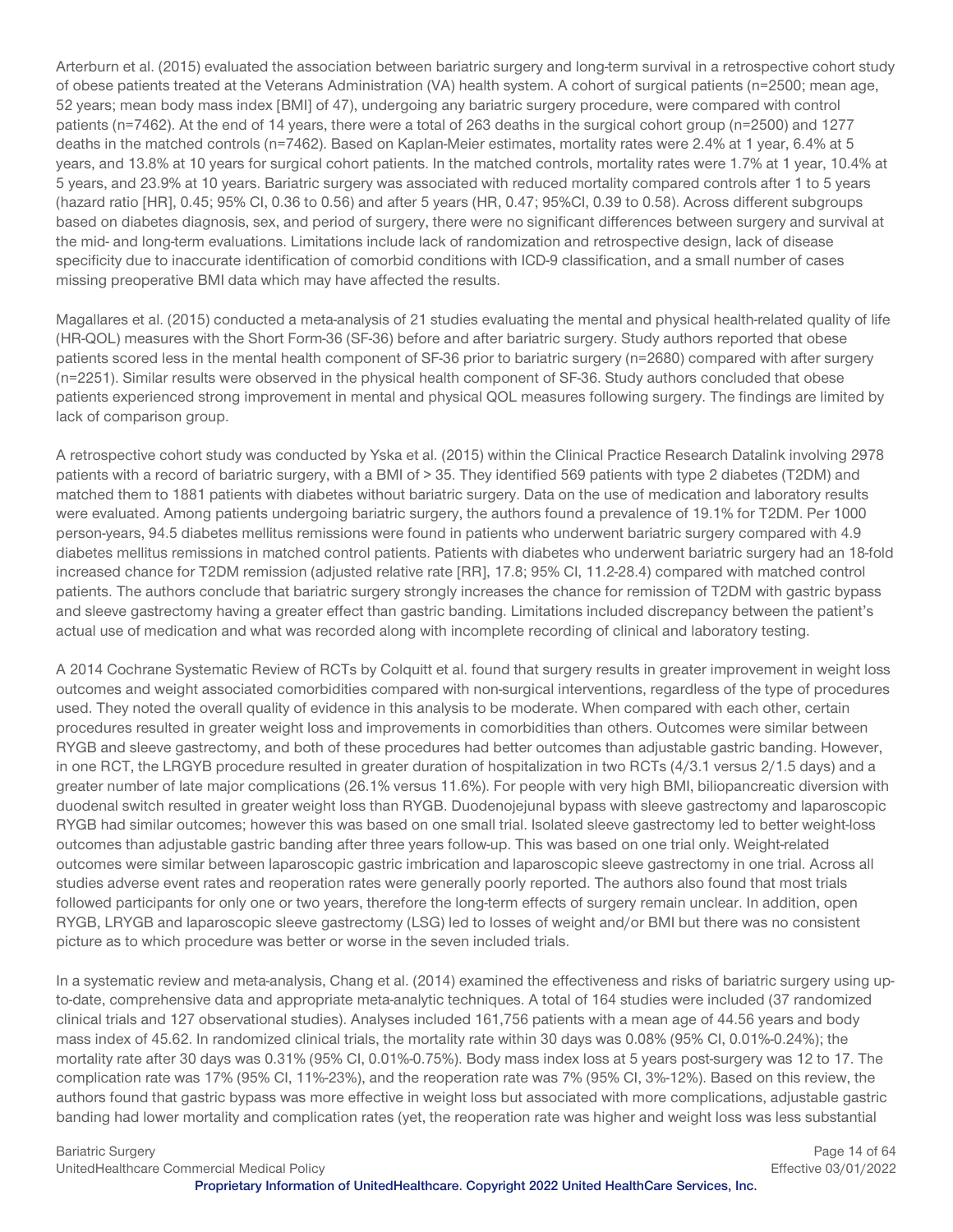than gastric bypass), sleeve gastrectomy appeared to be more effective in weight loss than adjustable gastric banding and comparable with gastric bypass. The authors concluded that bariatric surgery provides substantial and sustained effects on weight loss and ameliorates obesity-attributable comorbidities in the majority of bariatric patients, although risks of complication, reoperation, and death exist. Death rates were lower than those reported in previous meta-analyses.

The NHLBI Obesity Expert Panel (Jensen et al., 2013) completed a systematic evidence review to evaluate critical questions regarding overweight and obesity management in adults. On the topic of bariatric surgical procedures, they concluded that in obese adults, bariatric surgery produces greater weight loss and maintenance of lost weight than that produced by usual care, conventional medical treatment, lifestyle intervention, or medically supervised weight loss, and weight loss efficacy varies depending on the type of procedure and initial body weight. For patients with obesity who have obesity-related comorbid conditions or who are at high risk for their development, bariatric surgery offers the possibility of meaningful health benefits, albeit with significant risks.

A randomized, nonblinded, single-center trial, Schauer et al. (2012) evaluated the efficacy of intensive medical therapy alone versus medical therapy plus Roux-en-Y gastric bypass or sleeve gastrectomy in 150 obese patients with uncontrolled type 2 diabetes. The mean age of the patients was 49±8 years, and 66% were women. The average glycated hemoglobin level was 9.2±1.5%. The primary end point was the proportion of patients with a glycated hemoglobin level of 6.0% or less 12 months after treatment. In obese patients with uncontrolled type 2 diabetes, 12 months of medical therapy plus bariatric surgery achieved glycemic control in significantly more patients than medical therapy alone. The authors conclude that further studies will be necessary to assess the durability of these results.

In a systematic review and meta-analysis, Kadeli et al. (2012) evaluated whether preoperative weight loss before gastric bypass correlates to weight loss up to 1-year post-surgery. Of the 186 studies screened, 12 were identified. A meta-analysis was performed to further classify studies (A class, B class, regression, and rejected). The authors conclude that losing weight leads to better outcomes because a patient entering surgery with a lower weight than someone entering surgery without weight loss had more weight loss in total.

A single-center, nonblinded, randomized, controlled trial performed by Mingrone et al (2012), with 60 patients between the ages of 30 and 60 years with a body-mass index BMI of 35 or more, a history diabetes for at least 5 years, and a glycated hemoglobin level of 7.0% or more were randomly assigned to receive conventional medical therapy or undergo either gastric bypass or biliopancreatic diversion. The primary end point was the rate of diabetes remission at 2 years (defined as a fasting glucose level of <100 mg per deciliter [5.6 mmol per liter] and a glycated hemoglobin level of <6.5% in the absence of pharmacologic therapy). In severely obese patients with type 2 diabetes, bariatric surgery resulted in better glucose control than did medical therapy. Preoperative BMI and weight loss did not predict the improvement in hyperglycemia after these procedures.

Still et al. (2007) conducted a prospective, longitudinal assessment of characteristics and outcomes of gastric bypass patients to analyze whether modest, preoperative weight loss improved perioperative outcomes among high-risk, morbidly obese patients undergoing Roux-en-Y gastric bypass. Patients (n=884) were required to participate in a standardized multidisciplinary preoperative program that encompassed medical, psychological, nutritional, and surgical interventions and education. In addition, patients were encouraged to achieve a 10% loss of excess body weight prior to surgical intervention. A total of 425 (48%) lost more than 10% of their excess body weight prior to the operation. After surgery (mean follow-up, 12 months), this group was more likely to achieve 70% loss of excess body weight (P.001). Those who lost more than 5% of excess body weight prior to surgery were statistically less likely to have a length of stay of greater than 4 days (P=.03). The authors noted that because of the older age, high disease burden, and high BMIs of this population, these results may not be applicable to all preoperative candidates for bariatric surgery. Further studies to extend these results and to evaluate the effects on preoperative weight loss of specific surgical outcomes as well as its correlation with long-term weight loss are ongoing.

Christou el al. (2004) c performed a matched cohort study of 1,035 patients who had bariatric surgery with 5,746 obese patients who did not have surgery. Subjects with medical conditions other than morbid obesity were not included. The participants were followed for 5 years. The mortality rate in the treatment group was 0.68% compared with 6.17% of the controls which results in a reduction in the relative risk of death by 89%. Furthermore, patients who underwent bariatric surgery had significant risk reductions for developing cardiovascular, cancer, endocrine, infectious, psychiatric, and mental disorders compared with controls, with the exception of hematologic (no difference) and digestive diseases (increased rates in the bariatric cohort). The authors concluded that bariatric surgery not only decreased risk factors, but also decreased overall mortality.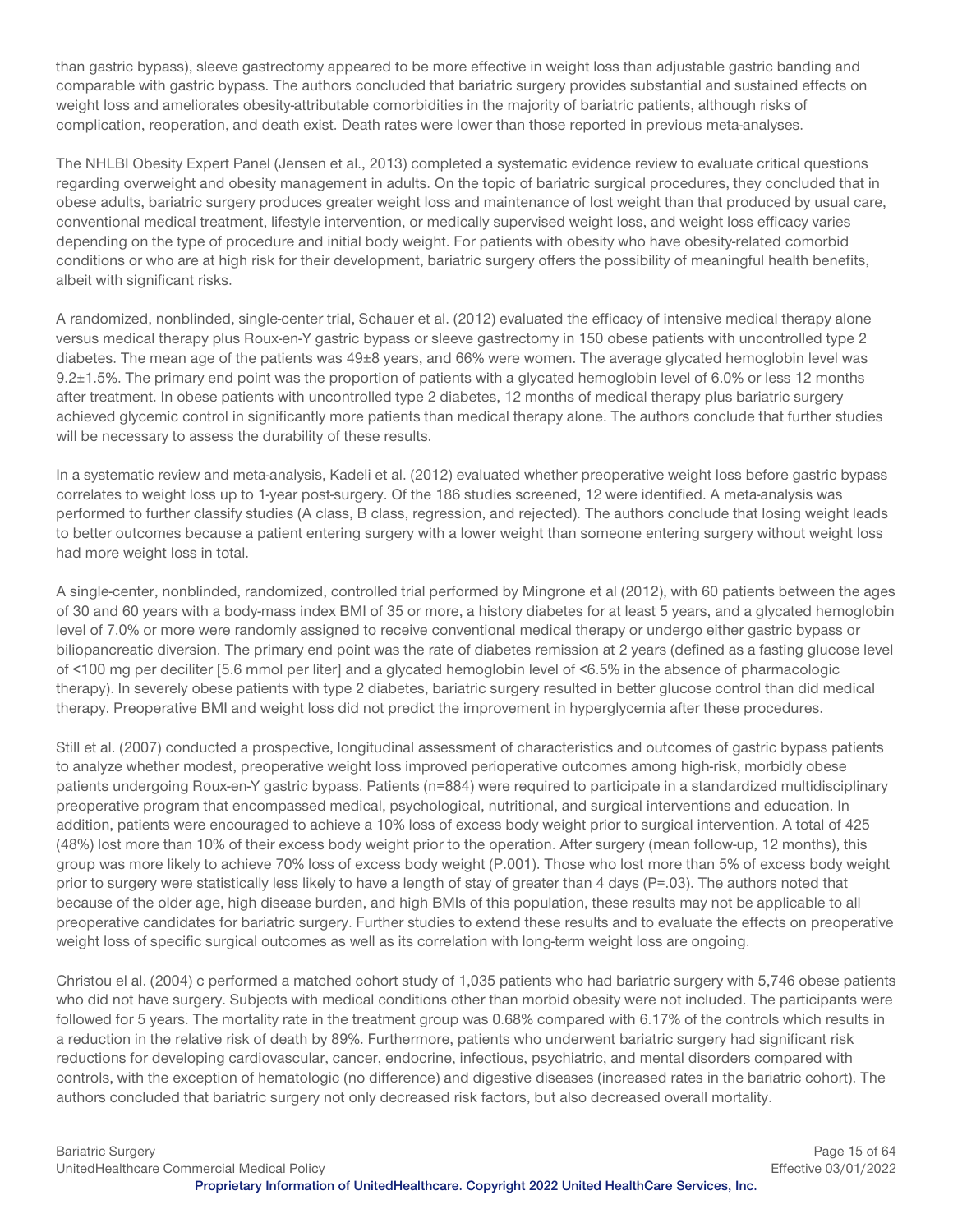### **Biliopancreatic Diversion/Biliopancreatic Diversion with Duodenal Switch (BPD/DS)**

Topart et al. (2017) reported weight loss and nutritional outcomes in a 10-year follow-up of 80 patients who underwent BPD/DS. A follow-up of 141 ± 16 months was available for 87.7% of the patients at least 10 years from surgery. Preoperative BMI decreased from  $48.9 \pm 7.3$  to  $31.2 \pm 6.2$  kg/m2 with an EWL of 73.4  $\pm 26.7$ % and a TWL of 35.9%  $\pm 17.7$ %. Despite weight regain ≥10% of the weight loss in 61% of the cases, 78% of the patients maintained a BMI <35. Fourteen percent of the patients had a revision. Normal vitamin D levels were found in 35.4%. The overall PTH level was 91.9 ± 79.5 ng/mL, and 62% of the patients had hyperparathyroidism. Other deficiencies were less frequent but fat-soluble deficiencies as well as a PTH >100 ng/mL were significantly associated with the absence of vitamin supplementation. Based on the results of their study, the authors conclude that although BPD/DS maintains a significant weight loss at 10 years, it is associated with side effects that in some cases led to revision and multiple vitamin deficiencies. The most severe deficiencies are related to the lack of supplementation compliance. The findings are however limited by lack of comparison group.

Strain et al. (2017) reported nine-year outcomes of BPD/DS. Initially 284 patients received a BPD/DS; 275 patients (69.8 % women) age 42.7 years, BMI 53.4 kg/m2 qualified for baseline analysis. Two hundred seventy-five patients were available in year 1; 275 patients in year 3; 273 patients in year 5; 259 patients in year 7; and 228 patients in year 9. Gender distribution was not different. BMI was 30.1 at 1 year and 32.0 at 9 years. Body fat was reduced to 26 % after 2 years. Nutritional problems developed in 29.8% of patients over the course of observation. There were significant positive changes in quality of life between baseline and year 1 for most patients. Data showed that after surgery, the resolution of comorbidities continued for the 9-year follow-up period. Weight loss during the first year was well maintained, resolving comorbidities and improving quality of life. According to the authors, rates of surgical complications resemble other bariatric procedures; however long-term nutritional deficiencies are of concern. The findings are limited by lack of comparison group.

In a retrospective review, Sethi et al. (2016) evaluated the long-term weight loss, co-morbidity remission, complications, and quality of life in patients (n=100) after BPD (34%) and BPD/DS (64%). Outcomes included weight loss measures at 2, 5, and 10- 15 years postoperatively; co-morbidity remission; long-term complications; nutritional deficiencies; and patient satisfaction. Mean preoperative BMI was 50.2 kg/m2. Mean follow up was 8.2 years (range: 1-15 yrs.) with 72% of eligible patients in active follow up at 10-15 years postoperatively. Excess weight loss (EWL) was 65.1% at 2 years, 63.8% at 5 years, and 67.9% at 10-15 years. Approximately 10% higher %EWL was achieved for those with preoperative BMI <50 kg/m2 versus≥50 kg/m2 and patients who underwent BPD/DS versus BPD. Although co-morbidities improved, 37% of patients developed long-term complications requiring surgery. There were no 30-day mortalities; however, there was one mortality from severe malnutrition. Nutritional deficiencies in fat-soluble vitamins, anemia, and secondary hyperparathyroidism were common. The authors observed that higher levels of excess weight loss are achieved by patients with a lower preoperative BMI and BPD/DS. Although nutritional deficiencies and postoperative complications are common, and according to the authors the patient satisfaction remains high. The findings are limited by lack of comparison group undergoing a different therapeutic approach.

#### **Gastric Bypass (Roux-en-Y; Gastrojejunal Anastomosis)**

Zhao and Jiao (2019) conducted a systematic review to determine whether LRYGB and LSG are equivalent for mid- and longterm weight loss, resolution of comorbidities and adverse events (AEs). Eleven RCTs were included in the meta-analysis and the authors found no significant difference in excess weight loss between LRYGB and LSG nor any significant difference for Type II DM improvement. This analysis did identify more postoperative early complications for LRYGB, but no difference between the two procedures in later postoperative period. Future studies should focus on the comparison of complication and comorbidities. Limitations included the variation in sample size among the included studies which may have created a bias, variation of patient age and preoperative BMIs which may have led to heterogeneity, and failure of subgroup analysis for reoperation rate. Additional studies are needed to determine the relative long-term efficacy of different bariatric surgeries.

Ikramuddin et al. (2018) conducted an observational follow-up of a multi-center randomized clinical trial involving 120 participants who had a hemoglobin A1c (HbA1c) level of 8.0% or higher and a BMI between 30.0 and 39.9. Lifestyle-intensive medical management intervention was based on the Diabetes Prevention Program and Look AHEAD trials for 2 years, with and without (60 participants each) RYGB followed by observation to year 5. Ninety-eight (82%) patients completed 5 years of followup. At 5 years, 13 participants (23%) in the gastric bypass group and 2 (4%) in the lifestyle-intensive medical management group had achieved the composite triple end point (difference,  $19\%$ ;  $95\%$  CI,  $4\%$ -34%;  $P = .01$ ). In the 5th year, 31 patients (55%) in the gastric bypass group vs 8 (14%) in the lifestyle-medical management group achieved an HbA1c level of less than 7.0% (difference, 41%; 95% CI, 19%-63%; P = .002). Gastric bypass had more serious adverse events than did the lifestylemedical management intervention, 66 events versus 38 events, most frequently gastrointestinal events and surgical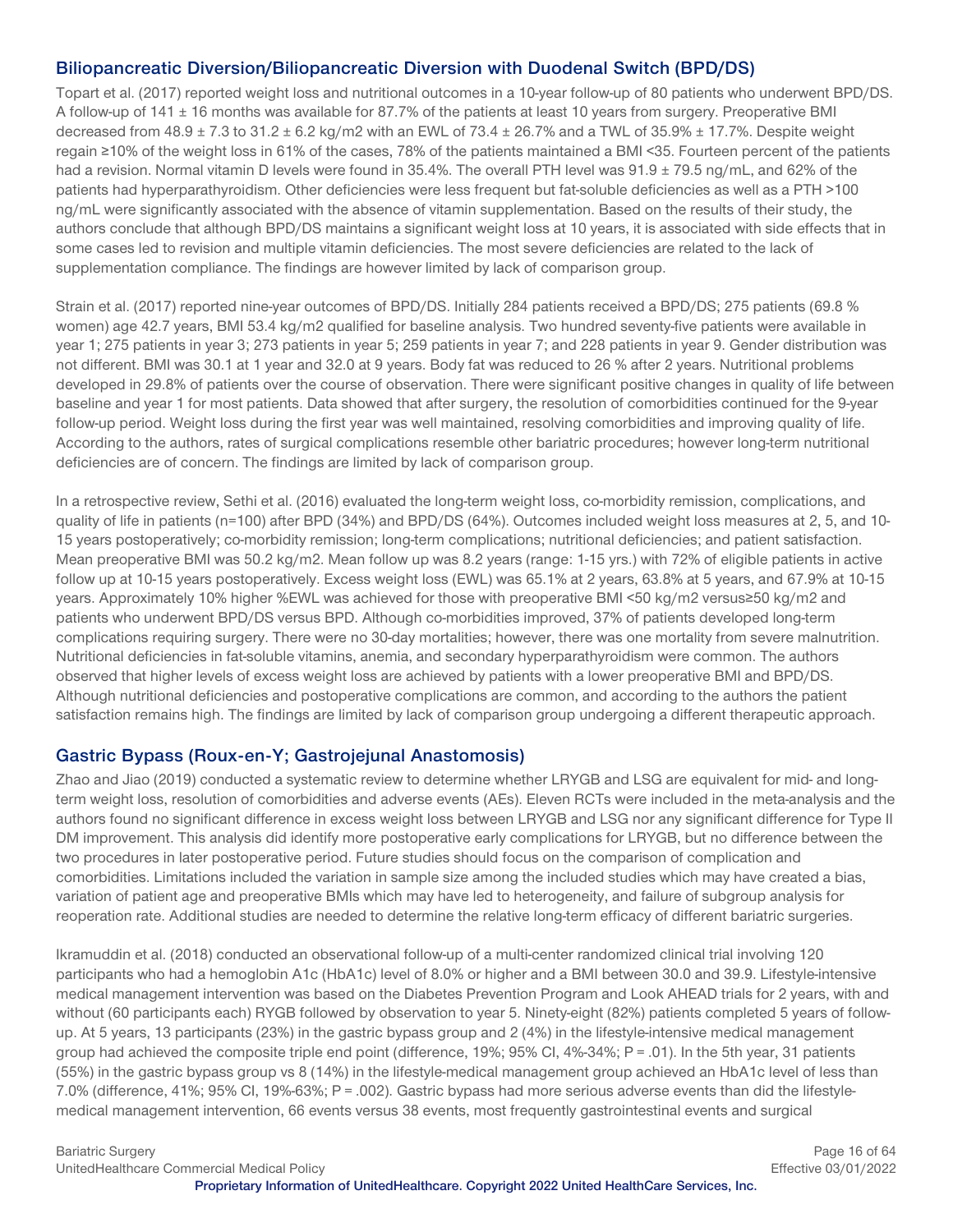complications such as strictures, small bowel obstructions, and leaks. The authors concluded that in this patient population there remained a significantly better composite triple end point in the surgical group at 5 years. However, because the effect size diminished over 5 years, further follow-up is needed to understand the durability of the improvement. One limitation included a poorly controlled glycemic group of patients thus unsure if study results would be the same with a group of better controlled glycemic patients. Additional limitations included incomplete follow up creating opportunity for bias and testing of a single type of bariatric surgery therefore unable to apply conclusions to other bariatric surgical approaches.

In a matched observational cohort study, Liakopoulos et al. (2017) evaluated 6132 patients with a baseline BMI of 42 kg/m2 and type 2 diabetes who underwent RYGB compared to patients who had not undergone RYGB. Over a 6-year follow-up period, beneficial changes in body mass index (BMI), hemoglobin A1C, blood lipids and blood pressure were seen compared with controls. The authors concluded that improvements in risk factors might contribute to the reduction of mortality risk after RYGB in obese individuals with type 2 diabetes, but the main effect seems to be mediated through a decrease in BMI, which could serve as a proxy for several mechanisms.

In a retrospective analysis, Jirapinyo et al. (2017) evaluated the Bariatric Quality of Life (BQoL) scores for 56 patients. The enrolled patients were divided into two groups: stable weight and weight regain with a review of the BQoL Index scores for each. The authors demonstrated and found in addition to a return to comorbid illness, weight regain was associated with worsening QoL thus showing the importance of close follow-up, early recognition and intervention. Limitations included lack of established definition of weight regain in the current literature, the imbalance of weight regain and weight stable patients, and the retrospective nature of the study.

In a systematic review and meta-analysis, Yan et al. (2016) compared RYGB surgery versus medical treatment for type 2 diabetes mellitus (T2DM) in obese patients. Six RCTs with a total of 410 patients with obesity and T2DM were included, and follow-up ranged from 12 to 60 months. The pooled analysis of T2DM remission rates revealed a significantly higher remission rate after RYGB surgery than after medical treatment alone. The meta-analysis showed a significant lower BMI in individuals who underwent RYGB than those who received medical therapy alone. Based on the results, the authors conclude that RYGB surgery is superior to medical treatment for short- to medium-term remission of T2DM, improvement of metabolic condition, and cardiovascular risk factors. The authors recommend well-designed studies with consistent definition of adverse events, as well as a larger number of RCTs with long-term follow-up (>60 months) to evaluate the safety and long-term benefits of RYGB surgery on obese patients with T2DM.

Cooper et al. (2015) assessed weight loss and occurrence of weight regain among patients (n=300) at 1 year follow-up who underwent Roux-en-Y gastric bypass (RYGB) at a single institution. The mean weight regain for all patients was 23.4 % of maximum weight loss. Using categorical analysis, mean weight regain in the <25, 25-30, 30-35, and >35 % weight loss cohorts was 29.1, 21.9, 20.9, and 23.8 %, respectively. Excessive weight regain, defined as ≥25 % of total lost weight, occurred in 37 % of patients. Despite the percentage of weight loss over the first year, all cohort patient groups regained on average between 21 and 29 % of lost weight. Excessive weight gain was experienced by over one third of patients. Greater initial absolute weight loss leads to more successful long-term weight outcomes.

#### **Robotic-Assisted Gastric Bypass Surgery**

Beckman et al. (2020) conducted a retrospective analysis on 108 laparoscopic Roux-en-Y gastric bypass (RYGB) surgeries and 114 robotic RYGB surgeries which were performed between 2016 and 2019. Analysis found operation time for the robotic RYGB was significantly shorter, had less complications and fewer revisions were required when robotic surgery was used. The authors concluded robotic RYGB surgery is safe and effective. Findings are limited by lack of randomization.

Gray et al. (2017) conducted a retrospective review of adult patients undergoing laparoscopic revisional bariatric surgery (LRBS) or robotic revisional bariatric surgery (RRBS). A total of 84 patients who underwent LRBS (n = 66) or RRBS (n = 18) were included. The index operation was adjustable gastric banding (AGB) in 39/84 (46%), sleeve gastrectomy (VSG) in 23/84 (27%), RYGB in 13/84 (16%), and vertical banded gastroplasty (VBG) in 9/84 (11%). For patients undergoing conversion from AGB (n = 39), there was no difference in operative time, length of stay, or complications by surgical approach. For patients undergoing conversion from a stapled procedure ( $n = 45$ ), the robotic approach was associated with a shorter length of stay  $(5.8 \pm 3.3 \text{ vs } 3.7 \pm 1.7 \text{ days}, p = 0.04)$  with equivalent operative time and post-operative complications. There were three leaks in the LRBS group and none in the RRBS group ( $p = 0.36$ ). Major complications occurred in  $3/39$  (8%) of patients undergoing conversion from AGB and 2/45 (4%) of patients undergoing conversion from a stapled procedure (p = 0.53) with no difference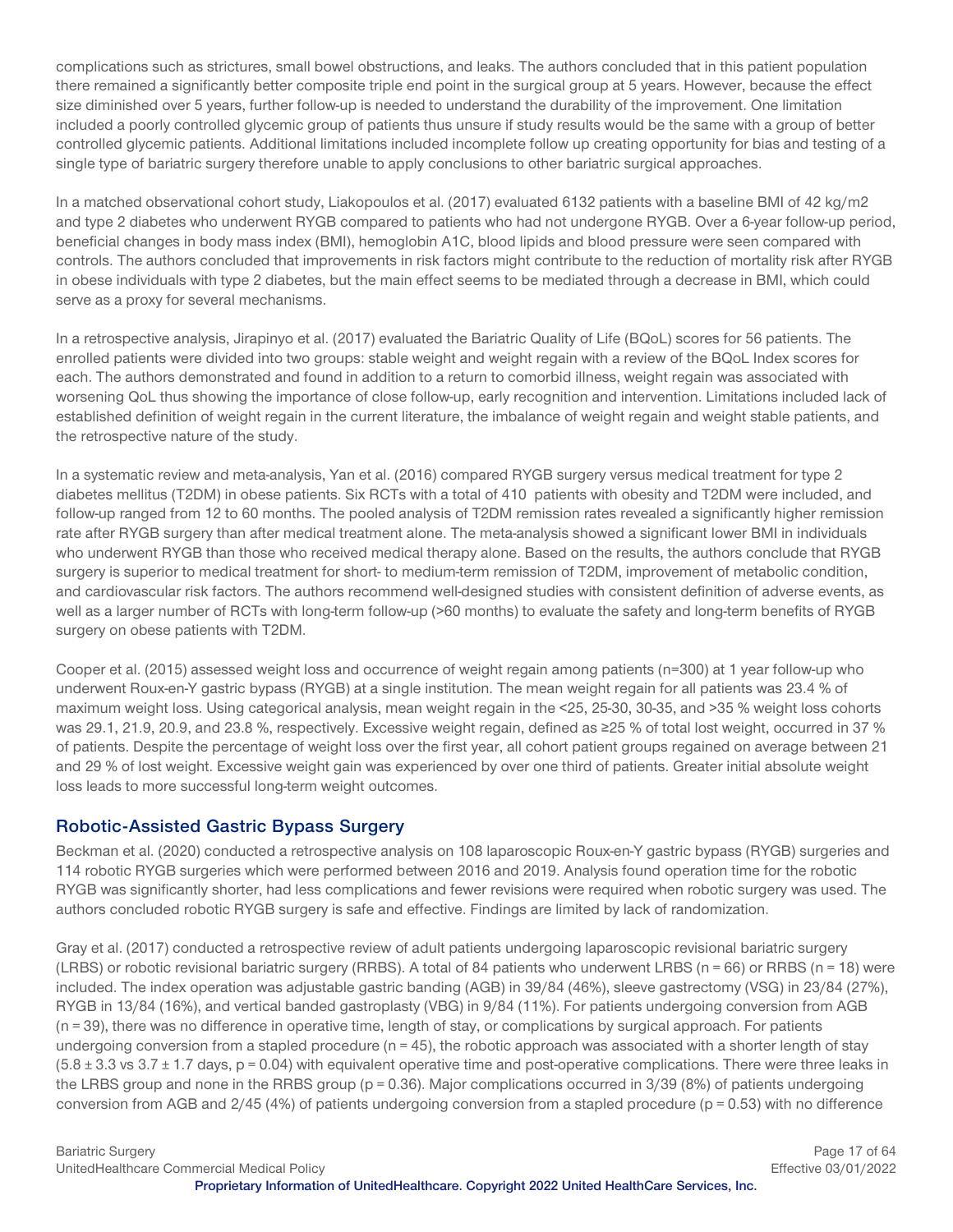by surgical approach. RRBS is associated with a shorter length of stay than LRBS in complex procedures and has at least an equivalent safety profile. Long-term follow-up data is anticipated.

[Ayloo e](http://www.ncbi.nlm.nih.gov/pubmed/?term=Ayloo%20S%5BAuthor%5D&cauthor=true&cauthor_uid=26809754)t al. [\(2](http://www.ncbi.nlm.nih.gov/pubmed/?term=Choudhury%20N%5BAuthor%5D&cauthor=true&cauthor_uid=26809754)016) retrospectively reviewed their experience with robotic approaches to RYGB using prospectively maintained data. Procedures were categorized into three groups: laparoscopic, hybrid robotic (HR), and total robotic (TR). The study included 192 RYGB consecutive patients who underwent laparoscopic, HR, or TR surgery. Mean patient age, preoperative body mass index, and preoperative weight were  $40.4 \pm 9.3$  years (range 22-64), 46. 2  $\pm$  5.9 kg/m(2) (range 35-64), and 130. 3  $\pm$ 22.1 kg (range 76.7-193.4) respectively. Ninety-two patients (47.9 %) had undergone previous abdominal surgery. Mean operative time, estimated blood loss, and length of stay were  $223.4 \pm 39.2$  min (range  $130-338$ ),  $21.9 \pm 18.8$  mL (range 5-10), and 2.6 ± 1.1 days (range 2-15), respectively. There were 248 concomitant procedures such as upper endoscopy, cholecystectomy, etc., 7 revisional surgeries, and 2 conversions to open surgery. Intraoperative complications included one liver laceration and one bowel injury. There were two cases each of bowel obstruction, transfusions, and deep vein thrombosis/pulmonary embolus, but no deaths or anastomotic leaks. Although there were variables such as different concomitant procedures, the authors conclude that early experience with a total robotic approach for RYGB appears to be safe, with similar outcomes to the laparoscopic approach. The findings are however limited by lack of randomization.

Ahmad et al. (2016) conducted a retrospective review to compare the operative and early peri-operative outcomes between laparoscopic and robotic-assisted RYGB. There were no statistically significant differences in complication rates, estimated blood loss, or length of stay between the two groups. There was a significant difference between the total operative times  $(135.30 \pm 37.60$  min for the laparoscopic procedure versus  $154.84 \pm 38.44$  min for the robotic procedure, p < 0.05). There were no adverse intraoperative events, conversions to open procedures, leaks, strictures, returns to the operating room within 30 days, or mortalities in either group. The authors concluded that both techniques are comparable in terms of safety, efficacy, and operative and early perioperative outcomes. The findings are however limited by lack of randomization.

In a systematic review and meta-analysis, Bindal et al. (2015) evaluated the role of robotics in bariatric surgical procedures compared with laparoscopic approaches. Several studies showed a lower complication rate with the robotic platform including leaks, hemorrhage and stricture. Another advantage noted by the authors for the use of the robotic system is improved ergonomics and lesser operator fatigue. The authors observed that the use of robotics may provide specific advantages in some situations, and overcome limitations of laparoscopic surgery. With the advent of newer technologies in robotics the authors conclude that it will provide an empowering tool to the surgeons, which can potentially change the way surgery is practiced.

Economopoulos et al. (2015) conducted a systematic review and meta-analysis to evaluate the available literature on patients treated with robotic RYGB and compared the clinical outcomes of patients treated with robotic RYGB with those treated with the standard laparoscopic RYGB. Fourteen comparative and 11 non-comparative studies were included in this study, reporting data on 5145 patients. Based on their review they found robotic-assisted RYGB was associated with significantly less frequent anastomotic stricture events, reoperations, and a decreased length of hospital stay compared with the standard laparoscopic procedures; however, these findings should be interpreted with caution given the low number and poor quality of the studies currently available in the literature.

# **Laparoscopic Adjustable Gastric Banding (LAGB)**

In a longitudinal case series, Mistry et al. (2018) reported changes in glycemic control, blood pressure and lipids 5 years following LAGB combined with medical care in patients with type 2 diabetes (T2DM). A total of 200 patients (age 47 ± 9.7 years; body mass index [BMI] 52.8  $\pm$  9.2 kg m<sup>-2</sup>; glycosylated hemoglobin (HbA1c) 7.9  $\pm$  1.9% [62.8 mmol mol<sup>-1</sup>]; women, n = 123  $[61.5\%]$ ; insulin treatment, n = 71 [35.5%]) were included. The mean follow-up was 62.0  $\pm$  13.0 months (range 18-84 months). There were significant reductions in body weight  $(-24.4 \pm 12.3\%$  [38  $\pm$  22.7 kg]), HbA1c  $(-1.4 \pm 2.0\%)$ , systolic blood pressure [BP] (-11.7 ± 23.5 mmHg), total cholesterol and triglyceride levels. The proportion of patients requiring insulin reduced from 36.2% to 12.3%. The overall band complication rate was 21% (21 patients). The authors concluded that LAGB, when combined with multidisciplinary medical care, significantly improved metabolic outcomes in patients with T2DM independent of diabetes duration, and baseline BMI over 5 years. Diabetes duration and baseline BMI did not predict changes in glycemic control, BP or lipids following LAGB. The findings are limited by lack of comparison group.

Froylich et al. (2018) conducted a retrospective case series of LAGB in 74 patients. The mean age at LAGB placement was 50.5 ± 9.6 years, and the mean BMI was 45.5 ± 4.8 kg/m2. Preoperative comorbidities were diabetes mellitus (13.5%), hypertension (32%), hyperlipidemia (12.1%), obstructive sleep apnea (5.4%), joints disease (10.8%), mood disorders (5.4%), and gastro-

Bariatric Surgery **Page 18 of 64 Page 18 of 64** UnitedHealthcare Commercial Medical Policy Effective 03/01/2022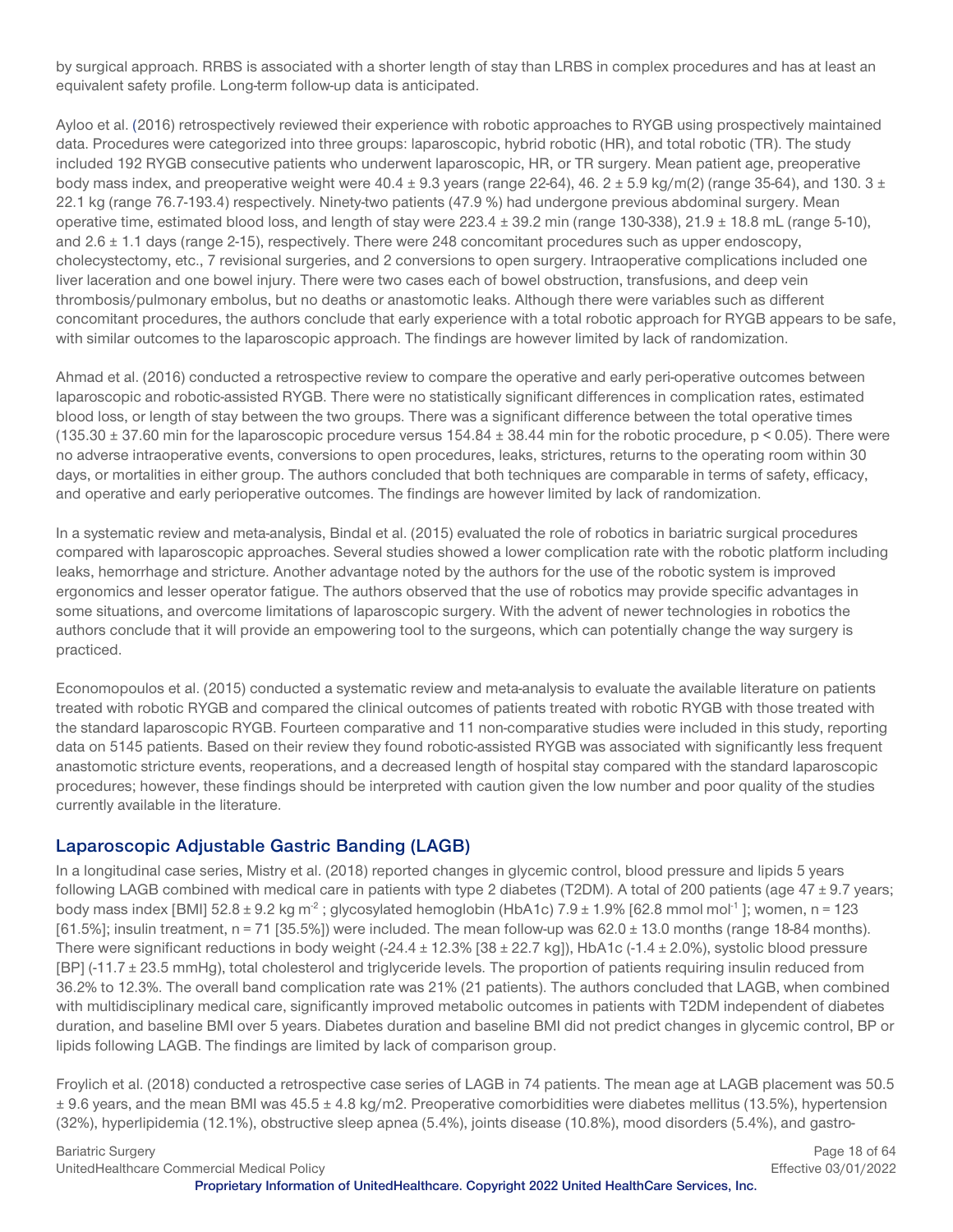esophageal reflux disease (GERD) symptoms (8.1%). The mean follow-up was 162.96 ± 13.9 months; 44 patients (59.4%) had their band removed, and 22 (30%) had another bariatric surgery. The follow-up BMI was  $35.7 \pm 6.9$  (p < 0.001), and the % total weight loss was 21.0 ± 0.13. There was no improvement in any of the comorbidities. GERD symptoms worsened at long-term follow-up (p < 0.001). Undergoing another bariatric procedure was associated with a higher weight loss (OR 12.8; CI 95% 1.62- 23.9; p = 0.02). LAGB required removal in the majority of patients and showed poor resolution of comorbidities with worsening of GERD-related symptoms. In the authors' opinion, patients who go on to have another bariatric procedure have more durable weight loss outcomes.

In a retrospective review, Khoraki et al. (2018) reported long-term outcomes from a cohort of 208 patients who underwent LAGB. Complete follow-up was available for 90% at one year (186/207), 80% at five years (136/171), and 71% at ten years (10/14). Percentage of excess weight loss at one, five, and ten years was 29.9, 30, and 16.9, respectively. LAGB failure occurred in 118 (57%) and 48 patients (23.1%) required a reoperation. Higher baseline BMI was the only independently associated factor (OR 1.1; 95%Cl 1.0-1.1;  $p = 0.016$ ).

Giet et al. (2018) conducted a retrospective study of 2246 patients who underwent LAGB. Patients were followed for a minimum of 2 years, and up to 9 years post-procedure. Operative mortality was zero and there were no in-hospital re-operations. Mean preoperative weight and BMI were  $111.2 \pm 22.1$  kg and  $39.9 \pm 6.7$  kg/m<sup>2</sup> respectively. Mean excess % BMI loss at 1-, 2-, 5- and 8years of follow-up was  $43.1 \pm 25.4$ ,  $47.9 \pm 31.9$ ,  $52.4 \pm 41.7$  and  $57.1\% \pm 28.6$  respectively. There was no significant difference in mean excess % BMI loss between those <50 or ≥50 years old ( $p$  value = 0.23) or between patients with an initial BMI of < or ≥ 50 kg/m2 (p value = 0.65). Complications over nine years occurred in 130 (5.8%) patients and included: 39 (1.7%) slippage or pouch dilatation, 2 (0.04%) erosions and 76 (3.4%) complications related to the access port or LAGB tubing. The overall reoperation rate for LAGB complications was 4.2% over 9 years with a LAGB explanation rate of 1.5%. Thirty-nine LAGBs were converted to a sleeve or gastric bypass procedure, 11 of these due to complications.

Vinzens et al. (2017) evaluated the long-term results of 405 patients (age 41±10 years), with a BMI of 44.3±6 kg/m2, who were treated with laparoscopic adjustable gastric banding (LAGB). Mean follow-up was 13±3 years, with a follow-up rate of 85% (range 8-18 years), corresponding to 343 patients. One hundred patients exceeded 15-year follow-up. In 216 patients (63%), sleeve gastrectomy, gastric bypass, or biliopancreatic diversion with duodenal switch was performed as revisional surgery. Twenty-seven patients (8%) refused revisional surgery after band removal. Finally, 100 patients (29%) still had the band in place at the final follow-up, with a mean BMI of 35±7 kg/m2, corresponding to an excess BMI loss of 48±27%. According to the Bariatric Analysis and Reporting Outcome System (BAROS), the failure rate was 25%, and 50% had what was considered to be a good to excellent outcome. The authors concluded that more than 10 years after LAGB, 71% of patients lost their bands and only 15% of the 343 followed patients with the band in place had a good to excellent result. The findings are limited by lack of comparison group.

Angrisani et al. (2013) retrospectively evaluated the efficacy and safety of laparoscopic adjustable gastric banding (LAGB) in moderately obese subjects with or without obesity-related co-morbidities. Thirty-four patients with BMI between 30 and 35 kg/m(2) and mean percentage excess weight 48.7 ± 9%) who underwent LAGB were included. Good response was defined as BMI <30 kg/m(2) or percentage estimated weight loss (%EWL) >50. Poor response was defined as BMI >30 kg/m(2) or %EWL less than 50 after a minimum of 1 year. Mean weight, BMI and %EWL were recorded at 1, 3, 5 and 7 years and were 77.4 ± 7.6,  $69.9 \pm 10.8$ ,  $70.9 \pm 9.3$  and  $73.3 \pm 12.0$  kg;  $28.8 \pm 2.9$ ,  $26.4 \pm 3.2$ ,  $26.5 \pm 3.4$  and  $27.4 \pm 5.0$  kg/m(2); and  $36 \pm 23$ ,  $46.1 \pm 33.8$ , 58.6  $\pm$  31.5 and 45  $\pm$  57, respectively (p < 0.01). Co-morbidities were diagnosed in 17/34 (50 %) patients at baseline and underwent remission or improvement in all cases after 1 year. The authors concluded that LAGB is a safe and effective procedure in patients with a BMI <35 kg/m(2). Small sample size and lack of comparison group were limitations to this study.

Dixon et al. (2008) conducted an unblinded randomized controlled trial to determine if surgically induced weight loss results in better glycemic control and less need for diabetes medications than conventional approaches to weight loss and diabetes control. A total of 60 patients were randomized into the 2 groups; 30 receiving surgical treatment and 30 receiving conventional treatment. Remission of type 2 diabetes, at 2-year follow-up, was reduced 73% in the surgical group and 13% in the conventional therapy group.

#### **Sleeve Gastrectomy (Vertical Gastrectomy)**

Clapp et al. (2018) conducted a meta-analysis to evaluate long-term (7 or more years) outcomes of LSG. Nine cohort studies met the inclusion criteria, with a total of 2280 patients included initially. Only 652 patients had completed ≥7 years of follow-up. At ≥7 years, the long-term weight recidivism rate was estimated to be 27.8% ( $I^2$  = .60%; 95% CI: 22.8%-32.7%) with a range of

Bariatric Surgery **Page 19 of 64 Page 19 of 64** UnitedHealthcare Commercial Medical Policy Effective 03/01/2022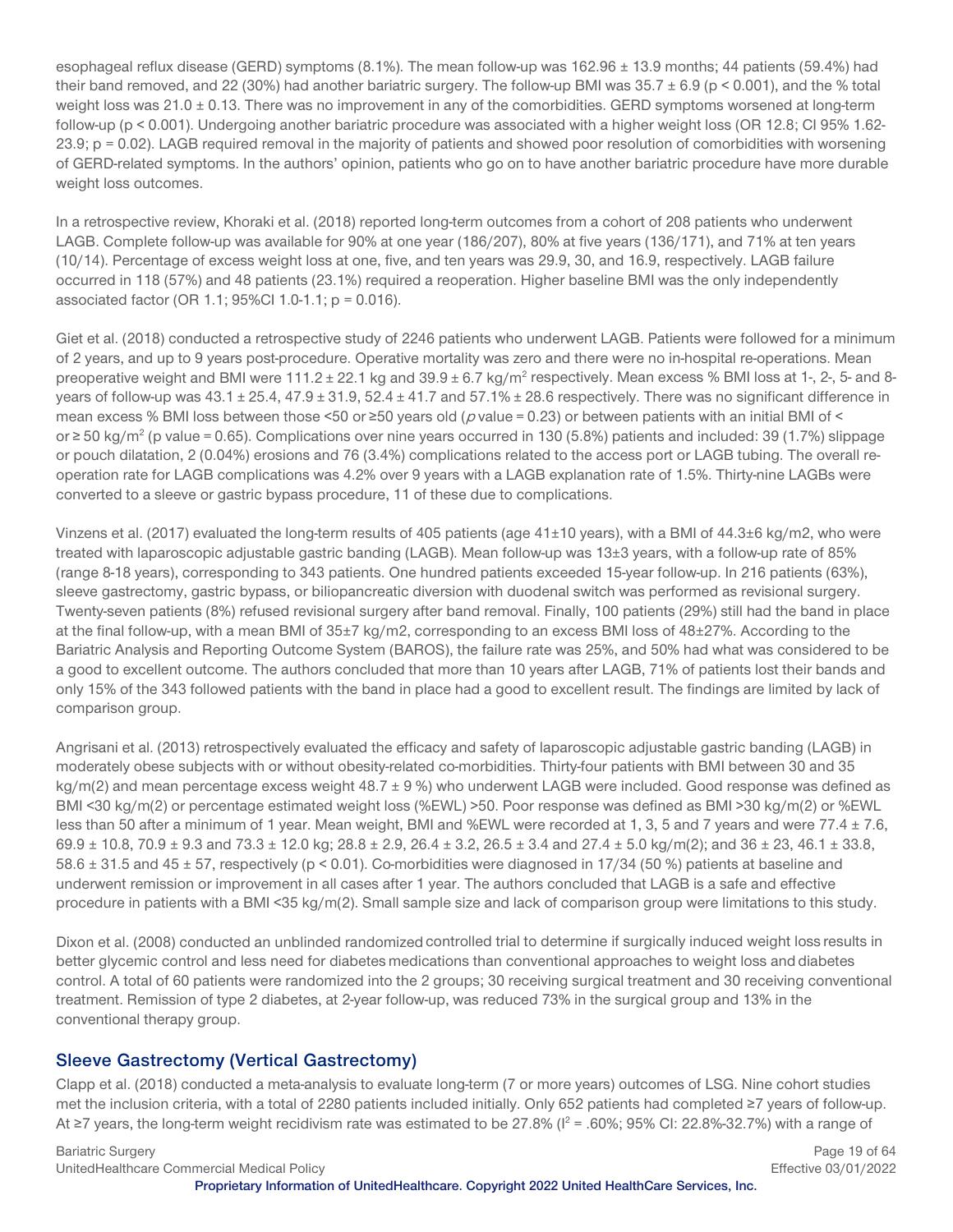14% to 37%. The overall revision rate was estimated to be 19.9% ( $I^2$  = 93.8%; 95% CI: 11.3%-28.5%). This was broken down into 13.1% ( $I^2 = 93.8\%$ ; 95% CI: 5.6%-20.6%) due to weight regain (5 studies) and 2.9% ( $I^2 = 60.8\%$ ; 95% CI: 1%-4.9%) due to gastroesophageal reflux disease (5 studies). Based on available data up to the beginning of 2017, in the authors' opinion bariatric surgeons should be aware of the long-term outcomes of the sleeve gastrectomy, especially regarding revisions and weight regain.

Noel et al. (2017) conducted a retrospective analysis of a prospective cohort of 168 patients who underwent laparoscopic sleeve gastrectomy (LSG) to present the 8-year outcome concerning weight loss, modification of co-morbidities, and occurrence of revisional surgery. Follow-up was available for 116 patients (69%). Of the remainder, 23 patients underwent revisional surgery and 29 were lost to follow-up. For the entire cohort, the mean excess weight loss (EWL) was 76% (0-149) at 5 years and 67% (4-135) at 8 years, respectively. Of the 116 patients with 8 years of follow-up, 82 patients had>50% EWL at 8 years (70.7%). Percentages of co-morbidities resolved were hypertension, 59.4%; type 2 diabetes, 43.4%; and obstructive sleep apnea, 72.4%. Twenty-three patients had revisional surgery for weight regain ( $n = 14$ ) or for severe reflux ( $n = 9$ ) at a mean period of 50 months (9-96). Twelve patients underwent repeat LSG, 6 patients underwent conversion to a bypass, and 5 patients to duodenal switch (1 single anastomosis duodeno-ileostomy). A total of 31% of patients reported GERD symptoms at 8 years. The findings are limited by lack of comparison group.

Felsenreich et al. (2017) evaluated long-term outcomes and complications following SG. 53 patients did not have symptomatic reflux or hiatal hernia preoperatively and of the 43 patients available for follow-up, six patients (14.0%) were converted to RYGB due to intractable reflux over a period of 130 months. Ten out of the remaining non-converted patients ( $n = 26$ ) also suffered from symptomatic reflux. Gastroscopies revealed de novo hiatal hernias in 45% of the patients and Barrett's metaplasia in 15%. SG patients suffering from symptomatic reflux scored significantly higher in the RSI ( $p = 0.04$ ) and significantly lower in the  $GIQLI$  (p = 0.02) questionnaire. This study shows a high incidence of Barrett's esophagus and hiatal hernias at more than 10 years after SG. Its results therefore suggest maintaining pre-existing large hiatal hernia, GERD, and Barrett's esophagus as relative contraindications to SG. The limitations of this study include its small sample size as well as the fact that it was based on early experience with SG-make drawing any general conclusions about this procedure inconclusive.

Flølo et al. (2017) presented 5-year outcomes after vertical sleeve gastrectomy (VSG), including complications and revisions, weight change, obesity-related diseases and health-related quality of life (HRQOL). Of 168 operated patients (mean age, 40.3  $\pm$ 10.5 years; 71% females), 92% completed 2-year and 82% 5-year follow-up. Re-intervention for complications occurred in four patients, whereas revision surgery was performed in six patients for weight regain and in one patient for gastroesophageal reflux disease (GERD). Mean body mass index (BMI) decreased from  $46.2 \pm 6.4$  kg/m<sup>2</sup> at baseline to  $30.5 \pm 5.8$  kg/m<sup>2</sup> at 2 years and  $32.9 \pm 6.1$  kg/m<sup>2</sup> at 5 years. Remission of type 2 diabetes mellitus (T2DM) and hypertension occurred in 79 and 62% at 2 years, and 63 and 60% at 5 years, respectively. The percentage of patients treated for GERD increased from 12% preoperatively to 29% at 2 years and 35% at 5 years. Preventing weight regain and GERD are important considerations with this procedure. The findings are limited by lack of comparison group.

Nocca et al. (2017) reported 5-year outcomes from a cohort of 1050 patients who underwent SG (mean preoperative BMI was 44.58 kg/m<sup>2</sup>) either as the primary or revisional surgical procedure. The overall preoperative rate was 6.8%, and the most common late complication was GERD (39.1%). After 3, 4 and 5 years of LSG, the average of %EBL was, respectively, 75.95% (±29.16) (382 patients), 73.23% (±31.08) (222 patients) and 69.26% (±30.86) (144 patients). The success rate at 5 years was 65.97% (95 patients). The improvement or remission of comorbidities was found, respectively, in 88.4 and 57.2% of diabetic patients; 76.9 and 19.2% for hypertensive patients and 98 and 85% for patients with sleep apnea syndrome. The authors conclude that five-year results are very convincing for SG, although GERD is the main long-term complication. The findings are limited by lack of comparison group.

El Chaar et al. (2017) evaluated the incidence, indications, and outcomes of revisional surgery following LSG in adult patients. Of the 630 LSGs performed, 481 patients were included in the analysis (mean age and BMI = 46.2 and 44.3, respectively; 79.5 % female; 82.3 % white). A total of 12/481 patients underwent conversion to a different bariatric procedure due to inadequate weight loss, GERD, or both. The 6/12 patients with GERD-related symptoms and failed medical management underwent conversion to Roux-en-Y gastric bypass (RYBG) following preoperative wireless Bravo pH monitoring (Given Imaging) to confirm the diagnosis objectively. The other 6/12 patients with inadequate weight loss received either RYBG or bilio-pancreatic diversion with duodenal switch (BPD/DS) based on personal choice. Overall, 9/12 patients underwent conversion to RYBG, and 3/12 underwent conversion to BPD/DS. Median time from the initial surgery to conversion was 27 months (range 17-41). Median operating room time was 168 min (range 130-268). Median length of stay was 48 h (range 24-72). The follow-up rate at 3

Bariatric Surgery **Page 20 of 64 Page 20 of 64** UnitedHealthcare Commercial Medical Policy Effective 03/01/2022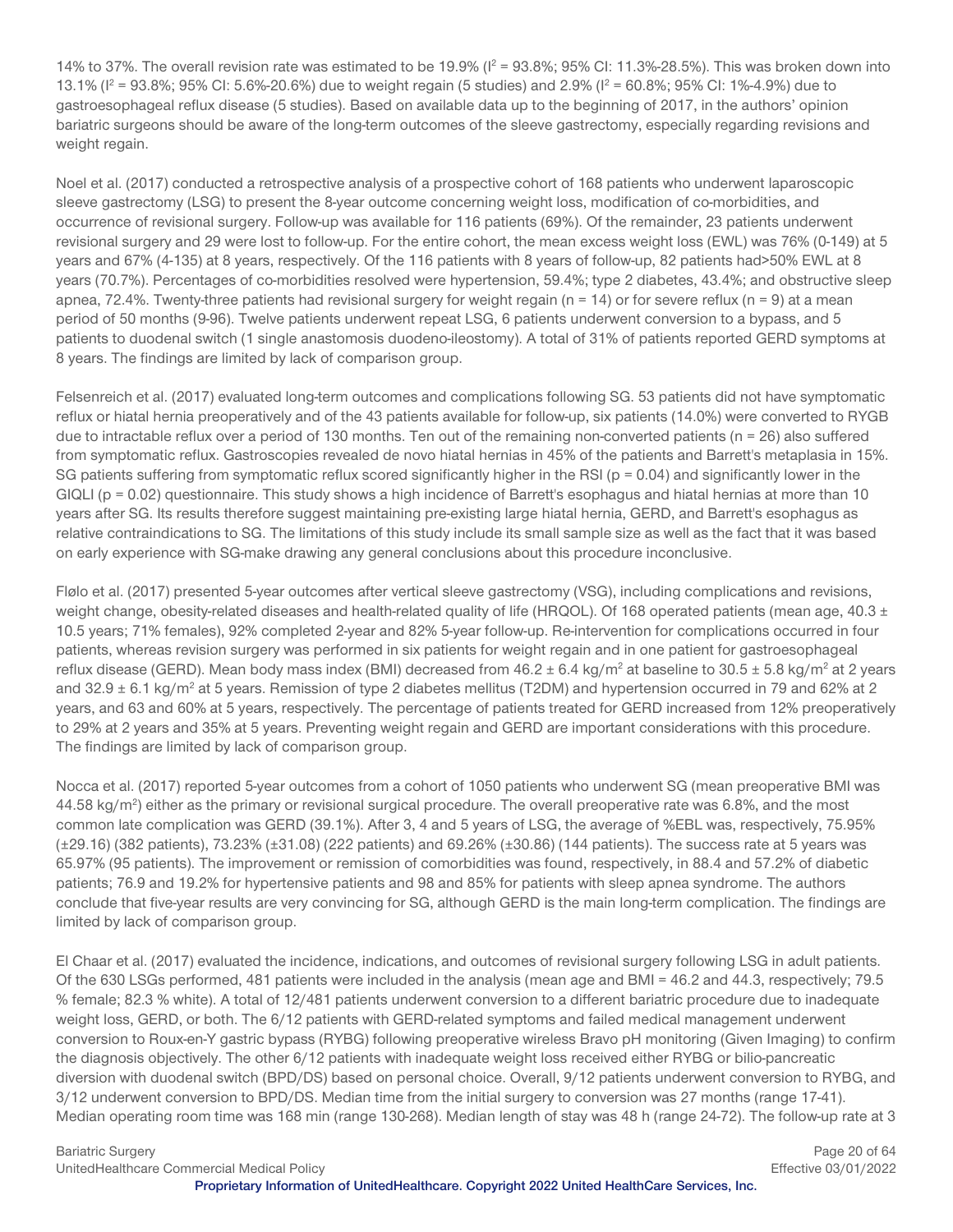months was 100 % (12/12 patients). The authors conclude that conversion to RYBG or BPD/DS may be done safely and effectively in patients present following LSG with refractory GERD or inadequate weight loss. Longer term outcomes are needed. The findings are limited by lack of comparison group.

Brethauer et al. (2009) performed a systematic review (n=36 studies) of the evidence on sleeve gastrectomy (SG). Studies included a single nonrandomized matched cohort analysis, RCTs (n=2 studies) and uncontrolled case series (n=33 studies). The mean BMI in all 36 studies was 51.2 kg/m<sup>2</sup>. The mean baseline BMI was 46.9 kg/m<sup>2</sup> for the high-risk patients (range 49.1-69.0) and 60.4 kg/m2 for the primary SG patients (range 37.2-54.5). The follow-up period ranged from 3–60 months. The mean % of excess weight loss (EWL) after SG reported in 24 studies was 33–85%, with an overall mean %EWL of 55.4%. The mean postoperative BMI was reported in 26 studies and decreased from a baseline mean of  $51.2 \text{ kg/m}^2$  to  $37.1 \text{ kg/m}^2$  postoperatively. Improvement or remission of type 2 diabetes was found in more than 70% of patients. Significant improvements were also seen in hypertension and hyperlipidemia, as well as in sleep apnea and joint pain. The major postoperative complication rate ranged from 0%-23.8%.

#### **Vertical Banded Gastroplasty (VBG)**

van Wezenbeek et al. (2015) retrospectively evaluated a total of 392 patients (80% female) with a mean body mass index of  $44 \pm 5$  kg/m(2) who underwent primary VBG. Mean follow-up after VBG was  $66 \pm 50$  months and showed a mean excess weight loss (EWL) of 53 ± 27% and comorbidity reduction of 54%. One hundred fifty-two patients (39%) out of 227 patients (58%) with long-term complaints underwent revisional surgery. Main reasons for revision were weight regain and vomiting/food intolerance. Analysis before revision showed an outlet dilatation (17%), pouch dilatation (16%), and outlet stenosis (10%). After revision, an additional EWL of 23% and 33% further reduction in comorbidities was seen. They concluded that primary VBG has an acceptable EWL of 53% and 55% of comorbidities were improved however, the high complication rate, often necessitating revision, underlines the limits of this procedure.

A Cochrane Database Systematic Review by Colquitt et al. (2009) found that while complication rates for vertical banded gastroplasty are relatively rare, revision rates requiring further surgical intervention are approximately 30%. Complication rates for VBG were not included in their updated 2014 Cochrane Database Systematic Review.

# **Revision Surgery**

Koh et al. (2020) performed at systematic review and meta-analysis to examine the impact revisional bariatric surgery has on obesity related metabolic outcomes. The analysis included review of 33 articles which contained 1593 patients. The outcomes examined included improvement of diabetes, hypertension (HTN), hyperlipidemia, and obstructive sleep apnea (OSA). The surgeries used for revision included sleeve gastrectomy, Roux-en-Y gastric bypass, pouch revision, duodenal switch, and minigastric bypass. The authors found 92% of the patients improved their diabetes, 81% achieved improvement in HTN and 86% had improvement of OSA. The authors concluded revisional bariatric surgery improved patient outcomes and should be considered in patients with persistent metabolic disease after primary bariatric surgery. Limitations included lack of randomized control trials, lack of long-term outcomes, and significant heterogeneity.

Janik et al. (2019) assessed the safety of revisional surgery to LSG compared to laparoscopic Roux-Y LRYGB after failed LAGB. Converted LSG cases were matched (1:1) with converted LRYGB patients by age (±1 year), body mass index (±1kg/m), sex, and comorbidities including diabetes, hypertension, hyperlipidemia, venous stasis, and sleep apnea. A total of 2708 patients (1354 matched pairs) were included in the study. The mean operative time in conv-LRYGB was significantly longer in comparison to conv-LSG patients (151±58 vs 113±45minutes, P <0.001). No mortality was observed in either group. Patients after conv-LRYGB had a clinically increased anastomotic leakage rate (2.07% vs 1.18%, P = 0.070) and significantly increased bleed rate (2.66% vs 0.44%, P <0.001). Thirty-day readmission rate was significantly higher in conv-LRYGB patients (7.46% vs 3.69%, P <0.001), as was 30-day reoperation rate (3.25% vs 1.26%, P <0.001). The length of hospital stay was longer in conv-LRYGB. The authors concluded that a single-stage conversion of failed LAGB leads to greater morbidity and higher complication rates when converted to LRYGB versus LSG in the first 30 days postoperatively. These differences are particularly notable with regard to bleed events, 30-day reoperation, 30-day readmission, operative time, and hospital stay.

Qiu et al. (2018) reviewed prospectively collected data on revisional bariatric procedures. Patients (n=84) included in this review underwent surgery for weight regain (WR) or, underwent surgery to address refractory complications (RC) related to their primary bariatric procedure. Demographics, indications, and outcomes of each group were compared using Fisher's exact test, Mann-Whitney rank sums, and chi-square tests. WR patients were divided based on their primary index procedure. Forty-three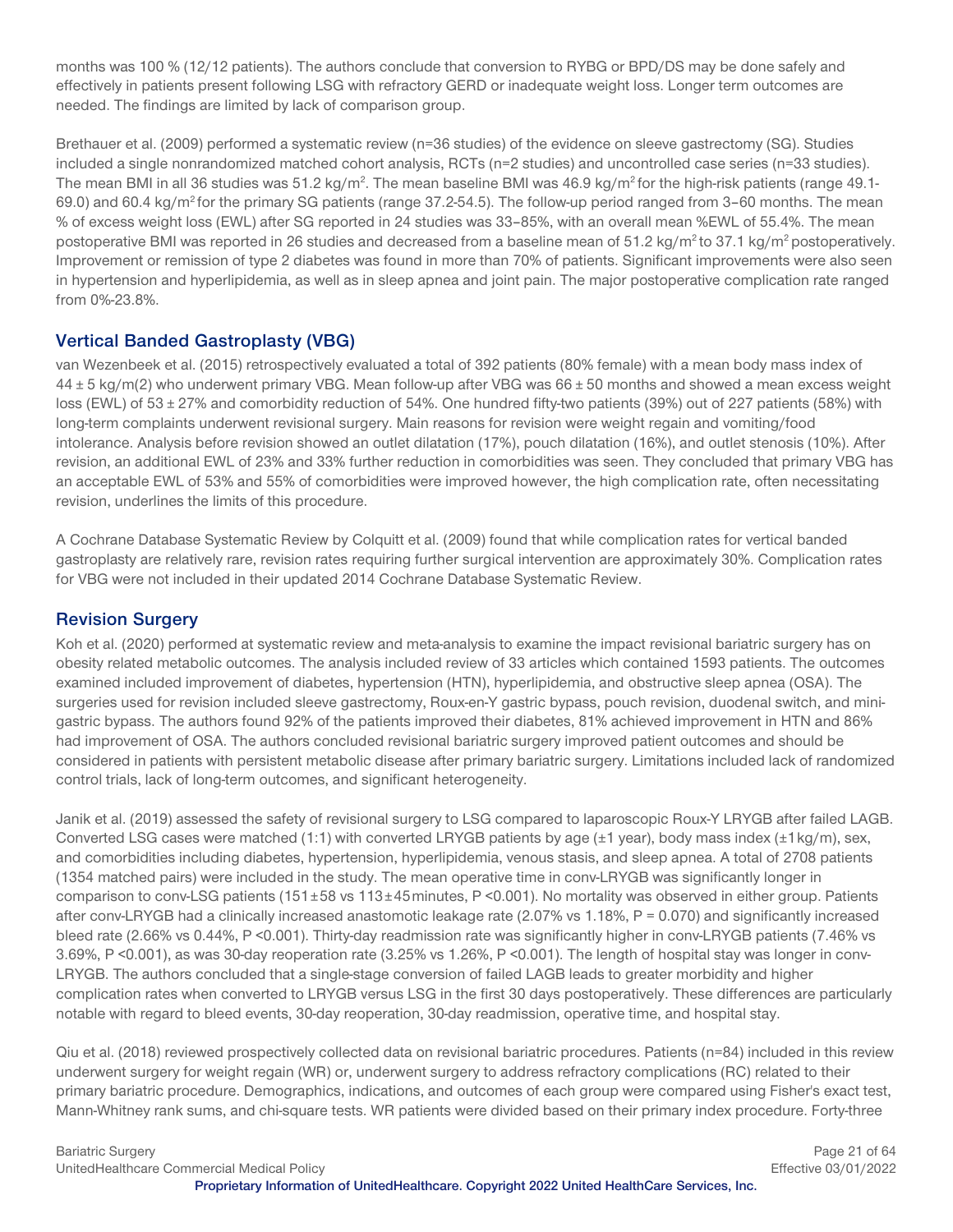patients (53.6%) underwent surgery for WR and 41 (46.4%) for RC. The variety and distribution of primary bariatric procedures were gastric band (40%), gastric bypass (35.4%), sleeve gastrectomy (22%), and vertical banded gastroplasty (3.7%). The indications for revisional surgery due to RC included gastroesophageal reflux disease, internal hernia, gastro-gastric fistula, marginal ulcer, excess weight loss, and pain. Overall complication rate was 14.3% (three early, nine late); there was one leak. Five patients required a reoperation (5.9%; two early, three late). Excess weight loss varied from 31.5-79.1% 12 months after revision. The authors concluded that revisional bariatric surgery can be performed with low complication rates and with acceptable 12-month weight loss, though not with the same safety as primary procedures.

Dardamanis et al. (2018) conducted a retrospective comparative study of primary versus revisional LRYGB for insufficient weight loss after VBG or adjustable gastric banding. Three hundred forty-two laparoscopic gastric bypass operations were performed, 245 were primary, and 97 revisional. Median follow-up was 30 months (range 0-108 months). Mean BMI (kg/m2) before bypass was 45.2 for primary LRYGB (pLRYGB) and 41.1 for revisional laparoscopic RYGB (rLRYGB). Median operative time and length of stay were longer for rLRYGB 157.5 versus 235 min ( $p < 0.001$ ) and 6 versus 6.5 days ( $p = 0.05$ ). Conversion to laparotomy was performed in eight patients, 0.4% of primary and 7.2% of revisional. Morbidity rate was 6.5% in pLRYGB versus 10% in rLRYGB (NS). There was one death in the primary group. Percentage of excess BMI loss was significantly lower in the revisional group at 12, 18, and 24 months of follow-up. The authors concluded that revisional and primary gastric bypass have no statistical differences in terms of morbidity. The % of excess BMI loss is lower after revisional gastric bypass during the first 2 years of follow-up. The trend of weight loss or weight regain was similar in both groups.

Altieri et al. (2018) reported the rate of revisions or conversions (RC) in patients who originally underwent RYGB, LSG, or LAGB. Patients were followed for at least 4 years. There were 40,994 bariatric procedures with 16,444 LAGB, 22,769 RYGB, and 1781 LSG. Rate of RC was 26.0% for LAGB, 9.8% for SG, and 4.9% for RYGB. Multiple RCs were more common for LAGB (5.7% for LAGB, 0.5% for RYGB, and 0.2% for LSG). Band revision/replacements required further procedures compared with patients who underwent conversion to RYGB/SG (939 compared with 48 procedures). The majority of RCs were not performed at the initial institution (68.2% of LAGB patients, 75.9% for RYGB, 63.7% of SG). Risk factors for multiple procedures included surgery type, as LAGB was more likely to have multiple RCs. The authors concluded that reoperation was common for LAGB, but less common for RYGB (4.9%) and SG (9.8%). The RC rate is almost twice after SG than after RYGB. LAGB had the highest rate (5.7%) of multiple reoperations. Conversion was the procedure of choice after a failed LAGB.

Wijngaarden et al. (2017) identified that no responders of LAGB showed inferior weight loss results after revisional LRYGB compared with responders of LAGB, and primary LRYGB at all moments of follow-up (12, 24, 36 months). This is based on an observational study of 96 nonresponses, and 120 responders. In addition, the failure rate was significantly higher after revisional LRYGB compared with primary LRYGB (10.9% no responders, 8.5% responders, and 2.5% primary, P = .001).

In a retrospective review of primary LRYGB (pLRYGB) versus revisional LRYGB (rLRYGB) after failed LSG, Malinka et al. (2017) evaluated 3-year outcomes. There were no significant differences in patient demographics or median BMI (kg/m2) for pLRYGB or rLRYGB (42.8  $\pm$  12.1 vs. 42.3  $\pm$  11.5, respectively; p = 0.748). Coexisting comorbidities were rated similarly in both groups. At 3 years, the percentage of excess weight loss (74.4  $\pm$  23.3 vs 52.0  $\pm$  26, respectively; p = 0.007) was higher for pLRYGB than rLRYGB, while similar improvements of coexisting comorbidities could be observed. The authors concluded that rLRYGB is a feasible and practical surgical approach that allows effective weight loss at 3 years of follow-up and alleviates refractory reflux symptoms. Although weight loss is lower compared to pLRYGB, resolution or improvement of coexisting comorbidities appears similar. According to the authors, rLRYGB appears to be a reliable procedure to address failure after LSG.

Pinto-Bastos et al. (2017) conducted a systematic review of preoperative surgery following the failure of primary bariatric surgery. The etiology of reasons for undergoing a second surgery includes medical (e.g., fistula, ulcer disease) and behavioral aspects. Eating and lifestyle behaviors, difficulty in embracing the required lifestyle changes, and reappearance of depressive and anxious symptoms have been associated with failure of weight loss or weight regain after primary surgeries. The authors recommend that particular attention be paid to surgical candidates with a history of difficulties in engaging in healthy eating patterns.

In a retrospective review, Fulton et al. (2017) evaluated outcomes of revisional bariatric surgery in 2769 patients. The mean preoperative body mass index (BMI) was  $44.7 \pm 9.5$  in revision patients compared with  $45.7 \pm 7.6$  in primary bariatric surgery patients. Most revision patients had a prior vertical banded gastroplasty (VBG; 48%) or a laparoscopic adjustable gastric band (LAGB; 24%). Bands were removed in 36% of all LAGB patients presenting to clinic. Of the 134 procedures performed in the revision clinic, 83 were bariatric weight loss surgeries, and 51 were band removals. Revision clinic patients experienced a

Bariatric Surgery **Page 22 of 64** UnitedHealthcare Commercial Medical Policy Effective 03/01/2022 **Proprietary Information of UnitedHealthcare. Copyright 2022 United HealthCare Services, Inc.**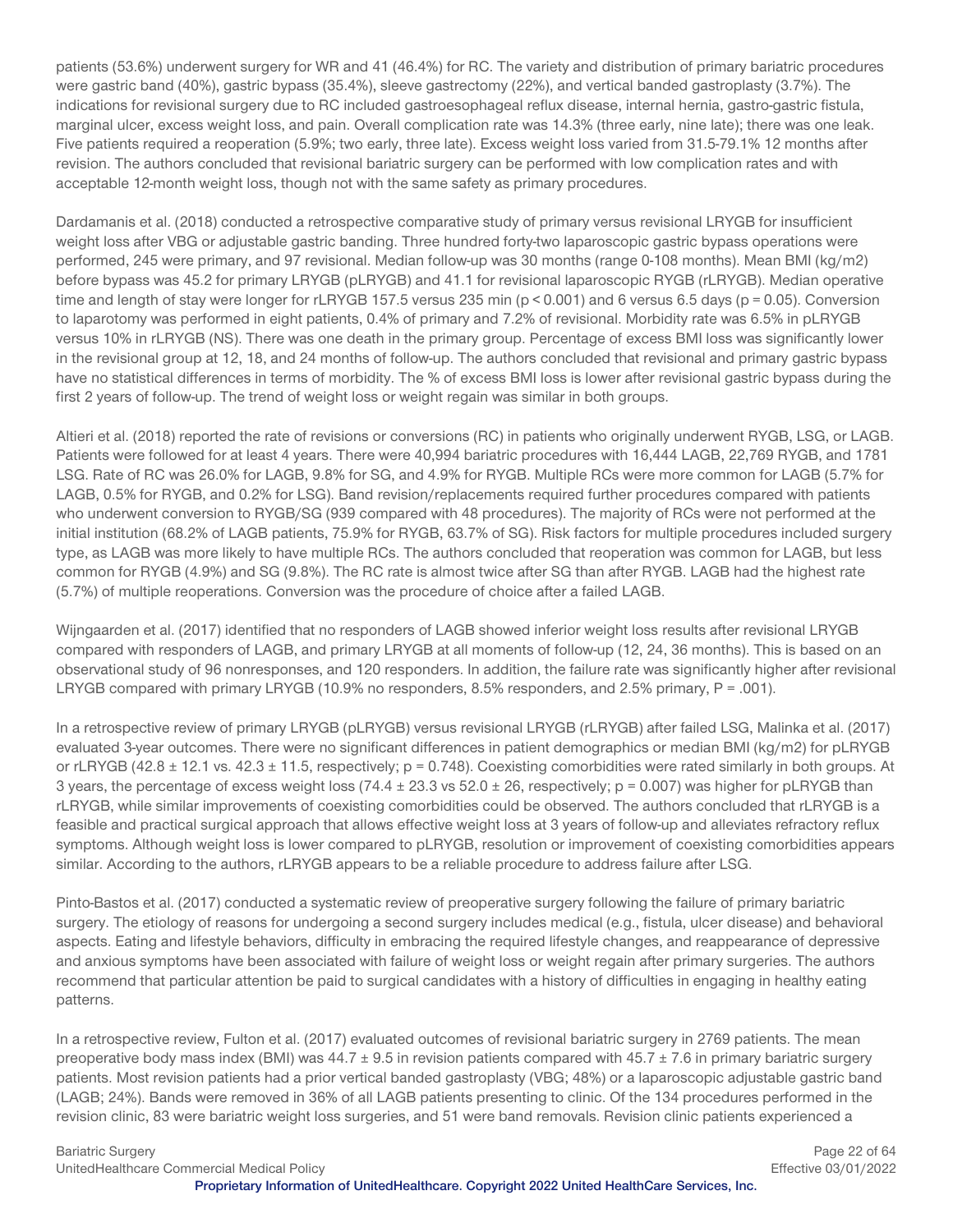significant decrease in BMI (from  $44.7 \pm 9.5$  to  $33.8 \pm 7.5$ , p <0.001); their BMI at 12-month follow-up was similar to that of primary clinic patients  $(34.5 \pm 7.0, p = 0.7)$ . The authors identified that complications were significantly more frequent in revision patients than primary patients (41% v. 15%, p <0.001).

Sharples et al. (2017) conducted a systematic review and meta-analysis of outcomes after revisional bariatric surgery. 2617 patients in 36 studies underwent either adjustable gastric band to Roux-en-Y gastric bypass (B-RYGB) or band to sleeve gastrectomy (B-SG). There was no difference between the B-RYGB and B-SG groups in morbidity, leak rate or return to surgery. Percentage excess weight loss (%EWL) following the revisional procedure for all patients combined at 6, 12 and 24 months was 44.5, 55.7 and 59.7%, respectively. There was no statistical difference in %EWL between B-RYGB and B-SG at any time point. The rates of remission of diabetes, hypertension and obstructive sleep apnea were 46.5, 35.9 and 80.8%, respectively. Available observational evidence does suggest that revisional bariatric surgery is associated with outcomes similar to those experienced after primary surgery. Further, high-quality research, particularly RCTs, is required to assess long-term weight loss, comorbidity and quality of life outcomes.

Tran et al., (2016) conducted a systematic review of 24 studies and 866 patients to evaluate outcomes and complications of different surgical methods of revision that were done after failed primary RYGB. All patients in the studies reported significant early initial weight loss after revisional surgery. However, of the five surgical revision options considered, biliopancreatic diversion/duodenal switch, distal RYGB, and gastric banding resulted in sustained weight loss, with what is considered by the authors as an acceptable complication rate.

Quezada et al. (2016) conducted a retrospective analysis of laparoscopic sleeve gastrectomy (SG) conversion to Roux-en-Y gastric bypass (n=50) due to the observation of increased complications of SG as the number of procedures increase. Revisions were done due to weight regain, GERD, or gastric stenosis. At follow-up (over a 3-year period), the authors reported median excess weight loss was 60.7 lbs., all gastric stenosis symptoms had resolved, and over 90% of GERD patients reported either a resolution or improvement in symptoms. Despite their findings, long term follow-up on this patient population is needed.

Buttelmann et al. (2015) compared outcomes for patients undergoing diet/exercise intervention with patients undergoing surgical intervention through restorative obesity surgery-endolumenal (ROSE), band over bypass, and endoscopic gastro gastric fistula closure. A retrospective analysis of 60 patients was performed on those who underwent gastric bypass and failed to lose weight. Records were reevaluated at 3, 6, and 12 months after intervention for primary outcomes of, weight loss and comorbidity resolution. The authors concluded ROSE, band over bypass, and endoscopic fistula closure results in greater weight loss and trend toward greater comorbidity resolution compared with diet and exercise. This study is limited by small sample size, lack of randomization, and short-term follow-up.

David et al. (2015) reported their experience in laparoscopic conversion of failed VGB to RYGB or BPD (n=39), noting that the reoperation rate for VGB in long-term studies is approximately 50%. Most (89%) of the conversions were completed laparoscopically. The mean operative time was 195 and 200 min for RYGB and BPD, respectively. There was no mortality. Complications occurred in 11 patients (28%), 5 in RYGB (19%) and 6 in BPD (42%). At the 3-year follow-up, the mean body mass index decreased from  $47\pm8$  kg/m(2) to  $26\pm4$  kg/m(2) for BPD, and from  $43$  kg/m(2) to  $34$  kg/m(2) (P = .05) for RYGB. Weight (kg) decreased from 110 to 84 and to 92, and from 123 to 81 and 68, at 1 and 3 years for RYGB and BPD, respectively. The weight loss for RYGB and BPD was equal at 1 year but tended to be better for BPD at 3 years postoperatively. Laparoscopic conversion of failed VBG to RYGB or BPD was feasible, but it was followed by prohibitively high complication rates in BPD patients. The authors concluded that the risk: benefit ratio of these procedures in this series is questionable.

Refer to the [Clinical Practice Guidelines](#page-41-0) section of the policy for additional information.

#### **Pediatric and Adolescent Bariatric Surgery**

Hoeltzel et al. (2021) evaluated adolescent bariatric surgeries from the Metabolic and Bariatric Surgery Accreditation and Quality Improvement Program (MBSAQIP) database from 2015 to 2018. Participants included patients 19 years old and younger with a BMI ≥30 kg/m<sup>2</sup> and underwent laparoscopic RYGB or SG. Primary outcomes included mortality and overall complications; secondary outcomes included rates of readmission and reoperation. A total of 5068 individuals met inclusion criteria for the study with 78.5% being females and 70.4% being white. Patients between the ages of 10 to 14 years comprised 1.5% of participants, 15 to 17 years 18.5%, and 18 to 19 years 79.9%. The mean BMI was 47.3 kg/m<sup>2</sup> and the most prevalent comorbidities were hypertension (HTN), obstructive sleep apnea (OSA), gastroesophageal reflux disease (GERD), and diabetes.

Bariatric Surgery **Page 23 of 64** Page 23 of 64 UnitedHealthcare Commercial Medical Policy Effective 03/01/2022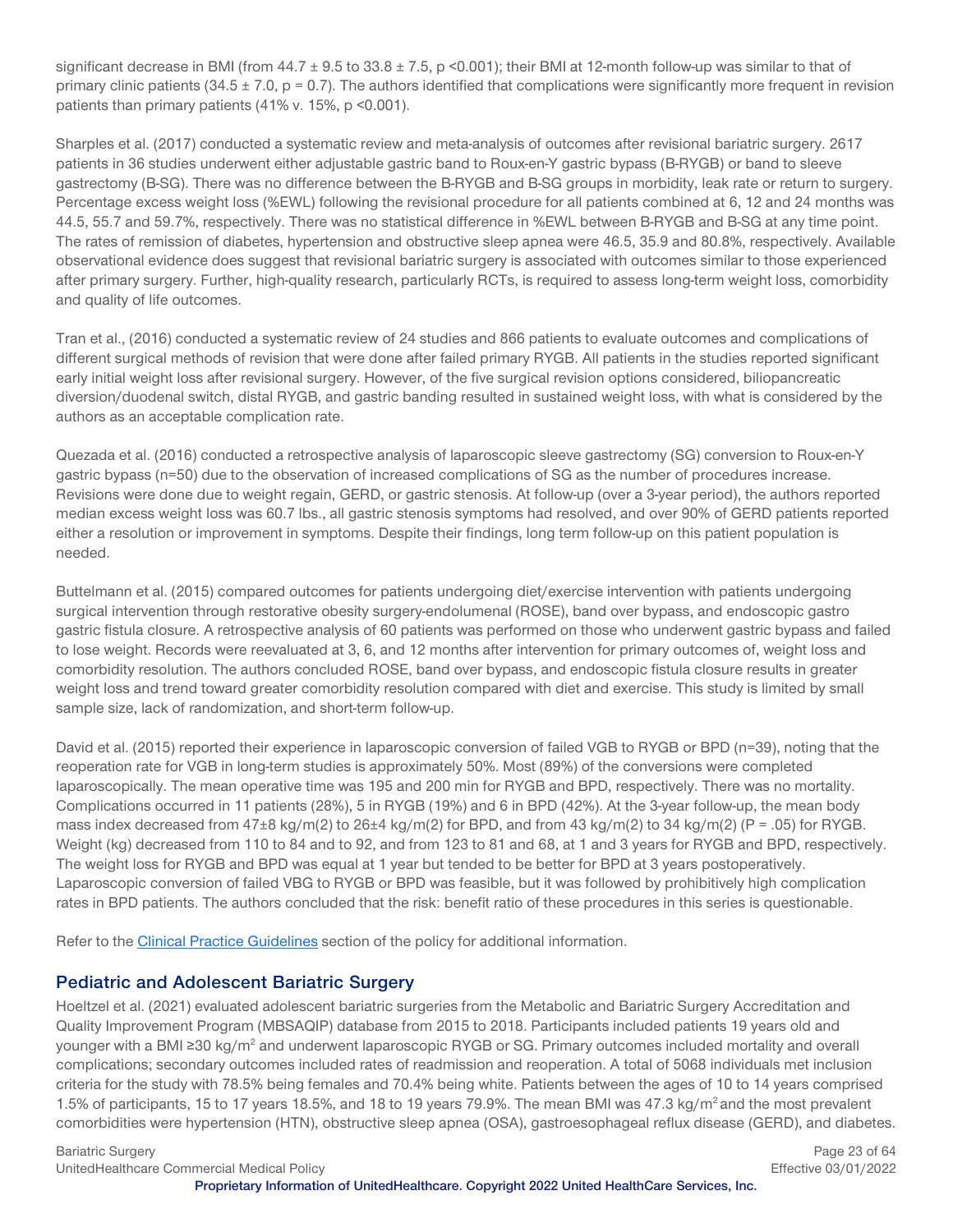The 30-day analysis following surgery demonstrated intraoperative or postop complications in only 1.2% of patients and the death of two patients which was likely due to internal hernia. The authors concluded that bariatric surgery for adolescents was a safe and effective procedure with low complication rate and a recommendation of future robust studies to evaluate the longterm outcomes in this age group of patients.

Alqahtani et al. (2021) analyzed the long-term results and adverse events associated with laparoscopic sleeve gastrectomy (LSG) in children and adolescents with severe obesity. 2,504 children and adolescents that underwent LSG between 2008 and 2021 were enrolled in the program. Weight loss was reported in terms of mean weight change, percentage of weight lost, percentage of excess weight lost (%EWL), change in BMI, and BMI for age percentile along with assessment of comorbidity conditions. The mean standard deviation (SD) %EWL for one to three years was 82.3%, for 4 to 6 years was 76.3% and 7 to 10 years was 71.1%; 10-year results demonstrated that 30% of total weight was lost permanently. Prior to surgery 263 patients were diagnosed with type 2 diabetes, 227 with dyslipidemia, and 377 had hypertension. After more than 7 years of follow-up, complete remission was observed in 188 patients for diabetes, 130 patients for dyslipidemia, and 219 patients for HTN. Only 1% of the patients were readmitted within the first 90 days after the operation; two patients had a staple line leak and 22 were readmitted with nausea and vomiting. The data showed no significant change in growth velocity, including among participants younger than age 14 years. The authors concluded long-term follow-up after LSG in children and adolescents demonstrates positive weight loss and comorbidity resolution. The findings are however limited by lack of comparison group.

Lainas et al. (2020) conducted a study to assess whether bariatric surgery was successful for adolescents under the age of 18. The authors evaluated 84 adolescent patients (57 females, 27 males) that underwent laparoscopic sleeve gastrectomy (LSG). Surgical postop care included blood work and diet restrictions with a discharge when oral diet was well tolerated. Patient follow up included 4 outpatient visits the first year then annually; complete metabolic screening was done at 3 months, again at one year and annually thereafter. The quality of life was evaluated prior to surgery using the French version of the Short Form 36 questionnaire which assessed general health, physical function, social function, emotional and mental status, and bodily pain. The scoring ranged from 0-100 with higher scores indicating better wellbeing. All patients were contacted one-year post-surgery to answer the same questions. Comorbidities assessed included HTN, type 2 diabetes, OSA, dyslipidemia, arthralgia, and GERD. According to the authors, the study showed LSG is a safe and effective procedure for patients under the age of 18, resulting in significant weight loss, comorbidity remission, and improvement in quality of life. In addition it was felt that adherence to the medical team was an essential component for successful treatment in this group of patients. Limitations included small sample size, retrospective design, substantial loss to follow-up thus affecting long-term outcomes and lack of comparison group.

A Hayes (2019) comparativeness effective review for bariatric surgeries for treatment of obesity in adolescents analyzed nineteen studies which compared adjustable gastric band (AGB), vertical sleeve gastrectomy (VSG) and roux-en-Y gastric bypass (RYGB). The authors concluded that while the body of evidence is moderate in size with a low quality overall, these surgical procedures are superior to medical management for promoting weight loss and improving obesity-related comorbidities in adolescents. AGB was inferior to the others, but all three types are associated with low to moderate risk of postop complications and show similar efficacy.

Inge et al. (2018) compared glycemic control in cohorts of severely obese adolescents with type 2 diabetes undergoing medical and surgical interventions. Participants in the Teen-LABS group (n=242) underwent a primary bariatric procedure, while those in the Youth TODAY consortia (n=699) were randomized to receive medication alone, or an intensive lifestyle intervention. After selection of 30 participants from Teen-LABS with diabetes (mean [SD] age at baseline, 16.9 [1.3] years; 21 [70%] female; 18 [66%] white), 63 matched control from TODAY were selected (mean [SD] age at baseline, 15.3 [1.3] years; 28 [44%] female; 45 [71%] white) and the two groups were compared. During 2 years, mean hemoglobin A1c concentration decreased from 6.8% (95% CI, 6.4%-7.3%) to 5.5% (95% CI, 4.7% -6.3%) in Teen-LABS and increased from 6.4% (95% CI, 6.1%-6.7%) to 7.8% (95% CI, 7.2%-8.3%) in TODAY. Compared with baseline, the body mass index decreased by 29% (95% CI, 24%-34%) in Teen-LABS and increased by 3.7% (95% CI, 0.8%-6.7%) in TODAY. Twenty-three percent of Teen-LABS participants required a subsequent operation during the 2-year follow-up. Compared with medical therapy, surgical treatment of severely obese adolescents with type 2 diabetes was associated with better glycemic control, reduced weight, and improvement of other comorbidities. According to the authors, these data support the need for a well-designed, prospective controlled study to define the role of surgery for adolescents with type 2 diabetes, including health and surgical outcomes.

Ryder et al. (2018) evaluated factors associated with long-term weight-loss maintenance following bariatric surgery in adolescents (n=50) with severe obesity who underwent Roux-en-Y gastric bypass surgery. Follow-up visits at 1 year and at a visit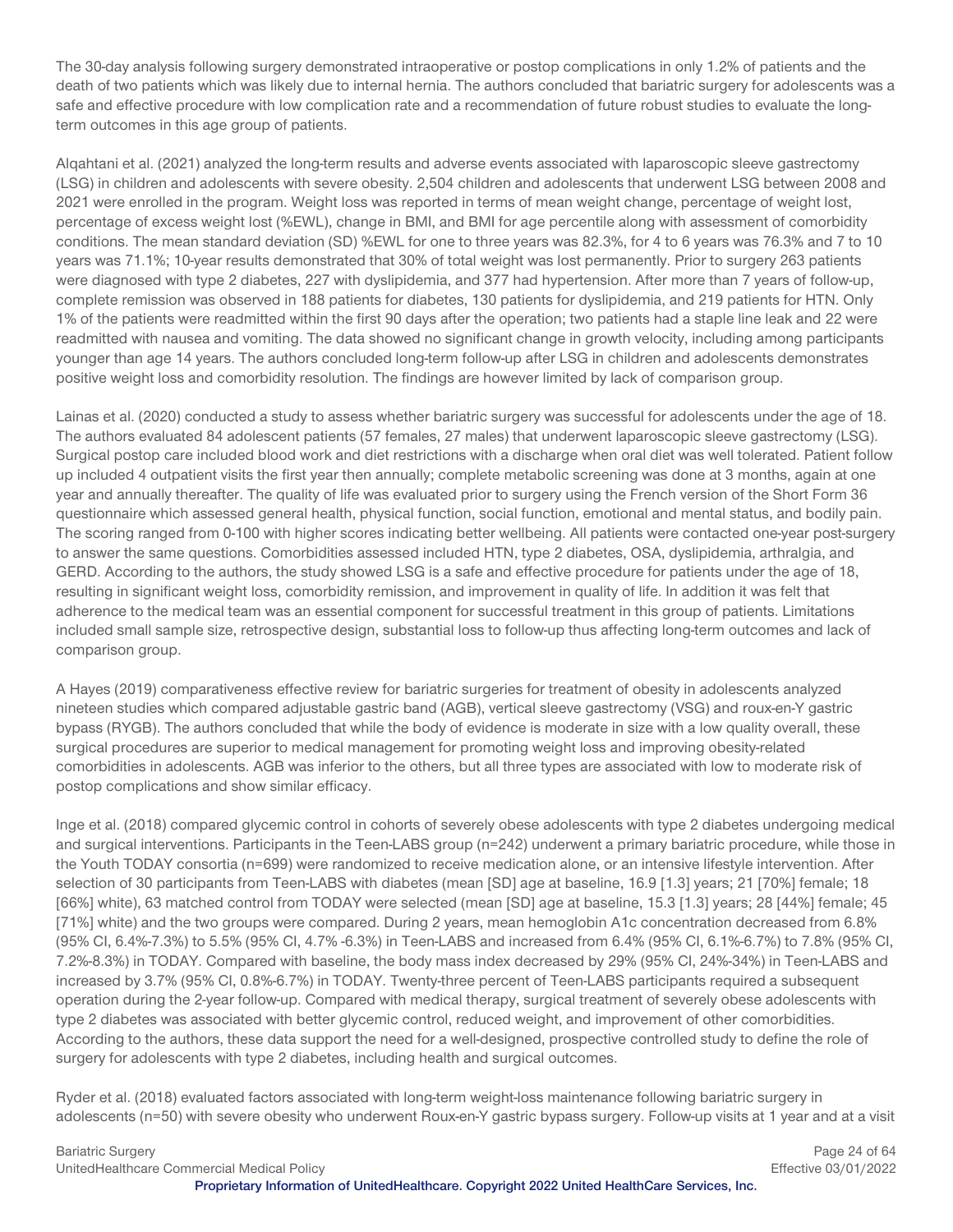between 5- and 12-years following surgery (follow-up of Adolescent Bariatric Surgery at 5 Plus years (FABS-5+) visit. A nonsurgical comparison group (n=30; mean±s.d. age and BMI=15.3±1.7 years and BMI=52±8 kg m<sup>-2</sup>) was recruited to compare weight trajectories over time. The BMI of the surgical group declined from baseline to 1 year (-38.5±6.9%), which, despite some regain, was largely maintained until FABS-5+ (-29.6±13.9% change). The BMI of the comparison group increased from baseline to the FABS-5+ visit (+10.3±20.6%). When the surgical group was split into maintainers and re-gainers, no differences in weightrelated and eating behaviors, health responsibility, physical activity/inactivity, or dietary habits were observed between groups. However, at FABS-5+, maintainers had greater overall QOL scores than re-gainers (87.5±10.5 vs 65.4±20.2, P <0.001) and in each QOL sub-domain (P < 0.01 all).

In a retrospective review of 79 adolescents who underwent LSG, Elhag et al. (2018) assessed preoperative levels and postoperative changes in 4 anthropometric, 15 nutritional and 10 cardiometabolic parameters. At a mean of 24.2 months post-LSG, significantly reduced mean weight and BMI by  $51.82 \pm 28.1$  kg and  $17 \pm 6.24$  kg/m<sup>2</sup>, respectively were observed. The highest prevalence of post-LSG deficiencies pertained to vitamin D, albumin, and ferritin (89.3, 38, and 33.3%, respectively). Low hemoglobin levels (29.3%) were reported only in females. Trace elements were not deficient. Significant reductions in percentage of adolescents with elevated low-density lipoprotein (from 66.1 to 38.9%), alanine aminotransferase (from 45.3 to 10.9%), and aspartate aminotransferase (from 24.1 to 8.6%) levels were reported. Finally, 100% remission of prediabetes cases, and 80% remission of type 2 diabetes cases were observed. The slight worsening of preexisting nutritional deficiencies warrants careful preoperative surveillance and appropriate postoperative nutritional supplementation.

Benedix et al. (2017) compared the perioperative course, weight loss and resolution of comorbidities after primary sleeve gastrectomy (LSG) for morbid obesity between adolescents (n=362) and adults (n=15,428). Pre-procedure BMI was similar between these populations, but the adult cohort had a higher incidence of co-morbidities. Late adolescents experienced the highest weight loss; resolution rate of comorbidities was lower in adults. Resolution rate of hypertension was significantly higher in adolescents. In the authors' opinion, the results at 12 and 24 months demonstrate that LSG is a safe therapeutic option that can be performed in adolescents without mortality.

In a prospective, non-randomized cohort study of 81 adolescents (aged 13–18 years) with severe obesity who underwent Rouxen-Y bypass, Olbers et al. (2017) compared clinical outcomes with those of matched adolescent controls undergoing conservative treatment and of adult controls undergoing Roux-en-Y gastric bypass. The primary outcome measure was change in BMI over 5 years. The change in bodyweight in adolescent surgical patients over 5 years was –36·8 kg (95% CI –40·9 to – 32·8), resulting in a reduction in BMI of –13·1 kg/m² (95% CI –14·5 to –11·8). Mean BMI rose in adolescent controls (3·3 kg/m², 95% CI 1·1–4·8) over the 5-year study period, whereas the BMI change in adult controls was similar to that in adolescent surgical patients. Comorbidities and cardiovascular risk factors in adolescent surgical patients showed improvement over 5 years and compared favorably with those in adolescent controls. 20 (25%) of 81 adolescent surgical patients underwent additional abdominal surgery for complications of surgery or rapid weight loss and 58 (72%) showed some type of nutritional deficiency; health-care consumption (hospital visits and admissions) was higher in adolescent surgical patients compared with adolescent controls. 20 (25%) of 81 adolescent controls underwent bariatric surgery during the 5-year follow-up. The authors' interpretation was that although the adolescents who underwent Roux-en-Y gastric bypass had substantial weight loss over 5 years alongside improvements in comorbidities and risk factors, gastric bypass was associated with additional surgical interventions and nutritional deficiencies. Conventional non-surgical treatment was associated with weight gain and a quarter of patients had bariatric surgery within 5 years.

Manco et al. (2017) evaluated the benefit of sleeve gastrectomy in ninety-three obese (BMI ≥ 35 kg/m2) adolescents with nonalcoholic steatohepatitis (NAFLD) and hepatic fibrosis. Obese adolescents (13-17 years of age) with biopsy proven NAFLD underwent laparoscopic sleeve gastrectomy (LSG)(n=20), lifestyle intervention plus intragastric weight loss devices (IGWLD) (n=20), or lifestyle intervention only (n=13). One year after treatment, patients who underwent LSG lost 21.5% of their baseline body weight, whereas patients who underwent IGWLD lost 3.4%, and patients who underwent NSWL increase 1.7%. In patients who underwent LSG, NASH reverted completely in all patients and hepatic fibrosis stage 2 disappeared in 18 patients (90%). After IGWLD, NASH reverted in 6 patients (24%) and fibrosis in 7 (37%). Patients who received the NSWL intervention did not improve significantly. Hypertension resolved in all patients who underwent LSG with preoperative hypertension (12/12) versus 50% (4/8) of the patients who underwent IGWLD ( $P = .02$ ). The cohort-specific changes in impaired glucose metabolism were similar: 100% (9/9) of affected patients who underwent LSG versus 50% (1/2) of patients who underwent IGWLD (P = .02). LSG was also more affective in resolving dyslipidemia (55% [7/12] vs 26% [10/19]; P = .05) and sleep apnea (78% [2/9] vs 30% [11/20]; P = .001). Based on these findings, the authors determined that LSG was more effective than lifestyle intervention, even when combined with intragastric devices, for reducing NASH and liver fibrosis in obese adolescents after 1 year of treatment.

Bariatric Surgery **Page 25 of 64 Page 25 of 64** 

UnitedHealthcare Commercial Medical Policy Effective 03/01/2022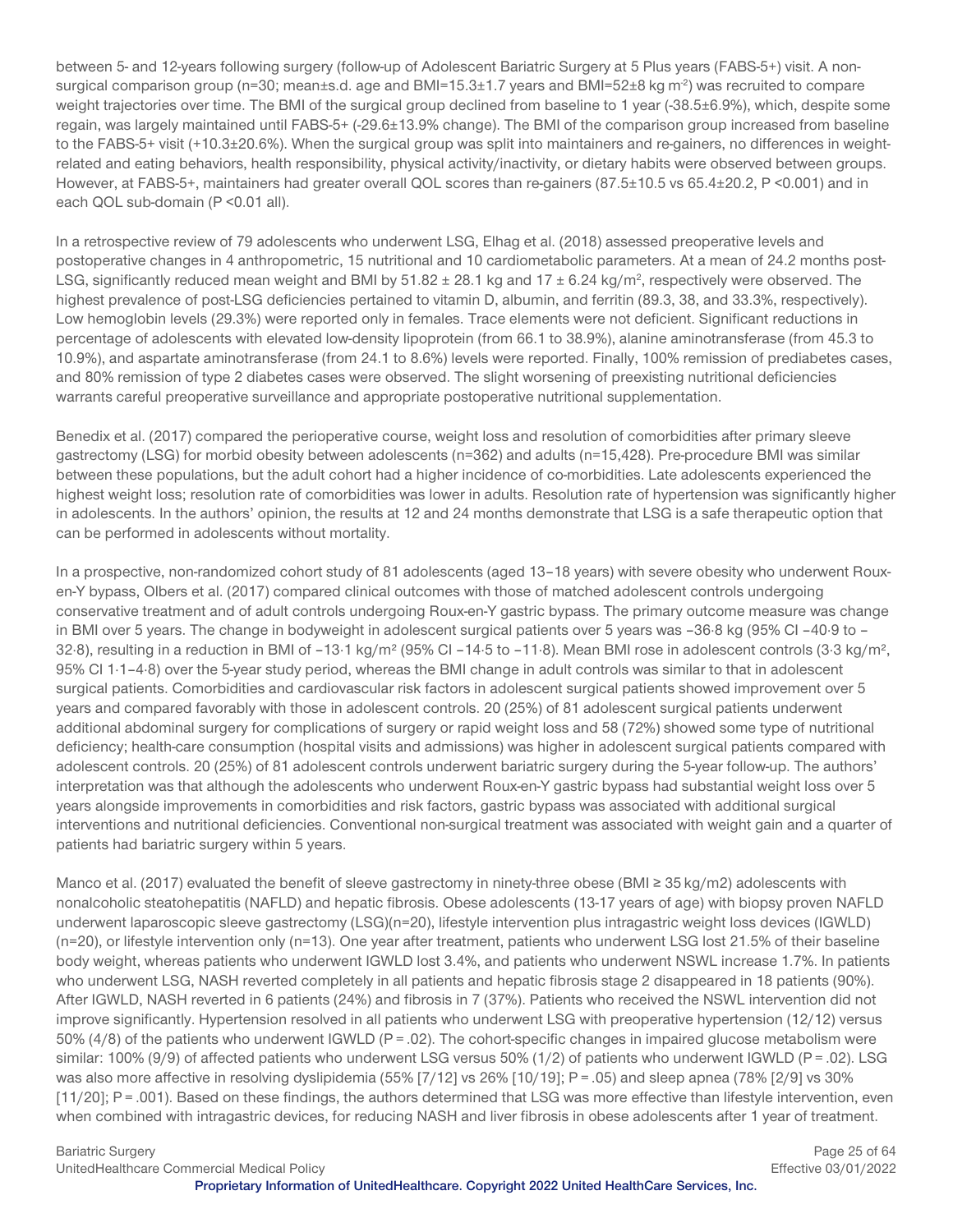Shah et al. (2017) reported 8-year outcomes related to lipid changes after RYGB in adolescents with severe obesity (FABS-5+ study). A non-operative group was recruited for comparison. Surgical participants (n=58) at long-term follow-up showed that BMI decreased by 29% and all lipids (except total cholesterol) significantly improved (P<0.01). In the non-operative group, BMI increased by 8% and lipid parameters were unchanged. The authors concluded that weight loss maintenance over time was significantly associated with improvements in lipid profile over 5 years.

Beamish et al. (2017) studied bone health and body composition in 72 adolescents who underwent RYGB. Inclusion criteria included the following: age 13-18 years and BMI >35 kg/m2. Patients underwent dual-energy X-ray absorptiometry and serum bone marker analyses preoperatively and annually for 2 years. Differences in body fat and lean mass proportions were observed according to sex following RYGB. Mean BMI reduction at 2 years was 15.1 kg/m2. Body composition changes included a reduction in fat mass (51.8% to 39.6%, p < 0.001) and relative increase in lean mass (47.0% to 58.1%, p < 0.001). In contrast to previous studies in adults, adolescent boys lost a greater percentage of their body fat than girls (-17.3% vs. -9.5%, p < 0.001). Individual bone mineral density Z-scores (BMD-Z) at baseline were within or above the normal range. The mean (SD) BMD-Z was 2.02 (1.2) at baseline, decreasing to 0.52 (1.19) at 2 years. Higher concentrations of serum CTX (p < 0.001) and osteocalcin (p < 0.001) were observed in boys throughout the study period. Levels rose in the first year, before decreasing modestly in the second. Levels of serum markers of bone synthesis and resorption were higher in boys, whose skeletal maturity occurs later than girls. Bone turnover increased, and BMD decreased to levels approaching a norm for age. Long-term outcome will determine the clinical relevance.

In a systematic review and meta-analysis, Qi et al. (2017) evaluated the effects of bariatric surgery on glycemic and lipid metabolism, surgical complications and quality of life in adolescents with obesity. A total of 49 studies with 3007 patients were included. Roux-en-Y gastric bypass (n = 1216), laparoscopic adjustable gastric banding (n = 1028), and laparoscopic sleeve gastrectomy (n = 665) were the most common bariatric surgeries performed. At the longest follow-up (range, 12-120 months), bariatric surgery led to an overall 16.43 kg/m2 (95% confidence interval [CI]: 14.84-18.01) and 31% (95% CI: 28%-34%) reduction in body mass index. There were significant improvements in glycemic and lipid profiles including glycosylated hemoglobin A1C, fasting blood insulin, fasting blood glucose, total cholesterol, triglyceride, high-density lipoprotein cholesterol, and low-density lipoprotein cholesterol, postoperatively at 12 months. The remission rate of dyslipidemia was 55% (95% CI: 34%-76%), 70% (95% CI: 55%-82%), and 95% (95% CI: 80%-100%) at 1, 3, and>5 years after surgery. Roux-en-Y gastric bypass produced better improvements than other surgical procedures. The authors concluded that bariatric surgery in adolescents may achieve significant weight loss, and glycemic and lipid control.

The Teen-Longitudinal Assessment of Bariatric Surgery (LABS) Study was a prospective, multicenter, observational study, which enrolled 242 adolescents (≤19 years of age) who were undergoing bariatric surgery from March 2007 through February 2012 at 5 U.S. adolescent bariatric surgery centers. The patients underwent Roux-en-Y gastric bypass (n=161), sleeve gastrectomy (n=67), or laparoscopic adjustable gastric band (n=14). Ryder et al. (2016) evaluated 2-year outcomes to determine the impact of bariatric surgery on functional mobility and musculoskeletal pain. Participants completed a 400-m walk test prior to bariatric surgery (n=206) and at 6 months (n=195), 12 months (n=176), and 24 months (n=149) after surgery. Time to completion, resting heart rate (HR), immediate posttest HR, and HR difference (resting HR minus posttest HR) were measured and musculoskeletal pain concerns, during and after the test, were documented. Data were adjusted for age, sex, race/ethnicity, baseline body mass index (calculated as weight in kilograms divided by height in meters squared), and surgical center (posttest HR and HR difference were further adjusted for changes in time to completion). Compared with the baseline, the post-surgery data showed an improvement in all measurements at all times measured. The authors conclude that bariatric surgery in adolescents with extreme obesity is associated with significant improvement in functional mobility and in the reduction of walking-related musculoskeletal pain up to 2 years after surgery. Findings are however limited by lack of comparison group.

Inge et al. (2016) reported 3-year outcomes from the TEEN-LABS study of adolescents (n=242) undergoing Roux-en-Y gastric bypass (161 participants) or sleeve gastrectomy. Changes in body weight, coexisting conditions, cardiometabolic risk factors, and weight-related quality of life and postoperative complications were evaluated. The mean weight had decreased by 27% (95% confidence interval [CI], 25 to 29) in the total cohort, by 28% (95% CI, 25 to 30) among participants who underwent gastric bypass, and by 26% (95% CI, 22 to 30) among those who underwent sleeve gastrectomy. By 3 years after the procedure, remission of type 2 diabetes occurred in 95% (95% CI, 85 to 100) of participants who had had the condition at baseline, remission of abnormal kidney function occurred in 86% (95% CI, 72 to 100), remission of prediabetes in 76% (95% CI, 56 to 97), remission of elevated blood pressure in 74% (95% CI, 64 to 84), and remission of dyslipidemia in 66% (95% CI, 57 to 74). Weight-related quality of life also improved significantly. However, at 3 years after the bariatric procedure, hypoferritinemia was

UnitedHealthcare Commercial Medical Policy Effective 03/01/2022

Bariatric Surgery **Page 26 of 64 Page 26 of 64**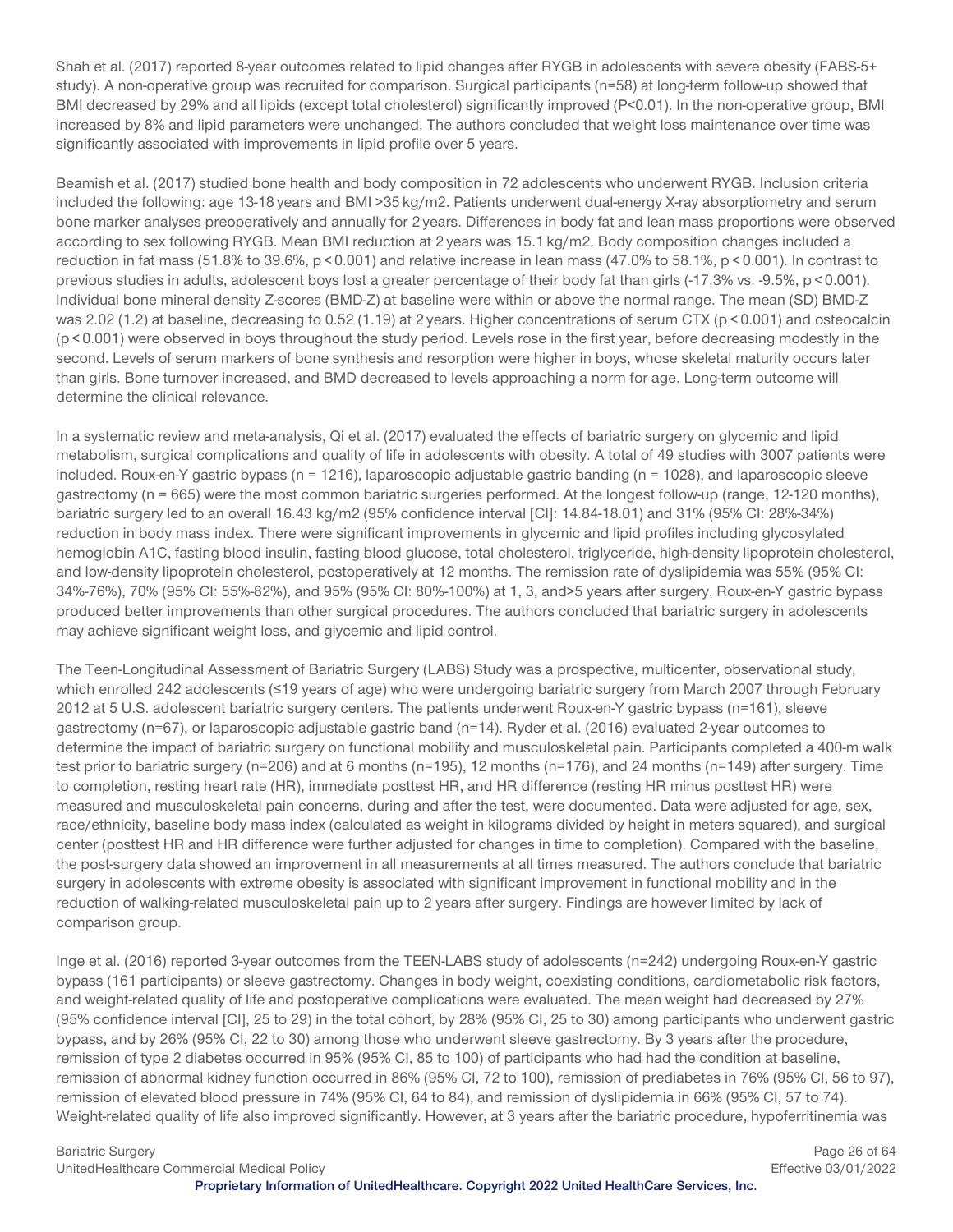found in 57% (95% CI, 50 to 65) of the participants, and 13% (95% CI, 9 to 18) of the participants had undergone one or more additional intraabdominal procedures. The authors found significant improvements in weight, cardiometabolic health, and weight-related quality of life at 3 years after the procedure. Risks associated with surgery included specific micronutrient deficiencies and the need for additional abdominal procedures. Findings are however limited by lack of comparison group.

In a prospective study, Hervieux et al. (2016) compared 2-year results between adolescent patients and young adult controls that underwent LAGB. Follow-up program were similar, weight loss and comorbid disease were analyzed. During this period, insulin resistance and dyslipidemia decreased similarly in both groups, although there was no difference between overall weight loss and BMI. The authors' overall assessment is that provided there is careful selection of patients and a supportive multidisciplinary team, satisfying results can be obtained after LAGB in adolescents, comparable to those obtained in young adults at 2-year follow-up.

Serrano et al. (2016) evaluated patients ≤21 years old to determine the safety and efficacy of bariatric surgery in this population. The primary end point was excess weight loss (EWL). Secondary end points included surgical morbidity, improvement in obesity-related metabolic parameters, and subjective obesity-related symptoms at 1 year. Fifty-four patients were identified who had a laparoscopic Roux-en-Y gastric bypass (LGBP) or laparoscopic sleeve gastrectomy (LSG). Fourteen patients were male (25.9 %). Thirty-seven patients (68.5 %) underwent LGBP, and 17 patients (31.5 %) underwent LSG. Median follow-up was 13.3 months. The baseline BMI was 51.7 kg/m2 for the LGBP group and 51.0 kg/m2 for the LSG group. EWL was 35.2, 47.6, 62.4, 58.1, and 61.8 % for the LGBP group; 29.7, 44.7, 57.4, 60.3, and 59.0 % for the LSG group at 3, 6, 12, 24, and 36 months, respectively. Complications included 1 anastomotic bleed, 1 postoperative stricture, and 1 patient who developed vitamin deficiency that manifested as a peripheral neuropathy in the LGBP group. LGBP was more successful than LSG in improving lipid panel parameters and HbA1c at 1 year, and it also seemed to offer better subjective improvement in obesity-related symptoms. Overall, they observed that LGBP and LSG seem to confer comparable weight loss benefit in patients ≤21 years old with acceptable surgical morbidity.

In a systematic review and meta-analysis, Paulus et al. (2015) evaluated the efficacy, safety, and psychosocial health benefits of various bariatric surgical techniques (RYGB, LAGB, LSG) as a treatment for morbid obesity in adolescents. A total of 37 peerreviewed articles were included, although the studies were mainly observational and varied in quality. Authors of 9 studies were contacted for additional information. All three procedures lead to significant weight loss in morbidly obese adolescents, and weight loss is most pronounced after RYGB. For LSG studies, long-term follow-up were not yet available. While adverse events were relatively mild and long-term complication rates were acceptable, they were more frequent and more serious after RYGB than after LAGB. In the currently available follow-up after LSG, the rate of adverse events appeared to be similar to that after LAGB. Although a healthy nutritional status in adolescents is important to prevent developmental and growth deficiencies, standard postoperative vitamin supplementation regimens and the occurrence of deficiencies were not reported in most studies (not at all in LSG studies). However, more and more severe deficiencies occurred after RYGB than after LAGB. Reduction of comorbidity, which is pivotal for health gain, was impressive in all techniques, and QOL consistently showed improvement, although follow-up up to 24 months may not be enough to capture negative long-term effects in life after bariatric surgery. A limitation of this review is the lack of high-quality, prospective randomized controlled trials, which increases the risk of bias and therefore introduces heterogeneity.

Zitsman et al. (2015) studied a population of morbidly obese teenagers (n=137) who underwent LAGB to evaluate its safety and effectiveness. The mean weight gain between enrollment and LAGB was 4.7 kg. Mean preoperative weight, body mass index (BMI), and excess BMI were 136.1 kg, 48.3 kg/m2, and 23.6 kg/m2, respectively. Mean BMI at 6, 12, 18, 24, and 36 months was 43.8, 41.6, 41.5, 40.5, and 39.3. Excess BMI loss was 28.4%, 35.9%, and 41.1% at 1, 2, and 3 years postop. Co-morbid conditions improved or resolved with weight loss after LAGB. Thirty patients (22%) underwent one or more additional operations for complications. Twenty-seven patients (20%) converted to other weight loss procedures or had their bands removed. The authors concluded that morbidly obese adolescents can lose weight successfully and experience health improvement following LAGB, but the role of LAGB in the younger population requires long-term evaluation.

O'Brien et al. (2010) conducted a prospective, randomized controlled study of 42 adolescents to compare the outcomes of gastric banding (n=24) with an optimal lifestyle program (n=18) for adolescent obesity. Patients in the gastric banding group had an estimated weight loss of 78.8% compared to 13.2% in the optimal lifestyle program. Body mass index scores decreased from 42.3 to 29.6 in the gastric banding group compared with 40.4 to 39.1 in the optimal lifestyle program group. Prior to the study, 9 gastric banding patients and 10 lifestyle patients had metabolic syndrome. At 24-month follow-up, none of the patients in the gastric banding group had the metabolic syndrome compared with 4 in the lifestyle group. Eight reoperations were

Bariatric Surgery **Page 27 of 64** UnitedHealthcare Commercial Medical Policy Effective 03/01/2022

**Proprietary Information of UnitedHealthcare. Copyright 2022 United HealthCare Services, Inc.**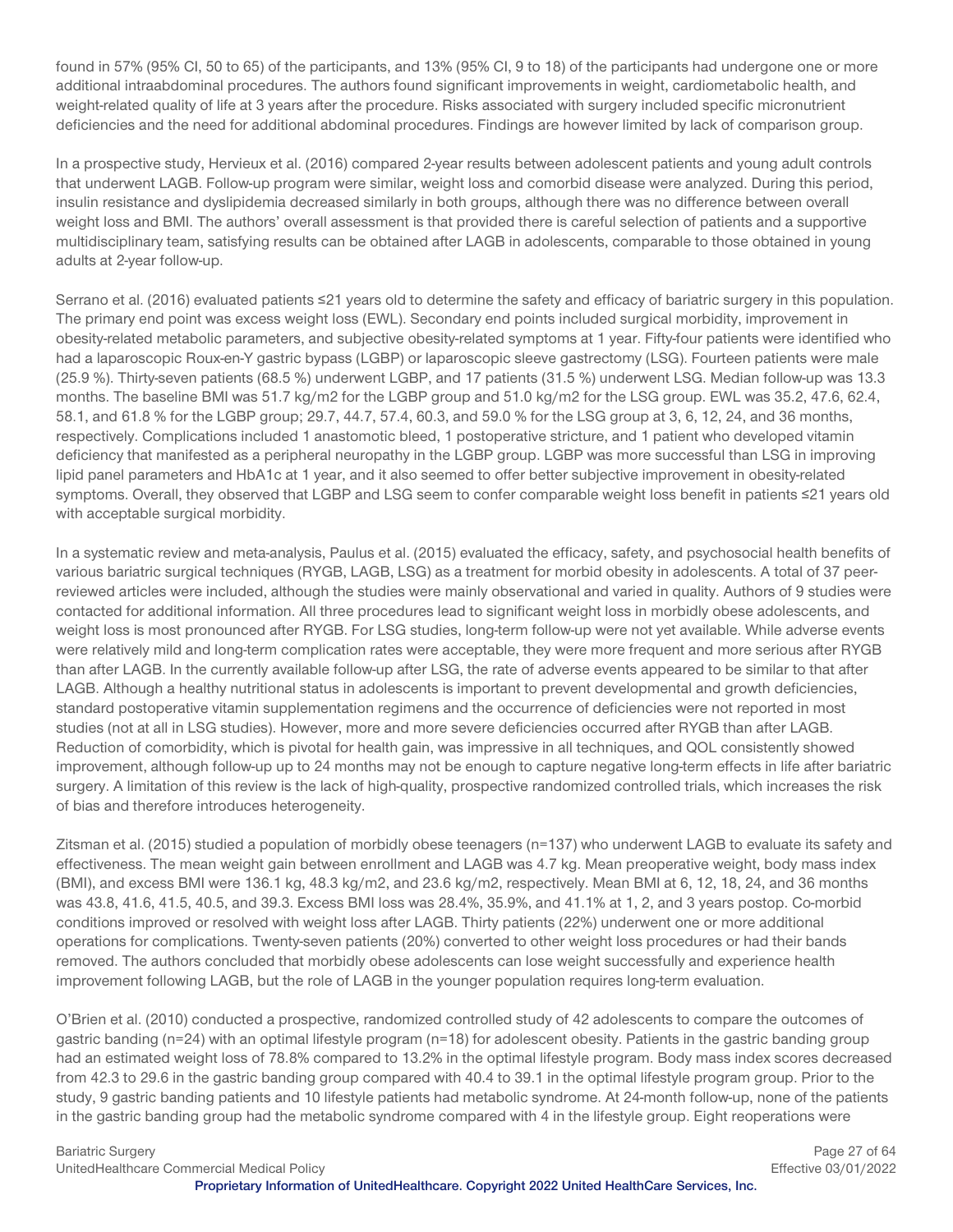required in 7 patients due to proximal pouch dilatation or tubing injury during follow-up. The authors concluded that use of gastric banding compared with lifestyle intervention resulted in a greater percentage of excess weight loss. Study limitations include small number of study participants as well as a third of the gastric banding patients' required surgical revision due to complications.

#### **Bariatric Artery Embolization (BAE)**

There is insufficient evidence for bariatric artery embolization and its outcomes for weight loss; additional robust RCTs are warranted for safety and efficacy along with long-term follow up.

Hafezi-Nejad et al. (2019) conducted a systematic review and meta-analysis of case series investigating the safety and efficacy of left gastric artery (LGA) embolization as a bariatric procedure. Meta-regression was performed to assess associations of age, sex, body mass index, and ghrelin and leptin levels with weight change after LGA embolization were selected. Six case series published between January 2014 and April 2019, comprising 47 patients investigating the safety and/or efficacy of LGA embolization for weight loss were included in the meta-analysis. The results showed a mean weight loss of 8.68 kg (19.14 lbs.) after 12 months of follow-up, approximately 8% of baseline total body weight which is superior to weight loss from diet and exercise, and comparable to other more invasive interventions. Transient superficial mucosal ulcers were common after LGA embolization, and one case of major complications (severe pancreatitis, splenic infarct and gastric perforation) was identified. There were considerable variations in patient age, sex distribution, and baseline characteristics among the studies. Significant variation was observed in the duration of follow-up, which ranged from 3 months to 20–24 months. Limitations of this study include variations in the indications for LGA embolization, study designs, embolization techniques, follow-up plans, dietary assessments, patient comorbidities, and availability of control subjects, the authors concluded that LGA embolization is an investigative method and not yet proven to be effective management for obesity. Larger studies are needed to expand these findings and determine other correlates of weight loss after LGA embolization.

Weiss et al. (2019) evaluated the safety and efficacy of bariatric artery embolization up to twelve months following surgery in 20 severely obese patients (five of which are identified below in the Weiss et al. (2017) case series). The primary endpoint was weight loss with additional end points assessed. Bariatric embolization was performed successfully in all participants. Participants experienced mean excess weight loss of 8.2% at one month, 11.5% at 3 months, 12.8% at six months and 11.5% at twelve months. The mean total weight loss was 7.6kg at twelve months. As a result of loss to follow-up, 18 participants remained at three months, 16 at six months, and 15 at twelve months. No major adverse events (AE) were identified and only eleven minor AE occurred in eight participants. The authors found bariatric embolization is well tolerated and promotes clinically relevant weight loss in adults with severe obesity. Limitations included lack of comparison group, small sample size, insufficient data due to lack of continuous follow up for several participants, required weight management compliance before the embolization procedure on the first five participants only and a large portion of participants were African American thus overrepresenting that population.

The BEAT Obesity Trial (included in Hafezi-Nejad (2019) study above), a U.S. Food and Drug Administration (FDA)-approved prospective investigational device exemption study, is being conducted to evaluate the feasibility, safety, and short-term efficacy of bariatric artery embolization (BAE) (Weiss et al., 2017). In the initial phase of the study, 5 severely obese patients (four women, one man) who were 31-49 years of age and who had a mean body mass index of 43.8 kg/m2  $\pm$  2.9 with no clinically significant comorbidities were enrolled in this study and received BAE. There were no major adverse events (AEs), 2 minor AEs healed prior to the time of the 3-month endoscopy. Mean change in serum ghrelin was  $8.7\% \pm 34.7$  and -17.5%  $\pm 29$ at 1 month and 3 months, respectively. Mean changes in serum glucagon-like peptide 1 and peptide YY were 106.6% ± 208.5 and 17.8%  $\pm$  54.8 at 1 month. There was a trend toward improvement in QOL parameters. Hunger/appetite scores decreased in the first 2 weeks after the procedure and then rose without reaching preprocedural levels. The authors concluded that in this initial phase of the study, BAE is feasible and appears to be well tolerated in severely obese patients. In this small patient cohort, it appears to induce appetite suppression and may induce weight loss. Further expansion of this study will provide more insight into the long-term safety and efficacy of bariatric embolization. The findings are limited by lack of comparison group.

In a small case series (N=5), Bai et al. (2018) investigated the safety and 9-month effectiveness of transcatheter left gastric artery (LGA) embolization for treating patients with obesity (mean BMI 38.1 kg/m2 ± 3.8 [range, 32.9-42.4 kg/m2]). Average body weight loss at 3, 6, and 9 months was  $8.28 \pm 7.3$  kg (p = 0.074), 10.42  $\pm$  8.21 kg (p = 0.047), and 12.9  $\pm$  14.66 kg (p = 0.121), respectively. The level of serum ghrelin decreased by  $40.83\%$  (p = 0.009), 31.94% (p = 0.107), and 24.82% (p = 0.151) at 3, 6, and 9 months after LGAE, respectively. In the authors' opinion, this study with 9-month data in 5 patients indicates that bariatric embolization of the LGA is safe and may be a promising strategy to suppress the production of ghrelin and results in

Bariatric Surgery **Page 28 of 64 Page 28 of 64** UnitedHealthcare Commercial Medical Policy Effective 03/01/2022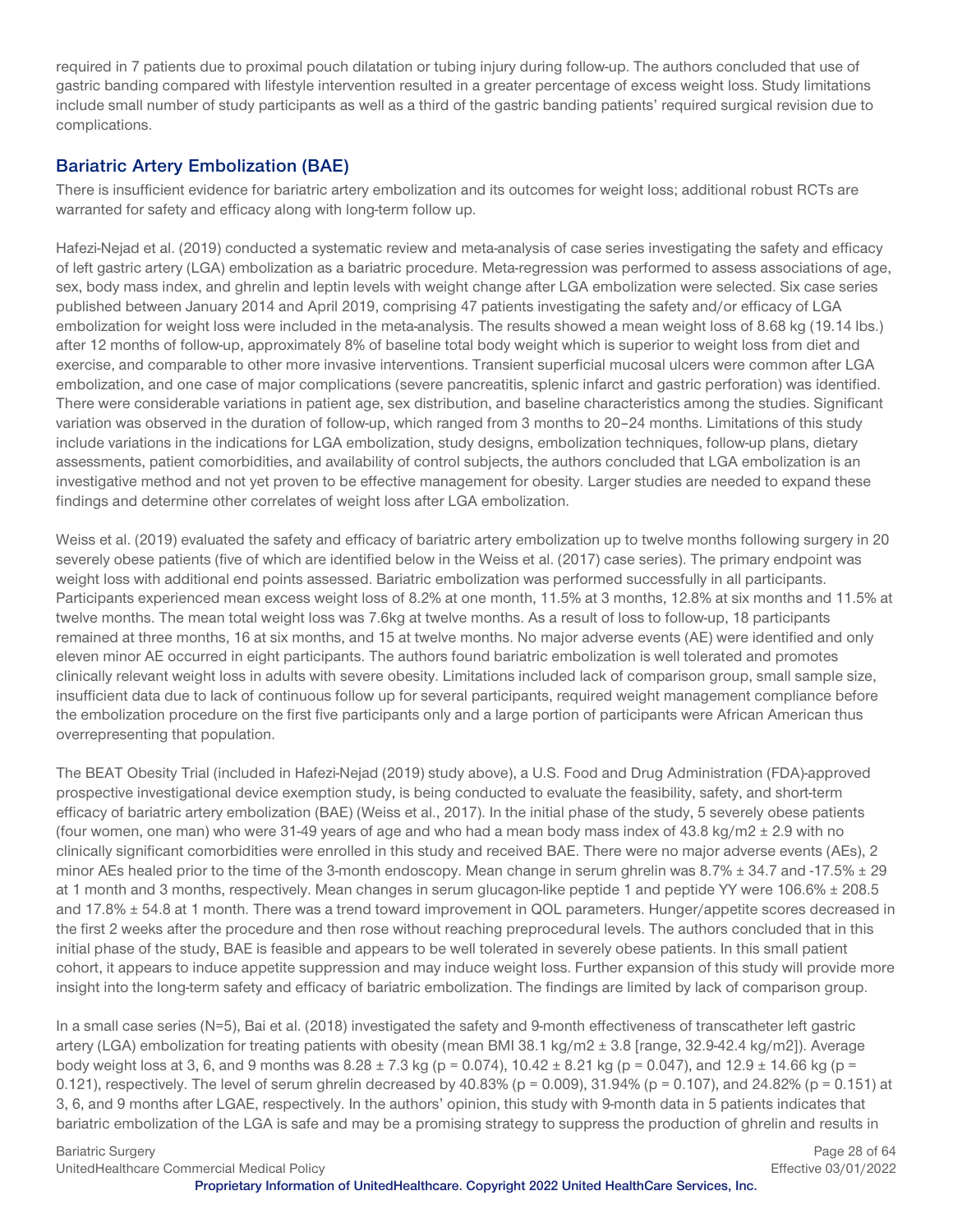weight loss and abdominal fat reduction. Randomized controlled trials with larger patient populations and longer-term outcomes are needed to further evaluate BAE in the treatment of obesity.

In the GET LEAN trial, Syed et al. (2016) reported 6-month safety and efficacy results from a pilot study of LGA embolization for the treatment of morbid obesity in 4 patients with a mean BMI of 42.4 kg/m(2) [range, 40.2-44.9 kg/m(2)]). Three minor complications (superficial gastric ulcerations healed by 30 d) occurred that did not require hospitalization. There were no serious adverse events. Average body weight change at 6 months was -20.3 lbs. (n = 4; range, -6 to -38 lbs.), or -8.5% (range, - 2.2% to -19.1%). Average excess body weight loss at 6 months was -17.2% (range, -4.2% to -38.5%). Patient 4, who had diabetes, showed an improvement in hemoglobin A1c level (7.4% to 6.3%) at 6 months. QOL measures showed a general trend toward improvement, with the average physical component score improving by 9.5 points (range, 3.2-17.2) and mental component score improving by 9.6 points (range, 0.2-19.3) at 6 months. The authors' conclude that preliminary data support LGA embolization as a potentially safe procedure that warrants further investigation for weight loss in morbidly obese patients. Study limitations include small patient sample and lack of comparison group.

#### **Gastric Electrical Stimulator (GES)**

While gastric electrical stimulation may provide benefit for obesity, additional well designed RCTs with long-term follow-up are warranted to demonstrate safety and efficacy.

In this 2020 first-in-human (early feasibility) multicenter, phase 1, open prospective cohort study, (Paulus et al. (2020)) the authors assessed the safety of the Exilis™ gastric electrical stimulation. They also sought to investigate whether the settings can be adjusted for comfortable chronic use in morbidly obese patients. Meal intake and gastric emptying and motility were also evaluated. In this study, 20 morbidly obese patients were implanted with the Exilis system and amplitude was individually set during 4 amplitude titration visits. Subjects underwent two blinded baseline test days (GES ON vs. OFF), after which long-term, monthly follow-up continued for up to 52 weeks. The results suggested that this device is safe and caused no patient discomfort. At baseline food intake and satiety were not significantly different when the device was on or off, and significant weight loss occurred at week 26, with excess weight loss of 14% at 52 weeks. The authors conclude that the data were comparable with studies of subjects on diet and/or exercise alone, but disappointing when compared to minimally invasive procedures, such as gastric banding or endoscopic gastroplication. Furthermore, the authors did not observe changes in plasma glucose and insulin levels which other bariatric procedures are known to improve. The authors concluded that considerably more basic research is required before clinical use. Limitations included small sample size, lack of control group, and lack of long-term outcomes.

In a in a 12-month prospective multicenter study, Morales-Conde et al. (2018) monitored all participants ( $n = 47$ ) up to 24 months after laparoscopic implantation of a closed-loop GES system. Weight loss, safety, quality of life (QOL), and cardiac risk factors were analyzed. Weight regain was limited in the 35 (74%) participants remaining enrolled at 24 months. Mean percent total body weight loss (%TBWL) changed by only 1.5% between 12 and 24 months, reported at 14.8% (95% CI 12.3 to 17.3) and 13.3% (95% CI 10.7 to 15.8), respectively. The only serious device-/procedure-related adverse events were two elective system replacements due to lead failure in the first 12 months, while improvements in QOL and cardiovascular risk factors were stable thru 24 months. During the 24-month follow-up, CLGES was shown to limit weight regain with strong safety outcomes, including no serious adverse events in the second year. The authors hypothesize that closed-loop GES and objective sensor-based behavior data combined to produce behavior change, and in their opinion supports GES as a safe obesity treatment with potential for long-term health benefits. Larger well-designed randomized controlled trials are needed to further evaluate GES therapy in the treatment of obesity.

In a post-implant analysis, Alarcón Del Agua I, et al. (2017) evaluated possible preoperative predictors for obtaining clinically meaningful weight loss with GES. Ninety-seven obese participants in a prospective multicenter study conducted in nine European centers were implanted laparoscopically with the abiliti® closed-loop GES system. The mean 12-month %EWL with CLGES was  $35.1 \pm 19.7$ %, with a success rate of 52% and a failure rate of 19%. Significant predictors of success were BMI < 40 kg/m<sup>2</sup> and age ≥50 years, increasing probability of success by 22 and 29%, respectively. A low F1-cognitive-restraint score was a significant predictor of failure ( $p = 0.004$ ). The best predictive model for success included F1-cognitive-restraint, F2disinhibition, BMI < 40, and age  $\geq$  50 (p = 0.002). The authors concluded that age, preoperative BMI, and F1-cognitive-restraint and F2-disinhibition scores from a preoperative questionnaire are predictive of weight loss outcomes with closed-loop GES and may be used for patient selection.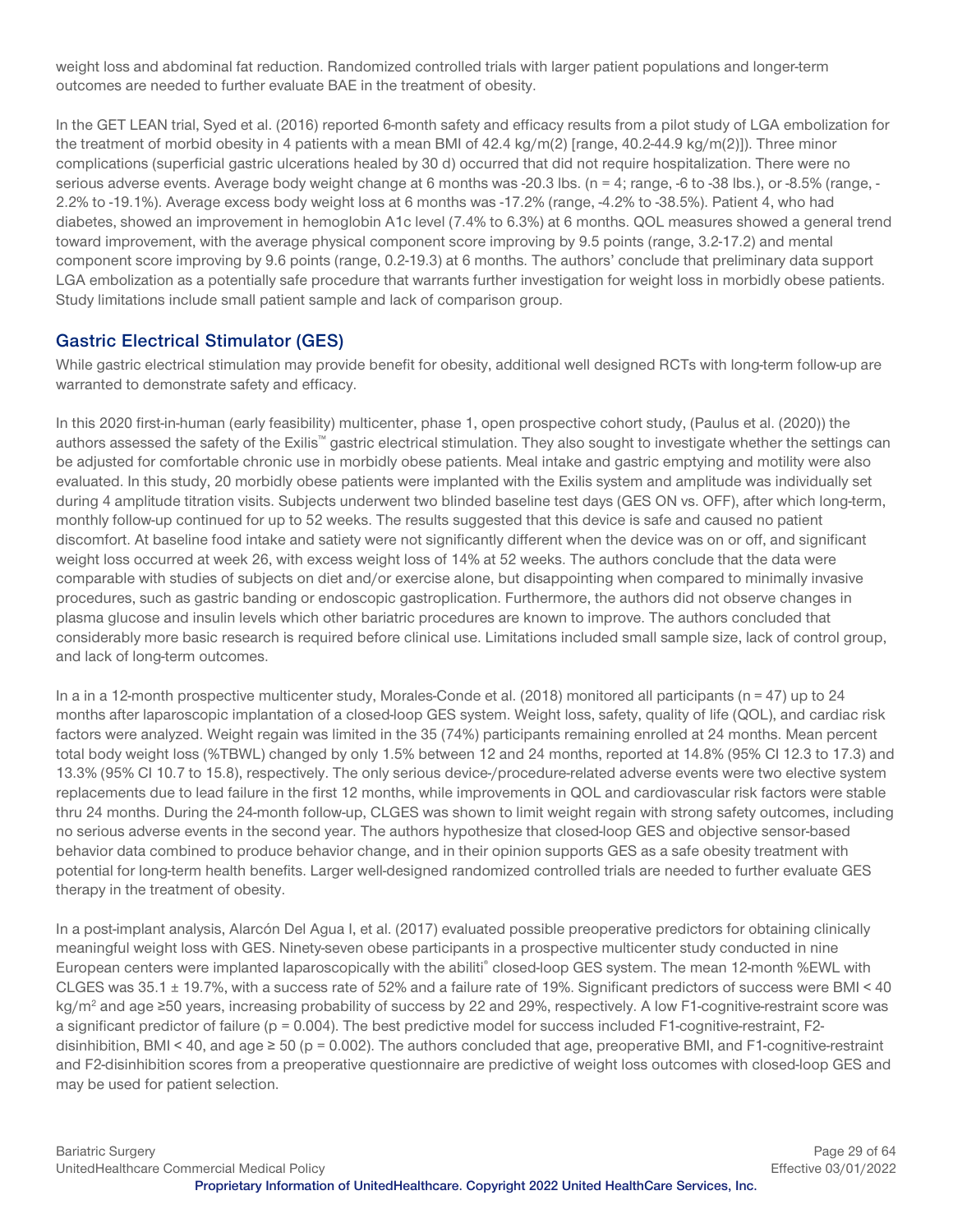In a systematic review, Cha et al. (2014) evaluated the current state regarding implantable gastric stimulators. Thirty-one studies consisting of a total of 33 different trials were included in the systematic review for data analysis. Weight loss was achieved in most studies, especially during the first 12 months, but only very few studies had a follow-up period longer than 1 year. Among those that had a longer follow-up period, many were from the Transcend(<sup>®</sup>) (Implantable Gastric Stimulation) device group and maintained significant weight loss. Other significant results included changes in appetite/satiety, gastric emptying rate, blood pressure and neurohormone levels or biochemical markers such as ghrelin or HbA1c respectively. The authors conclude that although gastric electrical stimulation holds great promise, stronger evidence is required through more studies with a standardized way of carrying out trials and reporting outcomes, to determine the long-term effect of gastric electrical stimulation on obesity.

The Screened Health Assessment and Pacer Evaluation (SHAPE) trial by Shikora et al. (2009) compared gastric stimulation therapy to a standard diet and behavioral therapy regimen in a group of obese patients. The difference in excess weight loss between the control group and the treatment group was not found to be statistically significant at 12 months of follow-up. These results suggest that this technology is not effective in achieving significant weight loss in severely obese individuals.

#### **Intragastric Balloon (IGB)**

There is mixed evidence regarding the long-term efficacy and safety for intragastric balloons and their use with obesity; additional well designed RCTs and long-term data are warranted.

Zou et al. (2021) performed a systematic review and meta-analysis to evaluate the efficacy of the intragastric balloon (IGB) as an obesity management tool for metabolic dysfunction-associated fatty liver disease (MAFLD). Thirteen observational studies and one RCT met the inclusion criteria (624 participants in total). The results showed that over time, IGB therapy significantly improved the serum markers homeostasis model assessment of insulin resistance (HOMA-IR), alanine aminotransferase (ALT), aspartate aminotransferase (AST), and gamma-glutamyl transpeptidase (GGT) levels from baseline to follow-up. The authors concluded that IGB has the potential to become a multidisciplinary management tool of MAFLD, however IGB is a temporary measure, and If the patient cannot maintain an active lifestyle after the first balloon is removed, relapse of MAFLD is expected. Limitations include lack of comparison group; further RCT's are needed.

Hayes (2021) low-quality evidence suggests that IGBs have mixed results with regard to weight loss over the short term when used as an adjunct to diet and exercise. These devices are consistently associated with high adverse events and all studies analyzed lacked long term follow up on maintaining weight loss and safety concerns.

An updated 2021 ECRI clinical evidence assessment on the Obera® Intragastric Balloon System concluded that the evidence is inconclusive with mixed results, and shows the use of Orbera results in short-term, clinically significant weight loss in most patients; however, most patients regain weight, and by 1 year, the sustained weight loss has unclear clinical significance. Additional randomized studies are needed to determine whether Orbera use can reduce bariatric surgery risks for patients who are not surgery candidates and/or use the device to lose weight to become eligible for surgery. Additional studies that directly compare Orbera with other IGBs would also be useful.

ECRI (2020) Health Technology Assessment focused on the safety and efficacy of the Elipse™ and Obalon®, two ingestible IGBs. The evidence was inconclusive citing RCTs would be beneficial to determine whether any differences exist in weight loss and serious adverse event (AE) risks. Available clinical guideline recommendations on IGBs are mixed and none pertain to ingestible IGBs. Thus, major evidence gaps remain and additional comparative studies of ingestible and conventional IGB are needed.

Jung et al. (2020) conducted a systematic review and meta-analysis of 22 studies with 2,141 patients to comprehensively evaluate the efficacy of different endoscopic bariatric procedures compared to lifestyle modification in the treatment of morbid obesity. Intragastric balloon, duodenal-jejunal bypass liner (DJBL), aspiration therapy, primary obesity surgery endoluminal (POSE) procedure, and botulinum toxin injection to the stomach were included and the meta-analysis determined the percentage of weight loss (%weight loss) and percentage of excess weight loss (%EWL). While the Obalon Balloon system was shown to have efficacy for both %weight loss and %EWL, its efficacy was not proven due to the small number of studies and comparatively low effect size. In addition, the findings are limited by lack of long-term efficacy and safety quality data.

Moore et al. (2019, included in the ECRI report above) performed a retrospective analysis of patients that underwent the Obalon Balloon System (OBS), a swallowable, gas-filled intragastric balloon system for weight loss. A web-based registry was accessed

Bariatric Surgery **Page 30 of 64** Page 30 of 64 UnitedHealthcare Commercial Medical Policy Effective 03/01/2022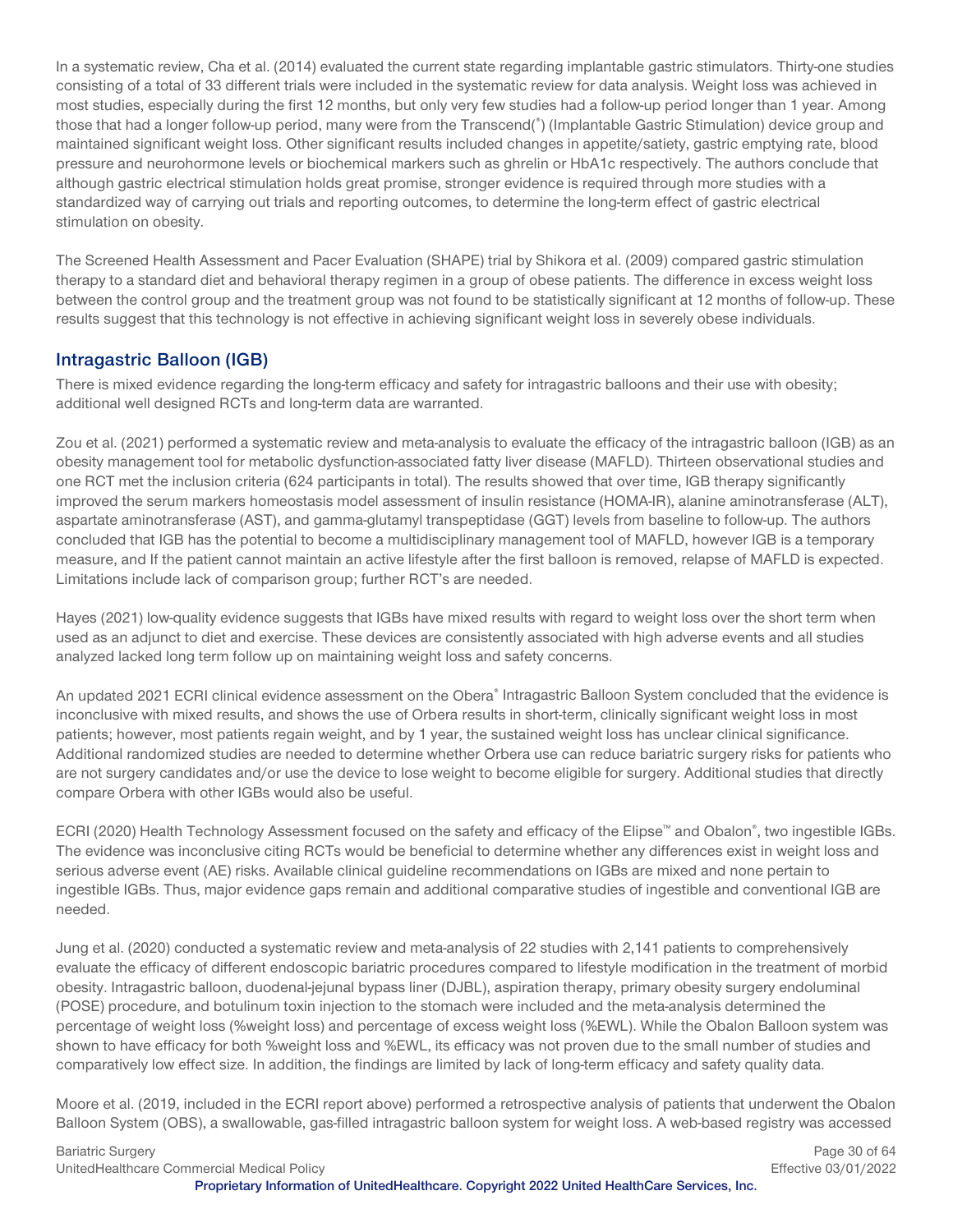for the data on 1,343 patients with a starting BMI ≥25 kg/m<sup>2</sup>. Nonserious and serious adverse events were reported in 14.2% and .15% of patients, respectively. Weight loss in the indicated use (BMI 30-40 kg/m2) was  $9.7 \pm 6.1$  kg and  $10.0 \pm 6.1$ % total body weight loss (TBWL). Weight loss in other BMI categories was 8.2 ± 5.6 kg or 10.3 ± 7.0% total body weight loss for BMI 25 to 29.9 kg/m2; and 11.6  $\pm$  7.8 kg or percent total body weight loss  $9.3 \pm 6.0$  for BMI >40 kg/m2. The authors concluded that the OBS safe and effective at stimulating weight loss and provides practitioners with another tool to treat obese patients who have failed other weight loss programs. Limitations included lack of comparison group, the bias of a manufactured sponsored study, variation with loss and behavior modification data collection, and lack of data collection for co-morbidities and metabolic data resulting in inability of data analysis for these areas.

In a multicenter randomized controlled trial, Courcoulas et al. (2017, included in Hayes 2021 report above) included obese (BMI 30-40 kg/m2) patients who underwent lifestyle interventions for 12 months. Patients were randomized to receive an IGB for the first 6 months (n=137) or to lifestyle intervention alone (n=136). Data from 44 run-in patients were also included in the safety analyses. The investigators found that IGB patients had a mean %EWL of 26.5% at 9 months; this was not statistically significantly greater than the 25% EWL threshold (P=0.32). The mean differences in %EWL were significantly greater among IGB patients than control group patients. At 9 months, the adjusted mean difference was 16.2% in favor of IGB (P<0.001); and the difference at 12 months was 13.8% (P<0.001). Nearly half of IGB patients (45.6%) achieved at least 15% EWL more than the mean %EWL in control patients (P<0.001). Total body WL was also significantly greater among IGB patients at both 9 and 12 months (both P≤0.001). The authors concluded that although intragastric balloon achieved greater short-term weight loss at 3 and 6-months post balloon removal than lifestyle intervention alone, adverse gastrointestinal events were common. Additional RCTs with longer follow-up periods are needed to further evaluate IGBs in this patient population.

Coffin et al. (2017, included in the Hayes 2021 report above) published findings from their multicenter randomized controlled trial, in which they compared 6 months of IGB or standard medical care (low-calorie diet, with bimonthly dietician evaluations) as bridge therapies to laparoscopic gastric bypass in super-obese patients (>45 kg/m2). The surgery was performed at 6 months, shortly after removal of the IGB, and assessments were undertaken through 12 months. While the BMIs between groups were comparable at baseline, IGBs significantly reduced BMI by 6 months compared with standard care, with median BMI of 47.9 kg/m2 for IGB patients and 50.7 kg/m2 for control patients (P<0.001). However, while the implanted IGB was effective on the short term, having the IGB before surgery did not impact postsurgical outcomes after 12 months (approximately 6 months post-surgery), the groups' BMIs were not significantly different at this time point (median BMI:IGB, 38.1 kg/m2 versus standard care, 37.6 kg/m2; P=0.56). The authors concluded that IGB insertion before LGBP induced weight loss but did not improve the perioperative outcomes or affect postoperative weight loss. Limitations of the study included short duration of the IGB intervention, poor recruitment rate, a higher-than-expected use of ICU facilities, and the poor weight loss in the IGB group.

Nunes et al. (2017) conducted a retrospective review of 2002 patients who underwent an intragastric balloon (IGB) procedure to determine its effectiveness with different degrees of obesity. A total of 946 patients were lost to follow-up. Overall, 40 (3.78%) had device removal due to intolerance, and 1016 patients completed the 6-month treatment. The mean weight loss was 18.9%, excess weight loss 60.1% and a BMI reduction of 6.76 points. Six months after removal of the balloon 842 patients had continued follow-up (82.8%). At this time, weight loss was 19.84%, excess weight loss was 59.49%, and BMI reduction of 7.06 points. In all groups there was statistical difference between the times T0 and T1 and between T1 and T2 (P<0.001). There was no statistical difference between T2 and T3, in any group. The authors concluded that IGB provided sustained weight loss in patients who remained in dietary follow-up for 1 year. The study is limited by lack of comparison group and high lost-to-follow up rate. Longer term outcomes with well-designed randomized clinical controlled trials are needed to further evaluate the IGB.

Saber et al. (2017) conducted a systematic review and meta-analysis to evaluate the efficacy and safety of intragastric balloon (IGB) treatment. A total of 20 RCTs involving 1,195 participants were identified. Weight loss results before and after 3 months were analyzed separately. The weight loss results of patients with and without IGB treatment were compared. A significant effect size was calculated that favored fluid filled IGBs over air-filled IGBs. Flatulence, abdominal fullness, abdominal pain, abdominal discomfort, and gastric ulcer were significantly more prevalent among IGB patients than among non-IGB control patients. No mortality was reported from IGB treatment. In the authors' opinion, IGB treatment, in addition to lifestyle modification, is an effective short-term modality for weight loss. However, there is not sufficient evidence confirming its safety or long-term efficacy.

The REDUCE pivotal trial (Ponce et al., 2015, included in the Hayes 2021 report above) was a prospective, randomized controlled pivotal trial of a dual intragastric balloon to evaluate the safety and effectiveness of a dual balloon system plus diet and exercise in the treatment of obesity compared to diet and exercise alone. Participants (n = 326) with body mass index (BMI)

UnitedHealthcare Commercial Medical Policy Effective 03/01/2022

Bariatric Surgery **Page 31 of 64 Page 31 of 64**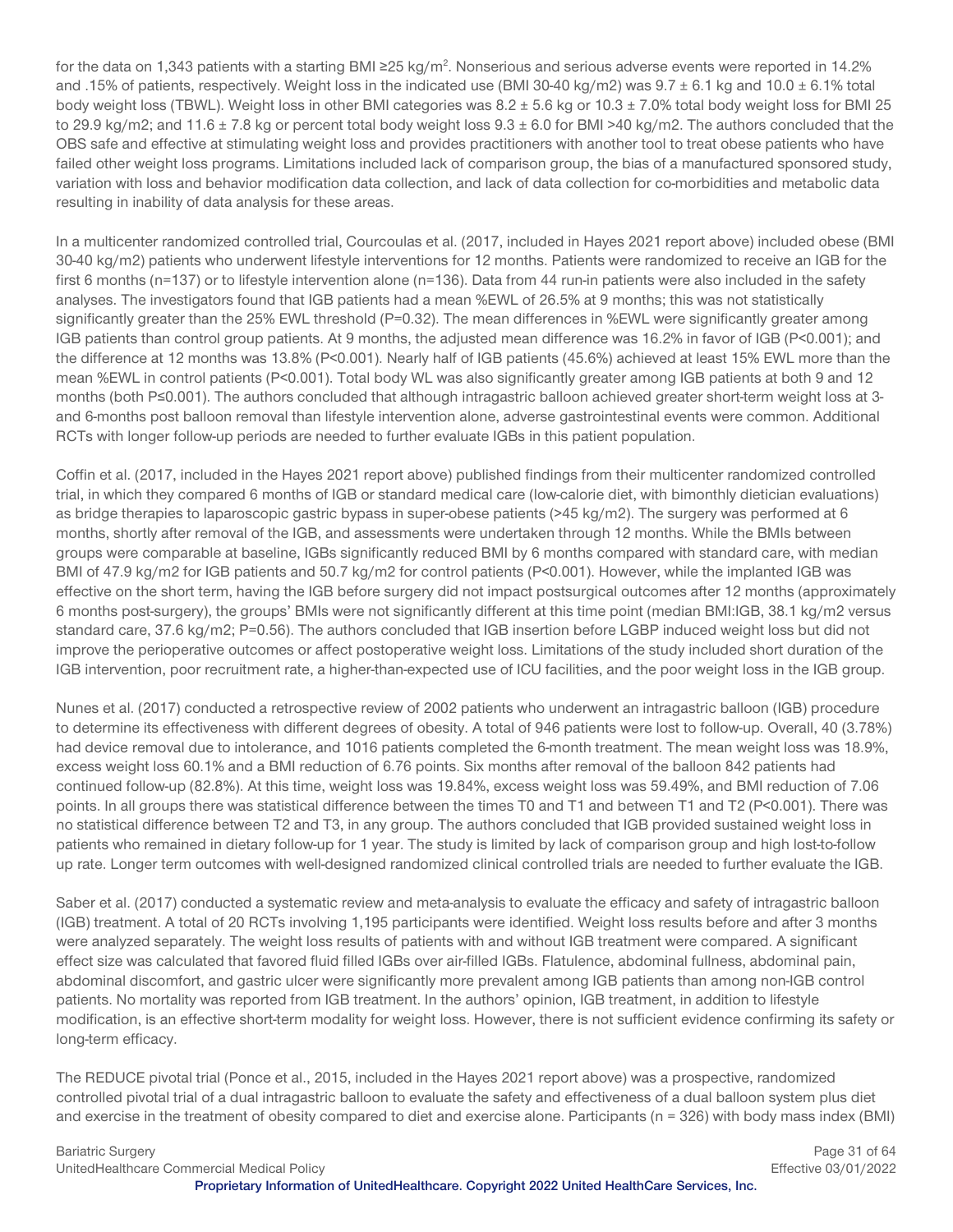30-40 kg/m(2) were randomized to endoscopic dual balloon system (DBS) treatment plus diet and exercise (DUO, n = 187) or sham endoscopy plus diet and exercise alone (DIET, n = 139). Co-primary endpoints were a between-group comparison of percent excess weight loss (%EWL) and DUO subject responder rate, both at 24 weeks. Thereafter DUO patients had the DBS retrieved followed by 24 additional weeks of counseling; DIET patients were offered DBS treatment. Mean BMI was 35.4. Both primary endpoints were met. DUO weight loss was over twice that of DIET. DUO patients had significantly greater %EWL at 24 weeks (25.1% intent-to-treat (ITT), 27.9% completed cases (CC, n = 167) compared with DIET patients (11.3% ITT, P = .004, 12.3% CC, n = 126). DUO patients significantly exceeded a 35% response rate (49.1% ITT, P<.001, 54.5% CC) for weight loss dichotomized at 25%EWL. Accommodative symptoms abated rapidly with support and medication. Balloon deflation occurred in 6% without migrations. Early retrieval for non ulcer intolerance occurred in 9%. Gastric ulcers were observed; a minor device change led to significantly reduced ulcer size and frequency (10%). The authors concluded that the dual balloon system was significantly more effective than diet and exercise in causing weight loss with a low adverse event profile. Additional randomized controlled studies with longer follow-up are needed.

# **Laparoscopic Greater Curvature Plication (LGCP)**

While laparoscopic greater curvature plication may appear to be safe for weight loss, additional robust RCTs with comparison groups and long-term data are needed.

Doležalova-Kormanova et al. (2017) reported outcomes in a cohort of LGCP patients at 5-year follow-up. Patients with complete weight data through 5-year follow-up was 86.9%, (212/244). The ANOVA database indicated a significant BMI reduction out to 2 years (p < 0.001), a plateau at 3 and 4 years, and a moderate but significant BMI increase at 5 years (p < 0.01). Excess BMI loss at 1, 2, 3, 4, and 5 years was as follows:  $50.7 \pm 9.1\%$ ,  $61.5 \pm 8.1\%$ ,  $60.2 \pm 7.0\%$ ,  $58.5 \pm 7.0\%$ , and  $56.8 \pm 6.3\%$ . At 5 years, 79.2% (168/212) of patients were successful; 20.8% (44/212) experienced a suboptimal weight outcome; mean weight regain, 9.2%. Cluster analysis identified four distinct LGCP patient profiles. Diabetes improvement rate was 65.5%. There were 12 reoperations (4.9%): 4 emergency (1.6%) and 8 (3.3%) elective. There was no mortality. The authors concluded that based on their original cohort and a 56.8% Excess BMI loss and low rate of complications, LGCP proved to be safe and effective. The findings are limited by lack of comparison group. Additional long-term outcomes are needed to evaluate LGCP in comparison to other bariatric procedures.

In an 18-month prospective, observational, open-label study, Bužga et al. (2017) reported outcomes of 127 patients; 84 underwent laparoscopic sleeve gastrectomy (LSG) and 43, LGCP. LSG and LGCP were then compared during long-term followups in terms of glycemic control, hormone and lipid secretion, and changes in body composition. Significant weight-loss and a reduced body composition resulted from either procedure vs. baseline (i.e., pre-surgery), with levels of fasting glucose and glycated hemoglobin also showing statistically significant reductions (at 3 and 18 months for either surgery). Intergroup comparisons for glycemic parameters yielded no statistically significant differences. However, a dramatic reduction in ghrelin was detected following LSG, falling from pre-surgery levels of 140.7 to 69.6 ng/L by 6 months (P <0.001). Subsequently, ghrelin levels increased, reaching 107.8 ng/L by month 12. Conversely, after LGCP, a statistically significant increase in ghrelin was seen, rising from 130.0 ng/L before surgery to 169.0 ng/L by month 12, followed by a slow decline. The authors concluded that although the data showed good metabolic outcomes following LGCP, this method was less effective than LSG, possibly due to its preservation of the entire stomach, including secretory regions.

Grubnik et al. (2016) compared two-year outcomes in a European prospective randomized controlled trial comparing LGCP versus LSG. A total of 54 patients with morbid obesity were allocated either to LGCP group (n = 25) or LSG group (n = 27). Main exclusion criteria were: ASA > III, age >75 and BMI > 65 kg/m(2). There were 40 women and 12 men, and the mean age was  $42.6 \pm 6.8$  years (range 35-62). Data on the operation time, complications, hospital stay, body mass index loss, percentage of excess weight loss (%EWL), loss of appetite and improvement in comorbidities were collected during the follow-up examinations. One year after surgery, the mean %EWL was  $59.5 \pm 15.4$  % in LSG group and  $45.8 \pm 17$  % in LGCP group (p  $>0.05$ ). After 2 years, mean %EWL was  $78.9 \pm 20$  % in the LSG group and  $42.4 \pm 18$  % in the LGCP group (p <0.01). After 3 years, mean %EWL was  $72.8 \pm 22$  in the LSG group and only  $20.5 \pm 23.9$  in the LGCP group (p <0.01). Loss of feeling of hunger after 2 years was 25 % in LGCP group and 76.9 % in the LSG group (p <0.05). The comorbidities including diabetes, sleep apnea and hypertension were markedly improved in both groups after surgery. The authors concluded that the short-term outcomes demonstrated equal effectiveness of the both procedures, but 2-year follow-up showed that LGCP is not as effective as LSG as a restrictive procedure for weight loss.

Tang et al. (2015) conducted a meta-analysis to compare LGCP with LSG in terms of efficacy and safety. Eligible studies included one randomized controlled trial and three non-randomized controlled trials involving 299 patients. The meta-analysis

Bariatric Surgery Page 32 of 64 UnitedHealthcare Commercial Medical Policy Effective 03/01/2022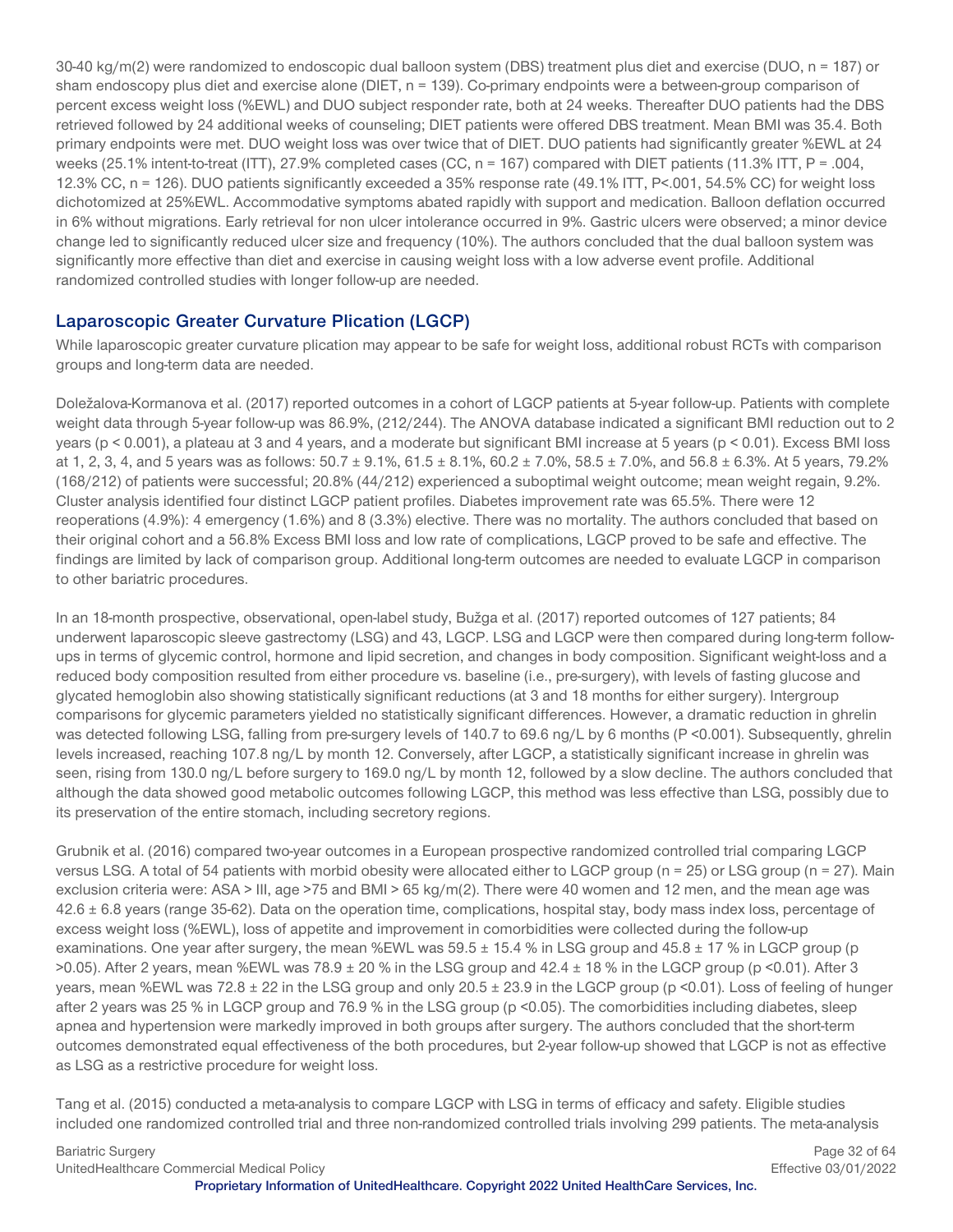demonstrated a significantly greater % excess weight loss after LSG than LGCP at the follow-up time points of 3 months  $(Z = 2.26, p = 0.02)$ , 6 months  $(Z = 4.49, p \le 0.00001)$ , and 12 months  $(Z = 6.99, p \le 0.00001)$ . The difference in the resolution of diabetes mellitus between these two approaches did not reach statistical significance ( $p = 0.66$ ). According to the pooled data, LGCP was associated with more adverse events than was LSG ( $p = 0.01$ ). The operation time ( $p = 0.54$ ) and postoperative hospital stay (p = 0.44) were comparable between the two groups. LGCP is inferior to LSG not only in terms of providing effective weight loss but also in terms of safety.

#### **Mini-Gastric Bypass (MGB)/Laparoscopic Mini-Gastric Bypass (One Anastomosis Gastric Bypass)**

Currently there is insufficient evidence regarding the long-tern effectiveness and safety of mini-gastric bypass for obesity and weight loss; additional well designed RCTs are needed along with long-term effects, and safety and efficacy results.

Eskandaros et al. (2021) conducted a randomized controlled trial of 80 patients with obesity and mild to moderate gastroesophageal reflux disease (GERD) receiving one anastomosis gastric bypass (OAGB) or Roux-en-Y gastric bypass (RNYGB). GERD was diagnosed by 20-item questionnaire, upper endoscopy, 24-h pH monitoring, and manometry. Patients were divided equally into two groups for OAGB and RYGB Follow-up at 6 and 12 months was done. The results showed no significant differences between the two groups regarding demographic data, comorbidities, and weight loss. OAGB had less operative time and fewer complications, and both procedures had comparable favorable effects in reducing GERD symptoms. The authors concluded that OAGB is a promising bariatric procedure in weight loss for patients with obesity having mild-tomoderate GERD (up to grade B esophagitis by Los Angeles score), but wide-scale studies and on more severe degrees of GERD are required to fully understand its benefits in GERD patients with obesity.

Parmar et al. (2020) evaluated the role of One Anastomosis/Mini Gastric Bypass (OAGB-MGB) as a revisional/secondary procedure in patients who needed revisional bariatric surgery (RBS). A total of 17 studies were included in this systematic review with a total of 1075 patients. The mean age was 43 years and 75% were female. The follow-up ranged from 6 to 60 months with a mean of 29 months. The following identifies the breakout of primary procedures performed: LAGB - 569 patients, SG – 397 patients, VBG – 105 patients, and lap gastric plication - 5 patients. The most common reason for RBS was poor response in 81%, followed by gastric band failure in almost 36% of patients. The mean BMI prior to RBS was 41.6 kg/m<sup>2</sup>. Following the OAGB-MGB procedure, the mean percentage excess weight loss (%EWL) was 50.8% at 6 months, 65.2% at one year, 68.5% at 24 months and 71.6% at 5 years. The author's conclusion suggests that OAGB-MGB is a safe and an effective choice for revisional surgery, however randomized studies and large prospective studies with long term follow-up are needed to validate these findings. Limitations included lack of comparison group or RCTs in analysis along with race and ethnicity differences which may have impacted the patient's eating habits, education, compliance and expectations.

Carbajo et al. (2018) conducted a prospective, single-center case series to analyze weight evolution in 100 patients from the first pre-surgery appointment through a 2-year follow-up after one anastomosis gastric bypass. No surgical complications were observed in the patients studied. The patients' mean pre-surgery BMI was  $42.61 \pm 6.66$  kg/m<sup>2</sup>. Greatest weight loss was observed at 12 months post-surgery (68.56 ± 13.10 kg). Relative weight loss showed significant positive correlation, with greatest weight loss at 12 months and %excess BMI loss > 50% achieved from the 3-month follow-up in 92.46% of patients. The authors reported that in this series of patients, 48% of patients had normal weight (BMI>18.5<25 kg/m<sup>2</sup>) at 24 months postsurgery. A limitation of this study is the lack of comparison group, short-term follow-up of the sample selected; patient evolution should be completed with medium- and long-term data.

In a prospective, case series of 150 morbidly obese patients who underwent laparoscopic one anastomosis gastric bypass, lipid profiles were evaluated preoperatively and at different intervals during a 2-year follow-up. The authors (Carbajo et al., 2017) reported a mean weight loss of 48.85 kg  $\pm$  15.64 and mean % excess weight loss of 71.87  $\pm$  13.41. kg. Total cholesterol and low-density lipoprotein (LDL) levels significantly decreased, and high-density lipoprotein (HDL) levels significantly increased which the authors believe translate into theoretical relevant cardiovascular risk benefits. The findings are limited by lack of comparison group. Long-term randomized studies are needed to fully evaluate the impact of this procedure.

Lessing et al. (2017) conducted a retrospective analysis of all patients (n=407) who underwent one anastomosis gastric bypass (OAGB), reporting an average excess weight loss 1 year following surgery as  $88.9 \pm 27.3$  and  $72.8 \pm 43.5\%$  in patients that underwent primary and revision OAGB, respectively. Study limitations include lack of comparison group and single center data.

Musella et al. (2017) retrospectively evaluated complications of 2678 patients who underwent a mini/one anastomosis gastric bypass (MGB/OAGB). Follow-up at 5 years was 62.6%. Intraoperative and early complication rates were 0.5 and 3.1%,

Bariatric Surgery **Page 33 of 64** Page 33 of 64 UnitedHealthcare Commercial Medical Policy Effective 03/01/2022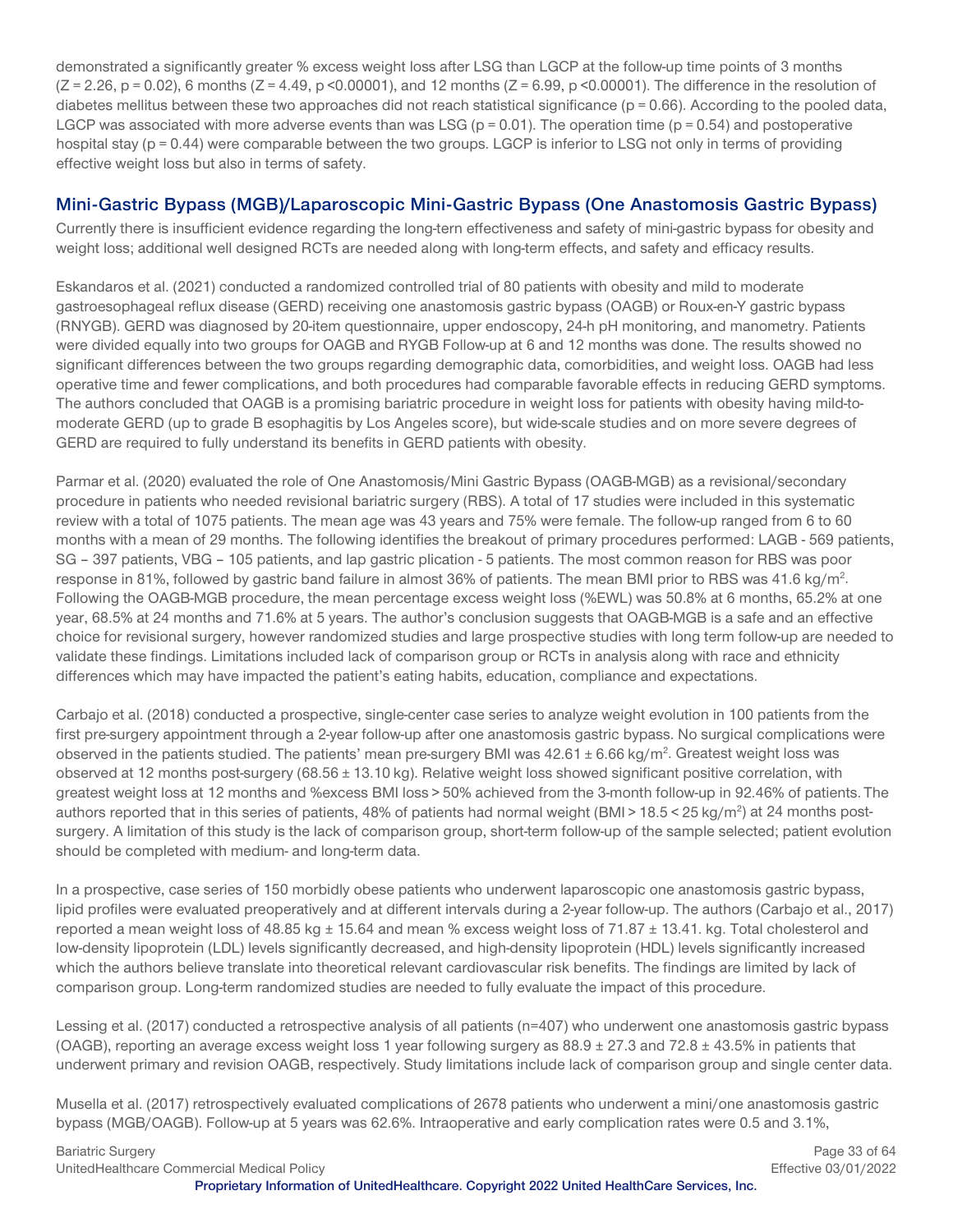respectively. The late complication rate was 10.1%. A statistical correlation was found for postoperative duodenal-gastroesophageal reflux (GERD) in patients with pre-existing GERD or with a gastric pouch shorter than 9 cm. The authors conclude that MGB/OAGB is a reliable bariatric procedure in comparison with more mainstream procedures (Roux-en-Y gastric bypass and laparoscopic sleeve gastrectomy). Additional long-term outcomes are needed to evaluate this procedure as well as studies comparing this approach to other established approaches.

Long-term outcomes (up to 11 years) in a cohort of 156 patients undergoing silastic ring mini gastric bypass were evaluated by Sheikh et al. (2017). Computer-based hospital information was available on a total of 139 patients; 92 patients responded to the follow-up questionnaires. The authors concluded that the data supports the mini gastric bypass to be durable, with favorable excess weight loss at up to 11 years post-surgery (84.3%). Seven patients had alterations of the original silastic ring and 9.4% of the original cohort required conversion to a Roux-en-Y gastric bypass. The number of patients on anti-reflux medications increased from 5.1% to 44.6% at 11 years. In the authors' opinion, patients who are poorly controlled medically will require conversion to a different bariatric procedure.

Wang et al. (2017) conducted a systematic review and meta-analysis to compare the safety and efficacy between laparoscopic mini-gastric bypass (MGB) and laparoscopic sleeve gastrectomy (SG). Thirteen studies met the inclusion criteria of comparative studies between MGB and SG; patients were adults, with age ranging from 20 to 70 years old; at least one of the following endpoints was included: operation time, mortality, overall early complications, specific early complications, overall late complications, specific late complications, hospital stay, revision rate, remission rate of comorbidities, 1-year %EWL or 5-year %EWL. The authors observed that patients receiving mini-gastric bypass had more advantageous indexes than patients receiving sleeve gastrectomy, such as higher 1-year EWL% (excess weight loss), higher 5-year EWL%, higher T2DM remission rate, higher hypertension remission rate, higher obstructive sleep apnea (OSA) remission rate, lower osteoarthritis remission rate, lower leakage rate, lower overall late complications rate, higher ulcer rate, lower GERD rate, shorter hospital stay and lower revision rate. No significant statistical difference was observed on overall early complications rate, bleed rate, vomiting rate, anemia rate, and operation time between mini-gastric bypass and sleeve gastrectomy. In their opinion, due to the biased data, small sample size and short follow-up time, the results of this review may be unreliable. RCTs with larger samples sizes are needed to compare the effectiveness and safety between mini-gastric bypass and sleeve gastrectomy.

Obese patients who underwent either a LMGBP (n=169) or SG (n=118) were retrospectively analyzed by Plamper et al. (2017) for short-term for perioperative and early postoperative outcomes. Both groups were comparable for BMI at baseline (MGB = 54.1 kg/m2 vs. SG = 54.6 kg/m2, p = 0.657). Mean operation time (81.7 vs. 112.1 min, p < 0.0001) as well as hospital stay was lower in the MGB-group (4.5 vs. 7.2 days, p < 0.0001). Perioperative (30 days) mortality was 0 % in MGB versus 0.8 % in SG (one patient). Perioperative complication rate was also lower in the MGB-group (3.0 vs. 9.3 %,  $p = 0.449$ ). %EWL was significantly better after 1 year in MGB: 66.2 % (±13.9 %) versus 57.3 % (±19.0 %) in SG ( $p < 0.0001$ ), as well as BMI which was 34.9 kg/m2 (±4.8 kg/m2) in MGB versus 38.5 kg/m2 (±8.6 kg/m2) in SG (p = 0.001). The authors concluded that MGB achieved superior weight loss at 1 year and had a lower 30-day complication rate in comparison with SG for super-obese patients. The findings are however limited by lack of randomization.

Kansou et al. (2016) retrospectively evaluated one-year outcomes for patients who underwent either a sleeve gastrectomy (n=261) or LMGBP (n=161) as an alternative to a Roux-en-Y gastric bypass. At one year, rate of follow-up was 88.4%. Main outcome was % of Total Weight Loss (%TWL) at one year. Propensity score matching and multivariable analyses were used to compensate for differences in some baseline characteristics. After matching sleeve gastrectomy (N = 136) and LMGBP (N = 136) groups did not differ for initial BMI, % of female patients, age (years) and diabetes. At one year, %TWL, change in BMI and rate of stenosis were higher for the LMGBP group, respectively:  $38.2 \pm 8.4$  vs.  $34.3 \pm 8.4$  (P < 0.0001); -16.5  $\pm$  4.6 vs. -14.9  $\pm$  4.4 (P = 0.005) and 16.9% vs. 0% (P < 0.0001). In multivariate analyses (β coefficient), LMGBP was a positive independent factor of %TWL (2.8; P = 0.008). The authors concluded that LMGBP appears to have better weight loss at one year compared to sleeve gastrectomy, with higher gastric complications. The findings are however limited by lack of randomization.

Piazza et al. (2015) reported their experience with laparoscopic mini-gastric bypass (LMGB) as a revisional procedure for failed primary laparoscopic adjustable gastric banding (LAGB). From June 2007 to November 2012, 48 patients, who had undergone LAGB, underwent revisional surgery to LMGB. The revisions to a mini-gastric bypass (MGB) were completed laparoscopically in all cases except in four, when the MGB was deferred because of gastric tube damage. Mean age was 38 years (range 20-59), and BMI was 43.4 ± 4.2 kg/m(2); 82 % of patients were females. Revision was performed after a mean of 28.6 months. The mean hospital stay was 3.25 days. Within 60 days of the MGB, mortality and morbidity were nil. They observed a significant difference in mean BMI after 6 months' follow-up (P < 0.001). Diabetes remission was observed in 88 % of patients, apnea

Bariatric Surgery **Page 34 of 64 Page 34 of 64** UnitedHealthcare Commercial Medical Policy Effective 03/01/2022

**Proprietary Information of UnitedHealthcare. Copyright 2022 United HealthCare Services, Inc.**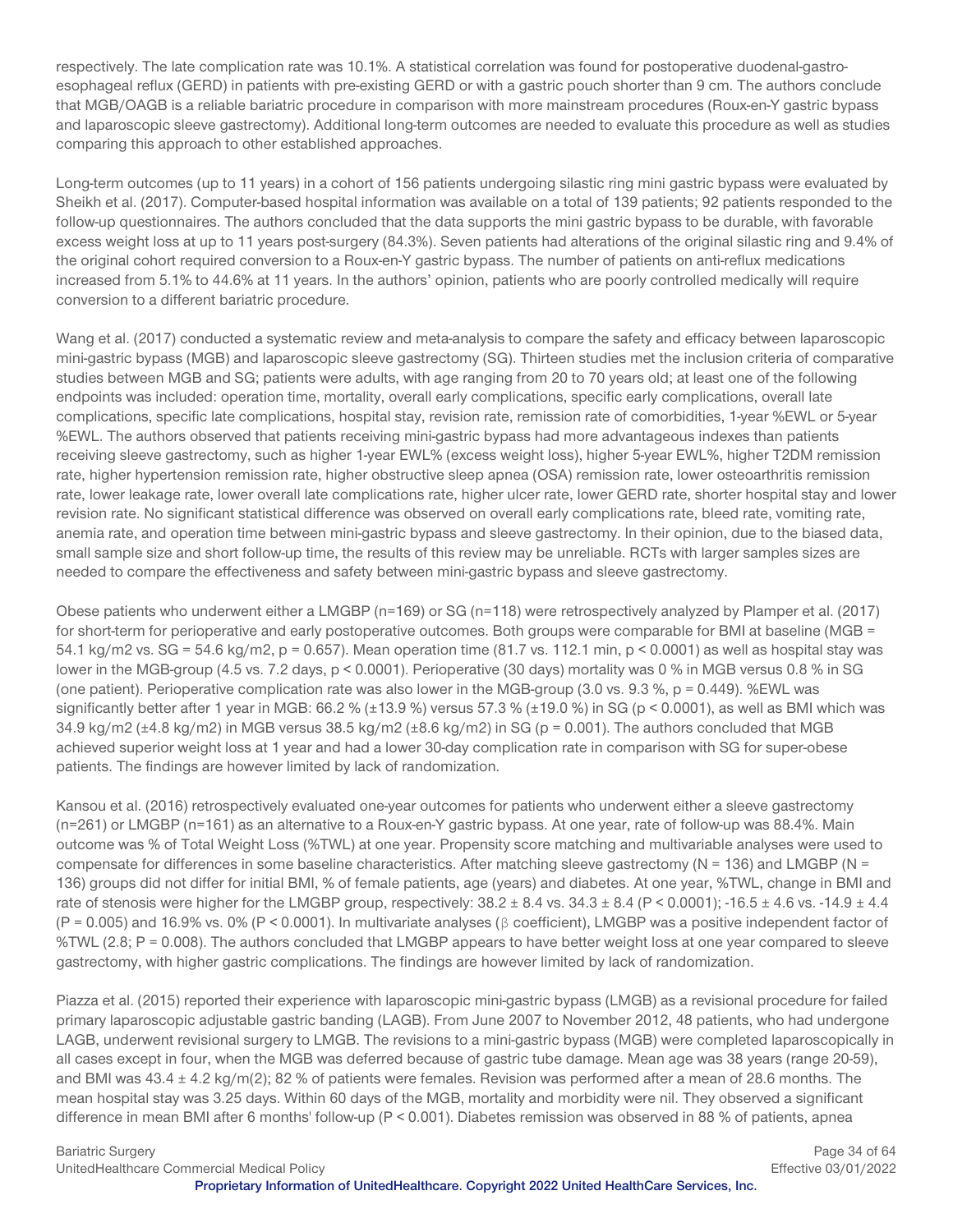remission in 66 %, and hypertension remission in 66 % after LMGB (p < 0.001). Moreover, four patients with GERD reported symptom resolution. All LAGB patients had positive outcomes after the conversion to MGB, with a mean gain of 1.7 points in the bariatric analysis and reporting outcome system questionnaire. The authors suggest that based on their results, LMGB is a safe, feasible, effective and easy-to-perform revisional procedure for failed LAGB. The findings are however limited by lack of comparison group.

#### **Single-Anastomosis Duodenal Switch (SADS)**

There is insufficient evidence regarding the safety and efficacy of the single-anastomosis duodenal switch (SADS) for obesity; additional robust RCTs with comparison groups along with long-term results are needed. Several clinical trials are in progress for the single-anastomosis duodenal switch; information can be found at [https://www.clinicaltrials.gov.](https://www.clinicaltrials.gov/ct2/results?cond=&term=endobarrier&cntry=&state=&city=&dist=%20)

In a 2021 retrospective cohort study, Iranmanesh et al. compared short- and medium-term outcomes between the standard double-anastomosis duodenal switch (DADS), and single-anastomosis duodenal switch (SADS). Data of 107 patients was collected in the Ontario Bariatric Registry from a Canadian bariatric center of excellence between 2010 and 2019, with the primary outcome measurement weight loss at 1- and 2-years post-surgery. Short-term secondary outcomes included operative times, intra- and early postoperative complications, hospital length of stay (LOS), and 30-day readmissions. Medium-term secondary outcomes included late postoperative complications as well as nutritional deficiencies and persistent diarrhea at 1 and 2-years post-surgery. Of the 107 patients, 25 received SADS surgery and 82 received (DADS). Follow up data was available for 59 patients at one year, and 47 after 2 years. The results showed similar percentage of total weight loss at 1 year (23.6 versus 26.2 ) and 2 years (24.8 versus 30.2,) after surgery. Short- and medium-term outcomes were similar between groups. This study is limited by a small number of patients receiving the SADS procedure and large rate of lost-to-follow-up. Additional high-quality studies with longer follow up are necessary to validate these retrospective findings.

Pereira et al. (2021) conducted a prospective, observational cohort study of 112 patients receiving single-anastomosis duodenal switch (SADS) or biliopancreatic diversion with duodenal switch BPD/DS. Primary endpoints were BMI and total weight loss, and secondary endpoints included remission of obesity related disorders (Type 2 diabetes, hypertension and dyslipidemia), nutritional deficiencies and post-operative complications. 83 patients received SADS and 29 BPD/DS. There were no statistically significant differences between groups' demographic characteristics or clinical features, except for baseline weight and BMI, which were significantly higher in the BPD/DS group. Follow up times for SADS and BPD/DS ranged from an average of 40 months to 23 months respectively. The results showed no significant differences in BMI and percent excess BMI loss (%EBMIL) between the groups, although the percentages of total weight loss observed from 12, 24, and 36 months were significantly higher after BPD/DS. Obesity related comorbidities resolved numerically better in the BPD/DS group than the SADS group, but it was not statistically significant. Nutritional status was not consistently significant between the two procedures, and no differences were observed in surgical complications. Operative time and hospital stay was shorter for the SADS group. The authors concluded SADS is a simpler technique and shows similar results to BPD/DS. They acknowledged several limitations, including that there was a considerable numerical imbalance between the two groups, and the number of patients with a follow-up was small. Large scale, randomized controlled clinical trials with long-term data are needed to confirm these results.

In a Medtronic funded study, Cottam et al. (2020) evaluated weight loss and one-year nutritional outcomes of the SADS procedure. 120 patients at six different sites were enrolled; participant inclusion criteria included BMI of 35-40 kg/m2 with one obesity related comorbidity or a BMI of 40-60 kg/m2 with no related comorbidity. Weight loss, comorbidities, quality of life, and adverse events were followed post-procedure for 12 months. The authors found SADS to be an effective weight loss operation and the ability to reduce comorbid conditions particularly diabetes. Limitations included lack of comparative cohort, patient loss to follow up and lack of long-term results for efficacy.

In a retrospective cohort study, Surve et al. (2017) compared biliopancreatic diversion with duodenal switch with single anastomosis duodenal switch (SIPS-stomach intestinal pylorus sparing surgery) at a single institution with two-year follow-up. One-hundred eighty-two patients received either a BPD-DS (n=62) or SIPS (n=120) procedure. BPD-DS and SIPS had weight loss at 3 months that were not statistically significantly different but percent excess weight loss (%EWL) was more with BPD-DS than SIPS at 6, 9, 12, 18, and 24 months. Patient lost a mean body mass index (BMI) of 23.3 (follow-up: 69%) and 20.3 kg/m2 (follow-up: 71%) at 2 years from the BPD-DS and SIPS surgery, respectively. However, patients who had undergone SIPS procedure had significantly shorter operative time, shorter length of stay, fewer perioperative and postoperative complications than BPD-DS (P<.001). There was no statistical difference between 2 groups for postoperative nutritional data such as vitamins D, B1, B12, serum calcium, fasting blood glucose, glycosylated hemoglobin (HbA1C), insulin, serum albumin, serum total

Bariatric Surgery **Page 35 of 64 Page 35 of 64** 

UnitedHealthcare Commercial Medical Policy Effective 03/01/2022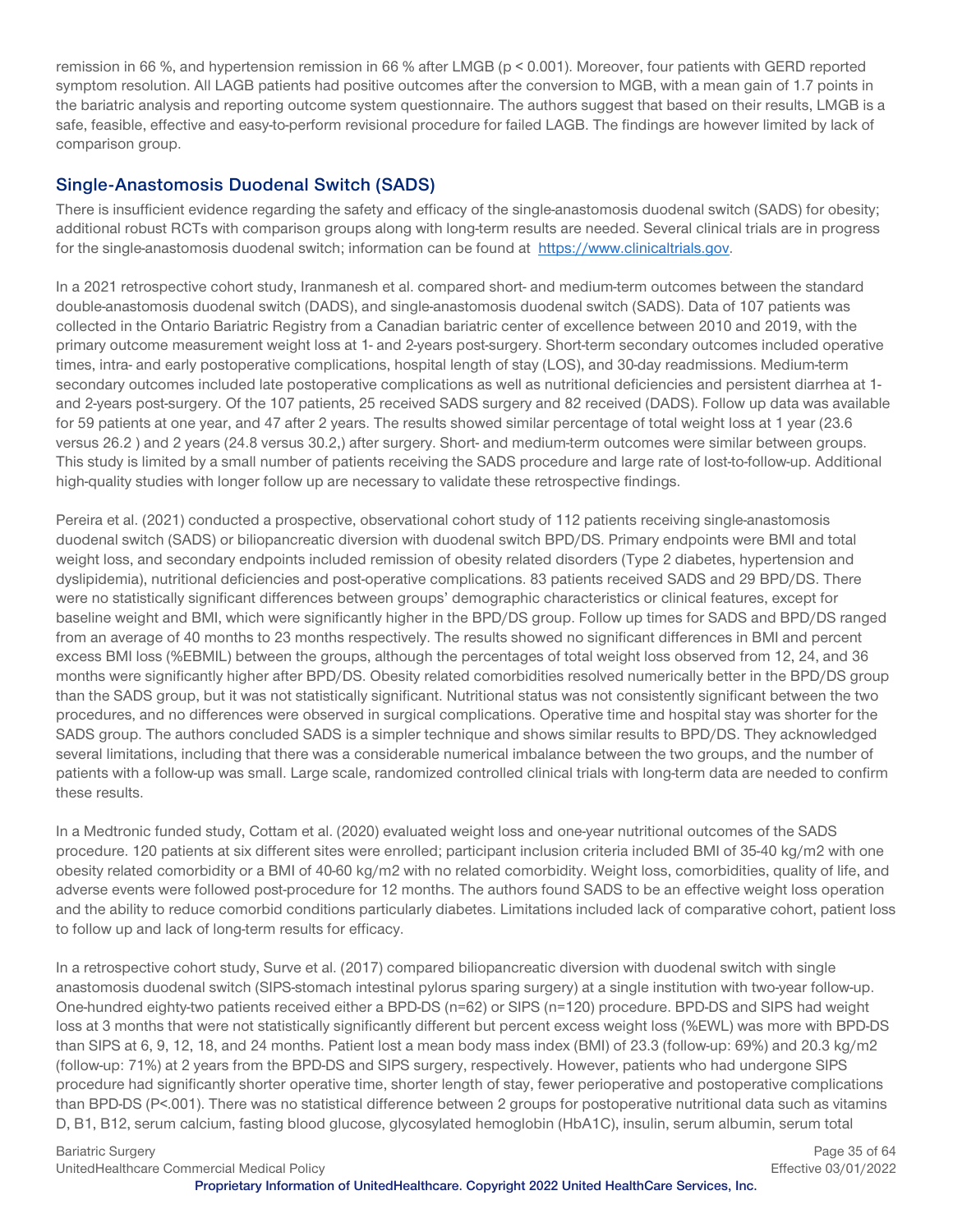protein, and lipid panel. The authors noted that as the BPD-DS procedures were done prior to SIPS, learning curve and experience may account for the post-operative complications. Randomized controlled trials with larger patient populations and longer follow-up periods are needed to evaluate the SIPS procedure.

Cottam et al. (2016) conducted a retrospective matched cohort analysis to compare RYGB with SADS with 18-month follow-up. One-hundred eight patients received either a RYGB (n=54) or SADS (n=54). Regression analysis was used to compare weight loss outcomes as measured by BMI and weight loss percentages. The results failed to show statistically significant differences between the two procedures on weight loss at 18 months (39.6 vs 41 % weight loss, respectively). However, there were significantly more nausea complaints (26 vs 5), diagnostic endoscopies (EGD) (21 vs 3) and ulcers (6 vs 0) with the RYGB than the SADS. The 2-year outcomes for this same patient cohort had similar results (Cottam et al., 2017). Randomized controlled trials with larger patient populations and longer follow-up periods are needed to validate these findings.

### **Stomach Aspiration Therapy**

Currently there is insufficient evidence regarding the safety and efficacy of stomach aspiration therefore additional robust RCTs with comparison groups are needed along with long-term results.

Jirapinyo et al. (2020) conducted a systematic review and meta-analysis of 5 studies with a total of 590 patients to assess the outcomes of aspiration therapy (AT) (AspireAssist®) on obesity related comorbidities at one year follow up. Comorbidities included hypertension, hyperlipidemia, type 2 diabetes mellitus (T2DM), and nonalcoholic fatty liver disease (NAFLD). Secondary outcomes were the amount of weight loss up to four years post operatively, and pooled serious adverse events (SAEs). The results showed after one year hypertension, hyperlipidemia, HbA1C, and NAFLD significantly improved. Weight loss at one year was 17% TWL (296 patients), 2 years 18.3% (174 patients) , 3 years 18.6% (88 patients), and 4 years 18.6% (27 patients). The pooled SAE rate was 4.1% and included buried bumper, peritonitis severe abdominal pain, abdominal pain secondary to pre-pylric ulcer and device malfunction requiring A tube replacement. Two studies reported a rate of persistent fistula following A-tube removal. The authors concluded that at 1 year AT resulted in significant improvement in metabolic function parameters and 4 years, patients maintained their significant weight loss of 18.6% of their baseline weight, meeting the definition of successful weight loss maintenance, and may improve access to treatment in obese patients with concomitant comorbidities. The authors acknowledge the limitations of this study. The number of studies is small (to account for this, conference abstracts that met the a priori inclusion criteria were included in the analysis), and most of them were retrospective and observational in nature. Larger, high quality studies with longer follow-up are required to validate these findings.

Jung et al. (2020) conducted a systematic review and meta-analysis of 22 studies with 2,141 patients to comprehensively evaluate the efficacy of different endoscopic bariatric procedures compared to lifestyle modification in the treatment of morbid obesity. Intragastric balloon, duodenal-jejunal bypass liner (DJBL), aspiration therapy, primary obesity surgery endoluminal (POSE) procedure, and botulinum toxin injection to the stomach were included and the meta-analysis determined the percentage of weight loss (%weight loss) and percentage of excess weight loss (%EWL). While the authors found the aspiration therapy demonstrated effectiveness for weight reduction when compared to lifestyle modification, the findings are limited by lack of long-term efficacy and safety quality data.

In the post study of the PATHWAY Trial, Thompson et al. (2019) provide 4-year outcomes of the AT patients from the initial trial (see Thompson 2017 below). 58 participants were enrolled in the follow up study; of these 55 had achieved at least 10% TWL at the end of the first year. Of the 58 patients who enrolled in the follow-up study, 15, 21, and 7 patients elected to have the A tube removed between years 1 and 2, 2 and 3, and 3 and 4, respectively, thus withdrawing from the study but no loss to follow-up. The 43 patients who withdrew from the study between years 2 and 4, 25 (58.1%) achieved at least 10% TWL. The mean %EWL of AT participants at years 1, 2, 3, and 4 was 37.1±27.6 (n/N=81/110), 40.8±25.3 (n/N=42/55), 44.7±29.7 (n/N=22/55), and 50.8±31.9 (n=15/55), respectively. The clinical success rate for patients participating in the follow-up study was 40/58 (69%) at 4 years from A-tube placement. The authors concluded the AT is a safe and effective intervention for people with class II and III obesity and can achieve weight loss along with improvement of quality of life. Limitations of this study are the relatively small number of participants by the fourth year, participant commitment and the absence of weight loss data after A-tube removal. Additionally, the findings are limited by the design that only allowed continued follow-up of participants maintained at least 10% total weight loss (TWL) from baseline at each year end and lack of comparison group for the long-term.

In a post-market study, Nyström et al. (2018) evaluated the long-term safety and efficacy of aspiration therapy in 5 European clinics using the AspireAssist. A total of 201 participants (mean BMI 43.6 ± 7.2 kg/m2) participated. Mean percent total weight loss at 1, 2, 3, and 4 years, respectively, was  $18.2\% \pm 9.4\%$  (n/N =  $155/173$ ),  $19.8\% \pm 11.3\%$  (n/N =  $82/114$ ),  $21.3\% \pm 9.6\%$ 

Bariatric Surgery **Page 36 of 64 Page 36 of 64** 

UnitedHealthcare Commercial Medical Policy Effective 03/01/2022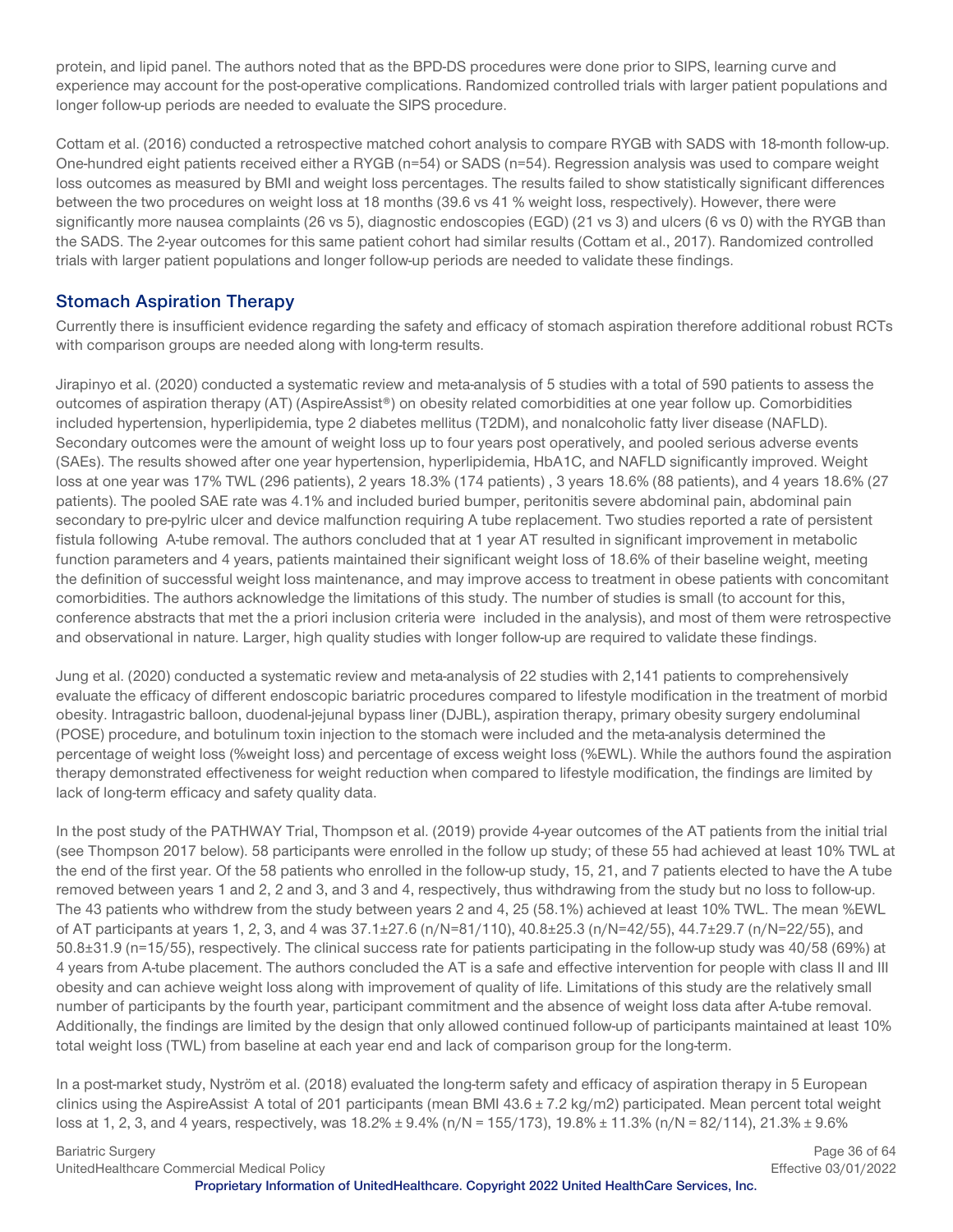$(n/N = 24/43)$ , and 19.2%  $\pm$  13.1% (n/N = 12/30), where n is the number of measured participants and N is the number of participants in the absence of withdrawals or lost to follow-up. Clinically significant reductions in HbA1C, triglycerides, and blood pressure were observed. For participants with diabetes, HbA1C decreased by 1% (P < 0.0001) from 7.8% at baseline to 6.8% at 1 year. The only serious complications were buried bumpers, experienced by seven participants and resolved by removal/replacement of the A-Tube, and a single case of peritonitis, resolved with a 2-day course of intravenous antibiotics. The findings are limited by lack of comparison group and large lost-to-follow-up that could have introduced biases in the findings. Although the authors concluded that aspiration therapy is a safe, effective, and durable weight loss therapy in people with classes II and III obesity, randomized controlled trials comparing aspiration therapy to other bariatric procedures are needed to validate these findings.

In the pivotal PATHWAY study, Thompson et al. (2017) conducted a 52-week randomized controlled trial at 10 institutions across the United States. 207 participants with a body-mass index (BMI) of 35.0–55.0 kg/m 2 were randomly assigned in a 2:1 ratio to treatment with AspireAssist plus Lifestyle Counseling (n =137; mean BMI was 42.2±5.1 kg/m 2) or Lifestyle Counseling alone (n =70; mean BMI was40.9±3.9 kg/m 2 ). The co-primary end points were mean percent excess weight loss and the proportion of participants who achieved at least a 25% excess weight loss. At 52 weeks, participants in the AspireAssist group, on a modified intent-to-treat basis, had lost a mean (±s.d.) of 31.5±26.7% of their excess body weight (12.1±9.6% total body weight), whereas those in the Lifestyle Counseling group had lost a mean of 9.8±15.5% of their excess body weight (3.5±6.0% total body weight) (P <0.001). A total of 58.6% of participants in the AspireAssist group and 15.3% of participants in the Lifestyle Counseling group lost at least 25% of their excess body weight (P <0.001). The most frequently reported adverse events were abdominal pain and discomfort in the perioperative period and peristomal granulation tissue and peristomal irritation. A total of 46 subjects are available for the extended follow-up study. Outcomes of the post-approval study may provide more solid evidence regarding the longer-term efficacy of the AspireAssist. The findings are limited by the small effect size and lack of long-term comparative outcomes.

Norén and Forssel (2016) reported 1 and 2-year outcomes from their prospective observational study of 25 obese subjects to evaluate weight reduction and safety of aspiration therapy with AspireAssist™. Twenty of the original 25 subjects completed the initial 1-year treatment. These 20 subjects lost mean 54% of their excess weight. At 2 years, 15 subjects had lost mean 61% of their excess weight. This weight loss surpassed our expectation and is nearly at the level of gastric bypass procedure and other major abdominal surgery for obesity. The subjects reported improved quality of life during treatment. There was neither mortality nor any event more severe than grade III-a according to Clavien-Dindo grading system. Limitation of this study is the combination of aspiration therapy and cognitive behavioral therapy (CBT) without any control group. Long term patency is still unknown.

Forssell and Norén (2015) conducted an observational study of 25 obese patients (BMI 39.8±0.9kg/m(2)) who after following a very low-calorie diet for 4 weeks had the AspireAssist gastrostomy tube placed. A low-profile valve was installed 14 days later, and aspiration of gastric contents was performed approximately 20 minutes after meals three times per day. Cognitive behavioral therapy was also started. At 6 months, mean weight lost was  $16.5 \pm 7.8$ kg in the 22 subjects who completed 26 weeks of therapy (P=0.001). The mean percentage excess weight lost was 40.8 ± 19.8% (P=0.001). Two subjects were hospitalized for complications: one subject for pain after gastrostomy tube placement, which was treated with analgesics, and another because of an aseptic intra-abdominal fluid collection 1 day after gastrostomy tube placement. No clinically significant changes in serum potassium or other electrolytes occurred. The authors concluded that the results suggest the potential of the AspireAssist as an attractive therapeutic device for obese patients. Further research with randomized controlled trials is needed to validate these findings.

Sullivan et al. (2013) conducted a pilot study of 18 obese subjects who were randomly assigned (2:1) to groups that underwent aspiration therapy for 1 year plus lifestyle therapy ( $n = 11$ ; mean body mass index,  $42.6 \pm 1.4$  kg/m(2)) or lifestyle therapy only (n = 7; mean body mass index, 43.4 ± 2.0 kg/m(2)). Lifestyle intervention comprised a 15-session diet and behavioral education program. Ten of the 11 subjects who underwent aspiration therapy and 4 of the 7 subjects who underwent lifestyle therapy completed the first year of the study. After 1 year, subjects in the aspiration therapy group lost  $18.6\% \pm 2.3\%$  of their body weight (49.0%  $\pm$  7.7% of excess weight loss [EWL]) and those in the lifestyle therapy group lost 5.9%  $\pm$  5.0% (14.9%  $\pm$  12.2% of EWL) (P <.04). Seven of the 10 subjects in the aspiration therapy group completed an additional year of therapy and maintained a 20.1% ± 3.5% body weight loss (54.6% ± 12.0% of EWL). The authors reported that there were no adverse effects of aspiration therapy on eating behavior (including binge eating) and no evidence of compensation for aspirated calories with increased food intake. The small sample size does not allow a conclusion to be made as to whether the outcomes can be generalized to a larger population. Lack of long-term follow-up data and differential lost-to-follow-up rates are other study limitations.

Bariatric Surgery **Page 37 of 64 Page 37 of 64** UnitedHealthcare Commercial Medical Policy Effective 03/01/2022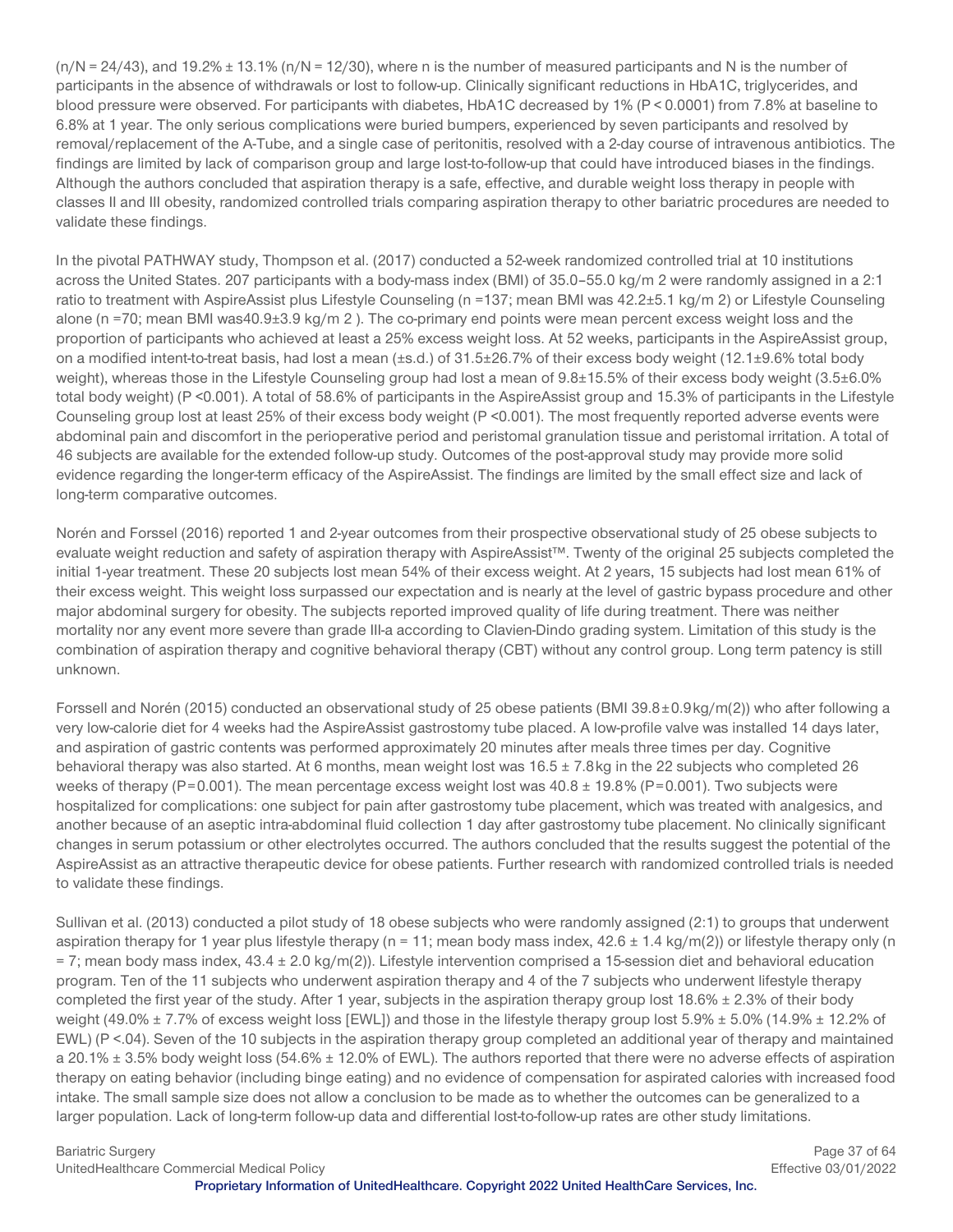# **Transoral Endoscopic Surgery (including Transpyloric Shuttle® (TPS) Device)**

The evidence for transoral endoscopic surgery is limited for bariatric surgery; additional studies including RCTs, long-term data including the safety and efficacy of the procedure are warranted.

Jung et al. (2020) conducted a systematic review and meta- analysis of 22 studies with 2141 patients to comprehensively evaluate the efficacy of different endoscopic bariatric procedures compared to lifestyle modification in the treatment of morbid obesity. Intragastric balloon, duodenal-jejunal bypass liner (DJBL), aspiration therapy, primary obesity surgery endoluminal (POSE) procedure, and botulinum toxin injection to the stomach were included and the meta-analysis determined the percentage of weight loss (%weight loss) and percentage of excess weight loss (%EWL). The results showed most endoscopic procedures showed efficacy in terms of %weight loss: aspiration therapy 10.4 %, fluid-filled balloon 5.3 %, POSE 4.9 %, DJBL 4.5 %. The gas-filled balloon and botulinum toxin injection did not show a significant difference in %weight loss or %EWL compared with the control. The authors concluded that all bariatric endoscopic procedures, with the exception of a gas filled balloon and botulinum toxin injection show superior short-term efficacy compared with lifestyle modification. The findings are however limited by lack of long-term efficacy and safety quality data.

In a brief from ECRI (2019), the evidence for the Transpyloric Shuttle<sup>®</sup> (TPS) device is inconclusive. The evidence is limited indicating longer-term follow-up data is warranted. The RCT reviewed appeared to have a low risk of bias but results from a single trial were not conclusive and need independent confirmation in another controlled trial. The case series had a very high risk of bias due to small sample size, lack of a control group and randomization, and blinding. Both the RCT and case series report relatively short follow-up.

In a prospective, multicenter, single-arm, feasibility trial, Sandler et al. (2018) evaluate 32 obese subjects with a trans-oral endoscopic gastrointestinal bypass device. The device is a cuff attached to the distal esophagus by transmural anchors and connected to a 120-cm sleeve diverting undigested nutrients to the jejunum. Baseline data collected included bodyweight, vital signs, adverse events, medications, HbA1c, fasting glucose, and lipids in addition to follow-up visits. The device status was endoscopically assessed every 6 months. At 12 months, the 32 subjects had lost an average of 44.8% of excess body weight, 17.6% of total body weight, 20.8 kg, and 7.5 BMI points. The authors concluded this study demonstrated the feasibility, safety, and efficacy of a fully trans-oral gastrointestinal bypass implant and that this endoscopic device may provide a valuable addition to the available treatment for the management of morbid obesity. However this study is limited by lack of comparison group, small sample size and short-term follow-up.

The ASGE Bariatric Endoscopy Task Force and the ASGE Technology Committee reviewed endoscopic bariatric therapies (EBT) and summarized that EBTs hold the promise of providing the next major breakthrough in the management of obesity. They commented that the development of a variety of new endoscopic therapies that replicate the physiological benefits of bariatric surgery in a safe, cost-effective, and minimally invasive fashion may potentially offer the best path to making a meaningful impact on the obesity epidemic, as less than 1% of qualified patients actually undergo bariatric surgery. Currently investigated devices have established promising outcomes in short-term weight loss and in control of the metabolic and other medical adverse events of obesity. Further studies will help define their optimal role in the comprehensive management of obesity (Abu Dayyeh et al., 2015b).

Marinos et al. (2014) conducted a prospective, open-label, nonrandomized, single-center investigational clinical trial performed to evaluate the safety and efficacy of the transpyloric shuttle (TPS) device. The study enrolled twenty patients meeting the criteria in 2 cohorts with treatment periods of 3 and 6 months. Patients were required to be ≥18 and ≤55 years of age with a body mass index (BMI) between 30 and 50 kg/m2. Before device placement, patients were provided with nutritional guidelines for a low-calorie diet and no additional dietary counseling was given after the initial consultation. Patients were placed under general anesthesia and the devices were deployed and retrieved with no complications. All 20 patients enrolled in the study had lost weight at the time of device removal. Both the 3- and 6-month patients had statistically significant improvements to the overall IWQOL-Lite score that exceeded the 7.7- to 12-point threshold to define a clinical change. All but two patients completed the planned treatment period; both patients had the device removed due to complaints of epigastric pain. Limitations of the study were small participant size and short treatment duration. The authors concluded the TPS is a promising technology that has potential to benefit obese patients seeking to lose weight.

Eid et al. (2014) conducted a prospective, single-center, randomized, single-blinded study from July 2009 through February 2011, to investigate the safety and effectiveness of endoscopic gastric plication with the StomaphyX device vs a sham procedure for revisional surgery in RYGB patients to reduce regained weight. Enrollment was closed prematurely because

Bariatric Surgery **Page 38 of 64 Page 38 of 64** 

UnitedHealthcare Commercial Medical Policy Effective 03/01/2022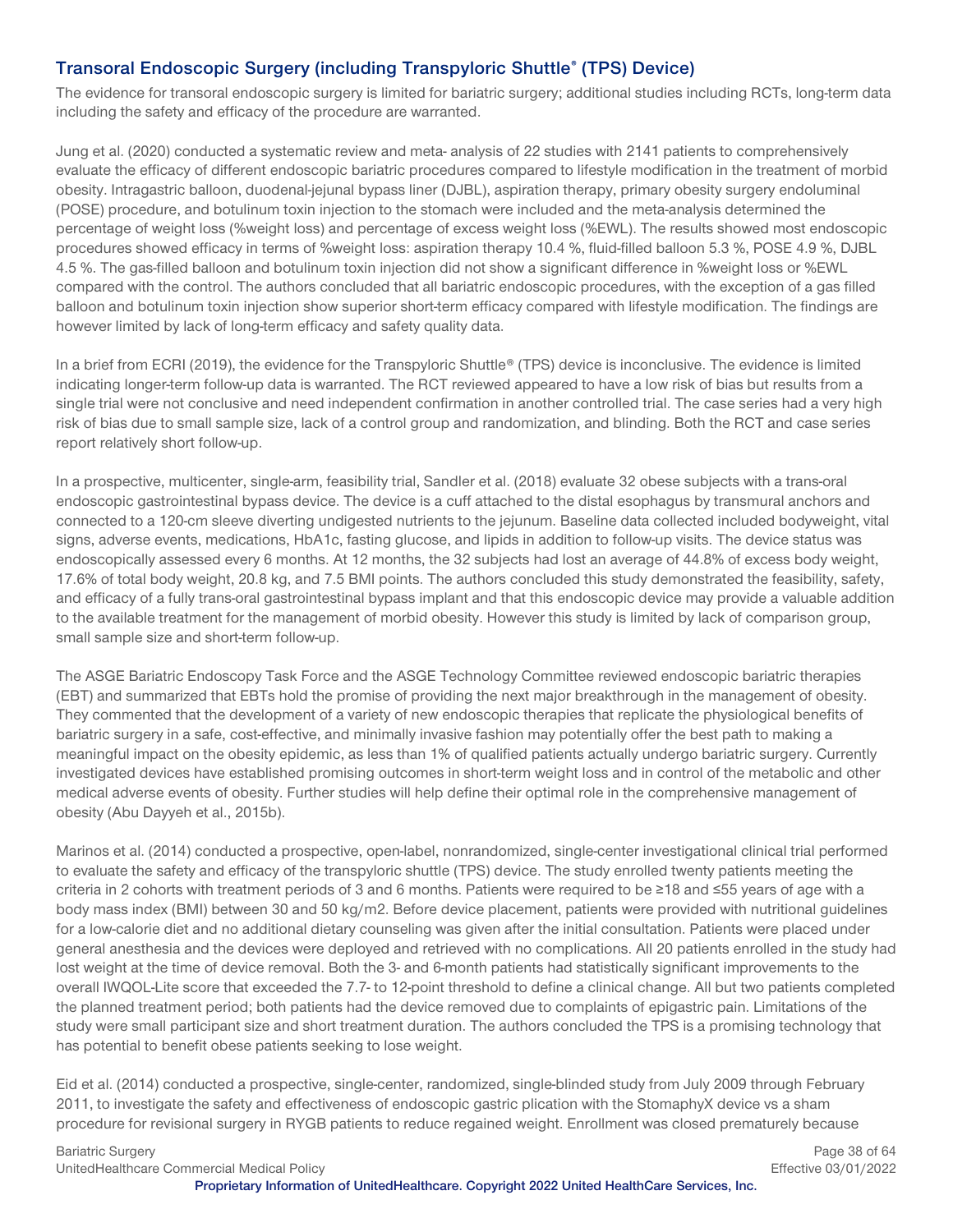preliminary results indicated failure to achieve the primary efficacy end point in at least 50% of StomaphyX-treated patients. One-year follow-up was completed by 45 patients treated with StomaphyX and 29 patients in the sham treatment group. Primary efficacy outcome was achieved by 22.2% (10) with StomaphyX vs 3.4% (1) with the sham procedure (P < .01). Patients undergoing StomaphyX treatment experienced significantly greater reduction in weight and BMI at 3, 6, and 12 months (P ≤ .05). There was one causally related adverse event with StomaphyX, that required laparoscopic exploration and repair.

A case series by Mullady et al. (2009) evaluated 20 patients who underwent restorative obesity surgery, endoluminal (ROSE) procedure due to weight regain post gastric bypass, with a confirmed dilated pouch and gastrojejunal anastomosis (GJA) on endoscopy. Seventeen of 20 (85%) patients had an average reduction in stoma diameter of 16 mm (65% reduction) and an average reduction in pouch length of 2.5 cm (36% reduction). The mean weight loss in successful cases was 8.8 kg at 3 months. The authors concluded that the ROSE procedure is effective in reducing not only the size of the gastrojejunal anastomosis but also the gastric pouch and may provide an endoscopic alternative for weight regain in gastric bypass patients. This study is limited by lack of comparison group, small sample size and short-term follow-up.

The ENDObesity® II Study: TransPyloric Shuttle® System for Weight Loss was completed, however results have not been published. Additional information is available at: <https://clinicaltrials.gov/ct2/show/study/NCT02518685>

#### Endoscopic Sleeve Gastroplasty (OverStitch)

There is insufficient quality evidence regarding the safety and efficacy of endoscopic sleeve gastroplasty for obesity. Future studies including RCTs are needed to assess the safety and efficacy of this procedure along with long-term results.

An evolving technology report from Hayes (2021) identified few studies of poor to very poor quality which led to minimal support for the use of the OverStitch™ device for the endoscopic sleeve gastroplasty (ESG) procedure. The studies included low sample sizes, did not provide comparative analysis and lacked long-term outcome effects.

Singh (2020) conducted a systematic review and found eight studies addressing the OverStitch™ device which included a total of1,859 patients. Studies were all observational and included single center and multicenter experiences. Primary outcomes measured were percent of total weight loss (%TWL), percent estimated weight loss (%EWL), and serious adverse events (SAE). The authors found the pooled mean %TWL at 6, 12, and 24 months was 14.86, 16.43, and 20.01. Similarly, %EWL at 6, 12, and 24 months was 55.75, 61.84, and 60.40. The incidence of SAE was 2.26%, and no mortality was reported. Gastrointestinal bleeding was the most common documented SAE and was usually managed conservatively with packed red blood cell transfusion. Based on the analysis, the authors concluded that ESG is a promising technique with effective weight loss outcomes. Limitations included lack of controlled studies, lack of standardization definition for SAE and lack of long-term follow up data.

Hedjoudje et al. (2020) conducted a systematic review and meta-analysis from eight studies which included 1,772 patients that underwent ESG. Primary outcome measurements included relative weight loss, decrease in BMI and relative estimated weight loss. Serious adverse events were reported in all studies with an occurrence of 2.2% and included 18 patients with pain or nausea that required hospitalization, 9 patients that experience upper GI bleeding, 8 patients with perigastric leak or collection, one patient experienced pneumoperitoneum and one patient had a pulmonary embolism. The authors found the data suggested ESG gave way to significant sustained weight loss and safety. Patients had a BMI decrease of 5.6 kg/m<sup>2</sup>, mean TBWL was 15.1% and relative EWL of 57.7%. These results appear to be sustained through 18-24 months of follow-up. Limitations included lack of control group, large loss to follow-up, lack of reporting for mild adverse events and lack of longterm outcomes; future studies are warranted.

Neto et al. (2020) evaluated 233 patients that underwent ESG between April 2017 and December 2018. The ESG procedure was performed using the OverStitch™ device. The authors found average weight loss was approximately 17% at six months and 19% at 12 months. The short-term results suggest that ESG is safe and effective, however additional studies are warranted.

Lopez-Nava (2017) conducted a retrospective analysis of 248 patients that underwent ESG with the Apollo Overstitch™ device. The average age for the patients was 44 years with 73% being female. The long-term clinical success was defined as achieving ≥10% total body weight loss at 2 years. The percent of body weight loss was measured at 6 months and 24 months. 13% of patients were lost to follow-up at 6 months and 38% of patients were lost to follow up at 24 months. The percent total body weight loss at 24 months was 18.6% which demonstrated achieved success from the procedure. Serious adverse events occurred in five patients; these consisted of two perigastric inflammatory fluid collections, one epigastric hemorrhage which

Bariatric Surgery **Page 39 of 64 Page 39 of 64** UnitedHealthcare Commercial Medical Policy Effective 03/01/2022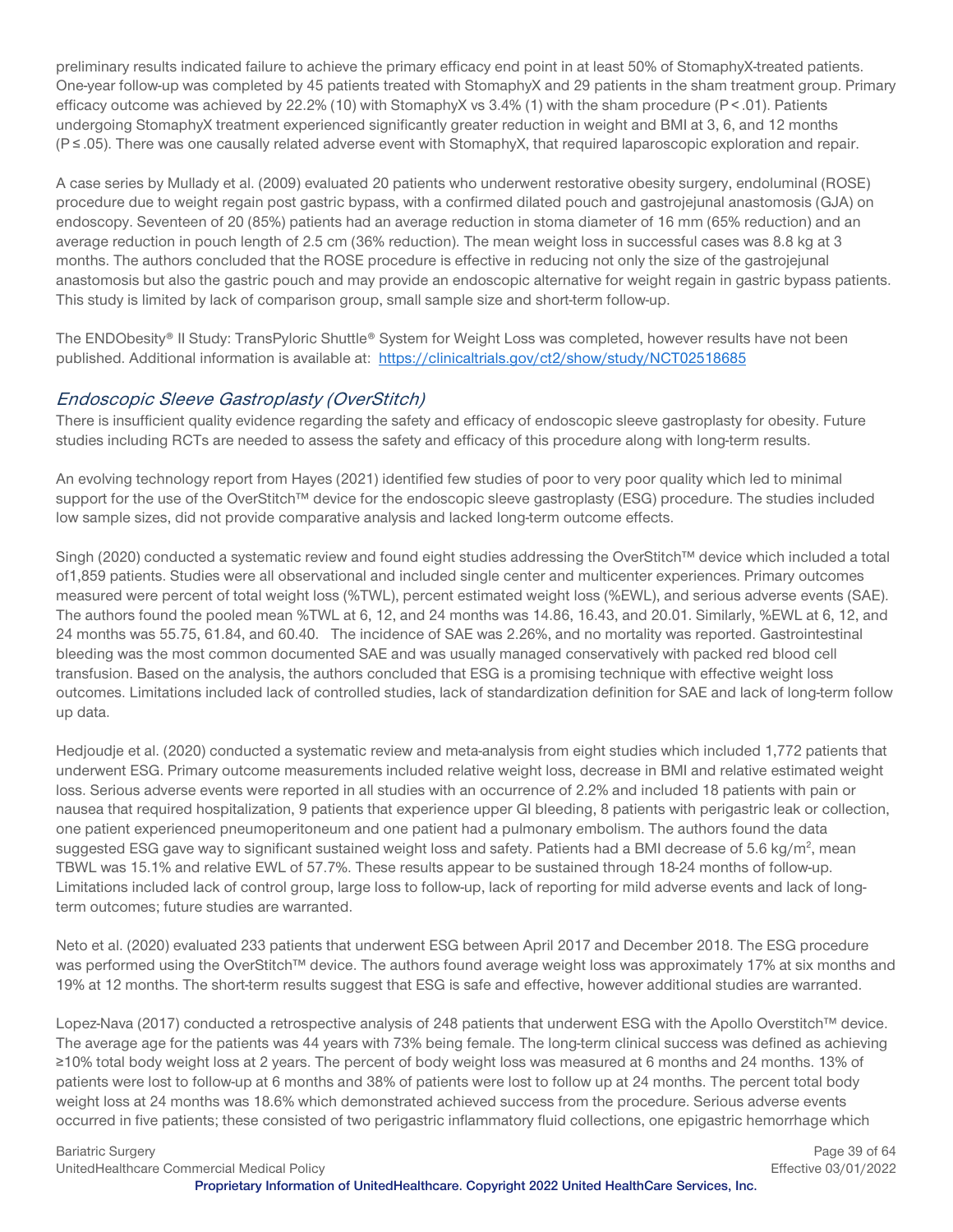required blood transfusion, one pulmonary embolism that occurred 72 hours following the procedure and one pneumothorax which required a chest tube. The authors found 75% of the patients achieved greater than 10% total body weight loss thus stating that ESG is effective and may bridge the gap between surgical and medical interventions. Limitations included lack of control group, limited long-term follow up and significant loss to follow-up at 24 months.

# **Vagus Nerve Blocking**

Currently there is insufficient quality evidence supporting the long-tern effectiveness of vagus nerve blocking for obesity treatment; additional robust studies including randomization are warranted.

Apovian et al. (2017) further reported the two-year outcomes from the ReCharge study among participants initially randomized to the active intervention. At 24 months, 123 (76%) vBloc participants remained in the trial. Participants who presented at 24 months (n = 103) had a mean excess weight loss (EWL) of 21% (8% total weight loss [TWL]); 58% of participants had ≥5% TWL and 34% had ≥10% TWL. Among the subset of participants with abnormal preoperative values, significant improvements were observed in mean LDL (-16 mg/dL) and HDL cholesterol (+4 mg/dL), triglycerides (-46 mg/dL), HbA1c (-0.3%), and systolic (-11 mmHg) and diastolic blood pressures (-10 mmHg). QOL measures were significantly improved. Heartburn/dyspepsia and implant site pain were the most frequently reported adverse events. The primary related serious adverse event rate was 4.3%. The findings are limited by lack of comparison group.

Morton et al. (2016) reported 12-month outcomes from the ReCharge study. Fifty-three participants were randomized to vBloc and 31 to sham. Qualifying obesity-related comorbidities included dyslipidemia (73%), hypertension (58%), sleep apnea (33%), and type 2 diabetes (8%). The vBloc group achieved a percentage excess weight loss (%EWL) of 33% (11% total weight loss (%TWL)) compared to 19% EWL (6% TWL) with sham at 12 months (treatment difference 14 percentage points, 95% CI, 7-22; p < 0.0001). Common adverse events of vBloc through 12 months were heartburn/dyspepsia and implant site pain; the majority of events were reported as mild or moderate. The authors concluded that vBloc therapy resulted in significantly greater weight loss than the sham control among participants with moderate obesity and comorbidities, and with a well-tolerated safety profile. Longer-term outcomes are needed to demonstrate the continued durability of this procedure.

Shikora et al. (2016) provided two-year outcomes from the VBLOC DM2 study, a prospective, case series of 28 subjects with T2DM and BMI between 30 and 40 kg/m(2) who underwent a VBLOC procedure. At 24 months, the mean percentage of excess weight loss was 22% (95% Cl, 15 to 28, p <0.0001) or 7.0% total body weight loss (95% Cl, 5.0 to 9.0, p <0.0001). Hemoglobin A1c decreased by 0.6 percentage points (95% CI, 0.2 to 1.0, p = 0.0026) on average from 7.8% at baseline. Fasting plasma glucose declined by 15 mg/dL (95% CI, 0 to 29, p = 0.0564) on average from 151 mg/dL at baseline. Among subjects who were hypertensive at baseline, systolic blood pressure declined 10 mmHg (95% CI, 2 to 19, p = 0.02), diastolic blood pressure declined by 6 mmHg (95% CI, 0 to 12,  $p = 0.0423$ ), and mean arterial pressure declined 7 mmHg (95% CI, 2 to 13,  $p =$ 0.014). Waist circumference was significantly reduced by 7 cm (95% CI, 4 to 10, p <0.0001) from a baseline of 120 cm. The most common adverse events were mild or moderate heartburn, implant site pain, and constipation. The authors concluded that improvements in obesity and glycemic control were largely sustained after 2 years of treatment with VBLOC therapy with a well-tolerated risk profile. The findings are limited by lack of comparison group. Randomized controlled studies with larger patient populations are needed to validate these findings.

The ReCharge pivotal study, sponsored by the manufacturer, (Ikramuddin et al., 2014), was a prospective, randomized, doubleblind, sham-controlled, multi-center trial to evaluate the safety and effectiveness of the Maestro system in treating obesity. The trial enrolled subjects who had a BMI 40-45 kg/m<sup>2</sup> or a BMI 35-39.9 kg/m<sup>2</sup> with at least one obesity-related co-morbid condition, and who had failed a more conservative weight reduction alternative. A total of 239 subjects were enrolled at 10 investigational sites; 162 subjects were randomized to the device group, and 77 were randomized to the sham control group. Subjects randomized to the sham control group underwent a surgical procedure consisting of anesthesia, implantation of a nonfunctional neuroregulator, and the same number of incisions an investigator would use during the laparoscopic placement of the leads. The study authors noted that the trial met its primary safety endpoint and helped more than half of patients lose at least 20% of their excess weight. The use of vagal nerve block therapy compared with a sham control device did not meet either of the prespecified coprimary efficacy objectives which were to determine whether the vagal nerve block was superior in mean percentage excess weight loss to sham by a 10-point margin with at least 55% of patients in the vagal block group achieving a 20% loss and 45% achieving a 25% loss.

Sarr et al. (2012) conducted a randomized, prospective, double-blind multicenter trial to evaluate use of intraabdominal vagal blockade (VBLOCTherapy). Five hundred three subjects were enrolled at 15 centers. After informed consent, 294 subjects were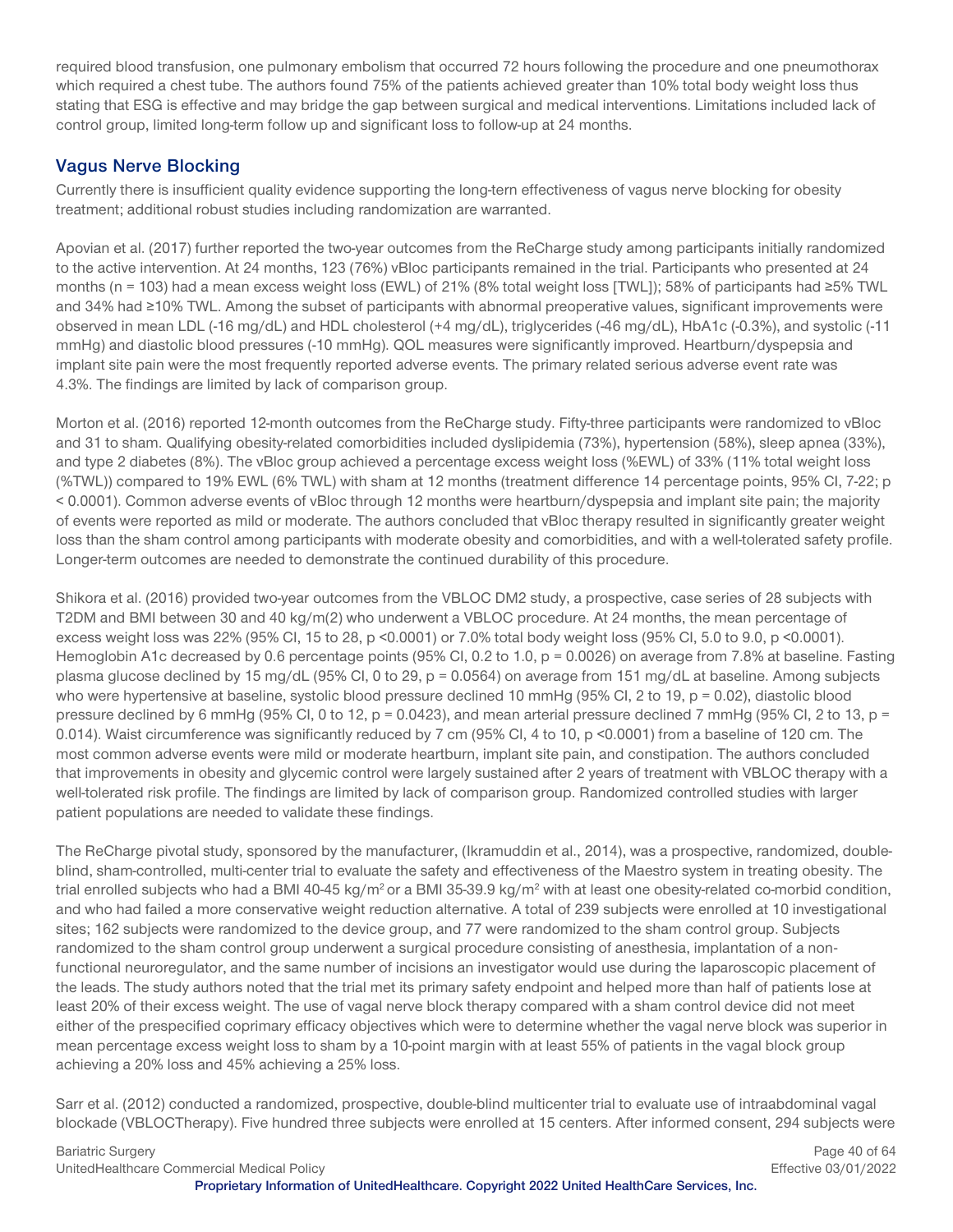implanted with the vagal blocking system and randomized to the treated or control group. Main outcome measures were percent excess weight loss (percent EWL) at 12 months and serious adverse events. Subjects controlled duration of therapy using an external power source; therapy involved a programmed algorithm of electrical energy delivered to the subdiaphragmatic vagal nerves to inhibit afferent/efferent vagal transmission. Devices in both groups performed regular, lowenergy safety checks. Study subjects consisted of 90% females, body mass index of 41±1 kg/m<sup>2</sup>, and age of 46±1 years. There was no mortality. 12-month percent EWL was 17±2% for the treated and 16±2% for the control group. Weight loss was related linearly to hours of device use; treated and controls with ≥12 h/day use achieved 30±4 and 22±8% EWL, respectively. The authors concluded that VBLOC® therapy to treat morbid obesity was safe, but weight loss was not greater in treated compared to controls; clinically important weight loss, however, was related to hours of device use. Post-study analysis suggested that the system electrical safety checks (low charge delivered via the system for electrical impedance, safety, and diagnostic checks) may have contributed to weight loss in the control group.

In an open-label case series, Camilleri and associates (2008) evaluated the effects of vagal blocking by means of intermittent vagal blocking (VBLOC therapy) on EWL. Electrodes were implanted laparoscopically on both vagi near the esophago-gastric junction to provide electrical block. Patients (obese subjects with body mass index [BMI] of 35 to 50 kg/m<sup>2</sup>) were followed for 6 months. The authors concluded that VBLOC therapy is associated with significant EWL and a desirable safety profile. The findings are limited by lack of comparison group. They noted that these findings have resulted in the design and implementation of a randomized, double-blind, prospective, multi-center trial in an obese subject population.

#### **Gastrointestinal Liner (EndoBarrier®)**

Currently there is insufficient evidence regarding the effectiveness and safety of gastrointestinal liners for obesity and weight loss; additional well designed RCTs are needed along with long-term effects, and safety and efficacy results. Several clinical trials are in progress for the Endobarrier® device; information can be found at [https://www.clinicaltrials.gov.](https://www.clinicaltrials.gov/ct2/results?cond=&term=endobarrier&cntry=&state=&city=&dist=%20)

Jung et al. (2020) conducted a systematic review and meta-analysis of 22 studies with 2,141 patients to comprehensively evaluate the efficacy of different endoscopic bariatric procedures compared to lifestyle modification in the treatment of morbid obesity. Intragastric balloon, duodenal-jejunal bypass liner (DJBL), aspiration therapy, primary obesity surgery endoluminal (POSE) procedure, and botulinum toxin injection to the stomach were included and the meta-analysis determined the percentage of weight loss (%weight loss) and percentage of excess weight loss (%EWL). The authors found the DJBL to be the least effective in terms of %weight loss when compared to aspiration, balloon and POSE. The findings are limited by lack of long-term efficacy and safety quality data.

Quezada et al. (2018) conducted a single-arm, open-label, case series to evaluate the safety and efficacy of endoscopically placed duodenal-jejunal bypass liner (DJBL) over a 3-year period. Of 80 patients enrolled in the study, (age: 35±10 years; 69% female; weight: 109±17 kg; BMI: 42±5.4 kg/m(2)), 72 severe adverse events (AEs) were observed in 55 patients (68%). Nine subjects required a prolonged hospital stay and three subjects required major interventions. At 52 weeks (71 patients), 104 weeks (40 patients), and 156 weeks (11 patients), the mean %EWL were  $44 \pm 16$ ,  $40 \pm 22$ , and  $39 \pm 20$ , respectively (p < 0.001). This study shows significant and sustained weight loss after 3 years of treatment with the new DJBL. However, the high frequency and severity of AEs preclude the use of this prototype for periods longer than 1 year.

Forner et al. (2017) evaluated the outcomes of 114 obese patients treated with a DJBL. Mean total body weight change from baseline was 12.0 kg (SD 8.5 kg, p <0.001). Over an average of 51 weeks, the mean percent total body weight loss (%TWL) was 10.5% (SD 7.3%). Mean HbA1c was not significantly improved, but of 10 patients on insulin, 4 ceased insulin and 4 reduced insulin dosages. There was a significant decrease in hemoglobin and total cholesterol and a significant increase in serum alkaline phosphatase. Seventy-four percent of patients experienced at least one adverse event, some of them serious including 6 device obstructions, 5 gastrointestinal hemorrhages, 2 liver abscesses, and 1 acute pancreatitis. Seventy-four percent of patients experienced weight gain after removal with a mean  $4.5 \pm 6.1$  kg (p <0.0001) within the first 6 months after explanation. The authors conclude that the DJBL provides significant but highly variable weight loss, and variable glycemic control. Most patients experienced an adverse event and most regained significant weight after device removal. In addition, the authors observed that major adverse events can occur, including the potentially life-threatening complications of hepatic abscess and gastrointestinal hemorrhage. The findings are limited by lack of comparison group. Further studies are needed to determine the long-term safety and efficacy of this procedure.

In a retrospective review, Betzel et al. (2017) evaluated the efficacy and safety profile of the DJBL. Inclusion criteria for treatment with a DJBL were: age 18-70 years, BMI 28-45 kg/m(2), and T2DM with a HbA1c >48 mmol/mol. Primary outcomes

UnitedHealthcare Commercial Medical Policy Effective 03/01/2022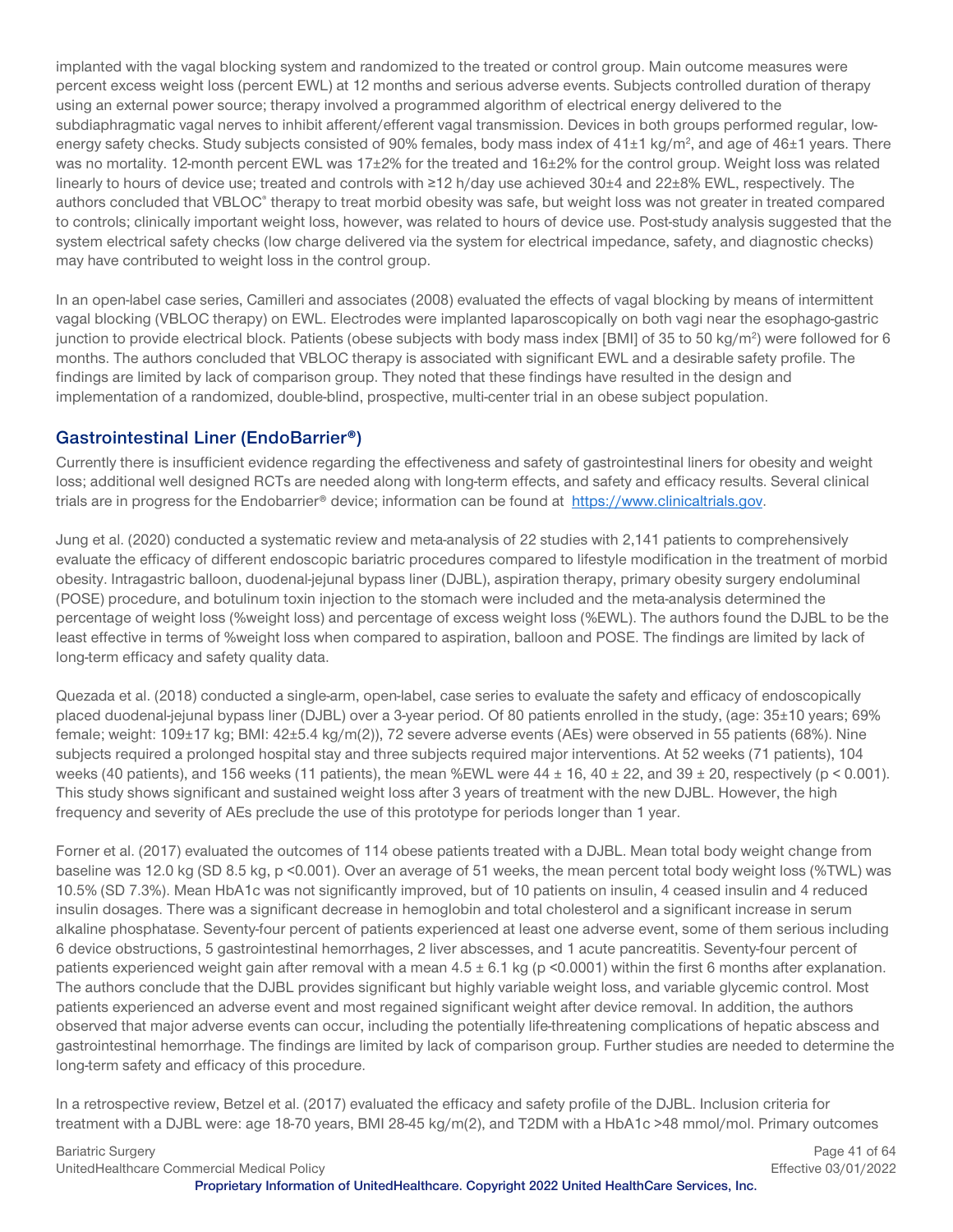were changes in HbA1c and body weight. Secondary outcomes included changes in blood pressure, lipids, and anti-diabetic medication. Predictive factors for success of treatment with the DJBL were determined. The authors reported that 185 out of 198 patients successfully underwent a DJBL implantation procedure, with an intended implantation time of 12 months. In these 185 patients, body weight decreased by 12.8 ± 8.0 kg (total body weight loss of 11.9 ± 6.9%, p <0.001), HbA1c decreased from 67 to 61 mmol/mol (p <0.001) despite a reduction in anti-diabetic medication, and blood pressure and serum lipid levels all decreased. In total, 57 (31%) DJBLs were explanted early after a median duration of 33 weeks. Adverse events occurred in 17% of patients. C-peptide ≥1.0 nmol/L and body weight ≥107 kg at screening were independent predictive factors for success. The authors concluded that treatment with the DJBL in T2DM patients with (morbid) obesity resulted in improvement in glucose control, a reduction in anti-diabetic medication, and significant weight loss. The largest changes are observed within the first 3-6 months. Initial C-peptide levels and body weight may help to select patients with the greatest chance of success. The findings are limited by lack of comparison group.

Vilarrasa et al. (2017) evaluated the efficacy and safety of Endobarrier® in grade 1 obese T2DM patients with poor metabolic control and the role of gastro-intestinal hormone changes on the metabolic outcomes. Twenty-one patients aged  $54.1 \pm 9.5$ years, diabetes duration  $14.8 \pm 8.5$  years, BMI 33.4  $\pm$  1.9 kg/m2, and HbA1c 9.1  $\pm$  1.3 %, under insulin therapy, were implanted with Endobarrier®. Fasting concentrations of PYY, ghrelin and glucagon, and AUC for GLP-1 after a standard meal test were determined prior to and at months 1 and 12 after implantation. They found that the Endobarrier® in in this subset of patients is associated with significant weight decrease and moderate reduction in HbA1c at month 12. Longer term outcome data is needed, and the findings are limited by lack of comparison group.

In a systematic review and meta-analysis, Rohde et al. (2016) evaluated the efficacy and safety of the DJBS. Five randomized controlled trials (RCTs; 235 subjects) and 10 observational studies (211 subjects) were included. The risk of bias was evaluated as high in all studies. The mean body mass index ranged from 30 to 49.2 kg/m(2) and 10-100% of the subjects had T2D. Metaanalysis showed that the DJBS was associated with significant mean differences in body weight and excess weight loss of -5.1 kg [95% confidence interval (CI) -7.3, -3.0; four trials; n=151; I(2) = 37%] and 12.6% (95% CI 9.0, 16.2; four trials; n=166; I(2) = 24%), respectively, compared with diet modification. The mean differences in glycated hemoglobin (-0.9%; 95% CI -1.8, 0.0) and fasting plasma glucose (-3.7 mM; 95% CI-8.2, 0.8) among subjects with T2D did not reach statistical significance. Adverse events consisted mainly of abdominal pain, nausea and vomiting. No deaths occurred. Future high-quality long-term RCTs are needed to further assess efficacy and safety of the DJBS for obesity.

Schouten et al. (2010) conducted a randomized controlled trial of an endoscopically placed duodenal-jejunal bypass sleeve or EndoBarrier Gastrointestinal Liner in 30 patients. An additional 11 patients served as a diet control group with all patients following the same low-calorie diet during the study period. Twenty-six devices were successfully implanted. In 4 patients, implantation could not be achieved, and the devices were explanted prior to the initial protocol end point because of migration (1), dislocation of the anchor (1), sleeve obstruction (1), and continuous epigastric pain (1). The remaining patients all completed the study. Mean excess weight loss after 3 months was 19.0% for device patients versus 6.9% for control patients. Of 8 patients with diabetes, 7 patients showed improvement at follow-up. The authors concluded that the EndoBarrier Gastrointestinal Liner was a safe noninvasive device with excellent short-term weight loss results; however, long-term randomized studies are necessary to determine the role of the device in the treatment of morbid obesity.

A prospective, randomized trial by Gersin et al. (2010) compared 21 patients receiving the duodenojejunal bypass liner (DJBL) with 26 patients undergoing a sham procedure. Primary outcomes measured the difference in the percentage of EWL at week 12 between the 2 groups. Thirteen duodenojejunal bypass liner subjects and 24 sham subjects completed the 12-week study. The duodenojejunal bypass liner group had a EWL of 11.9% compared to 2.7% in the sham group. Eight patients in the duodenojejunal bypass liner group dropped out of the study early because of GI bleeding (n=3), abdominal pain (n=2), nausea and vomiting (n=2), and an unrelated preexisting illness (n=1). The authors concluded that duodenojejunal bypass liner promotes a more significant weight loss beyond a minimal sham effect in candidates for bariatric surgery. This study is limited by small patient sample, short term follow-up, and relatively high complication rates.

# <span id="page-41-0"></span>**Clinical Practice Guidelines**

#### **American Diabetes Association (ADA)**

The American Diabetes Association (ADA) Standards of Medical Care in Diabetes - 2021 states that metabolic surgery should be recommended as an option to treat type 2 diabetes in appropriate surgical candidates with a BMI of 40 kg/m2 (BMI 37.5 kg/m2 in Asian Americans), regardless of the level of glycemic control or complexity of glucose-lowering regimens, and in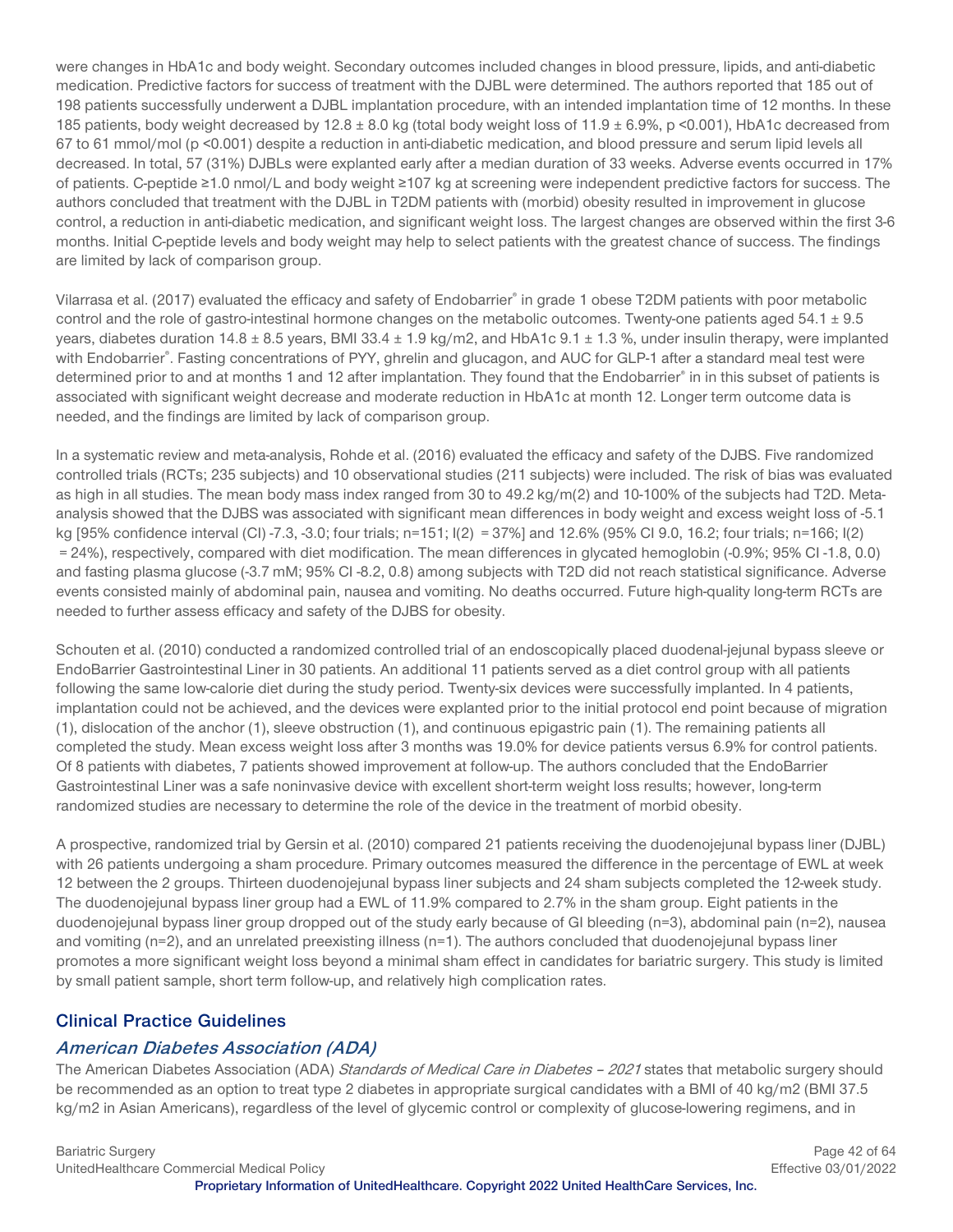adults with a BMI of 35.0–39.9 kg/m2 (32.5–37.4 kg/m2 in Asian Americans) when hyperglycemia is inadequately controlled despite lifestyle and optimal medical therapy. Metabolic surgery may be considered as an option for adults with type 2 diabetes and a BMI of 30.0–34.9 kg/m2 (27.5–32.4 kg/m2 in Asian Americans) if hyperglycemia is inadequately controlled despite nonsurgical methods. They strongly recommend that long-term lifestyle support and routine monitoring of micronutrient and nutritional status be provided to patients after surgery, according to guidelines for postoperative management of metabolic surgery by national and international professional societies. The ADA's 2017 Standards of Medical Care in Diabetes noted that the ADA now refers to bariatric surgery as metabolic surgery.

The joint statement by international diabetes organizations on metabolic surgery in the treatment algorithm for type 2 diabetes (American Diabetes Association, International Diabetes Foundation, Diabetes UK, Chinese Diabetes Society, and Diabetes India) states that sufficient clinical and mechanistic evidence exists to support inclusion of metabolic surgery among antidiabetes interventions for people with type 2 diabetes and obesity. The organizations note that additional studies are needed to further demonstrate long-term benefits (Rubino et al., 2016).

#### **American Gastroenterological Association (AGA)**

In 2021, the AGA conducted a technical review on intragastric balloons (IGB) for the management of morbid obesity (Muniraj et al., 2021).

The review suggests that IGB therapy with lifestyle modification is an effective weight-loss intervention and seems to result in improvements in metabolic parameters and medical comorbidities. Several evidence gaps were addressed in this review and include long-term efficacy of IGB therapy compared with SOC beyond 1 year, variables such as the filling medium (fluid vs gas) the potential efficacy of an ongoing dietary intervention, pharmacotherapy, or the need for sequential balloon placement for sustained weight loss, and the role of exercise in weight-loss sustainability. Although the risk of serious adverse events appears to be relatively low, early removal due to device intolerance seems to be relatively common. The AGA makes the following recommendations:

- In individuals with obesity seeking a weight-loss intervention who have failed a trial of conventional weight-loss strategies, suggest the use of IGB therapy with lifestyle modification over lifestyle modification alone. (Conditional recommendation, moderate certainty)
- In individuals with obesity undergoing IGB therapy, recommend moderate- to high-intensity concomitant lifestyle modification interventions to maintain and augment weight loss. (Strong recommendation, moderate certainty)
- In individuals undergoing IGB therapy, recommend prophylaxis with proton pump inhibitors. (Strong recommendation, moderate certainty)
- In individuals undergoing IGB therapy, suggest using the intraoperative anesthetic regimens associated with the lowest incidence of nausea along with perioperative antiemetics; suggest a scheduled antiemetic regimen for 2 weeks after IGB placement. (Conditional recommendation, low certainty)
- In individuals undergoing IGB therapy, suggest against perioperative laboratory screening for nutritional deficiencies. (Conditional recommendation, low certainty)
- Suggest daily supplementation with 1–2 adult dose multivitamins after IGB placement. (Conditional recommendation, very low certainty)
- After IGB removal, suggest subsequent weight loss or maintenance interventions that include dietary interventions, pharmacotherapy, repeat IGB or bariatric surgery. The choice of weight loss or maintenance method after IGB is determined based on patient's context and comorbidities following a shared decision-making approach. (Conditional recommendation, low certainty)

# **American Society for Gastrointestinal Endoscopy (ASGE)**

The ASGE Technology Committee conducted a systematic review and meta-analysis to evaluate whether endoscopic technologies have met appropriate thresholds outlined by ASGE by the Preservation and Incorporation of Valuable endoscopic Innovations (PIVI) document (Abu Dayyeh et al., 2015a). The study authors evaluated Orbera intragastric balloon (IGB) (Apollo Endosurgery) and the EndoBarrier duodenal-jejunal bypass sleeve (DJBS) (GI Dynamics). Results of the meta-analysis (17 studies, n=1683) indicate that the Orbera IGB satisfies the PIVI thresholds for therapy for primary and non-primary bridge obesity. The percentage of EWL (%EWL) associated with the Orbera IGB at 12 months was 25.44% (95% CI, 21.45 to 29.41%) with a mean difference over controls of 26.9% (%EWL) (95% CI, 15.66% to 38.24%; P≤0.01) in a total of 3 RCTs. The pooled %TWL after use of Orbera IGW was 13% at 6 months (95% CI, 12.37% to 13.95%) and 11.27% (95% CI, 8.17% to 14.36%), both which exceed the PIVI threshold of 5% TBWL for nonprimary bridge obesity therapy.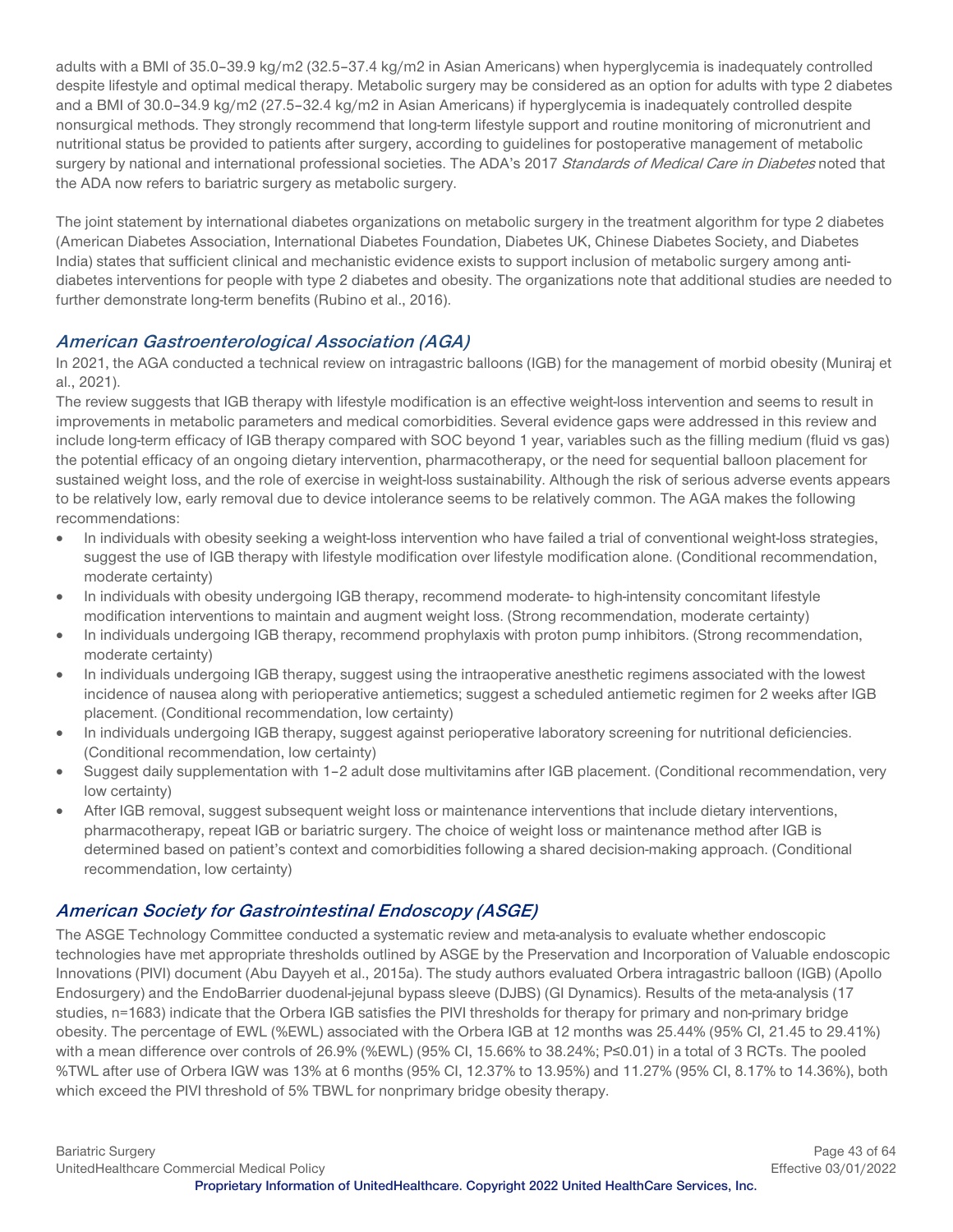In its position statement on EBTs in clinical practice, the ASGE states that EBTs that have been approved by the FDA and meet thresholds of efficacy and safety as defined in the ASGE/ASMBS Preservation and Incorporation of Valuable Endoscopic Innovations should be included in the obesity treatment algorithm as adjunctive therapies to a lifestyle intervention program as outlined in the 2013 American Heart Association(AHA)/American College of Cardiology(ACC)/The Obesity Society (TOS) guidelines for the management of overweight and obesity in adults. ASGE advises that endoscopists performing EBT have a mechanism to enroll patients in long-term follow-up care for weight loss maintenance (Sullivan et al., 2015).

# **American Association of Clinical Endocrinologists (AACE)/Obesity Society/American Society for Metabolic and Bariatric Surgery (ASMBS)**

In a clinical practice guideline for the perioperative nutritional, metabolic, and nonsurgical support of the bariatric surgery patient, the AACE, the Obesity Society, and the ASMBS (Mechanick, et al., 2019) cite the following:

- Patients with a BMI≥40 kg/m2 without coexisting medical problems and for whom bariatric surgery would not be  $\bullet$ associated with excessive risk should be eligible.
- Patients with a BMI≥35 kg/m2 and one or more severe obesity-related complications remediable by weight loss, including type 2 diabetes (T2D), high risk for T2D (insulin resistance, prediabetes, and/or metabolic syndrome), poorly controlled hypertension, nonalcoholic fatty liver disease/nonalcoholic steatohepatitis, obstructive sleep apnea, osteoarthritis of the knee or hip, and urinary stress incontinence, should be considered for a bariatric procedure. Patients with the following comorbidities and BMI ≥35 kg/m2 may also be considered for a bariatric procedure, though the strength of evidence is more variable: obesity-hypoventilation syndrome and Pickwickian syndrome after a careful evaluation of operative risk; idiopathic intracranial hypertension; gastroesophageal reflux disease; severe venous stasis disease; impaired mobility due to obesity; and considerably impaired quality of life.
- Patients with BMI of 30–34.9 kg/m2 and T2D with inadequate glycemic control despite optimal lifestyle and medical therapy should be considered for a bariatric procedure; current evidence is insufficient to support recommending a bariatric procedure in the absence of obesity.
- Interventions should first include a multidisciplinary approach, including dietary change, physical activity, behavioral modification with frequent follow up; and then if appropriate, pharmacologic therapy and/or surgical revision.
- Selection of a bariatric procedure should be based on the individualized goals of therapy (e.g., weight loss and/or  $\bullet$ metabolic [glycemic] control), available local-regional expertise (surgeon and institution), patient preferences, and personalized risk stratification.

In addition, they recommend that all patients seeking bariatric surgery have a comprehensive preoperative evaluation. This assessment is to include an obesity-focused history, physical examination, and pertinent laboratory and diagnostic testing. A detailed weight history should be documented, including a description of the onset and duration of obesity, the severity, and recent trends in weight. Causative factors to note include a family history of obesity, use of weight-gaining medications, and dietary and physical activity patterns.

A brief summary of personal weight loss attempts, commercial plans, and physician-supervised programs should be reviewed and documented, along with the greatest duration of weight loss and maintenance. This information is useful in substantiating that the patient has made reasonable attempts to control weight before considering obesity surgery. The guidelines state that preoperative weight loss should be considered for patients in whom reduced liver volume can improve the technical aspects of surgery.

# **American Association of Clinical Endocrinologists (AACE)/American College of Endocrinology (ACE)**

The AACE and the ACE developed comprehensive clinical practice guidelines for the medical care of patients with obesity (Garvey, et al., 2016) based on diligent review of clinical evidence with "transparent incorporation of subjective factors." The final recommendations recognize that obesity is a complex, adiposity-based chronic disease, where management targets both weight-related complications and adiposity to improve overall health and quality of life. The detailed evidence-based recommendations allow for nuanced clinical decision-making that addresses real-world medical care of patients with obesity, including screening, diagnosis, evaluation, selection of therapy, treatment goals, and individualization of care. The goal is to facilitate high-quality care of patients with obesity and provide a rational, scientific approach to management that optimizes health outcomes and safety. Included in their clinical guideline are the following recommendations pertaining to BMI:

Patients with a BMI of ≥40 kg/m2 without coexisting medical problems and for whom the procedure would not be  $\bullet$ associated with excessive risk should be eligible for bariatric surgery.

UnitedHealthcare Commercial Medical Policy Effective 03/01/2022

Bariatric Surgery **Page 44 of 64** Page 44 of 64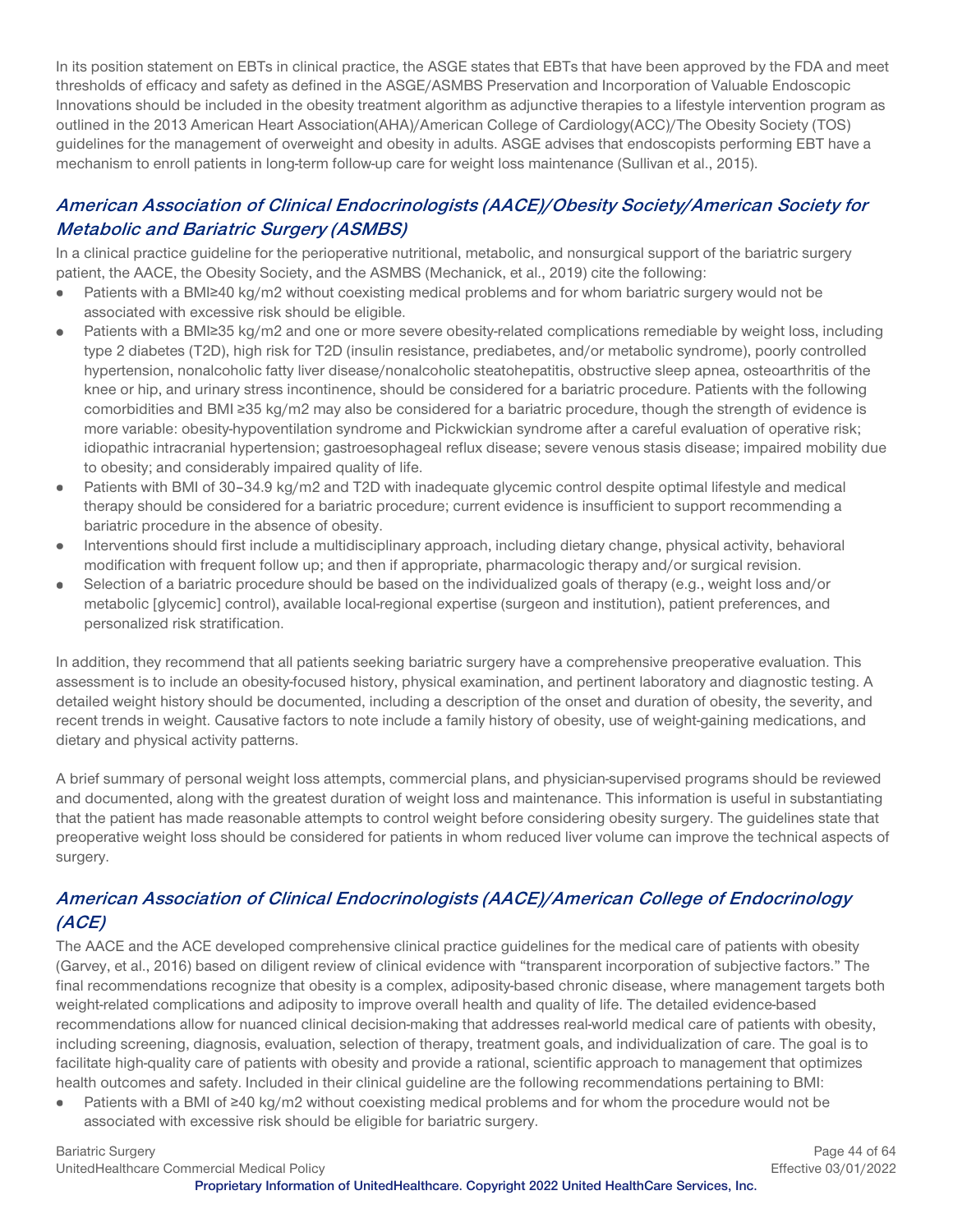- Patients with a BMI of ≥35 kg/m2 and 1 or more severe obesity-related complications, including T2DM, hypertension,  $\bullet$ obstructive sleep apnea, obesity-hypoventilation syndrome, Pickwickian syndrome, nonalcoholic fatty liver disease or nonalcoholic steatohepatitis, pseudotumor cerebri, gastroesophageal reflux disease, asthma, venous stasis disease, severe urinary incontinence, debilitating arthritis, or considerably impaired quality of life may also be considered for a bariatric surgery procedure.
- Patients with a BMI of 30-34.9 kg/m2 with diabetes or metabolic syndrome may also be considered for a bariatric procedure, although current evidence is limited by the number of patients studied and lack of long-term data demonstrating net benefit.
- Independent of BMI criteria, there is insufficient evidence for recommending a bariatric surgical procedure specifically for  $\bullet$ glycemic control alone, lipid lowering alone, or CVD risk reduction alone.

#### **American Heart Association/American College of Cardiology (AHA/ACC)/Obesity Society**

The AHA/ACC and the Obesity Society published an updated 2013 Practice Guideline and Management of Overweight and Obesity in Adults (Jensen et al., 2014). The updated guidelines reflect such consensus and offer update regarding treatment for patients who are overweight or obese. While the focus remains on sustained weight loss and decreased waist circumference, the authors also recommend use of bariatric surgery for patients with a BMI >40, or BMI >35 with comorbidities.

In a scientific statement on severe obesity in children and adolescents the American Heart Association (Kelly et al., 2013), summarized that RYGB has been associated with improvement or resolution of numerous comorbid conditions, including OSAS,T2DM, features of metabolic syndrome, pseudotumor cerebri, and psychosocial functioning. Controlled, prospective adult studies demonstrate a marked effect of bariatric surgery on mortality, comorbidity reversal, and prevention of comorbidity over ensuing decades; these beneficial effects of bariatric surgery help to inform clinical decision making for severely obese adolescents when no other treatments have demonstrated long-term effectiveness.

# **American Society for Metabolic & Bariatric Surgery (ASMBS)**

#### Presurgical Evaluations

The ASMBS published recommendations for the presurgical psychosocial evaluation of bariatric surgery patients (Sogg et al., 2016). They recommend that bariatric behavioral health clinicians with specialized knowledge and experience be involved in the evaluation and care of patients both before and after surgery. Given the importance of long-term follow up after WLS, the preoperative psychosocial assessment provides a valuable opportunity for patients to establish a trusted connection to a behavioral health provider as an additional resource and integral participant in their postoperative care. The need to ensure that postoperative psychosocial care is available has been noted in established practice guidelines and evidence suggests that such care is associated with better outcomes after surgery.

In a 2016 position statement on preoperative supervised weight loss requirements, the ASMBS noted that there is no data from any randomized controlled trial, large prospective study or meta-analysis to support the practice of mandated preoperative weight loss. Further, there is no Level I data in the surgical literature, or consensus in the medical literature (based on over 40 published RCTs) that has clearly identified any one dietary regimen, duration or type of weight loss program that is optimal for patients with clinically severe obesity. Finally, they recommend that patients seeking surgical treatment for clinically severe obesity should be evaluated based on their initial BMI and co-morbid conditions.

#### Nutritional Impact of Bariatric Surgery

In an updated guideline on the integrated health nutritional guidelines for surgical weight loss, the ASMBS (Parrott et al., 2017) states that optimizing postoperative patient outcomes and nutritional status begins preoperatively. Patients should be educated before and after weight loss surgery (WLS) on the expected nutrient deficiencies associated with alterations in physiology. Although surgery can exacerbate preexisting nutrient deficiencies, preoperative screening for vitamin deficiencies has not been the norm in the majority of WLS practices. Screening is important because it is common for patients who present for WLS to have at least 1 vitamin or mineral deficiency preoperatively.

Data continue to suggest that the prevalence of micronutrient deficiencies is increasing, while monitoring of patients at followup is decreasing. The ASMBS recommends that their guideline be considered a reasonable approach to patient nutritional care based on the most recent research, scientific evidence, resources, and information available. It is the responsibility of the registered dietitian nutritionist and WLS program to determine individual variations as they relate to patient nutritional care.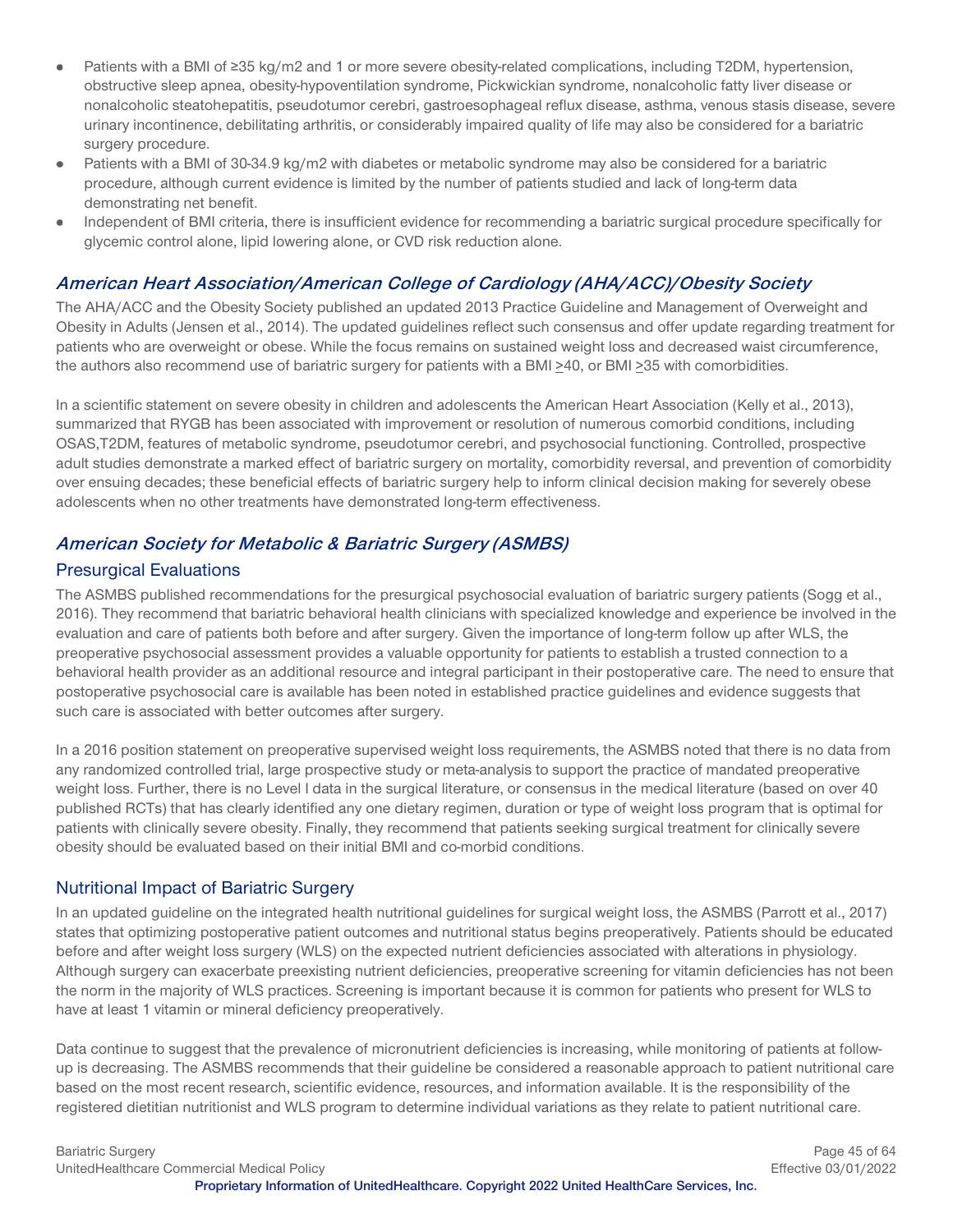# Specific Bariatric Procedures

The ASMBS (2016, updated 2019) has approved, and supports the use of the following bariatric procedures and associated devices:

- Roux-en-Y Gastric Bypass  $\bullet$
- $\bullet$ BPD/Duodenal Switch
- Intragastric Balloon  $\bullet$
- Sleeve Gastrectomy  $\bullet$
- Adjustable Gastric Banding  $\bullet$
- Single Anastomosis Duodeno-ileostomy with Sleeve

# Bariatric Reoperative Procedures

A 2017 ASMBS updated position statement on sleeve gastrectomy (SG) as a bariatric procedure (Ali et al., 2017) summarized that:

- Substantial long-term outcome data published in the peer-reviewed literature including studies comparing outcomes of  $\bullet$ various surgical procedures, confirm that sleeve gastrectomy (SG) provides significant and durable weight loss, improvements in medical co-morbidities, improved quality of life, and low complication and mortality rates for obesity treatment.
- SG is now the most commonly performed procedure in the United States (~53.8% of all bariatric procedures), followed by  $\bullet$ Roux-en-Y gastric bypass (RYGB; 23.1% of all procedures) (Chaar et al., 2018).
- In terms of initial early weight loss and improvement of most weight-related co-morbid conditions, SG and RYGB appear similar.
- The effect of SG on GERD is less clear, because GERD improvement is less predictable, and GERD may worsen or develop  $\bullet$ de novo. Preoperative counseling specific to GERD-related outcomes is recommended for all patients undergoing SG.
- Based on safety and efficacy data, there is a trend toward SG as the procedure of choice for adolescents, although both RYGB and SG are routinely performed in teen weight loss surgery programs.
- As with any bariatric procedure, long-term weight regain can occur after SG and may require one or more of a variety of re- $\bullet$ interventions.

In an updated statement on the single-anastomosis duodenal switch (SADS), the ASMBS has concluded that singleanastomosis duodenoileal bypass with sleeve gastrectomy (SADI-S) provides for similar outcomes to those for the classic biliopancreatic diversion with duodenal switch (BPD-DS) procedure and therefore should be recognized. The society conclusion is that the current available peer-reviewed literature does not suggest outcomes will differ substantially from those seen with classic DS procedure (Kallies, 2020).

The ASMBS Clinical Issues Committee position statement on intragastric balloon therapy endorsed by SAGES (Ali, et al., 2016) includes the following summary and recommendations:

- Level 1 data regarding the clinical utility, efficacy, and safety of intragastric balloon therapy for obesity are derived from  $\bullet$ randomized clinical studies.
- Implantation of intragastric balloons can result in notable weight loss during treatment.
- Although utilization of intragastric balloons results in notable weight loss, separating the effect of the balloon alone from  $\bullet$ those of supervised diet and lifestyle changes may be challenging. Of note, recent FDA pivotal trials demonstrated a benefit to balloon use compared with diet alone in their study populations. In general, any obesity treatment, including intragastric balloon therapy, would benefit from a multidisciplinary team that is skilled and experienced in providing in-person medical, nutritional, psychological, and exercise counseling.
- The safety profiles for intragastric balloons indicate a safe intervention, with serious complications being rare. Early  $\bullet$ postoperative tolerance challenges can be significant but can be controlled with pharmacotherapy in the majority of patients, thereby minimizing voluntary balloon removals. These early symptoms should be discussed with the patient before the procedure.
- Although therapy with prolonged balloon in situ time and the use of sequential treatments with multiple balloons have been studied, awareness and adherence to absolute and relative contraindications of use and timely removal optimize device safety.
- Based on current evidence, balloon therapy is FDA approved as an endoscopic, temporary (maximum 6 months) tool for  $\bullet$ the management of obesity. Further review will evaluate the impact of diet, lifestyle changes, and pharmacotherapy during and after balloon removal.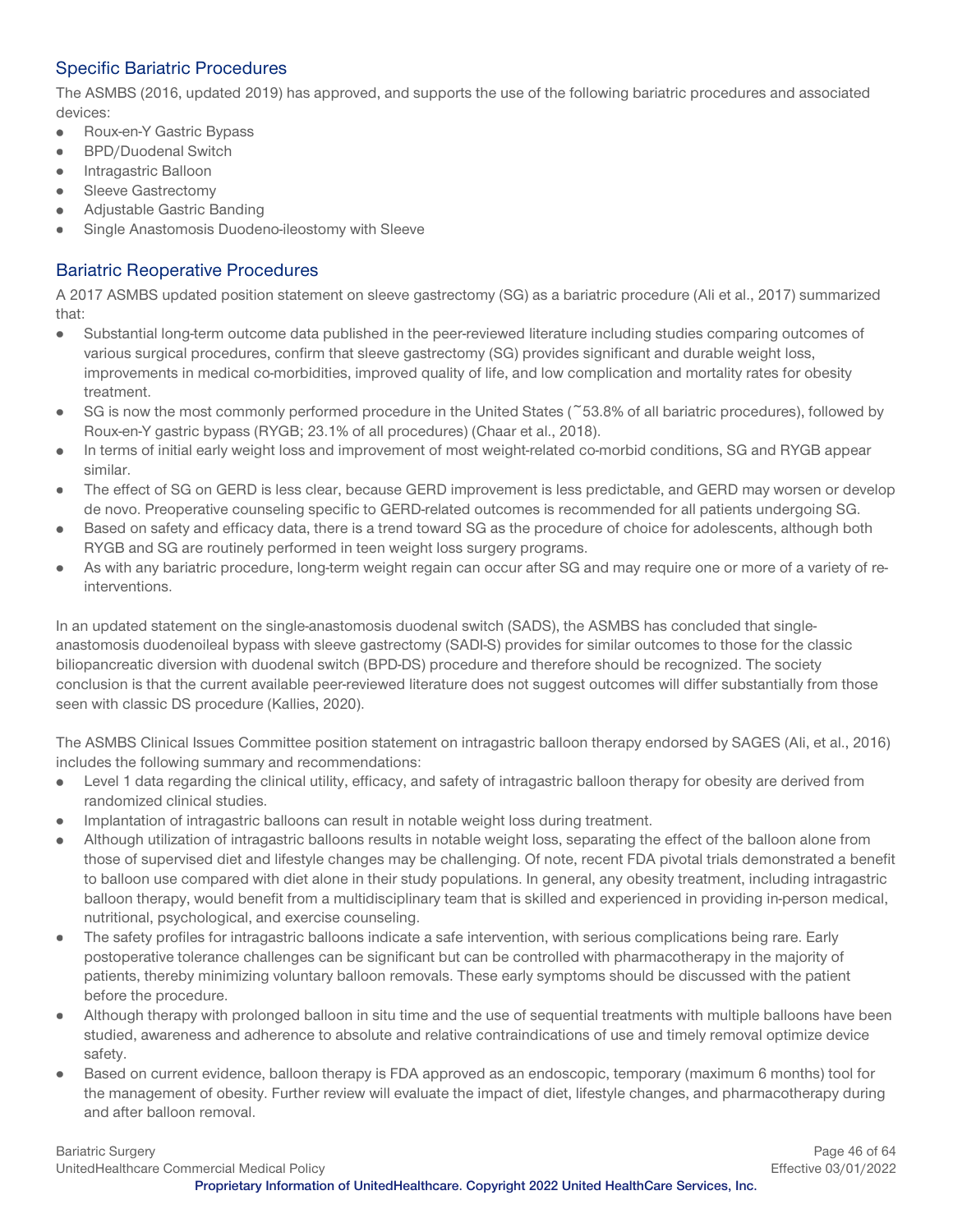The ability to perform appropriate follow-up is essential when intragastric balloons are used for weight loss to enhance their  $\bullet$ safety and avoid complications related to spontaneous deflation and bowel obstruction.

The ASMBS (Moore and Rosenthal, 2018) released an addendum to their intragastric balloon therapy position statement in response to the FDA's warnings on complications not identified during initial clinical trials, and worldwide mortalities associated with intragastric balloons. They recommend that:

- As with all procedures, it is important that patients give informed consent and are aware of potential adverse events. Laypeople may need to be counseled to correct a misperception that endolumenal treatments are nonsurgical and thus risk-free.
- When less powerful treatments are chosen, behavioral modification increases in importance and there is risk of weight regain after the device is retrieved. The ASMBS routinely advocates for multidisciplinary care and support of the weight loss patient, and this recommendation is even more crucial for intragastric balloon recipients.

The ASMBS, in their 2015 position statement on vagal blocking therapy for obesity (Papasavas et al., 2016), conclude that the quantity of the data available at this time (6 published studies; approximately 600 implanted devices) and the length of follow-up indicate adequate safety and efficacy in the short term. More prospective studies with longer follow-up are required to establish the clinically significant efficacy and patient tolerance of this device.

In a 2015 position statement on intragastric balloon therapy endorsed by SAGES, the ASMBS acknowledges that although utilization of intragastric balloons results in notable weight loss, separating the effect of the balloon alone from those of supervised diet and lifestyle changes may be challenging (Ali et al., 2016).

#### Bariatric Surgery in Adolescents

The updated ASMBS pediatric metabolic and bariatric surgery guidelines (Pratt et al., 2018) state that the disease of obesity has become recognized as a metabolic disease controlled by genetic factors, with clear evidence that the physiologic control of weight is through neuroendocrine pathways that regulate body mass by affecting satiety, hunger, and metabolism. The recognition that weight is largely not under volitional control leads to a strong need to offer effective, sustainable, proven therapies to children with obesity.

The summary of major changes in the guideline includes:

- Patient selection criteria of a BMI ≥120% of the 95th percentile with a co-morbidity or a BMI ≥140% of the 95th percentile should be used when determining weight cut offs for adolescents to undergo metabolic and bariatric surgery (MBS). In their opinion, Tanner stage and linear growth should not be used to determine readiness for MBS.
- Preoperative attempts at diet and exercise: there are no data that the number of weight loss attempts correlates with  $\bullet$ success after MBS. Compliance with a multi- disciplinary preoperative program may improve out-comes after MBS but prior attempts at weight loss should be removed as a barrier to definitive treatment for obesity.
- Requiring adolescents with a BMI >40 to have a co-morbidity (as in the old guidelines) puts children at a significant  $\bullet$ disadvantage to attaining a healthy weight. Earlier surgical intervention (at a BMI >45 kg/m2) can allow adolescents to reach a normal weight and avoid lifelong medication therapy and end organ damage from co-morbidities.
- Certain co-morbidities should be considered in adolescents, specifically the psychosocial burden of obesity, the orthopedic diseases specific to children, GERD, and cardiac risk factors. Given the poor outcomes of medical therapies for type 2 diabetes in children, these co-morbidities may be considered an indication for MBS in younger adolescents or those with lower obesity percentiles.
- Overview of nonalcoholic fatty liver disease (NAFLD) and steatohepatitis (NASH): NAFLD may be present in at least 59% of  $\bullet$ adolescent patients referred for MBS. Given complete resolution of NASH in approximately 85% of patients who undergo VSG or RYGB, NAFLD should be considered a strong indication for MBS in adolescents with severe obesity.
- Overview of OSA has been shown to cause significantly decreased health-related quality of life (HRQoL) with increased risk  $\bullet$ of morbidity and mortality in adolescents. MBS in adolescents results in significant improvement or resolution of OSA. Thus, OSA should be considered a strong indication for MBS.
- Multidisciplinary teams should stabilize and treat preexisting eating disorders, assure stable social support, assess and assist with nutrition and activity knowledge, and consider the addition of medications when appropriate.
- The Metabolic and Bariatric Surgery Accreditation and Quality Improvement Program (MBSAQIP) guidelines should be  $\bullet$ followed when building an adolescent MBS program. It is the responsibility of the adolescent MBS program to have a transition plan in place for adolescents to transition to an adult MBS program for lifelong care.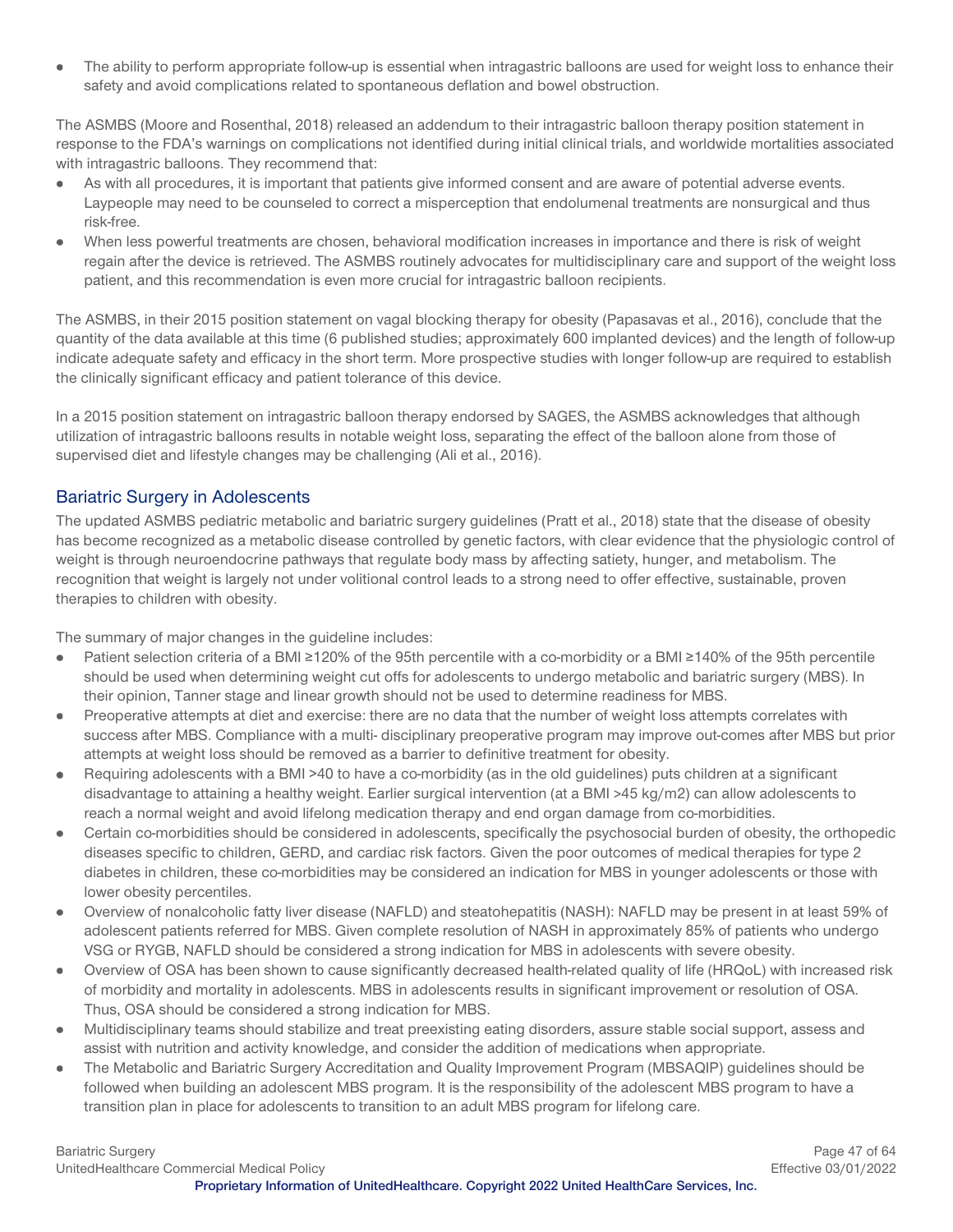The ASMBS Pediatric Committee (Michalsky et al., 2012) best practice guidelines state that the associated risk/benefit analysis of bariatric surgery in adolescents should also include the consideration of the potential long-term health risks of untreated or inadequately treated obesity for the individual candidate. In addition, patients with a greater BMI and more serious medical illness are at increased risk of complications after bariatric surgery. Providing access to bariatric surgery earlier in life when the disease burden and severity is lower might decrease the operative risk, morbidity, and mortality. Additionally, earlier surgical intervention alters the natural course of many obesity-related co-morbidities that otherwise would put the patient at risk of longterm complications and early mortality.

A comparative effectiveness review indicates bariatric surgical procedures such as Roux-en-Y gastric bypass (RYGB), gastric banding and vertical sleeve gastrectomy (VSG) for adolescents are superior to nonsurgical interventions for promoting weight loss. In addition, further support demonstrates adolescent patients who undergo RYGB, or VSG procedures show similar efficacy outcomes as adult patients undergoing the same procedure (Hayes, 2019).

# Impact of Obesity and Obesity Treatment on Fertility and Fertility Therapy

In a position statement endorsed by the American College of Obstetricians and Gynecologists (ACOG) and the Obesity Society (Kominiarek et al., 2017), the ASMBS summarized that:

- Bariatric surgery is effective in achieving significant and sustained weight loss in morbidly obese women and has been  $\bullet$ shown in case-control studies to improve fertility.
- Pregnancy is not recommended during the rapid weight-loss phase after bariatric surgery; therefore, counseling and follow- $\bullet$ up regarding contraception during this period is important.
- The specific impact of either medical weight-loss treatments or bariatric surgery on the responsiveness to subsequent  $\bullet$ treatments for infertility in both men and women is not clearly understood at this time.

#### Revisional Bariatric Surgery

In a systematic review of reoperative bariatric surgery, the ASMBS Revision Task Force (Brethauer et al., 2014) states that the indications and outcomes for reoperative bariatric surgery are procedure-specific, but the current evidence does support additional treatment for persistent obesity, co-morbid disease, and complications. Additional surgical therapy may benefit patients who present with insufficient weight loss, continued co-morbid disease, or weight gain after the index bariatric procedure. A thorough evaluation should be conducted by a multi-disciplinary program to determine the potential causes for their poor responses.

As the risks of reoperative bariatric surgery are higher than with the primary procedure, evidence suggests the need for careful patient selection. In addition, the specific type of reoperative procedure performed should be based on the patient's primary procedure, the patient's anatomy, the patient's weight and co-morbidities, and the experience of the surgeon.

An ASMBS Task Force (Sudan et al., 2015) on reoperative surgery provided the updated definitions for reoperative surgery as follows:

- Any operation after the first bariatric operation which qualified toward center of excellence volume requirements is considered a reoperation. Reoperations were further divided into corrective operations or conversions.
- An operation is considered corrective when complications or incomplete treatment effect of a previous bariatric operation  $\bullet$ was addressed but the initial operation was not changed.
- $\bullet$ Conversions involve changing an index bariatric operation (first operation) to a different type of bariatric operation, and reversal restored original anatomy.

The Task Force also conducted a systematic review to evaluate morbidity, mortality, and weight loss outcomes after reoperative bariatric surgery. Data on reoperations was compared to that from patients who had initial bariatric operations but did not undergo reoperations. Reoperations were subdivided into corrective operations and conversions.

- $\bullet$ Out of 449,753 bariatric operations, 28,720 (6.3%) underwent reoperations of which 19,970 (69.5%) were corrective and 8,750 (30.5%) were conversions.
- The mean % EBWL after conversion to a different bariatric operation was 39.3% and was 35.9% after a corrective operation. Although this % EBWL was lower than that after a primary operation (43.5%), it is still considered by the Task Force to be substantial and excellent weight loss. However, not all reoperations will result in further weight loss or resolution of comorbidity.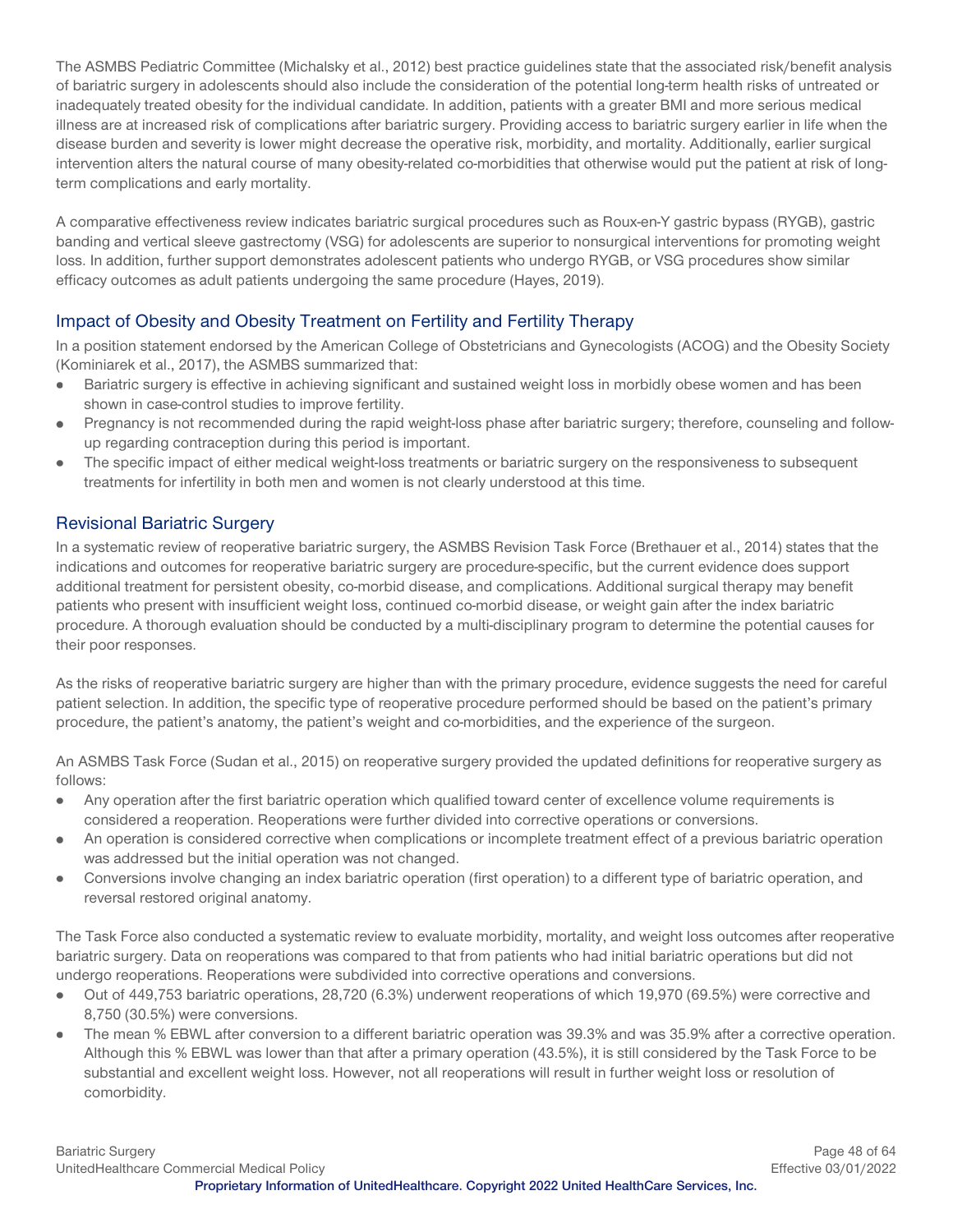- Restorative operations necessitated by intolerable side effects or complications of the index procedure such as removal of  $\bullet$ the laparoscopic adjustable gastric band for band intolerance or dilated esophagus, or reversing a duodenal switch or a gastric bypass for severe malabsorption, may in fact result in weight gain and return of comorbidities.
- Elderly patients (>60 years of age) comprised 11% of the primary and 12% of the reoperative group of patients. The data suggests an overall improvement in the rates of morbidity and mortality after bariatric operations in recent years, even for higher risk populations.

The Task Force concluded that although most patients do not require reoperative surgery, among those who do, the complication rate is low, and outcomes are clinically comparable to primary procedures.

# **American Society for Metabolic and Bariatric Surgery (ASMBS)/National Lipid Association (NLA)/Obesity Medicine Association (OMA)**

The ASMBS, NLA and OMA published a 2-part joint scientific statement on lipids and bariatric procedures. Part 1 concluded that bariatric procedures reduce body fat and have favorable effects on adipocyte and adipose tissue function, which contributes to improvement in metabolic diseases such as dyslipidemia, high glucose levels, and high blood pressure. Among the mechanisms by which bariatric procedures may improve dyslipidemia includes favorable alterations in endocrine and inflammatory homeostasis. Bariatric procedures may also have favorable effects on bile acid metabolism and the intestinal microbiome, which may also improve dyslipidemia (Bays et al., 2016a).

Part 2 of this joint scientific statement summarized that the principles that apply to bariatric procedures and lipid levels include the following: (1) The greater the fat mass loss, the greater the improvement in lipid parameters such as triglycerides and especially LDL cholesterol; (2) bariatric procedures allow for a decrease in the use of drug treatment for dyslipidemia; and (3) after bariatric procedures, HDL cholesterol may transiently decrease for the first 3–6 months after the procedure, which is usually followed by an increase in HDL cholesterol above the baseline value before the bariatric procedure. Finally, the authors observed that data are scarce regarding the effects of bariatric procedures on some of the lipid parameters such as non-HDL cholesterol, apolipoprotein B, and lipoprotein particle number and remnant lipoproteins (Bays et al., 2016b).

# **Endocrine Society**

In its updated guideline for the assessment, prevention and treatment of pediatric obesity (Styne et al., 2017) the Endocrine Society's recommendations include the following:

- Diagnose a child or adolescent >2 years of age as overweight if the BMI is ≥85th percentile but <95th percentile for age and  $\bullet$ sex, as obese if the BMI is ≥95th percentile, and as extremely obese if the BMI is ≥120% of the 95th percentile or ≥35 kg/m2
- Children or adolescents with a BMI of ≥85th percentile should be evaluated for potential comorbidities  $\bullet$
- Insulin concentrations should not be utilized when evaluating children or adolescents for obesity
- Bariatric surgery is suggested only under the following conditions:
	- o The patient has attained Tanner 4 or 5 pubertal development and final or near-final adult height, the patient has a BMI of >40 kg/m2 or has a BMI of >35 kg/m2 and significant, extreme comorbidities
	- o T2DM, moderate to extreme sleep apnea, pseudotumor cerebri, debilitating orthopedic problems, and nonalcoholic steatohepatitis with advanced fibrosis
	- o Extreme obesity and comorbidities persist despite compliance with a formal program of lifestyle modification, with or without pharmacotherapy
	- $\circ$  BMI of >40 kg/m2 with mild comorbidities (hypertension, dyslipidemia, moderate orthopedic problems, mild sleep apnea, nonalcoholic steatohepatitis, and extreme psychological distress that is secondary to their obesity)
	- o Psychological evaluation confirms the stability and competence of the family unit [psychological distress due to impaired quality of live (QOL) from obesity may be present, but the patient does not have an underlying untreated psychiatric illness]
	- o The patient demonstrates the ability to adhere to the principles of healthy dietary and activity habits
	- o There is access to an experienced surgeon in a pediatric bariatric surgery center of excellence that provides the necessary infrastructure for patient care, including a team capable of long-term follow-up of the metabolic and psychosocial needs of the patient and family
- Bariatric surgery should not be performed in preadolescent children, pregnant or breast-feeding adolescents (and those planning to become pregnant within 2 years of surgery), and in any patient who has not mastered the principles of healthy dietary and activity habits and/or has an unresolved substance abuse, eating disorder, or untreated psychiatric disorder

UnitedHealthcare Commercial Medical Policy Effective 03/01/2022

Bariatric Surgery **Page 49 of 64 Page 49 of 64**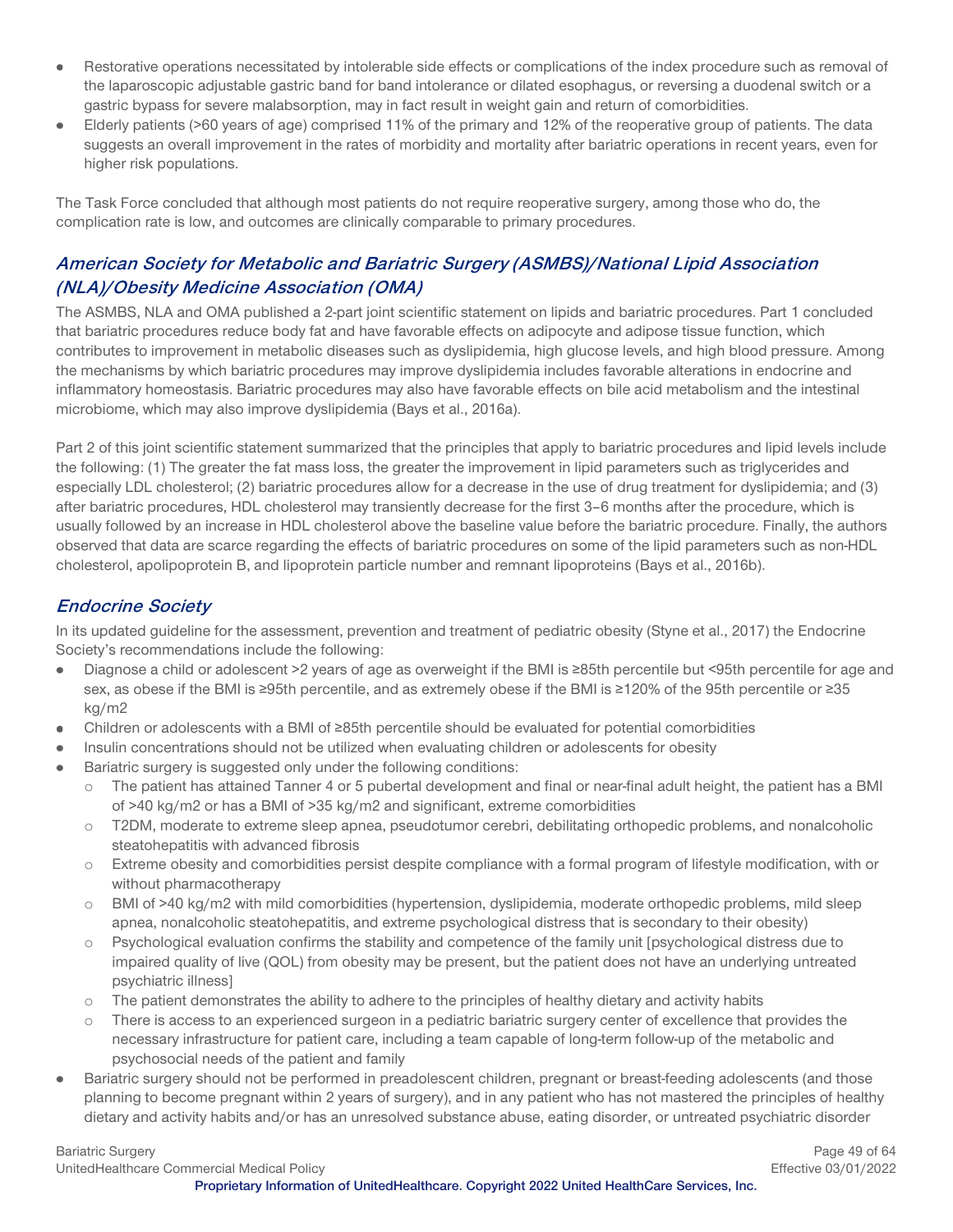# **Society of American Gastrointestinal and Endoscopic Surgeons (SAGES)**

A 2010 guideline by SAGES states that due to concerns for higher failure rates after fundoplication in the morbidly obese patient (BMI >35 kg/m<sup>2</sup>) and the inability of fundoplication to address the underlying problem (obesity) and its associated comorbidities, gastric bypass should be the procedure of choice when treating GERD in this patient group. The benefits in patients with BMI>30 is less clear and needs further study (Stefanidis et al., 2010).

In its 2008 Guidelines for Clinical Application of Laparoscopic Bariatric Surgery, endorsed by the ASMBS, SAGES confirms that bariatric surgery is medically indicated for morbidly obese patients who fail to respond to dietary, behavioral, nutritional, and medical therapies, with clear evidence of efficacy and safety. BMI and age-based candidacy guidelines should not limit access for patients suffering with progressive or poorly controlled obesity-related comorbidities if the risk-versus-benefit analysis favors surgery. Laparoscopic RGB, AGB, and BPD have all been proven effective. They do not make a definitive recommendation for one procedure over another and note that at the present time, decisions are driven by patient and surgeon preferences, as well as considerations regarding the degree and timing of necessary outcomes versus tolerance of risk and lifestyle change.

Further, the 2008 guidelines state that there are no absolute contraindications to bariatric surgery. Relative contraindications to surgery may include severe heart failure, unstable coronary artery disease, end-stage lung disease, active cancer diagnosis/treatment, cirrhosis with portal hypertension, uncontrolled drug or alcohol dependency, and severely impaired intellectual capacity. Crohn's disease may be a relative contraindication to Roux-en-Y gastric bypass and biliopancreatic diversion.

#### **Multidisciplinary Care Task Group**

Greenberg et al. (2005) found a high incidence of depression, negative body image, eating disorders, and low quality of life (QoL) in patients with severe obesity and that perceived obesity-related health problems, motivation, and sense of coherence (SoC) predicted better weight loss. Although their investigation showed there are no predictive relationships between preoperative psychological evaluations and postoperative weight loss, the Behavioral and Psychological subgroup of the Multidisciplinary Care Task Group recommended that all bariatric surgery candidates be evaluated by a licensed mental health care provider experienced in the treatment of severely obese patients and working with a multidisciplinary team. Although research supports the association of psychological problems such as depression and personality disorder with less successful obesity surgery outcomes, rarely are the psychological problems cited as contraindications for surgery (Greenberg et al., 2005).

#### **National Institute for Health and Care Excellence (NICE)**

The National Institute for Health and Care Excellence (NICE) 2014 guideline on obesity identification, assessment and management offers bariatric surgery as a treatment option for people with obesity when they have: a BMI of 40 kg/m2 or more, or between 35 kg/m2 and 40 kg/m2 and other significant disease (for example, type 2 diabetes or high blood pressure) that could be improved if they lost weight; all appropriate non-surgical measures have been tried but the person has not achieved or maintained adequate, clinically beneficial weight loss; have a multi-disciplinary team approach; the person is generally fit for surgery and anesthesia; and the person commits to the need for long-term follow-up. In addition, the NICE guideline notes that bariatric surgery is the option of choice (instead of lifestyle interventions or drug treatment) for adults with a BMI of more than 50 kg/m2 when other interventions have not been effective. Further, surgical intervention is not generally recommended in children or young people, however it may be considered only in exceptional circumstances, and if they have achieved or nearly achieved physiological maturity.

A 2015 NICE interventional procedure guidance on managing type 2 diabetes states that current evidence on the safety and efficacy of implantation of a duodenal–jejunal bypass liner for managing type 2 diabetes is limited in quality and quantity. Therefore, the procedure should only be used in the context of research. Further research should give details of patient selection, including information about use of the procedure in patients with different levels of BMI. The research should provide information on complications; reasons for early removal of the device; medication used for treating type 2 diabetes, both when the device is in place and after its removal; and control of type 2 diabetes after device removal. In 2018, the following statement was added to this guidance: The device used in this procedure (EndoBarrier) no longer has a current CE mark. The CE mark is necessary for medical devices to be marketed in the European Union. A non-CE marked device can only be used in the context of clinical investigations with MHRA and research ethical approval.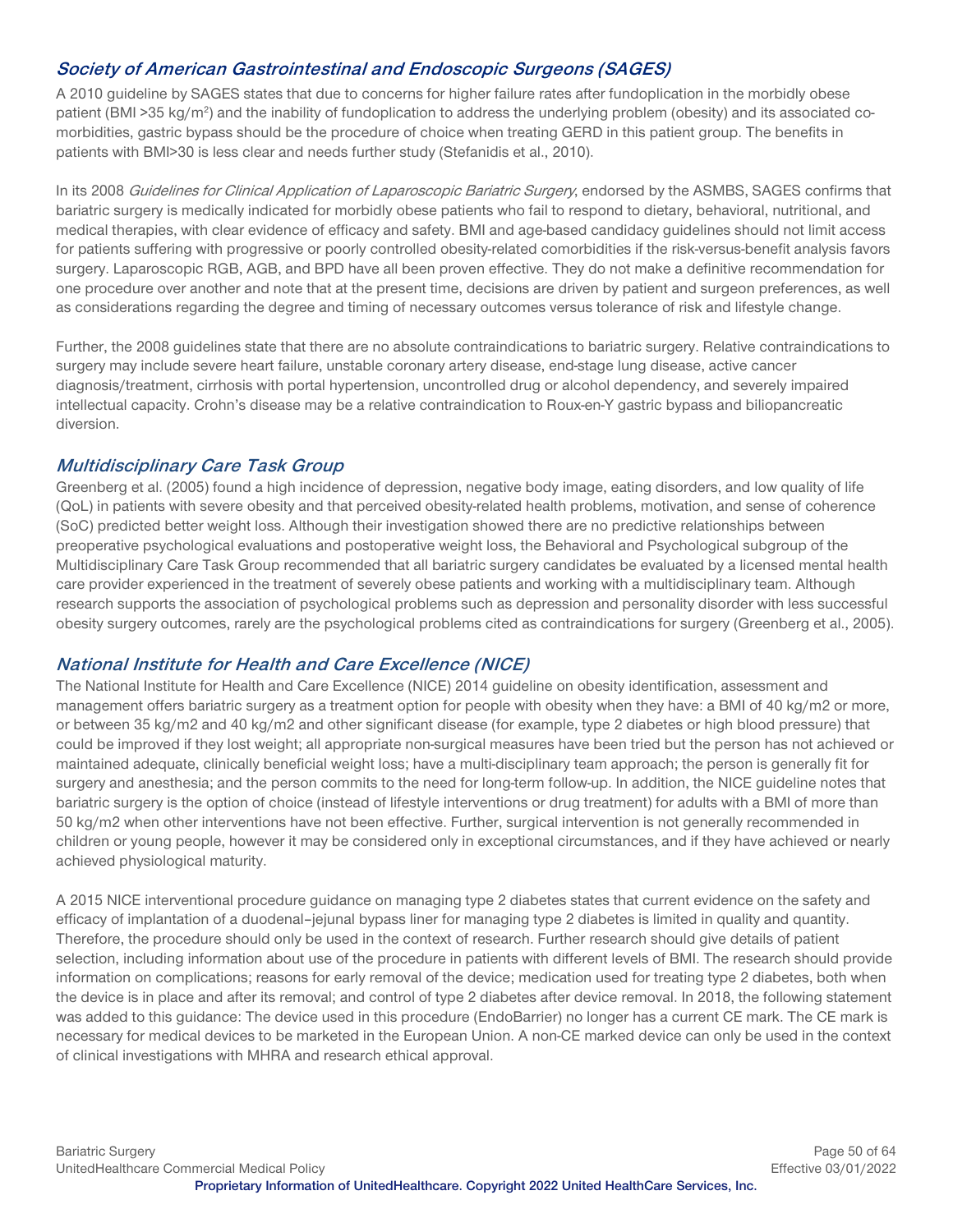# **American Academy of Sleep Medicine (AASM)**

The American Academy of Sleep Medicine commissioned a task force of experts in sleep medicine, otolaryngology, and bariatric surgery to develop recommendations based on a systematic review of the literature (Kent, 2021). The following are recommendations intended as a guide for clinicians who treat overweight adults with OSA:

- Recommend clinicians discuss referral to a sleep surgeon with adults with OSA and BMI <40 who are intolerant or  $\bullet$ unaccepting of CPAP (STRONG)
- Recommend clinicians discuss referral to a bariatric surgeon with adults with OSA and obesity (class II/III, BMI ≥35) who  $\bullet$ are intolerant or unaccepting of PAP (STRONG)
- Suggest clinicians discuss referral to a sleep surgeon with adults with OSA, BMI <40 and persistent inadequate PAP  $\bullet$ adherence due to pressure-related side effects (CONDITIONAL)
- Suggest clinicians recommend PAP as an initial therapy for adults with OSA and a major upper airway anatomic  $\bullet$ abnormality prior to consideration of referral for upper airway surgery (CONDITIONAL)

# **Department of Veterans Affairs (VA)/Department of Defense (DoD)**

The 2020 guideline from the VA/DoD (Mayer et al., 2020) for the management of adult overweight or obesity makes the following suggestions or recommendations:

- $\bullet$ In patients with a body mass index of ≥30 kg/m2 and type 2 diabetes mellitus, suggest offering the option of metabolic/bariatric surgery, in conjunction with a comprehensive lifestyle intervention.
- In adult patients with a body mass index ≥40 kg/m2 or those with body mass index ≥35 kg/m2 with obesity-associated  $\bullet$ condition(s), suggest offering the option of metabolic/bariatric surgery, in conjunction with a comprehensive lifestyle intervention, for long-term weight loss/maintenance and/or to improve obesity-associated condition(s).
- In patients with obesity (body mass index ≥30 kg/m2) who prioritize short-term (up to six months) weight loss, suggest offering intragastric balloons in conjunction with a comprehensive lifestyle intervention.
- There is insufficient evidence to recommend for or against metabolic/bariatric surgery to patients over age 65.
- There is insufficient evidence to recommend for or against percutaneous gastrostomy devices for weight loss in patients with obesity.
- There is insufficient evidence to recommend for or against intragastric balloons for long-term weight loss to support chronic weight management or maintenance.

#### **Thoracic Society**

In a clinical practice guideline from the Thoracic Society (Hudgel, 2018), the following recommendations are made for patients who are overweight and suffer from OSA:

- Reduced-calorie diet, and  $\bullet$
- Exercise or increased physical activity, and
- Behavioral guidance  $\bullet$

In addition, it was stated that pharmacological therapy and bariatric surgery are appropriate for selected patients who require further assistance with weight loss.

# <span id="page-50-0"></span>**U.S. Food and Drug Administration (FDA)**

This section is to be used for informational purposes only. FDA approval alone is not a basis for coverage.

Bariatric surgical procedures are not subject to FDA regulation. FDA approval information for several devices related to bariatric surgery is described below.

The FDA approved the ORBERA™ Intragastric Balloon System (Apollo Endosurgery, Inc.) on August 5, 2015. The ORBERA System is indicated for use as an adjunct to weight reduction in obese adults with BMI ≥30 and ≤40 kg/m2. It is to be used in conjunction with a long-term supervised diet and behavior modification program designed to increase the likelihood of significant long-term weight loss and weight loss maintenance. It is indicated for adults who have failed conservative weight reduction strategies, such as supervised diet, exercise and behavior modification program. ORBERA has a maximum placement period of 6 months. For more information, see:

<https://www.accessdata.fda.gov/scripts/cdrh/cfdocs/cfpma/pma.cfm?id=p140008>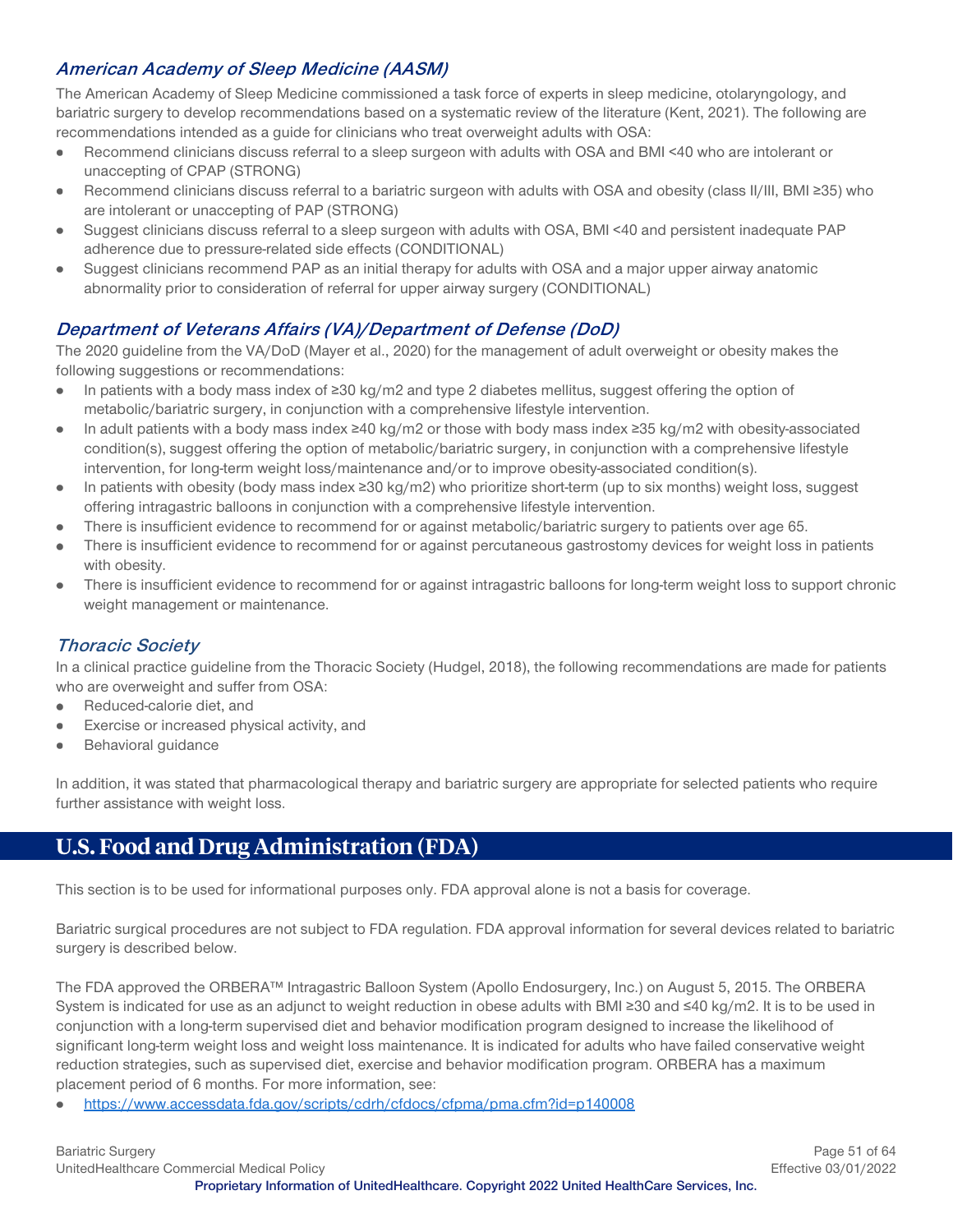<https://www.accessdata.fda.gov/scripts/cdrh/cfdocs/cfpma/pma.cfm?id=P140008S016>

(Accessed October 7, 2021)

The FDA approved the implantable EnteroMedics Maestro Rechargeable System to be marketed on January 4, 2015) .The Maestro Rechargeable System is an implantable pacemaker-like device for patients who are morbidly obese or who are obese with one or more obesity-related conditions. For more information, see: [https://www.accessdata.fda.gov/scripts/cdrh/cfdocs/cfPMA/pma.cfm?id=P130019.](https://www.accessdata.fda.gov/scripts/cdrh/cfdocs/cfPMA/pma.cfm?id=P130019) (Accessed October 7, 2021)

Gastric banding involves the use of an adjustable or nonadjustable gastric band, which is subject to FDA marketing approval. In 2001, the BioEnterics® LAP-BAND System was approved by FDA for marketing under the premarket approval process. According to the FDA labeling, this is approved for surgical treatment for severely obese adults for whom more conservative treatments (e.g., diet, exercise, behavioral modification) have failed. The LAP-BAND System is indicated for use in weight reduction for severely obese patients with a Body Mass Index (BMI) of at least 40 or a BMI of at least 35 with one or more severe co-morbid conditions, or those who are 100 lbs. or more over their estimated ideal weight according to the 1983 Metropolitan Life Insurance Tables (use the midpoint for medium frame). It is indicated for use only in severely obese adult patients who have failed more conservative weight-reduction alternatives, such as supervised diet, exercise and behavior modification programs.

In February 2011, the FDA approved the Lap-Band Adjustable Gastric Banding System, by Allergan, for weight reduction in obese patients, with a Body Mass Index (BMI) of at least 40 kg/m2 or less obese patients who have at least a body mass index (BMI) of 30 kg/m2 and one or more additional obesity-related co-morbid condition, such as diabetes or hypertension. Additional information is available at: [http://www.accessdata.fda.gov/cdrh\\_docs/pdf/p000008s017a.pdf.](http://www.accessdata.fda.gov/cdrh_docs/pdf/p000008s017a.pdf) (Accessed October 7, 2021)

On September 28, 2007, the FDA approved the REALIZE™ Adjustable Gastric Band (REALIZE Band) manufactured by Ethicon Endo-Surgery, Inc. The REALIZE Band also consists of a silicone band, tubing, and an injection port. Additional information is available at[: http://www.accessdata.fda.gov/cdrh\\_docs/pdf7/P070009b.pdf.](http://www.accessdata.fda.gov/cdrh_docs/pdf7/P070009b.pdf) (Accessed October 7, 2021)

In October 2010, the manufacturer voluntarily recalled the REALIZE Band due to the potential for a small ancillary component called the Strain Relief to move out of its intended position. The device was changed to add a silicone adhesive to bond the strain relief sleeve and the locking connector components of the injection port. Additional information is available at: [http://www.accessdata.fda.gov/scripts/cdrh/cfdocs/cfres/res.cfm?id=95101.](http://www.accessdata.fda.gov/scripts/cdrh/cfdocs/cfres/res.cfm?id=95101) (Accessed October 7, 2021)

Adjustable gastric bands are contraindicated in patients younger than 18 years of age.

Surgical stapling devices are used in all bariatric surgical procedures except gastric banding. These devices have been approved by FDA for use in various general surgical procedures. One device is the Endo Gia Universal Auto Suture, which inserts six parallel rows of staples into tissue. Other surgical staplers are manufactured by Ethicon Endo-Surgery. Additional information, product code GDW and GAG, is available at: [http://www.accessdata.fda.gov/scripts/cdrh/cfdocs/cfRL/listing.cfm.](http://www.accessdata.fda.gov/scripts/cdrh/cfdocs/cfRL/listing.cfm) (Accessed October 7, 2021)

StomaphyX was granted 510(k) marketing approval on March 9, 2007. EndoGastric Solutions StomaphyX™ endoluminal fastener and delivery system is substantially equivalent in intended use and method of operation to a combination of the LSI Solutions Flexible Suture Placement Device and the Bard Endoscope Suturing System/Bard Endocinch. According to the FDA, the StomaphyX system is indicated for use in endoluminal trans-oral tissue approximation and ligation in the gastrointestinal tract. Additional information is available at: http://www.accessdata.fda.gov/cdrh\_docs/pdf6/K062875.pdf. (Accessed October 7, 2021)

According to EndoGastric Solutions, StomaphyX is no longer being manufactured.

The OverStitch™ Endoscopic Suturing System was granted 510(k) marketing approval on June 27, 2018. According to the FDA, it is intended for endoscopic placement of suture(s) and approximation of soft tissue within the gastrointestinal tract. The device can utilize either a single- or dual-channel endoscope. Additional information is available at: [https://www.accessdata.fda.gov/cdrh\\_docs/pdf18/K181141.pdf.](https://www.accessdata.fda.gov/cdrh_docs/pdf18/K181141.pdf) (Accessed October 7, 2021)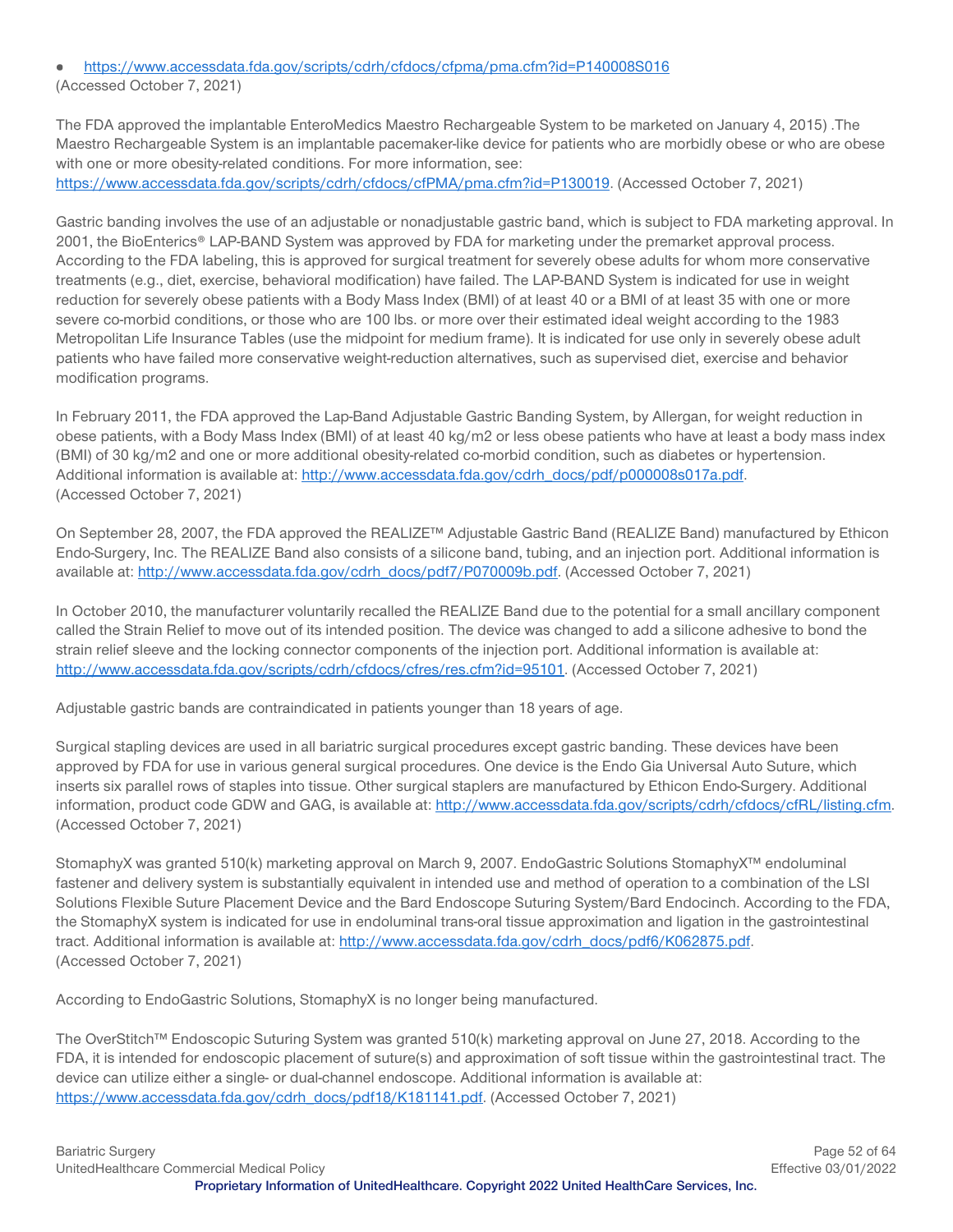The AspireAssist received FDA pre-market approval on June 14, 2016 for adults who are at least 22 years old and are obese, with a BMI of 35.0-55.0 kg/m<sup>2</sup> who have failed to achieve and maintain weight loss with non-surgical weight loss therapy. The AspireAssist is intended for long-term use in conjunction with lifestyle therapy (to help patients develop healthier eating habits and reduce caloric intake) and continuous medical monitoring. Additional information is available at: [https://www.accessdata.fda.gov/scripts/cdrh/cfdocs/cfPMA/pma.cfm?id=P150024.](https://www.accessdata.fda.gov/scripts/cdrh/cfdocs/cfPMA/pma.cfm?id=P150024) (Accessed October 7, 2021)

Transoral gastroplasty (TOGA) is not currently FDA approved.

The TransPyloric Shuttle/TransPyloric Shuttle Delivery Device was granted Premarket Approval on April 18, 2019 and is indicated for weight reduction in adult patients with obesity with a BMI of 35.0-40.0 kg/m2 or a BMI of 30.0 to 34.9 kg/m2 with one or more obesity related comorbid conditions and intended to be used in conjunction with a diet and behavior modification program. [https://www.accessdata.fda.gov/cdrh\\_docs/pdf18/P180024a.pdf.](https://www.accessdata.fda.gov/cdrh_docs/pdf18/P180024a.pdf) (Accessed October 7, 2021)

In August of 2018, the FDA granted GI Dynamics Inc., Boston, MA an Investigational Device Exemption for the EndoBarrier<sup>®</sup> gastrointestinal liner. Additional information is available at: <https://www.fda.gov/medical-devices/how-study-and-market-your-device/investigational-device-exemption-ide>

# <span id="page-52-0"></span>**References**

Abu Dayyeh BK, Edmundowicz SA, Jonnalagadda S, et al. Endoscopic bariatric therapies. Gastrointest Endosc. 2015a; 81(5).

Abu Dayyeh BK, Kumar N, Edmundowicz SA, et al. ASGE Bariatric Endoscopy Task Force systematic review and meta-analysis assessing the ASGE PIVI thresholds for adopting endoscopic bariatric therapies. Gastrointest Endosc. 2015b; 82(3):425-438.

Ahmad A, Carleton JD, Ahmad ZF, et al. Laparoscopic versus robotic-assisted Roux-en-Y gastric bypass: a retrospective, singlecenter study of early perioperative outcomes at a community hospital. Surg Endosc. 2016 Sep;30(9):3792-6.

Alarcón Del Agua I, Socas-Macias M, Busetto L, et al. Post-implant analysis of epidemiologic and eating behavior data related to weight loss effectiveness in obese patients treated with gastric electrical stimulation. Obes Surg. 2017 Jun;27(6):1573-1580.

Ali M, El Chaar M, Ghiassi S, et al. ASMBS guidelines/statements. American Society for Metabolic and Bariatric Surgery updated position statement on sleeve gastrectomy as a bariatric procedure. Surg Obes Relat Dis. 2017 Oct;13(10):1652-1657.

Ali MR, Moustarah F, Kim JJ; American Society for Metabolic and Bariatric Surgery Clinical Issues Committee. American Society for Metabolic and Bariatric Surgery position statement on intragastric balloon therapy endorsed by the Society of American Gastrointestinal and Endoscopic Surgeons. Surg Obes Relat Dis. 2016 Mar-Apr;12(3):462-467.

Alqahtani AR, Elahmedi M, Abdurabu HY, et al. Ten-year outcomes of children and adolescents who underwent sleeve gastrectomy: weight loss, comorbidity resolution, adverse events, and growth velocity. J Am Coll Surg. 2021 Aug 24:S1072- 7515(21)01929-3.

Altieri MS, Yang J, Nie L, et al. Rate of revisions or conversion after bariatric surgery over 10 years in the state of New York. Surg Obes Relat Dis. 2018 Apr;14(4):500-507.

American Diabetes Association (ADA). Obesity Management for the Treatment of Type 2 Diabetes: Standards of medical care in diabetes – 2021. Diabetes Care 2021;44(Suppl. 1):S100–S110.

American Diabetes Association (ADA). Standards of medical care in diabetes – 2017. Diabetes Care 2017;40(Suppl.1):S1– S2.American Society for Metabolic and Bariatric Surgery (ASMBS). Position statement. Preoperative supervised weight loss requirements. April 2016.

American Society for Bariatric Surgery (ASBS). Rationale for the surgical treatment of morbid obesity. November 23, 2005.

American Society for Metabolic and Bariatric Surgery (ASMBS). Approved procedures and devices. March 2019. Available at: [https://asmbs.org/resources/endorsed-procedures-and-devices?/resources/approved-procedures.](https://asmbs.org/resources/endorsed-procedures-and-devices?/resources/approved-procedures) Accessed October 7, 2021.

Angrisani L, Cutolo PP, Formisano G, et al. Long-term outcomes of laparoscopic adjustable silicone gastric banding (LAGB) in moderately obese patients with and without co-morbidities. Obes Surg. 2013 Jul;23(7):897-902.

Apovian CM, Shah SN, Wolfe BM, et al. Two-year outcomes of vagal verve blocking (vBloc) for the treatment of obesity in the ReCharge Trial. Obes Surg. 2017 Jan;27(1):169-176.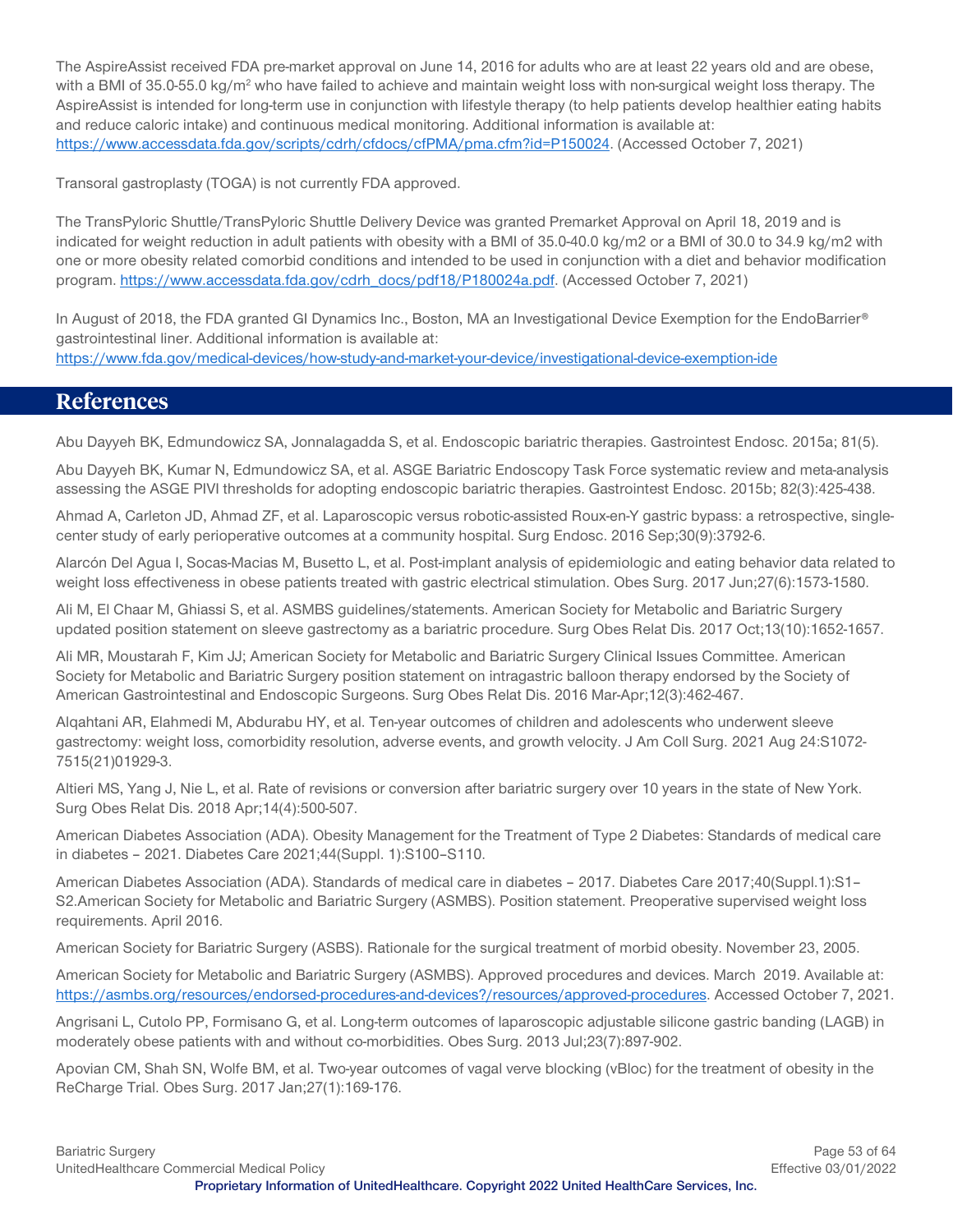Arterburn DE, Olsen MK, Smith VA, et al. Association between bariatric surgery and long-term survival. JAMA. 2015; 313(1):62- 70.

Aspire Bariatrics. King of Prussia, PA. AspireAssist. Available at: [https://www.aspirebariatrics.com/.](https://www.aspirebariatrics.com/) Accessed October 7, 2021.

Ayloo S, Roh Y, Choudhury N. Laparoscopic, hybrid, and totally robotic Roux-en-Y gastric bypass. J Robot Surg. 2016 Mar;10(1):41-7.

Bai ZB, Qin YL, Deng G, et al. Bariatric embolization of the left gastric arteries for the treatment of obesity: 9-month data in 5 patients. Obes Surg. 2018 Apr;28(4):907-915.

Bays HE, Jones PH, Jacobson TA, et al. Lipids and bariatric procedures part 1 of 2: scientific statement from the National Lipid Association, American Society for Metabolic and Bariatric Surgery, and Obesity Medicine Association: full report. J Clin Lipidol. 2016a Jan-Feb;10(1):33-57.

Bays HE, Kothari SN, Azagury DE, et al. ASMBS guidelines/statements. Lipids and bariatric procedures part 2 of 2: scientific statement from the American Society for Metabolic and Bariatric Surgery (ASMBS),the National Lipid Association (NLA), and Obesity Medicine Association (OMA). Surg Obes Relat Dis. 2016b Mar-Apr;12(3):468-495.

Beamish AJ, Gronowitz E, Olbers T, et al. Body composition and bone health in adolescents after Roux-en-Y gastric bypass for severe obesity. Pediatr Obes. Pediatr Obes. 2017 Jun;12(3):239-246.

Beckmann JH, Bernsmeier A, Kersebaum JN, et al. The impact of robotics in learning Roux-en-Y gastric bypass: a retrospective analysis of 214 laparoscopic and robotic procedures: robotic vs. laparoscopic RYGB. Obes Surg. 2020 Jun;30(6):2403-2410.

Benedix F, Krause T, Adolf D, et al. Perioperative course, weight loss and resolution of comorbidities after primary sleeve gastrectomy for morbid obesity: are there differences between adolescents and adults? Obes Surg. 2017 Sep;27(9):2388-2397.

Betzel B, Homan J, Aarts EO, et al. Weight reduction and improvement in diabetes by the duodenal-jejunal bypass liner: a 198 patient cohort study. Surg Endosc. 2017 Jul;31(7):2881-2891.

Bindal V, Bhatia P, Dudeja U, et al. Review of contemporary role of robotics in bariatric surgery. J Minim Access Surg. 2015 Jan-Mar; 11(1):16–21.

Brethauer SA, Hammel JP, Schauer PR. Systematic review of sleeve gastrectomy as staging and primary bariatric procedure. Surg Obes Relat Dis. 2009 Jul-Aug;5(4):469-475.

Brethauer SA, Kothari S, Sudan R, et al. Systematic review on reoperative bariatric surgery: American Society for Metabolic and Bariatric Surgery Revision Task Force. Surg Obes Relat Dis. 2014. Sep-Oct;10(5):952-72.

Buttelmann K, Linn JG, Denham W, Ruiz M, Yetasook A, Ujiki M. Management options for obesity after bariatric surgery. Surg Laparosc Endosc Percutan Tech. 2015 Feb;25(1):15-18.

Bužga M, Švagera Z, Tomášková H, et al. Metabolic effects of sleeve gastrectomy and laparoscopic greater curvature plication: an 18-month prospective, observational, open-label study. Obes Surg. 2017 Dec;27(12):3258-3266.

California Technology Assessment Forum. Institute for Clinical and Economic Review 2015. Controversies in obesity management. A technology assessment. June 2015.

Camilleri M, Toouli J, Herrera MF, et al. Intra-abdominal vagal blocking (VBLOC therapy): Clinical results with a new implantable medical device. Surgery. 2008;143(6):723-731.

Carbajo MA, Jiménez JM, Luque-de-León E, et al. Evaluation of weight loss indicators and laparoscopic one-anastomosis gastric bypass outcomes. Sci Rep. 2018 Jan 31;8(1):1961.

Carbajo MA, Fong-Hirales A, Luque-de-León E, et al. Weight loss and improvement of lipid profiles in morbidly obese patients after laparoscopic one-anastomosis gastric bypass: 2-year follow-up. Surg Endosc. 2017 Jan;31(1):416-421.

Centers for Disease Control and Prevention (CDC), National Center for Health Statistics. Clinical growth charts. Updated June 2017. Available at: [https://www.cdc.gov/growthcharts/clinical\\_charts.htm.](https://www.cdc.gov/growthcharts/clinical_charts.htm) Accessed October 7, 2021.

Centers for Disease Control and Prevention (CDC). National Center for Health Statistics. Prevalence of obesity among adults and youth: United States, 2015-2016. October 2017. Available at[: https://www.cdc.gov/nchs/products/databriefs/db288.htm.](https://www.cdc.gov/nchs/products/databriefs/db288.htm) Accessed October 7, 2021.

Centers for Disease Control and Prevention (CDC). What is BMI. August 2021. Available at: [https://www.cdc.gov/healthyweight/assessing/bmi/adult\\_bmi/index.html.](https://www.cdc.gov/healthyweight/assessing/bmi/adult_bmi/index.html) Accessed October 7, 2021.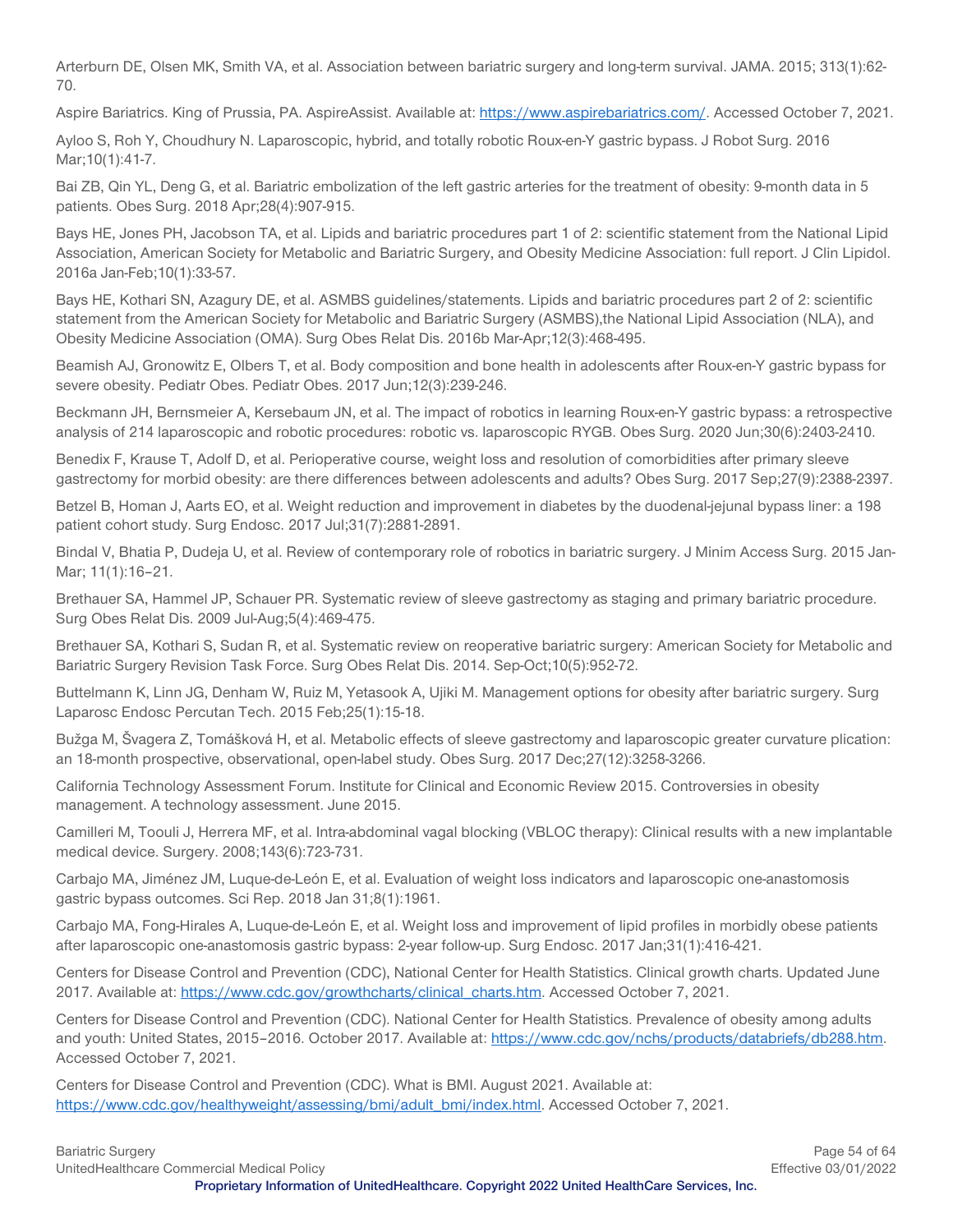Cha R, Marescaux J, Diana M. Updates on gastric electrical stimulation to treat obesity: Systematic review and future perspectives. World J Gastrointest Endosc. 2014 Sep 16;6(9):419-31.

Chaar ME, Lundberg P, Stoltzfus J. Thirty-day outcomes of sleeve gastrectomy versus Roux-en-Y gastric bypass: first report based on Metabolic and Bariatric Surgery Accreditation and Quality Improvement Program database. Surg Obes Relat Dis. 2018 May;14(5):545-551.

Chang SH, Stoll CR, Song J, et al. The effectiveness and risks of bariatric surgery: an updated systematic review and metaanalysis, 2003-2012. JAMA Surg. 2014 Mar;149(3):275-87.

Christou NV, Sampalis JS, Liberman M, et al. Surgery decreases long-term mortality, morbidity, and health care use in morbidly obese patients. Ann Surg. 2004 Sep;240(3):416-23.

Clapp B, Wynn M, Martyn C, et al. Long term (7 or more years) outcomes of the sleeve gastrectomy: a meta-analysis. Surg Obes Relat Dis. 2018 Jun;14(6):741-747.

Coffin B, Maunoury V, Pattou F, et al. Impact of intragastric balloon before laparoscopic gastric bypass on patients with super obesity: a randomized multicenter study. Obes Surg.2017;27(4):902-909.

Colquitt JL, Picot J, Loveman E, et al. Surgery for obesity. Cochrane Database Syst Rev. 2009 Apr 15;(2):CD003641.

Colquitt JL, Pickett K, Loveman E, et al. Surgery for weight loss in adults. Cochrane Database Syst Rev. 2014 Aug 8;(8):CD003641.

Cooper TC, Simmons EB, Webb K, et al. Trends in weight regain following Roux-en-y gastric bypass (RYGB) bariatric surgery. Obes Surg. 2015 Aug;25(8):1474-81.

Cottam A, Cottam D, Portenier D, et al. A matched cohort analysis of stomach intestinal pylorus saving (SIPS) surgery versus biliopancreatic diversion with duodenal switch with two-year follow-up. Obes Surg. 2017;27(2):454-461.

Cottam A, Cottam D, Medlin W, et al. A matched cohort analysis of single anastomosis loop duodenal switch versus Roux-en-Y gastric bypass with 18-month follow-up. Surg Endosc. 2016 Sep;30(9):3958-64.

Cottam D, Roslin M, Enochs P, et al. Single Anastomosis Duodenal Switch: 1-Year Outcomes. Obes Surg. 2020 Apr;30(4):1506- 1514.

Courcoulas A, Abu Dayyeh BK, Eaton L, et al. Intragastric balloon as an adjunct to lifestyle intervention: a randomized controlled trial. Int J Obes. 2017;41(3):427-433.

Dardamanis D, Navez J, Coubeau L, et al. A retrospective comparative study of primary versus revisional Roux-en-Y gastric bypass: long-term results. Obes Surg. 2018 Aug;28(8):2457-2464.

David MB, Abu-Gazala S, Sadot E, et al. Laparoscopic conversion of failed vertical banded gastroplasty to Roux-en-Y gastric bypass or biliopancreatic diversion. Surg Obes Relat Dis. 2015 Sep-Oct;11(5):1085-91.

Desai NK, Wulkan ML, Inge TH. Update on adolescent bariatric surgery. Endocrinol Metab Clin North Am. 2016 Sep;45(3):667- 76.

Dixon J, O'Brien P, Playfair J, et al. Adjustable gastric banding and conventional therapy for type 2 diabetes. JAMA. 2008;299(3):316-323.

Doležalova-Kormanova K, Buchwald JN, Skochova D, et al. Five-year outcomes: laparoscopic greater curvature plication for treatment of morbid obesity. Obes Surg. 2017 Nov;27(11):2818-2828.

Economopoulos KP, Theocharidis V, McKenzie TJ, et al. Robotic vs. laparoscopic Roux-En-Y gastric bypass: a systematic review and meta-analysis. Obes Surg. 2015 Nov;25(11):2180-9.

ECRI Institute. Custom Product Brief. TransPyloric Shuttle implant (BAROnova, Inc.) for Treating Obesity. May 2019.

ECRI Institute. Clinical Evidence Assessment. Ingestible intragastric balloons for treating obesity. April 2020.

ECRI Institute. Emerging Technology Evidence Report. Intragastric balloons (Obalon, Orbera and ReShape) for treating obesity. August 2017.

ECRI Institute. Clinical Evidence Assessment. Rechargeable vagal blocking system (Maestro) for treating obesity. July 2016. Updated May 2017.

ECRI. Health Information Assessment. Ingestible Intragastric Balloons for Treating Obesity\_April 2020.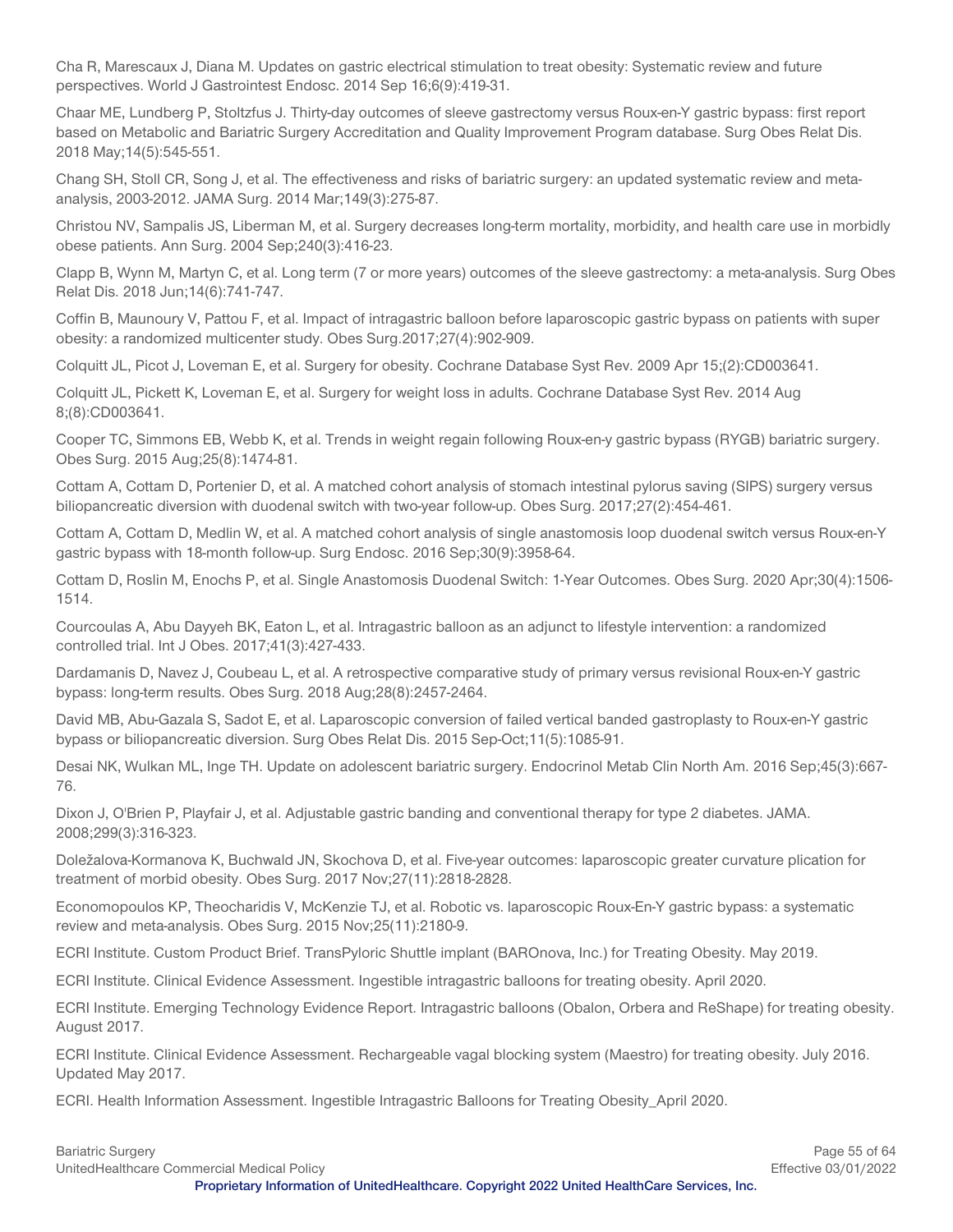Eid GM, McCloskey CA, Eagleton JK, et al. StomaphyX vs a sham procedure for revisional surgery to reduce regained weight in Roux-en-Y gastric bypass patients : a randomized clinical trial. JAMA Surg. 2014 Apr;149(4):372-9.

El Chaar M, Stoltzfus J, Claros L, et al. Indications for revisions following 630 consecutive laparoscopic sleeve gastrectomy cases: Experience in a single accredited center. J Gastrointest Surg. 2017 Jan;21(1):12-16.

Elhag W, El Ansari W, Abdulrazzaq S, et al. Evolution of 29 anthropometric, nutritional, and cardiometabolic parameters among morbidly obese adolescents 2 years post sleeve gastrectomy. Obes Surg. 2018 Feb;28(2):474-482.

English WJ, DeMaria EJ, Brethauer SA, et al. American Society for Metabolic and Bariatric Surgery estimation of metabolic and bariatric procedures performed in the United States in 2016. Surg Obes Relat Dis. 2018 Mar;14(3):259-263.

Epstein LJ, Kristo D, Strollo PJ, et al. Adult Sleep Apnea Taskforce of the American Academy of Sleep Medicine. Clinical guideline for the evaluation, management and long-term care of obstructive sleep apnea in adults. Journal of Clinical Sleep Medicine. March 2009. 5(3): 263-276.

Eskandaros MS, Abbass A, Zaid MH, et al. Laparoscopic one anastomosis gastric bypass versus laparoscopic Roux-en-Y gastric bypass effects on pre-existing mild-to-moderate gastroesophageal reflux disease in patients with obesity: a randomized controlled study. Obes Surg. 2021 Aug 18.

Felsenreich DM, Kefurt R, Schermann M, et al. Reflux, sleeve dilation, and Barrett's Esophagus after laparoscopic sleeve gastrectomy: long-term follow-up. Obes Surg. 2017 Dec;27(12):3092-3101.

Flølo TN, Andersen JR, Kolotkin RL, et al. Five-year outcomes after vertical sleeve gastrectomy for severe obesity: a prospective cohort study. Obes Surg. 2017 Aug;27(8):1944-1951.

Forner PM, Ramacciotti T, Farey JE, et al. Safety and effectiveness of an endoscopically placed duodenal-jejunal bypass device (EndoBarrier® ): outcomes in 114 patients. Obes Surg. 2017 Dec;27(12):3306-3313.

Forssell H, Norén E. A novel endoscopic weight loss therapy using gastric aspiration: results after 6 months. Endoscopy. 2015 Jan;47(1):68-71.

Froylich D, Abramovich-Segal T, Pascal G, et al. Long-term (over 10 years) retrospective follow-up of laparoscopic adjustable gastric banding. Obes Surg. 2018 Apr;28(4):976-980.

Fulton C, Sheppard C, Birch D, et al. A comparison of revisional and primary bariatric surgery. Can J Surg. 2017 Jun;60(3):205- 211.

Gallas S, Fetissova S. Ghrelin, appetite and gastric electrical stimulation. Peptides. Volume 32, Issue 11, November 2011, Pages 2283–2289.

Garvey WT, Mechanick JI, Brett EM, et al. American Association of Clinical Endocrinologists and American College of Endocrinology comprehensive clinical practice guidelines for medical care of patients with obesity. Endocr Pract. 2016 Jul;22 Suppl 3:1-203.

Gersin KS, Rothstein RI, Rosenthal RJ, et al. Open-label, sham-controlled trial of an endoscopic duodenojejunal bypass liner for preoperative weight loss in bariatric surgery candidates. Gastrointest Endosc. 2010;71(6):976-982.

Giet L, Baker J, Favretti F, et al. Medium and long-term results of gastric banding: outcomes from a large private clinic in UK. BMC Obes. 2018 Apr 12;5:12.

Giordano S. Laparoscopic Roux-en-Y gastric bypass versus laparoscopic adjustable gastric banding in the super-obese: perioperative and early outcomes. Scandinavian Journal of Surgery. 2015; 104(1):5-9.

Gray KD, Moore MD, Elmously A, et al. Perioperative outcomes of laparoscopic and robotic revisional bariatric surgery in a complex patient population. Obes Surg. 2018 Jul;28(7):1852-1859.

Greenberg I, Perna F, Kaplan M, et al. Behavioral and psychological factors in the assessment and treatment of obesity surgery patients. Obesity Research. 2005;13(2),244–149.

Grubnik VV, Ospanov OB, Namaeva KA, et al. Randomized controlled trial comparing laparoscopic greater curvature plication versus laparoscopic sleeve gastrectomy. Surg Endosc. 2016 Jun;30(6):2186-91.

Hardin AP, Hackell JM, American Academy of Pediatrics Committee on Practice and Ambulatory Medicine. Age limit of pediatrics. Pediatrics. 2017 Sep;140(3). pii: e20172151.

Hayes, Inc., Clinical Research Response. AspireAssist (Aspire Bariatrics) Aspiration Therapy for Weight Loss in Obese Individuals. Lansdale PA: Hayes, Inc., April 2021.

UnitedHealthcare Commercial Medical Policy Effective 03/01/2022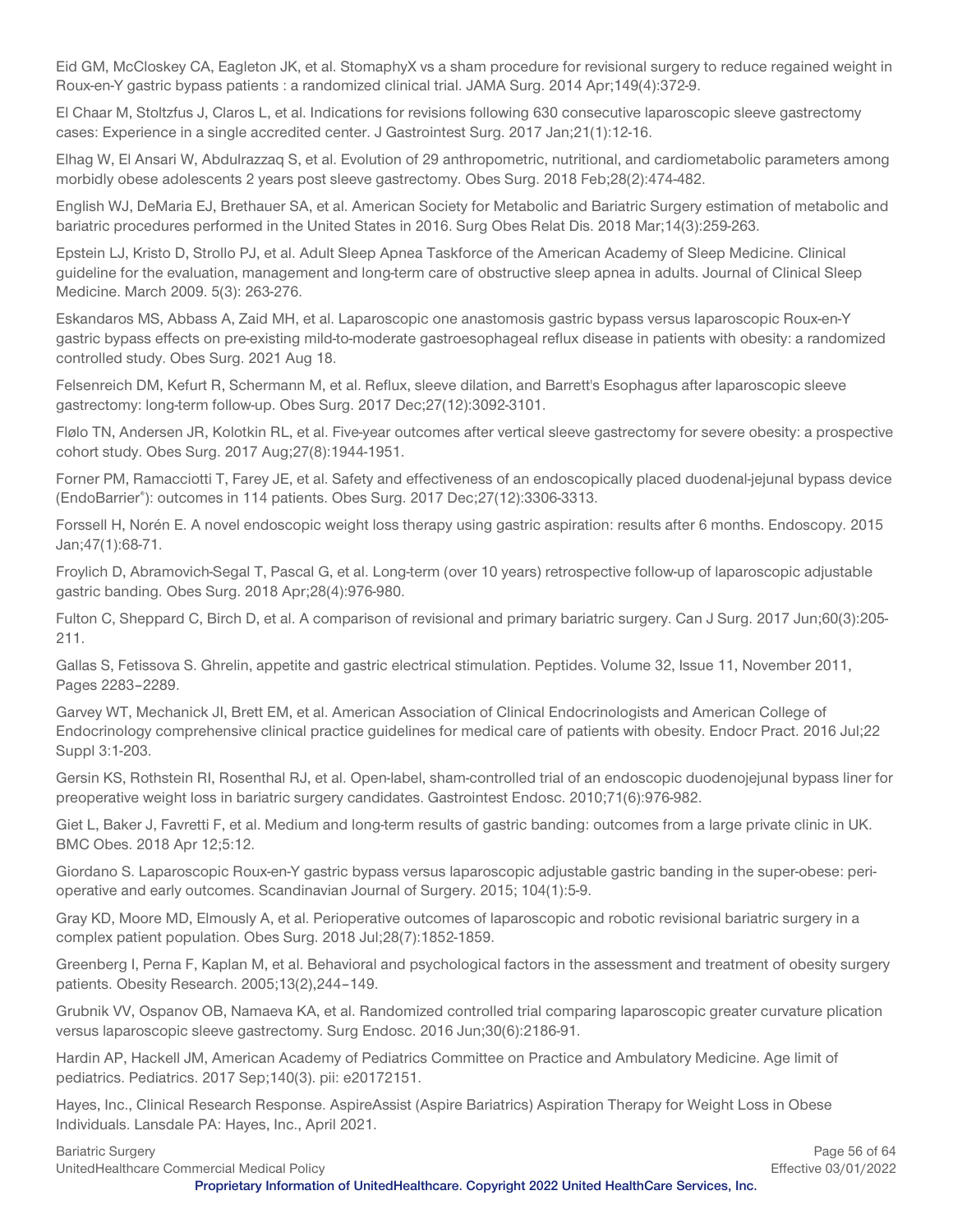Hayes, Inc. Evolving Evidence Review. OverStitch Endoscopic Suturing System (Apollo Endosurgery Inc.) for Transoral Outlet Reduction. Lansdale PA: Hayes, Inc., May 2021.

Hayes, Inc. Health Technology Brief. Single-anastomosis duodenal switch for weight loss. Landsale PA: Hayes, Inc., February 2018. Updated March 2020. Archived March 2021.

Hayes, Inc. Medical Technology Directory. Comparative Effectiveness Review of Bariatric Surgeries for Treatment of Obesity in Adolescents. Lansdale, PA: Hayes Inc.; January 2019. Updated April 2021.

Hayes, Inc. Hayes Medical Technology Directory. Intragastric balloons for treatment of obesity. Lansdale, PA: Hayes, Inc.; March 2018. Updated May 2021.

Hafezi-Nejad N, Bailey CR, Gunn AJ, et al. Weight loss after left gastric artery embolization: a systematic review and metaanalysis. J Vasc Interv Radiol. 2019 Oct;30(10):1593-1603.

Hedjoudje A, Abu Dayyeh BK, Cheskin LJ, et al. Efficacy and safety of endoscopic sleeve gastroplasty: a systematic review and meta-analysis. Clin Gastroenterol Hepatol. 2020 May;18(5):1043-1053.e4.

Hervieux E, Baud G, Dabbas M, et al. Comparative results of gastric banding in adolescents and young adults. J Pediatr Surg. 2016 Jul;51(7):1122-5.

Hoeltzel GD, Swendiman RA, Tewksbury CM, et al. How safe is adolescent bariatric surgery? An analysis of short-term outcomes. J Pediatr Surg. 2021 Sep 5:S0022-3468(21)00583-2.

Hudgel DW, Patel SR, Ahasic AM, et al; American Thoracic Society Assembly on Sleep and Respiratory Neurobiology. The role of weight management in the treatment of adult obstructive sleep apnea. An Official American Thoracic Society Clinical Practice Guideline. Am J Respir Crit Care Med. 2018 Sep 15;198(6):e70-e87.

Ikramuddin S, Korner J, Lee WJ, et al. Lifestyle intervention and medical management with vs without Roux-en-Y gastric bypass and control of hemoglobin A1c, LDL cholesterol, and systolic blood pressure at 5 years in the Diabetes Surgery Study. JAMA. 2018 Jan 16;319(3):266-278.

Ikramuddin S, Blackstone RP, Brancatisano A, et al. Effect of reversible intermittent intra-abdominal vagal nerve blockade on morbid obesity: the ReCharge randomized clinical trial. JAMA. 2014; 312(9):915-922.

Inge TH, Laffel LM, Jenkins TM, et al. Comparison of surgical and medical therapy for type 2 diabetes in severely obese adolescents. JAMA Pediatr. 2018 May 1;172(5):452-460.

Inge TH, Courcoulas AP, Jenkins TM, et al. Weight loss and health status 3 years after bariatric surgery in adolescents. N Engl J Med. 2016 Jan 14;374(2):113-23.

Iranmanesh P, Boudreau V, Barlow K, et al. Comparison of single- versus double-anastomosis duodenal switch: a single-center experience with 2-year follow-up. Int J Obes (Lond). 2021 Aug;45(8):1782-1789.

Jambhekar A, Maselli A, Robinson S, et al. Demographics and socioeconomic status as predictors of weight loss after laparoscopic sleeve gastrectomy: A prospective cohort study. Int J Surg. 2018 Jun;54(Pt A):163-169.

Janik MR, Rogula TG, Mustafa RR, et al. Safety of revision sleeve gastrectomy compared to Roux-Y Gastric Bypass after failed gastric banding: analysis of the MBSAQIP. Ann Surg. 2019 Feb;269(2):299-303.

Jensen MD, Ryan DH, Apovian CM, et al; American College of Cardiology/American Heart Association Task Force on Practice Guidelines; Obesity Society. 2013 AHA/ACC/TOS guideline for the management of overweight and obesity in adults: a report of the American College of Cardiology/American Heart Association Task Force on Practice Guidelines and The Obesity Society. Circulation. 2014 Jun 24;129(25 Suppl 2):S102-38.

Jensen MD, Ryan DH, Apovian CM et al. National Heart, Lung and Blood Institute (NHLBI). Managing overweight and obesity in adults. Systematic evidence review from the Obesity Expert Panel, 2013.

Jirapinyo P, Abu Dayyeh BK, Thompson CC. Weight regain after Roux-en-Y gastric bypass has a large negative impact on the bariatric quality of life index. BMJ Open Gastro 2017;4:e000153.

Jirapinyo P, de Moura DTH, Horton LC, et al. Effect of Aspiration Therapy on Obesity-Related Comorbidities: Systematic Review and Meta-Analysis. Clin Endosc. 2020 Nov;53(6):686-697.

Jung SH, Yoon JH, Choi HS, et al; Korean Research Group for Endoscopic Management of Metabolic Disorder and Obesity. Comparative efficacy of bariatric endoscopic procedures in the treatment of morbid obesity: a systematic review and network meta-analysis. Endoscopy. 2020 Nov;52(11):940-954.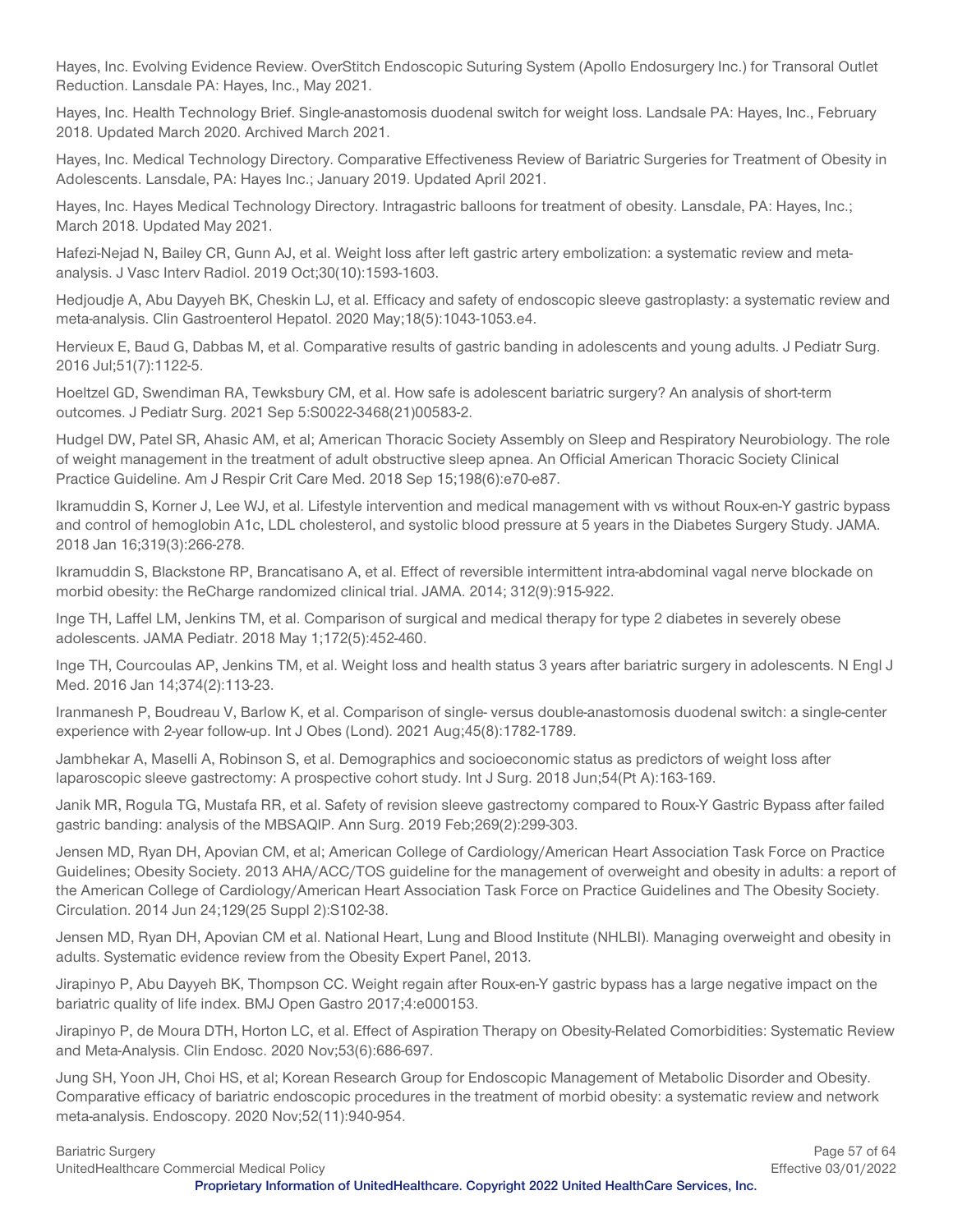Kadeli DK, Sczepaniak JP, Kumar K, et al. The Effect of Preoperative Weight Loss before Gastric Bypass: A Systematic Review. J Obes. 2012;2012:867540.

Kallies K, Rogers AM; American Society for Metabolic and Bariatric Surgery Clinical Issues Committee. American Society for Metabolic and Bariatric Surgery updated statement on single-anastomosis duodenal switch. Surg Obes Relat Dis. 2020 Jul;16(7):825-830.

Kang JH, Le QA. Effectiveness of bariatric surgical procedures: A systematic review and network meta-analysis of randomized controlled trials. Medicine (Baltimore). 2017 Nov;96(46):e8632.

Kansou G, Lechaux D, Delarue J, et al. Laparoscopic sleeve gastrectomy versus laparoscopic mini gastric bypass: One year outcomes. Int J Surg. 2016 Jul 22;33(Pt A):18-22.

Kapeluto JE, Tchernof A, Masckauchan D, et al. Ten-year remission rates in insulin-treated type 2 diabetes after biliopancreatic diversion with duodenal switch. Surg Obes Relat Dis. 2020 Nov;16(11):1701-1712.

Kelly AS, Barlow SE, Rao G, et al. Severe obesity in children and adolescents: identification, associated health risks, and treatment approaches: a scientific statement from the American Heart Association. Circulation. 2013 Oct 8;128(15):1689-712.

Khalaj A, Tasdighi E, Hosseinpanah F, et al. Two-year outcomes of sleeve gastrectomy versus gastric bypass: first report based on Tehran obesity treatment study (TOTS). BMC Surg. 2020 Jul 20;20(1):160.

Khoraki J, Moraes MG, Neto APF, et al. Long-term outcomes of laparoscopic adjustable gastric banding. Am J Surg. 2018 Jan;215(1):97-103.

Kim J. American Society for Metabolic and Bariatric Surgery statement on single-anastomosis duodenal switch. Surg Obes Relat Dis. 2016;12(5):944-945.

Koh ZJ, Chew CAZ, Zhang JJY, et al. Metabolic outcomes after revisional bariatric surgery: a systematic review and metaanalysis. Surg Obes Relat Dis. 2020 Oct;16(10):1442-1454.

Kominiarek MA, Jungheim ES, Hoeger KM, et al. American Society for Metabolic and Bariatric Surgery position statement on the impact of obesity and obesity treatment on fertility and fertility therapy. Endorsed by the American College of Obstetricians and Gynecologists and the Obesity Society. Surg Obes Relat Dis. 2017 May;13(5):750-757.

Lager CJ, Esfandiari NH, Subauste AR, et al. Roux-En-Y gastric bypass vs. sleeve gastrectomy: balancing the risks of surgery with the benefits of weight loss. Obes Surg. 2017 Jan;27(1):154-161.

Lainas P, De Filippo G, Di Giuro G, et al. Laparoscopic sleeve gastrectomy for adolescents under 18 years old with severe obesity. Obes Surg. 2020 Jan;30(1):267-273.

Lannoo M, Dillemans B. Laparoscopy for primary and secondary bariatric procedures. Best Pract Res Clin Gastroenterol. 2014;28(1):159-173.

Lessing Y, Pencovich N, Khatib M, et al. One-anastomosis gastric bypass: first 407 patients in 1 year. Obes Surg. 2017 Oct;27(10):2583-2589.

Liakopoulos V, Franzén S, Svensson AM, et al. Changes in risk factors and their contribution to reduction of mortality risk following gastric bypass surgery among obese individuals with type 2 diabetes: a nationwide, matched, observational cohort study. BMJ Open Diabetes Res Care. 2017 Jun 14;5(1):e000386.

Lopez-Nava G, Sharaiha RZ, Vargas EJ, et al. Endoscopic sleeve gastroplasty for obesity: a multicenter study of 248 patients with 24 months follow-up. Obes Surg. 2017 Oct;27(10):2649-2655.

Magallares A. Mental and physical health-related quality of life in obese patients before and after bariatric surgery: a metaanalysis. Psychology, Health & Medicine. 2015; 20(2):165-176.

Maciejewski ML, Arterburn DE, Van Scoyoc L, et al. Bariatric surgery and long-term durability of weight loss. JAMA Surg. 2016 Nov 1;151(11):1046-1055.

Malinka T, Zerkowski J, Katharina I, et al. Three-year outcomes of revisional laparoscopic gastric bypass after failed laparoscopic sleeve gastrectomy: a case-matched analysis. Obes Surg. 2017 Sep;27(9):2324-2330.

Manco M, Mosca A, De Peppo F, et al. The benefit of sleeve gastrectomy in obese adolescents on nonalcoholic steatohepatitis and hepatic fibrosis. J Pediatr. 2017 Jan;180:31-37.e2.

Marinos G, Eliades C, Raman Muthusamy V, et al. Weight loss and improved quality of life with a nonsurgical endoscopic treatment for obesity: clinical results from a 3- and 6-month study. Surg Obes Relat Dis. 2014 Sep-Oct;10(5):929-34.

UnitedHealthcare Commercial Medical Policy Effective 03/01/2022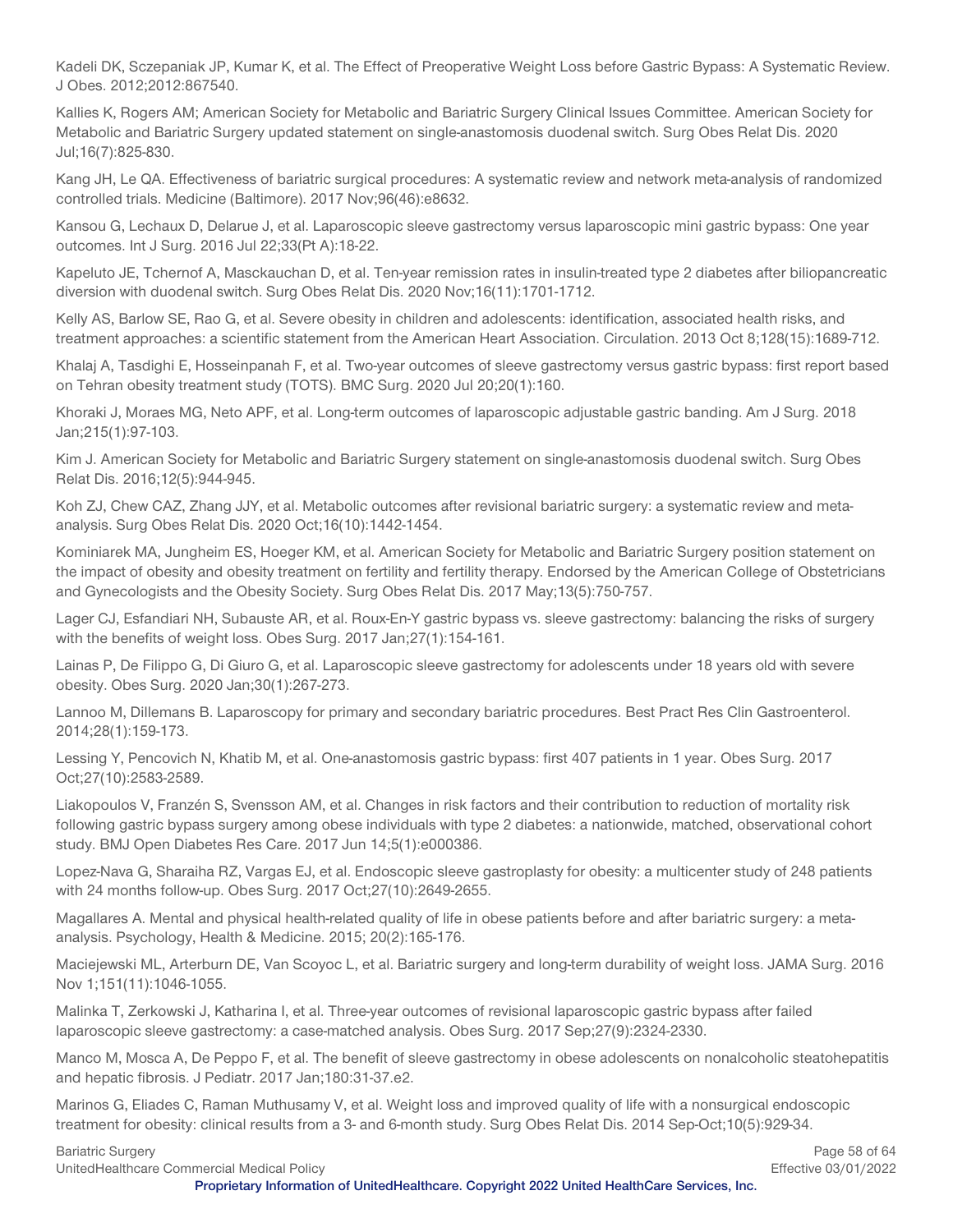Mayer SB, Graybill S, Raffa SD, et al. Synopsis of the 2020 U.S. VA/DoD Clinical Practice Guideline for the Management of Adult Overweight and Obesity. Mil Med. 2021 Aug 28;186(9-10):884-896.

Mechanick JI, Apovian C, Brethauer S, et al. Clinical practice guidelines for the perioperative nutritional, metabolic, and nonsurgical support of patients undergoing bariatric procedures—2019 update: cosponsored by American Association of Clinical Endocrinologists/American College of Endocrinology, the Obesity Society, and American Society for Metabolic & Bariatric Surgery, Obesity Medicine Association, and American Society of Anesthesiologists - Executive Summary. *Endocr* Pract. 2019 25(12):1346-1359.

Metabolic and Bariatric Surgery Accreditation and Quality Improvement Program (MBSAQIP). Available at: [https://www.facs.org/quality-programs/mbsaqip.](https://www.facs.org/quality-programs/mbsaqip) Accessed October 7, 2021.

Michalsky M, Reichard K, Inge T, et al. American Society for Metabolic and Bariatric Surgery. ASMBS pediatric committee best practice guidelines. Surg Obes Relat Dis. 2012 Jan-Feb;8(1):1-7.

Mingrone G, Panunzi S, Gaetano A, et. al. Bariatric surgery versus conventional medical therapy for type 2 diabetes. N Engl J Med. 2012;366(17):1577-1585.

Mirkin K, Alli VV, Rogers AM. Revisional Bariatric Surgery. Surg Clin North Am. 2021 Apr;101(2):213-222.

Mistry P, Currie V, Super P, et al. Changes in glycemic control, blood pressure and lipids 5 years following laparoscopic adjustable gastric banding combined with medical care in patients with type 2 diabetes: a longitudinal analysis. Clin Obes. 2018 Jun;8(3):151-158.

Moore R, Rosenthal P. ASMBS proposed addendum to position statement on intragastric balloon therapy. January 2018. Available at: [https://asmbs.org/app/uploads/2018/02/Balloon-Addemdum-Moore-Rosenthal.pdf.](https://asmbs.org/app/uploads/2018/02/Balloon-Addemdum-Moore-Rosenthal.pdf) Accessed October 7, 2021.

Moore RL, Seger MV, Garber SM, et al. Clinical safety and effectiveness of a swallowable gas-filled intragastric balloon system for weight loss: consecutively treated patients in the initial year of U.S. commercialization. Surg Obes Relat Dis. 2019 Mar;15(3):417-423.

Morales-Conde S, Alarcón Del Agua I, Busetto, et al. Implanted closed-loop gastric electrical stimulation (clges) system with sensor-based feedback safely limits weight regain at 24 months. Obes Surg. 2018 Jun;28(6):1766-1774.

Morton JM, Shah SN, Wolfe BM, et al. Effect of vagal nerve blockade on moderate obesity with an obesity-related comorbid condition: the ReCharge Study. Obes Surg. 2016 May;26(5):983-9.

Mullady DK, Lautz DB, Thompson CC. Treatment of weight regain after gastric bypass surgery when using a new endoscopic platform: initial experience and early outcomes (with video). Gastrointest Endosc. 2009 Sep;70(3):440-4.

Muniraj T, Day LW, Teigen LM, et al. AGA Clinical Practice Guidelines on Intragastric Balloons in the Management of Obesity. Gastroenterology. 2021 Apr;160(5):1799-1808.

Musella M, Susa A, Manno E, et al. Complications following the mini/one anastomosis gastric bypass (MGB/OAGB): a multiinstitutional survey on 2678 patients with a mid-term (5 years) follow-up. Obes Surg. 2017 Nov;27(11):2956-2967.

National Heart, Lung and Blood Institute (NHLBI). Think tank on enhancing obesity research at the National Heart, Lunch and Blood Institute. August 2004.

National Heart, Lung and Blood Institute (NHLBI). Managing Overweight and Obesity in Adults. Systematic Evidence Review from the Obesity Panel, 2013.

National Heart, Lung and Blood Institute (NHLBI). Classification of overweight and obesity by BMI, waist circumference, and associated disease risks. 2016.

National Institute for Health and Care Excellence (NICE). NICE guidelines [CG189]. Obesity: identification, assessment and management. November 2014.

National Institute for Health and Care Excellence (NICE). Interventional procedures guidance [IPG518]. Implantation of a duodenal–jejunal bypass liner for managing type 2 diabetes. March 2015.

National Heart Lung and Blood Institute (NHLBI). The Practical Guide Identification, Evaluation and Treatment of Overweight and Obesity in Adults. October 2020.

Neto MG, Moon RC, de Quadros LG, et al. Safety and short-term effectiveness of endoscopic sleeve gastroplasty using overstitch: preliminary report from a multicenter study. Surg Endosc. 2020 Oct;34(10):4388-4394.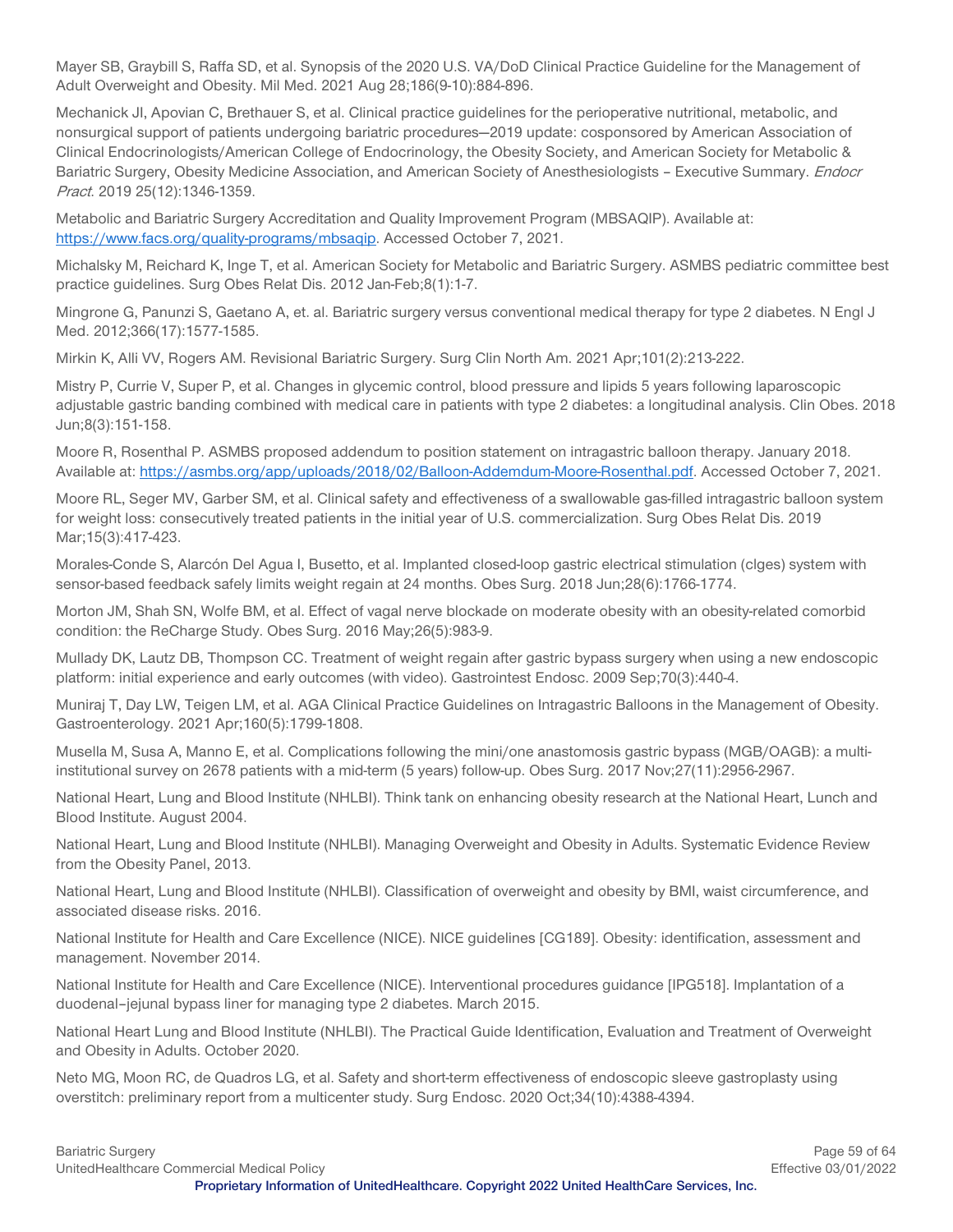Neylan CJ, Dempsey DT, Tewksbury CM, et al. Endoscopic treatments of obesity: a comprehensive review. Surg Obes Relat Dis. 2016 Jun;12(5):1108-15.

Nocca D, Loureiro M, Skalli EM, et al. Five-year results of laparoscopic sleeve gastrectomy for the treatment of severe obesity. Surg Endosc. 2017 Aug;31(8):3251-3257.

Noel P, Nedelcu M, Eddbali I, et al. What are the long-term results 8 years after sleeve gastrectomy? Surg Obes Relat Dis. 2017 Jul;13(7):1110-1115.

Norén E, Forssell H. Aspiration therapy for obesity; a safe and effective treatment. BMC Obes. 2016 Dec 28;3:56.

Nunes GC, Pajecki D, de Melo ME, et al. Assessment of weight loss with the intragastric balloon in patients with different degrees of obesity. Surg Laparosc Endosc Percutan Tech. 2017 Aug;27(4):e83-e86.

Nyström M, Machytka E, Norén E, et al. Aspiration therapy as a tool to treat obesity: 1- to 4-year results in a 201-patient multicenter post-market European registry study. Obes Surg. 2018 Jul;28(7):1860-1868.

O'Brien PE, Sawyer SM, Laurie C, et al. Laparoscopic adjustable gastric banding in severely obese adolescents: A Randomized Trial. JAMA. 2010;303(6):519-526.

O'Brien PE, Hindle A, Brennan L, et al. Long-term outcomes after bariatric surgery: a systematic review and meta-analysis of weight loss at 10 or more years for all bariatric procedures and a single-center review of 20-year outcomes after adjustable gastric banding. Obes Surg. 2019 Jan;29(1):3-14.

Olbers T, Beamish AJ, Gronowitz E, et al. Laparoscopic Roux-en-Y gastric bypass in adolescents with severe obesity (AMOS): a prospective, 5-year, Swedish nationwide study. Lancet Diabetes Encocrinol 2017. Online January 5, 2017.

Osland E, Yunus RM, Khan S, et al. Diabetes improvement and resolution following laparoscopic vertical sleeve gastrectomy (LVSG) versus laparoscopic Roux-en-Y gastric bypass (LRYGB) procedures: a systematic review of randomized controlled trials. Surg Endosc. 2017a Apr;31(4):1952-1963.

Osland E, Yunus RM, Khan S, et al. Changes in non-diabetic comorbid disease status following laparoscopic vertical sleeve gastrectomy (LVSG) versus laparoscopic Roux-En-Y Gastric Bypass (LRYGB) procedures: a systematic review of randomized controlled trials. Obes Surg. 2017b May;27(5):1208-1221.

Osland E, Yunus RM, Khan S, et al. Postoperative early major and minor complications in laparoscopic vertical sleeve gastrectomy (LVSG) versus laparoscopic Roux-en-Y gastric bypass (LRYGB) procedures: a meta-analysis and systematic review. Obes Surg. 2016 Oct;26(10):2273-84.

Papasavas P, El Chaar M, Kothari SN. American Society for Metabolic and Bariatric Surgery Clinical Issues Committee. American Society for Metabolic and Bariatric Surgery position statement on vagal blocking therapy for obesity. Surg Obes Relat Dis. 2016 Mar-Apr;12(3):460-461.Parmar CD, Gan J, Stier C, et al. One Anastomosis/Mini Gastric Bypass (OAGB-MGB) as revisional bariatric surgery after failed primary adjustable gastric band (LAGB) and sleeve gastrectomy (SG): A systematic review of 1075 patients. Int J Surg. 2020 Sep;81:32-38.

Parrott J, Frank L, Rabena R, et al. American Society for Metabolic and Bariatric Surgery integrated health nutritional guidelines for the surgical weight loss patient 2016 update: micronutrients. Surg Obes Relat Dis. 2017 May;13(5):727-741.

Paulus GF, de Vaan LE, Verdam FJ, et al. Bariatric surgery in morbidly obese adolescents: a systematic review and metaanalysis. Obes Surg. 2015; 25(5): 860–878.

Paulus GF, van Avesaat M, van Rijn S, et al. Multicenter, phase 1, open prospective trial of gastric electrical stimulation for the treatment of obesity: first-in-human results with a novel implantable system. Obes Surg. 2020 May;30(5):1952-1960.

Pereira AM, Guimarães M, Pereira SS, et al. Single and dual anastomosis duodenal switch for obesity treatment: a single-center experience. Surg Obes Relat Dis. 2021 Jan;17(1):12-19.

Piazza L, Di Stefano C, Ferrara F, et al. Revision of failed primary adjustable gastric banding to mini-gastric bypass: results in 48 consecutive patients. Updates Surg. 2015 Dec;67(4):433-7.

Pinto-Bastos A, Conceição EM, Machado PPP. Reoperative bariatric surgery: a systematic review of the reasons for surgery, medical and weight loss outcomes, relevant behavioral factors. Obes Surg. 2017 Oct;27(10):2707-2715.

Plamper A, Lingohr P, Nadal J, et al. Comparison of mini-gastric bypass with sleeve gastrectomy in a mainly super-obese patient group: first results. Surg Endosc. 2017 Mar;31(3):1156-1162.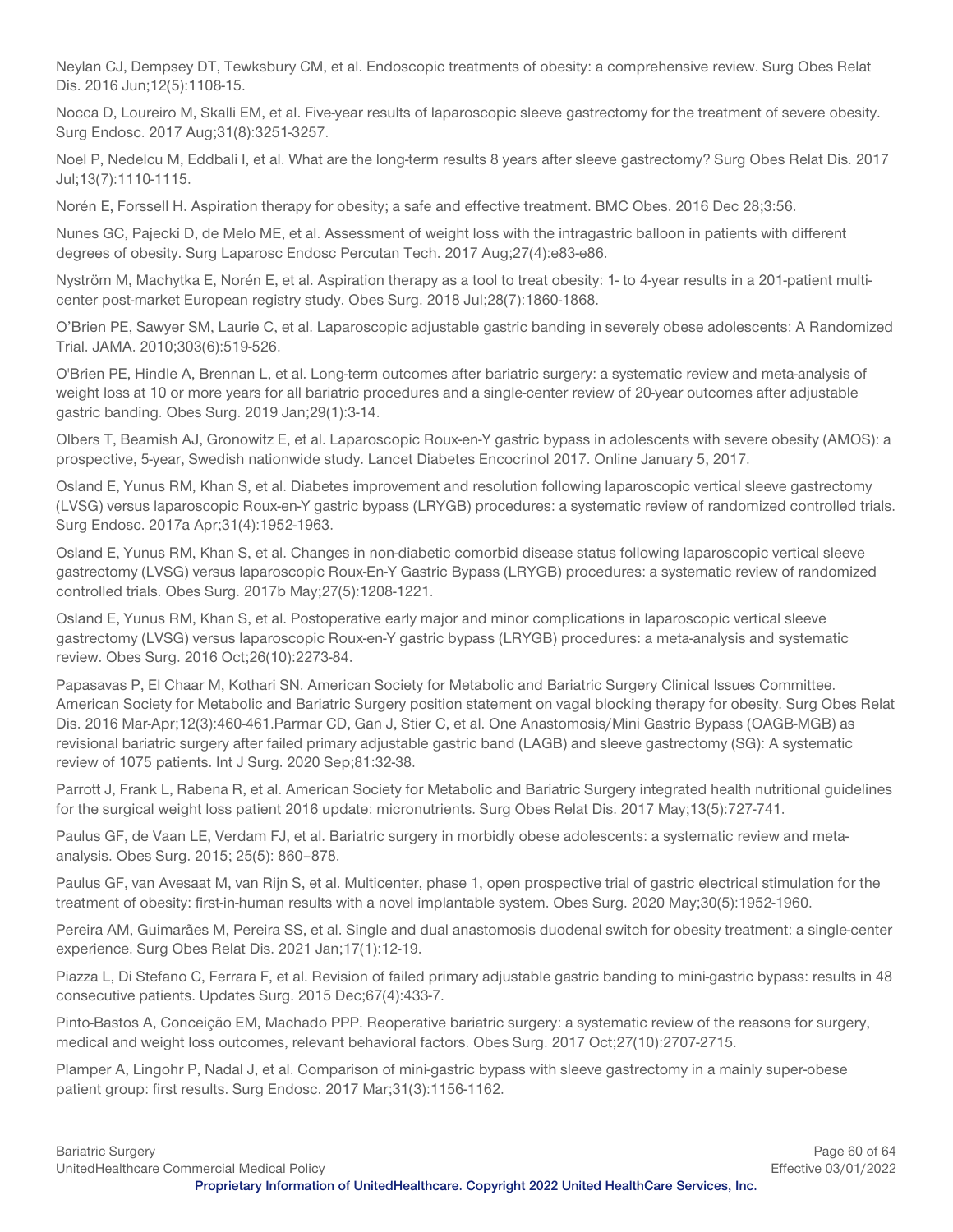Polega JR, Barreto TW, Kemmeter KD, et al. A matched cohort study of laparoscopic biliopancreatic diversion with duodenal switch and sleeve gastrectomy performed by one surgeon. Surg Obes Relat Dis. 2017 Mar;13(3):411-414.

Ponce J, Woodman G, Swain J, et al. The REDUCE pivotal trial: a prospective, randomized controlled pivotal trial of a dual intragastric balloon for the treatment of obesity. Surg Obes Relat Dis. 2015 Jul-Aug;11(4):874-81.

Pratt JSA, Browne A, Browne NT, et al. ASMBS pediatric metabolic and bariatric surgery guidelines, 2018. Surg Obes Relat Dis. 2018 Jul;14(7):882-901.

Qi L, Guo Y, Liu CQ, et al. Effects of bariatric surgery on glycemic and lipid metabolism, surgical complication and quality of life in adolescents with obesity: a systematic review and meta-analysis. Surg Obes Relat Dis. 2017 Dec;13(12):2037-2055.

Qiu J, Lundberg PW, Javier Birriel T, et al. Revisional bariatric surgery for weight regain and refractory complications in a single MBSAQIP accredited center: what are we dealing with? Obes Surg. 2018 Sep;28(9):2789-2795.

Quezada N, Hernández J, Pérez G, et al. Laparoscopic sleeve gastrectomy conversion to Roux-en-Y gastric bypass: experience in 50 patients after 1 to 3 years of follow-up. Surg Obes Relat Dis. 2016 Sep - Oct;12(8):1611-1615.

Quezada N, Muñoz R, Morelli C, et al. Safety and efficacy of the endoscopic duodenal-jejunal bypass liner prototype in severe or morbidly obese subjects implanted for up to 3 years. Surg Endosc. 2018 Jan;32(1):260-267.

Risstad H, Kristinsson JA, Fagerland MW, et al. Bile acid profiles over 5 years after gastric bypass and duodenal switch: results from a randomized clinical trial. Surg Obes Relat Dis. 2017 Sep;13(9):1544-1553.

Rohde U, Hedbäck N, Gluud LL, et al. Effect of the EndoBarrier Gastrointestinal Liner on obesity and type 2 diabetes: a systematic review and meta-analysis. Diabetes Obes Metab. 2016 Mar;18(3):300-5.

Rubino F, Nathan DM, Eckel RH, et al. Metabolic surgery in the treatment algorithm for type 2 diabetes: a joint statement by international diabetes organizations. Diabetes Care 2016 Jun; 39(6): 861-877.

Ryder JR, Gross AC, Fox CK, et al. Factors associated with long-term weight-loss maintenance following bariatric surgery in adolescents with severe obesity. Int J Obes (Lond). 2018 Jan;42(1):102-107.

Ryder JR, Edwards NM, Gupta R, et al. Changes in functional mobility and musculoskeletal pain after bariatric surgery in teens with severe obesity: Teen-Longitudinal Assessment of Bariatric Surgery (LABS) study. JAMA Pediatr. 2016 Sep 1;170(9):871-7.

Saber AA, Shoar S, Almadani MW, et al. Efficacy of first-time intragastric balloon in weight loss: a systematic review and metaanalysis of randomized controlled trials. Obes Surg. 2017 Feb;27(2):277-287.

Salminen P, Helmiö M, Ovaska J, et al. Effect of laparoscopic sleeve gastrectomy vs laparoscopic Roux-en-Y gastric bypass on weight loss at 5 years among patients with morbid obesity: The SLEEVEPASS randomized clinical trial. JAMA. 2018 Jan 16;319(3):241-254.

Sanchez B, Mohr C, Morton J, et al. Comparison of totally robotic laparoscopic Roux-en-Y gastric bypass and traditional laparoscopic Roux-en-Y gastric bypass. 2005; 1(6):549-554.

Sandler BJ, Biertho L, Anvari M, et al. Totally endoscopic implant to effect a gastric bypass: 12-month safety and efficacy outcomes. Surg Endosc. 2018 Apr 20. [Epub ahead of print].

Sarr MG, Billington CJ, Brancatisano A, et al. The EMPOWER study: randomized, prospective, double-blind, multicenter trial of vagal blockade to induce weight loss in morbid obesity. Obes Surg. 2012 Nov;22(11):1771-1782.

Schauer P, Kashyap S, Wolski K, et. al. Bariatric surgery versus intensive medical therapy in obese patients with diabetes. N Engl J Med. 2012;366(17):1567-1576.

Schauer PR, Bhatt DL, Kirwan JP, et al. Bariatric surgery versus intensive medical therapy for diabetes - 5-year outcomes. N Engl J Med. 2017 Feb 16;376(7):641-651.

Schouten R, Rijs CS, Bouvy ND, et al. A multicenter, randomized efficacy study of the EndoBarrier Gastrointestinal Liner for presurgical weight loss prior to bariatric surgery. Ann Surg. 2010 Feb;251(2):236-43.

Serrano OK, Zhang Y, Kintzer E, et al. Outcomes of bariatric surgery in the young: a single-institution experience caring for patients under 21 years old. 2016 Nov;30(11):5015-5022. Epub 2016 Mar 11.

Sethi M, Chau E, Youn A, et al. Long-term outcomes after biliopancreatic diversion with and without duodenal switch: 2-, 5-, and 10-year data. Surg Obes Relat Dis. 2016 Nov;12(9):1697-1705.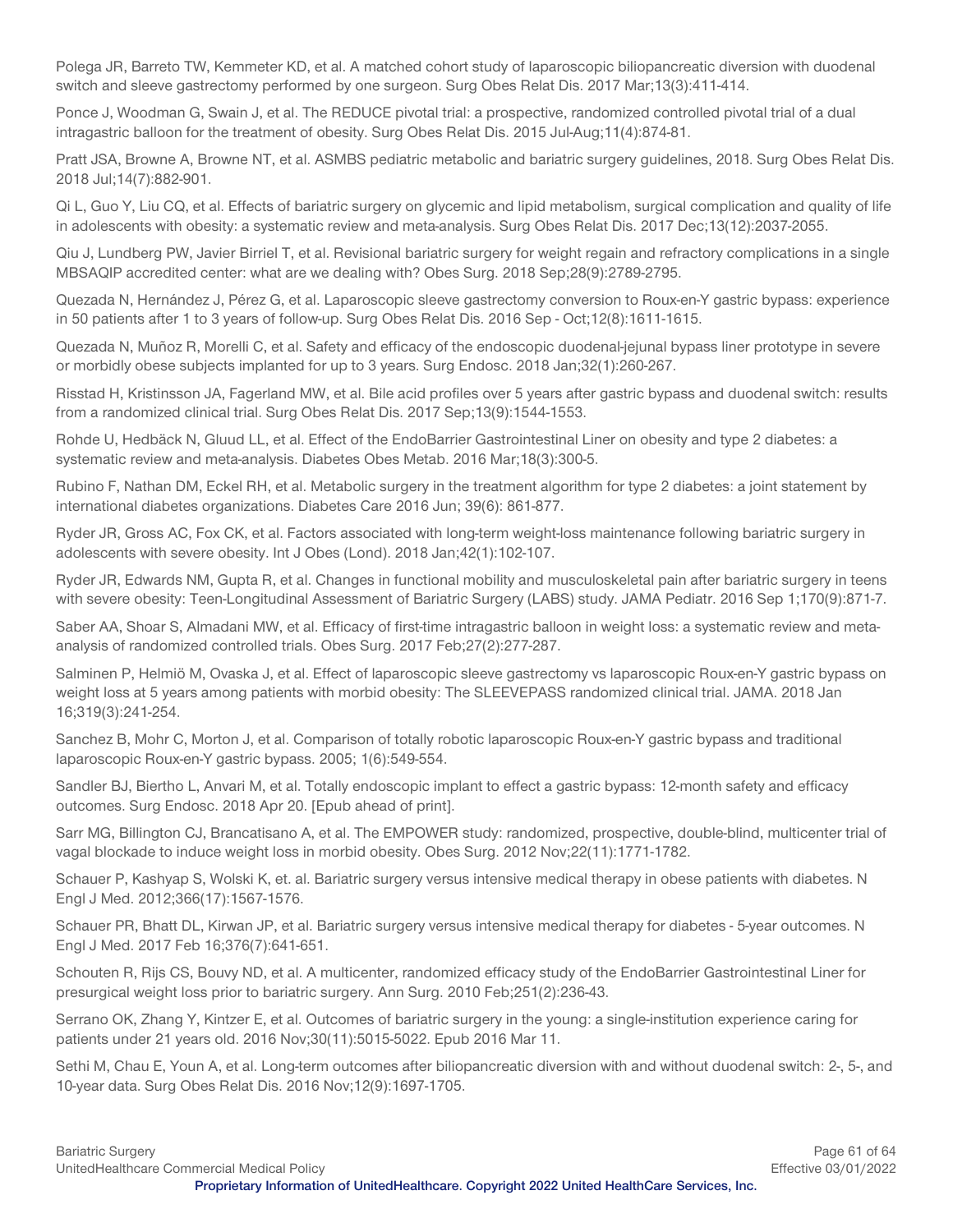Shah AS, Jenkins T, Gao Z, et al. Lipid changes 8 years post gastric bypass in adolescents with severe obesity (FABS-5+ study). Int J Obes (Lond). 2017 Oct;41(10):1579-1584.

Sharples AJ, Charalampakis V, Daskalakis M, et al. Systematic review and meta-analysis of outcomes after revisional bariatric surgery following a failed adjustable gastric band. Obes Surg. 2017 Oct;27(10):2522-2536.

Sheikh L, Pearless LA, Booth MW. Laparoscopic silastic ring mini-gastric bypass (sr-mgbp): up to 11-year results from a single center. Obes Surg. 2017 Sep;27(9):2229-2234.

Sheiner E, Levy A, Silverberg D, et al. Pregnancy after bariatric surgery is not associated with adverse perinatal outcome. Am J Obstet Gynecol. 2004 May;190(5):1335-1340.

Shikora SA, Bergenstal R, Bessler M, et al. Implantable gastric stimulation for the treatment of clinically severe obesity: results of the SHAPE trial. Surg Obes Relat Dis. 2009 Jan-Feb; 5(1):31-7.

Shikora SA, Toouli J, Herrera MF, et al. Intermittent vagal nerve block for improvements in obesity, cardiovascular risk factors, and glycemic control in patients with type 2 diabetes mellitus: 2-year results of the VBLOC DM2 Study. Obes Surg. 2016 May;26(5):1021-8.

Shoar S, Saber AA. Long-term and midterm outcomes of laparoscopic sleeve gastrectomy versus Roux-en-Y gastric bypass: a systematic review and meta-analysis of comparative studies. Surg Obes Relat Dis. 2017 Feb;13(2):170-180.

Singh S, Hourneaux de Moura DT, Khan A, et al. Safety and efficacy of endoscopic sleeve gastroplasty worldwide for treatment of obesity: a systematic review and meta-analysis. Surg Obes Relat Dis. 2020 Feb;16(2):340-351

Society of American Gastrointestinal and Endoscopic Surgeons (SAGES). Guidelines for clinical application of laparoscopic bariatric surgery. March 2008.

Sogg S, Lauretti J, L West-Smith. Recommendations for the presurgical psychosocial evaluation of bariatric surgery patients. Surg Obes Relat Dis 2016;12:731–749.

Stefanidis D, Hope WW, Kohn GP, et al. Practice/clinical guidelines by the Society of American Gastrointestinal and Endoscopic Surgeons (SAGES). Guidelines for surgical treatment of gastroesophageal reflux disease. February 2010.

Still CD, Benotti P, Wood C, et al. Outcomes of preoperative weight loss in high-risk patients undergoing gastric bypass surgery. Arch Surg. 2007;142(10):994-998.

Still CD., Sarwer D., Blankenship, J. The ASMBS Textbook of Bariatric Surgery, Volume 2: Integrated Health. Chapter 19. Pages 185-191.

StomaphyX - Gastric bypass revision. About weight loss surgery. April 30, 2010.

Strain GW, Torghabeh MH, Gagner M, et al. The impact of biliopancreatic diversion with duodenal switch (bpd/ds) over 9 years. Obes Surg. 2017 Mar;27(3):787-794.

Styne DM, Arslanian SA, Connor EL, et al. Pediatric obesity-assessment, treatment, and prevention: an Endocrine Society clinical practice guideline. J Clin Endocrinol Metab. 2017 Mar 1;102(3):709-757.

Sudan R, Nguyen NT, Hutter MM, et al. Morbidity, mortality, and weight loss outcomes after reoperative bariatric surgery in the USA. J Gastrointest Surg. 2015 Jan;19(1):171-8.

Sullivan S, Kumar N, Edmundowicz SA, et al. ASGE position statement on endoscopic bariatric therapies in clinical practice. Gastrointest Endosc. 2015 Nov;82(5):767-72.

Sullivan S, Stein R, Jonnalagadda S, et al. Aspiration therapy leads to weight loss in obese subjects: a pilot study. Gastroenterology. 2013 Dec;145(6):1245-52.e1-5.

Surve A, Zaveri H, Cottam D, et al. A retrospective comparison of biliopancreatic diversion with duodenal switch with single anastomosis duodenal switch (SIPS-stomach intestinal pylorus sparing surgery) at a single institution with two year follow-up. Surg Obes Relat Dis. 2017 Mar;13(3):415-422.

Syed MI, Morar K, Shaikh A, et al. Gastric Artery Embolization Trial for the Lessening of Appetite Nonsurgically (GET LEAN): sixmonth preliminary data. J Vasc Interv Radiol. 2016 Oct;27(10):1502-8.

Tang Y, Tang S, Hu S. Comparative efficacy and safety of laparoscopic greater curvature plication and laparoscopic sleeve gastrectomy: a meta-analysis. Obes Surg. 2015 Nov;25(11):2169-75.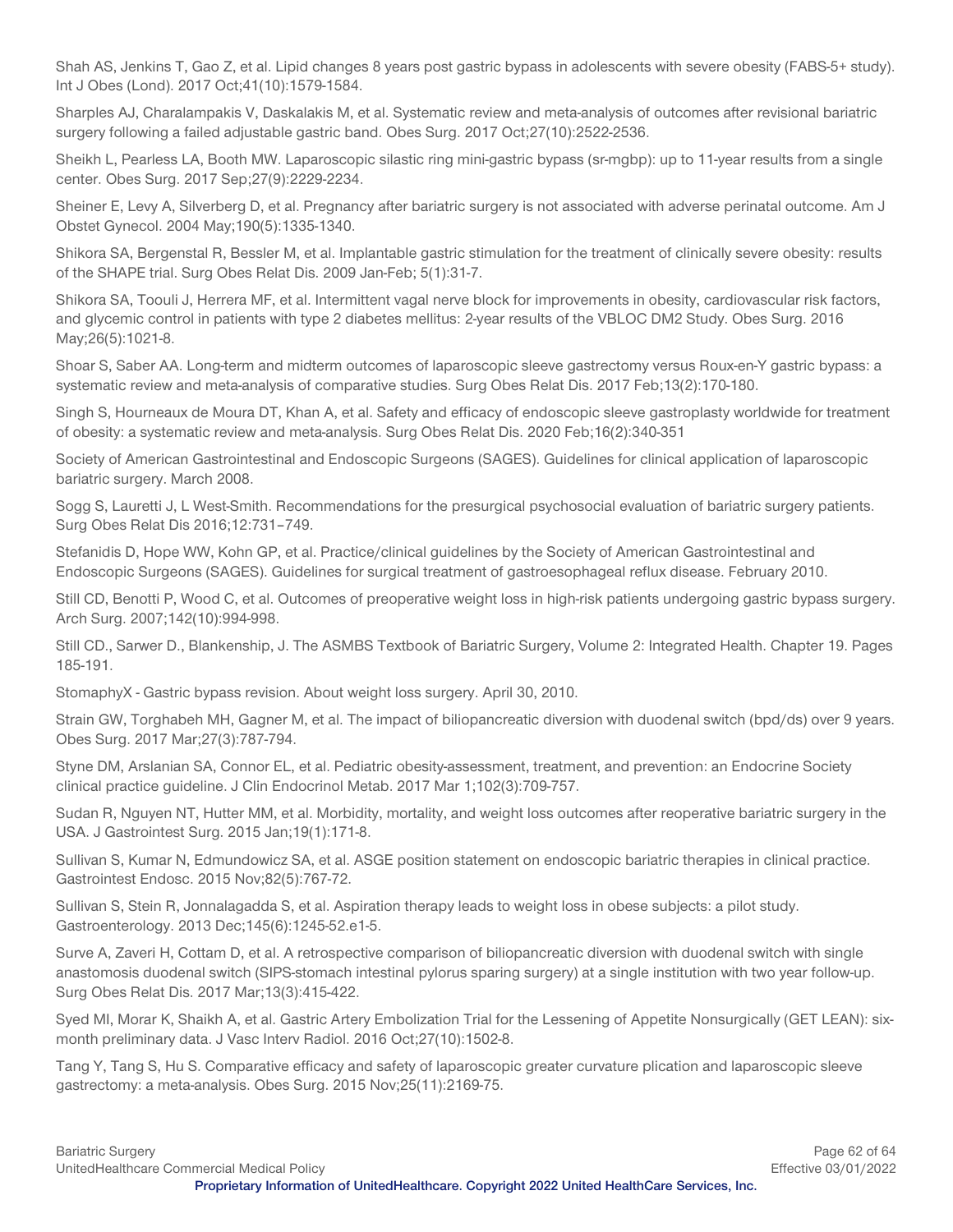Thompson CC, Abu Dayyeh BK, Kushner R, et al. Percutaneous Gastrostomy Device for the Treatment of Class II and Class III Obesity: Results of a Randomized Controlled Trial. Am J Gastroenterol. 2017 Mar;112(3):447-457.

Thompson CC, Abu Dayyeh BK, Kushnir V, et al. Aspiration therapy for the treatment of obesity: 4-year results of a multicenter randomized controlled trial. Surg Obes Relat Dis. 2019 Aug;15(8):1348-1354.

Topart P, Becouarn G, Delarue J. Weight loss and nutritional outcomes 10 years after biliopancreatic diversion with duodenal switch. Obes Surg. 2017 Jul;27(7):1645-1650.

Tran DD, Nwokeabia ID, Purnell S, et al. Revision of Roux-En-Y gastric bypass for weight regain: a systematic review of techniques and outcomes. Obes Surg. 2016 Jul;26(7):1627-34.

Tucker ON, Szomstein S, Rosenthal R. Indications for sleeve gastrectomy as a primary procedure for weight loss in morbid obesity. J Gastrotest Surg. 2008;12:662-667.

U.S. Preventive Services Task Force (USPSTF). Obesity in Adults: Screening and Management. June 2012.

van Wezenbeek MR, Smulders JF, de Zoete JP, et al. Long-term results of primary vertical banded gastroplasty. Obes Surg. 2015 Aug;25(8):1425-30.

Vilarrasa N, de Gordejuela AG, Casajoana A, et al. Endobarrier® in grade I obese patients with long-standing type 2 diabetes: role of gastrointestinal hormones in glucose metabolism. Obes Surg. 2017 Mar;27(3):569-577.

Vinzens F, Kilchenmann A, Zumstein V, et al. Long-term outcome of laparoscopic adjustable gastric banding (LAGB): results of a Swiss single-center study of 405 patients with up to 18 years' follow-up. Surg Obes Relat Dis. 2017 Aug;13(8):1313-1319.

Wang FG, Yu ZP, Yan WM, et al. Comparison of safety and effectiveness between laparoscopic mini-gastric bypass and laparoscopic sleeve gastrectomy: A meta-analysis and systematic review. Medicine (Baltimore). 2017 Dec;96(50):e8924.

Weiss CR, Abiola GO, Fischman AM, et al. Bariatric Embolization of Arteries for the Treatment of Obesity (BEAT Obesity) Trial: Results at 1 Year. Radiology. 2019 Jun;291(3):792-800.

Weiss CR, Akinwande O, Paudel K, et al. Clinical safety of bariatric arterial embolization: preliminary results of the BEAT Obesity Trial. Radiology. 2017 May;283(2):598-608.

Wijngaarden LH, Jonker FHW, van den Berg JW, et al. Impact of initial response of laparoscopic adjustable gastric banding on outcomes of revisional laparoscopic Roux-en-Y gastric bypass for morbid obesity. Surg Obes Relat Dis. 2017 Apr;13(4):594- 599.

Xie H, Doherty L, O'Boyle C. The positive impact of bariatric surgery on sleep. Ir Med J. 2016 Jan;109(1):328-30.

Yan Y, Sha Y, Yao G, et al. Roux-en-Y gastric bypass versus medical treatment for type 2 diabetes mellitus in obese patients: a systematic review and meta-analysis of randomized controlled trials. Medicine (Baltimore). 2016 Apr;95(17):e3462.

Yska JP, van Roon EN, de Boer A, et al. Remission of type 2 diabetes mellitus in patients after different types of bariatric surgery: a population-based cohort study in the United Kingdom. JAMA Surg. 2015 Dec;150(12):1126-33.

Zhao H, Jiao L. Comparative analysis for the effect of Roux-en-Y gastric bypass vs sleeve gastrectomy in patients with morbid obesity: Evidence from 11 randomized clinical trials (meta-analysis). Int J Surg. 2019 Dec;72:216-223.

Zitsman JL, DiGiorgi MF, Fennoy I, et al. Adolescent laparoscopic adjustable gastric banding (LAGB): prospective results in 137 patients followed for 3 years. Surg Obes Relat Dis. 2015 Jan-Feb;11(1):101-9.

Zou ZY, Zeng J, Ren TY, et al. Efficacy of intragastric balloons in the markers of metabolic dysfunction-associated fatty liver disease: results from meta-analyses. J Clin Transl Hepatol. 2021 Jun 28;9(3):353-363.

# <span id="page-62-0"></span>**Policy History/Revision Information**

| Date       | <b>Summary of Changes</b>                                                                                                                                                                                                                                                                                                                                                                                                                                                                        |
|------------|--------------------------------------------------------------------------------------------------------------------------------------------------------------------------------------------------------------------------------------------------------------------------------------------------------------------------------------------------------------------------------------------------------------------------------------------------------------------------------------------------|
| 03/01/2022 | <b>Coverage Rationale</b><br>Revised list of bariatric surgical procedures that are proven and medically necessary for treating<br>$\bullet$<br>obesity; replaced:<br>"Biliopancreatic <i>bypass</i> " with "biliopancreatic <i>diversion</i> "<br>"Laparoscopic adjustable gastric banding for individuals > 18 years of age" with "adjustable<br>gastric banding (using open or laparoscopic approaches) for individuals ≥ 18 years of age"<br>Revised coverage criteria for Adolescents:<br>٠ |

UnitedHealthcare Commercial Medical Policy Effective 03/01/2022